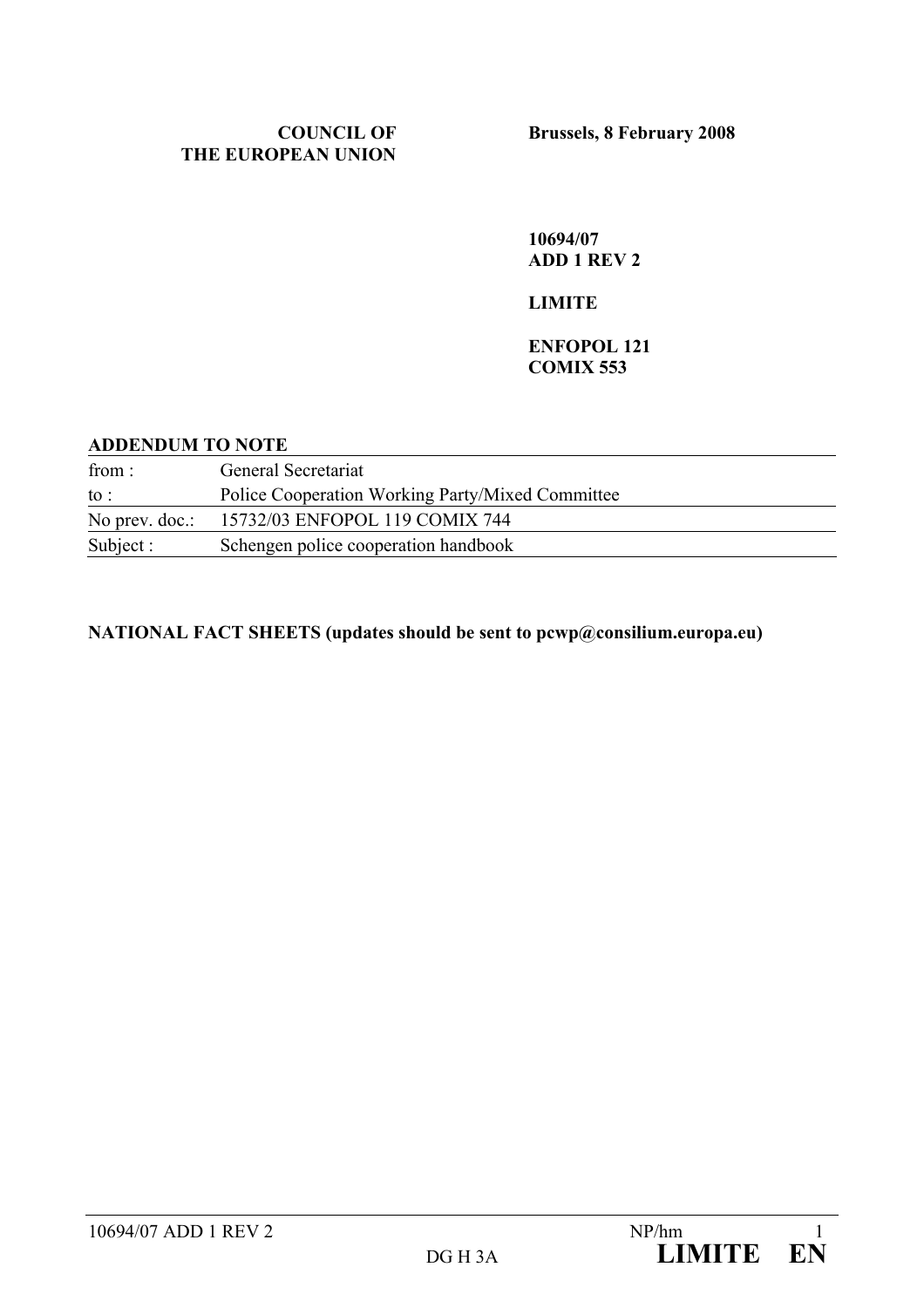## **NATIONAL FACT SHEETS**

| Belgium               |
|-----------------------|
| Bulgaria              |
| <b>Czech Republic</b> |
| <b>Denmark</b>        |
| Germany               |
| Estonia               |
| Greece                |
| Spain                 |
| France                |
| Ireland               |
| <b>Italy</b>          |
| <b>Cyprus</b>         |
| Latvia                |
| <b>Lithuania</b>      |
| Luxembourg            |
| <b>Hungary</b>        |
| Malta                 |
| Netherlands           |
| <b>Austria</b>        |
| Poland                |
| Portugal              |
| Romania               |
| Slovenia              |
| Slovakia              |
| Finland               |
| Sweden                |
| <b>United Kingdom</b> |
| Iceland               |
| <b>Norway</b>         |
|                       |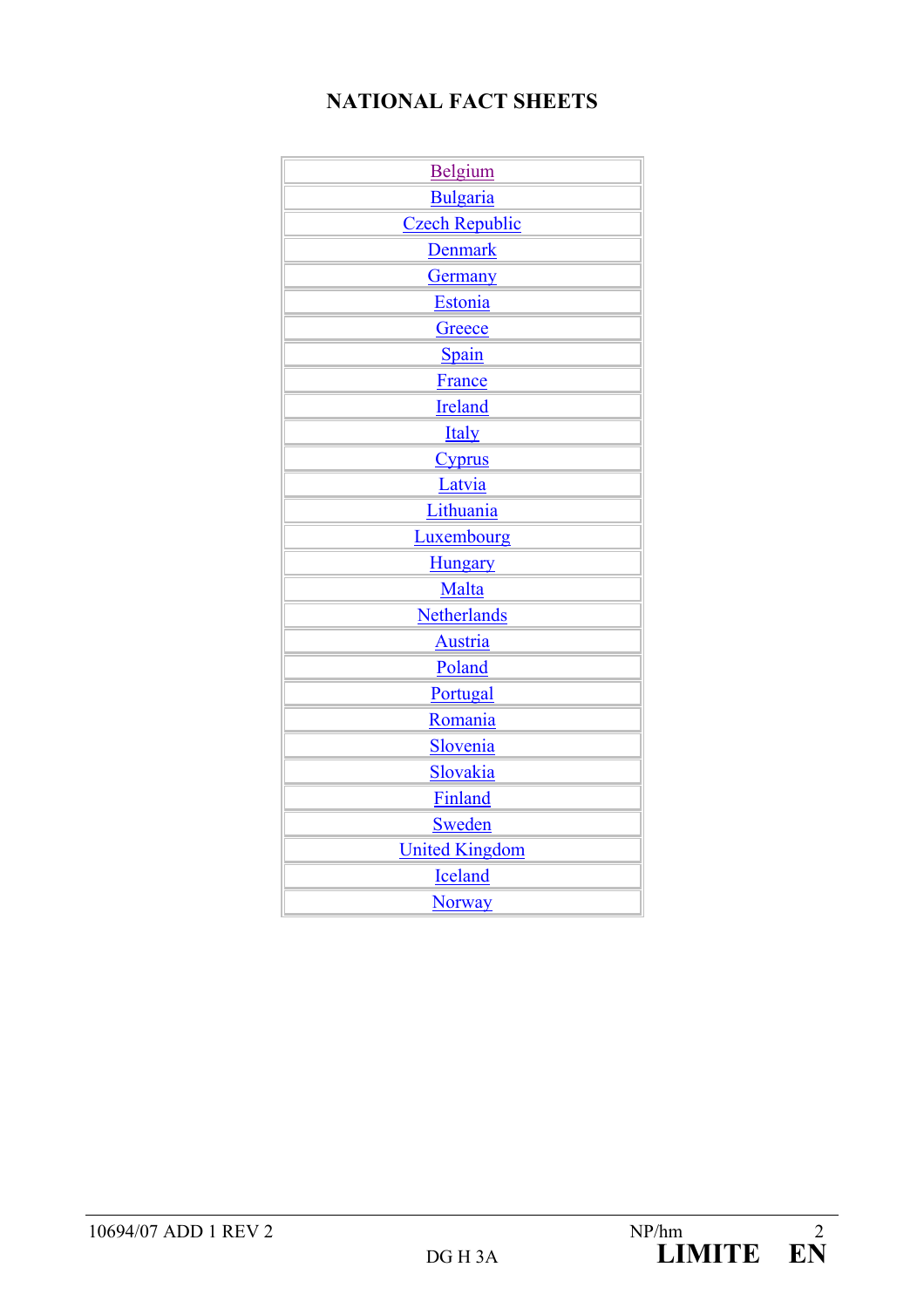## **BELGIUM**

## **BELGIUM**

- **1. SURVEILLANCE**
- **2. PURSUIT**
- **3 DEFINITIONS**
- **4. SPECIFIC NATIONAL MEASURES**
- **5. LIAISON AUTHORITY TO BE CONTACTED UPON CROSSING THE BORDER**

### **1. SURVEILLANCE**

### **List of agents:**

Members of the federal police, members of the local police, customs officials for illicit trafficking in narcotics and psychotropic substances, trafficking in arms and explosives and the illicit transport of toxic or harmful waste.

### **Contact details of the central authority:**

DGS/DSO/Permanence rue des 4 Bras 13 1000 Brussels tel 32 2 508 70 56 fax 32 2 58 76 50 permipc.ap@mibz.fgov.be

### **2. PURSUIT**

### **List of Belgian agents authorised to exercise the power of pursuit**

Members of the federal police, members of the local police*,*customs officials for illicit trafficking in narcotics and psychotropic substances, trafficking in arms and explosives and the illicit transport of toxic or harmful waste.

### **Restrictions on the power of pursuit in Belgium**

- (a) At the common border with France:
- *offences which may entail exercise of the power of pursuit*  Apart from the case where the person has escaped, the power of pursuit may be exercised in Belgium continuing from France if the person has been caught in the act of committing or participating in one of the offences mentioned in Article 41(4)(a) of the Schengen Convention.
- *there are no restrictions on the duration and territorial scope of the pursuit*
- *the agents do not have the power to stop and question*
- (b) At the common border with Germany:
- *offences which may entail exercise of the power of pursuit*  Only a person who has escaped or been caught in the act of committing an extraditable offence may be pursued  $(Art. 41(4)(b))$
- *there are no restrictions on the duration and territorial scope of the pursuit*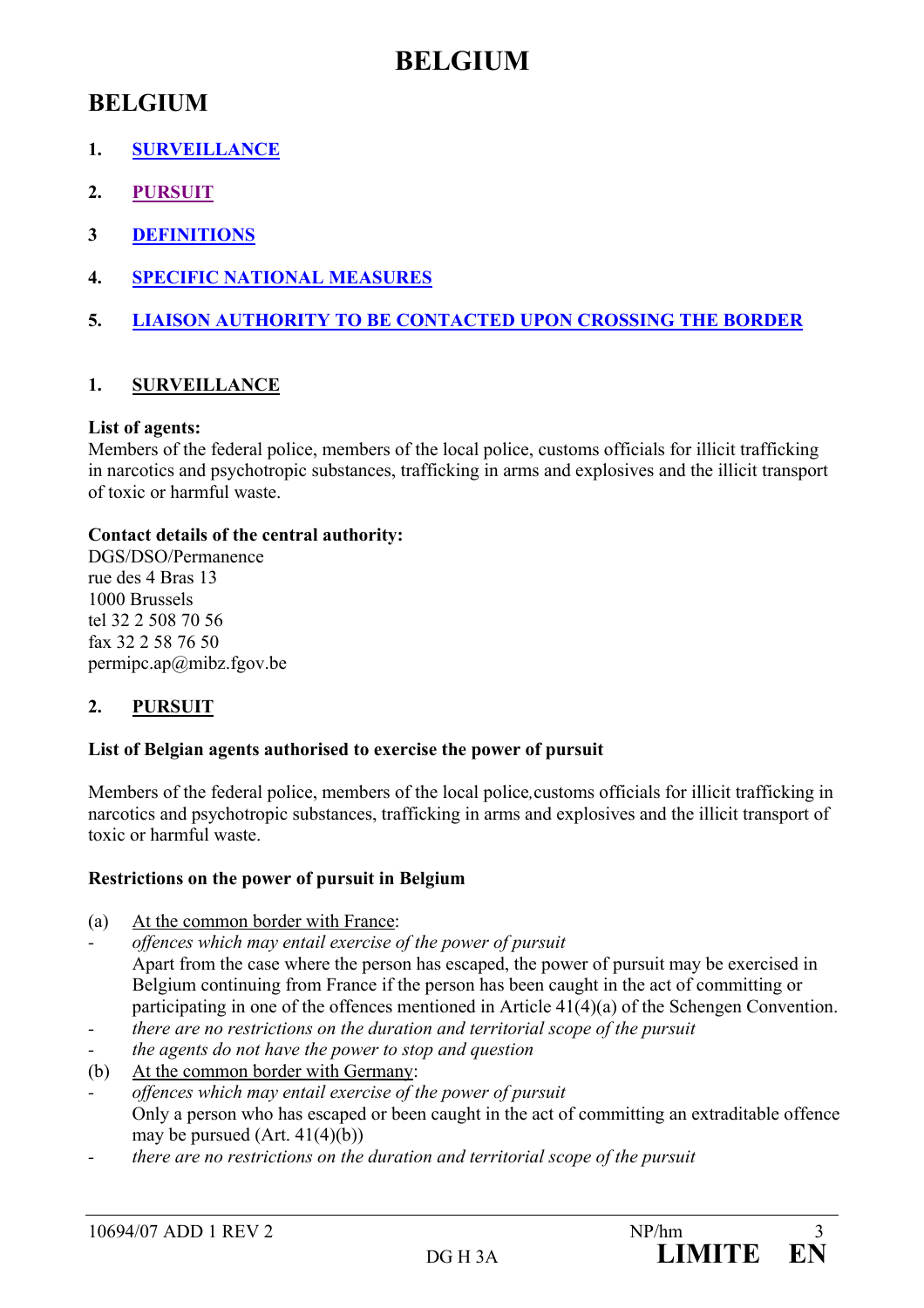# **BELGIUM**

- *the pursuing agents have the right to stop and question during the first 1/2h after crossing the border*
- (c) At the common border with Luxembourg and the Netherlands As regards the right to stop and question, the competent agents exercise the power of pursuit on public thoroughfares and areas within the geographical limits and for the offences referred to in Art. 27 of the Benelux Treaty on Extradition and Judicial Assistance in Criminal Matters of 27.6.62 as amended by the Protocol of 11.5.74.
- *pursuit may be carried out for all extraditable offences max. penalty of at least 6 months)*
- *there are no restrictions on the duration and territorial scope of the pursuit*
- *the pursuing agents have the right to stop and question within a 10 km radius of the border*

### **Restrictions on exercising the power of pursuit in Belgium**

In cases of cross-border pursuit where the police officers of the neighbouring states do not have the power of arrest, a distinction must be made between the following two situations:

- The pursued person has not committed an offence on Belgian territory: the pursuing police officers do not have the power of arrest.
- The pursued person has committed an offence on Belgian territory: in the same way that every citizen has the right to arrest an offender, the neighbouring states' officers have the power of arrest provided that national law prescribes arrest for the offence in question. Art. 1(3) of the Law of 20.7.90 on pre-trial detention states as follows: Anyone who observes a person committing a minor or major offence shall report this immediately to a police officer. The (detention) period of 24h laid down shall be calculated from the time the minor or major offence is reported.

### **3. DEFINITIONS**

**Service weapons:** The standard issue of weapons for a police officer is a handgun, a short truncheon and a spray with a small quantity of tear gas or another means of putting an attacker out of action. These weapons are always carried. Teams of officials may be issued weapons jointly if it could not be foreseen that the border was to be crossed, but may not be carried on the person nor used. (Long firearms, submachine guns, grenades, spray with large quantities of tear gas or another means of putting an attacker out of action.)

**Self-defence:** Legitimate (self) defence is defined by Arts. 416 and 417 of the Criminal Code. For an individual to be deemed as acting in legitimate (self) defence, and therefore not criminally punishable for homicide, the following conditions must all be met:

Attack on a person (Art. 416):

- 1. defence must be in proportion to an attack on the bodily integrity of a person,
- 2. counter attack must be dictated by the necessity of defence at that moment,
- 3. an unjustified attack on bodily integrity
- Attack on property (Art. 417):

1. prevent a person from climbing or breaking in over fences, walls or through entrances to a residence or its outbuildings,

- 2. at night,
- 3. unless it is established that an attack on a person could thereby be prevented.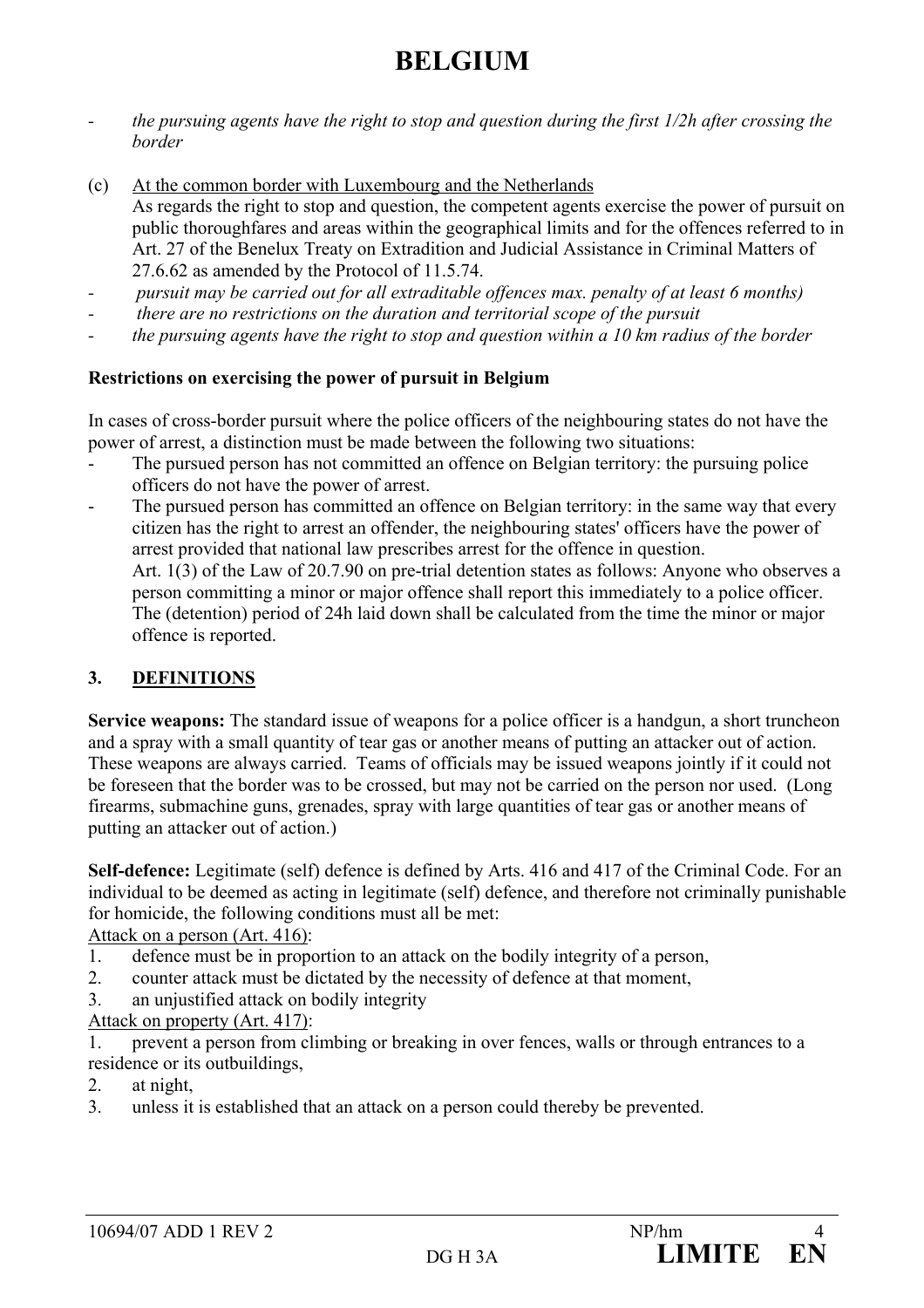# **BELGIUM**

**Home:** The inviolability of the home is guaranteed by Art. 10 of the Constitution and sanctioned by Art. 148 of the Penal Code. This concept is not legally defined but must be understood as a dwelling and in the more general sense as "any place not accessible to the public".

### **4. SPECIFIC NATIONAL MEASURES**

### **5. LIAISON AUTHORITY TO BE CONTACTED UPON CROSSING THE BORDER**

| <b>Operational contact points</b> | tel          | tel outside office hrs | fax        |
|-----------------------------------|--------------|------------------------|------------|
| Antwerpen, Korte Vlierstr. 6-8    | 3232.241-257 | $-211$                 | $-258$     |
| Arlon, R. de Neufchâteau 132      | 3263.2142-14 | $-10$                  | $-17$      |
| Brugge, Zandstraat 148            | 3250.4576-33 | $-90$                  | $-34$      |
| Dinant, R. J.B. Culot 24          | 3282.2142-08 | $-11$                  | $-95$      |
| Eupen, R. de Herbestal 12         | 3287.5-96214 | $-96211$               | $-52141$   |
| Genk, Vennestraat 461             | 3289.3292-65 | $-11$                  | $-87$      |
| Gent, Groendreef 181              | 3292.371-616 | $-693$                 | $-318$     |
| Kortrijk, Graaf Boudewijn I ln 1  | 3256.2-56506 | $-69210$               | -56849     |
| Mons, R. de Rossignol 1           | 3265.3832-18 | $-93$                  | $-19$      |
| Tournai, Drève de Maire 19        | 3269-580.781 | $-250.211$             | $-580.782$ |
| Turnhout, Noord-Brabantlaan 70    | 3214.4072-68 | $-11$                  | $-93$      |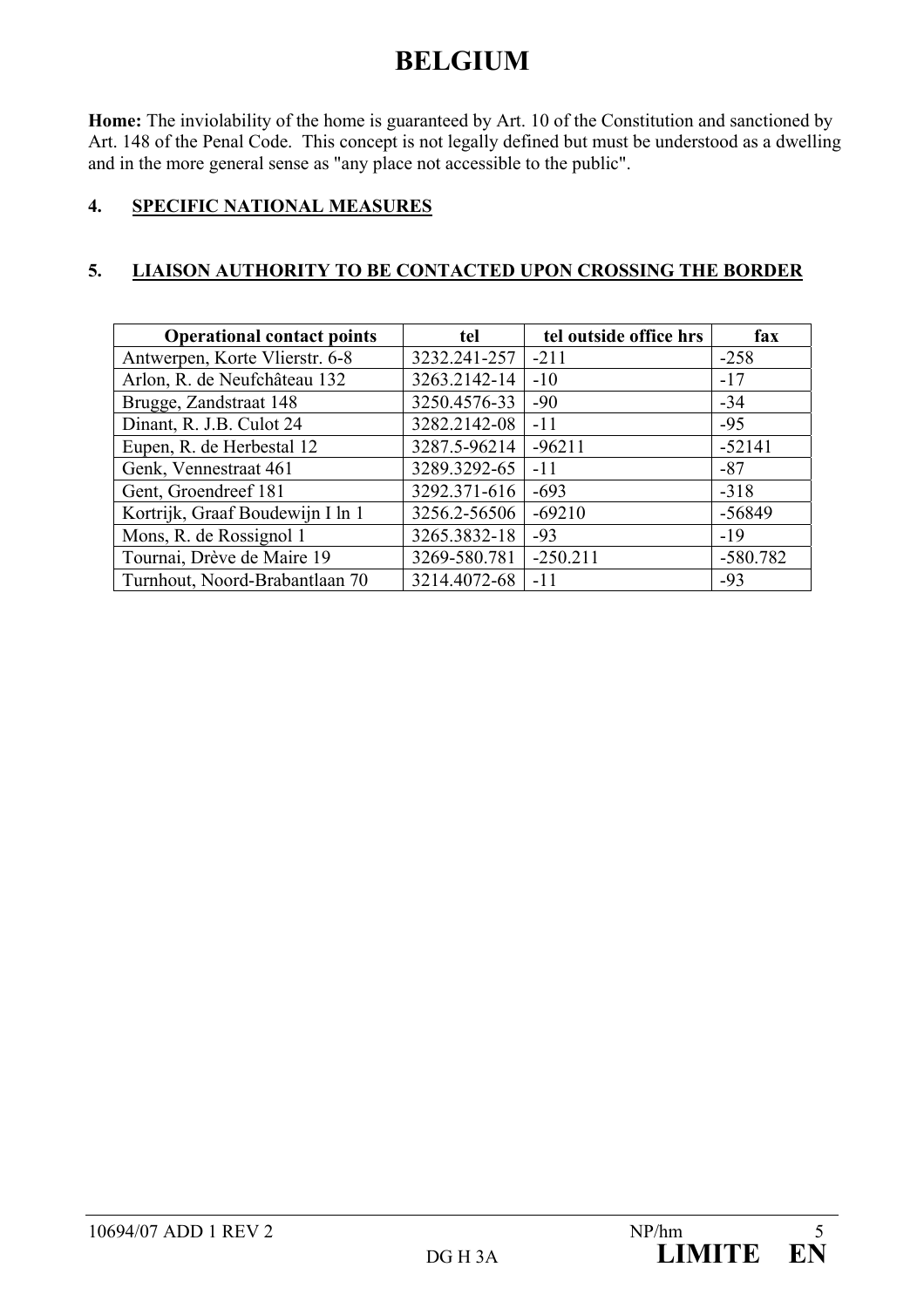## **BULGARIA**

## **BULGARIA**

- **1. SURVEILLANCE**
- **2. PURSUIT**
- **3. DEFINITIONS**
- **4. SPECIFIC NATIONAL MEASURES**

### **5. LIAISON AUTHORITY TO BE CONTACTED UPON CROSSING THE BORDER**

### **1. SURVEILLANCE**

### **List of officers authorized to carry out surveillance**

According to Art. 140. (1), item 6 and Art. 85 (1) of the Law on the Ministry of Interior the operative-search activity shall be carried out by means of surveillance.

Police authorities entrusted with guard of the state border shall locate and use tools for observation and photography, the results of which may be used only for prevention and disclosure of crimes or offences, as well as for prevention and disclosure of crossing the state border, of crime or offences on the territory of the border control checkpoints against the passport and visa regime, or those threatening the safety of personnel, buildings and infrastructure of the services.

### **Central Contact Point**

Chief Directorate Border Police

## **2. PURSUIT**

Article 41 of the Schengen agreement is not applicable yet. (Bulgaria is still not a Party to the Agreement.)

Under the Art. 85. (1) of the Law on the Ministry of Interior police structures for guard of the state border shall pursuit violators of the state border beyond the border zone jointly with other bodies of Ministry of Interior

## **3. DEFINITIONS**

### **Service weapons**

According to Art. 74. (1) of the Law on the Ministry of Interior police authorities may use weapons as a last resort:

- in cases of armed attack or threat imposed by firearms;
- in cases of release of hostages and kidnapped persons;
- after warning in case of a detention of a person committing or who has committed crime of general nature, if he/she resists or tries to escape;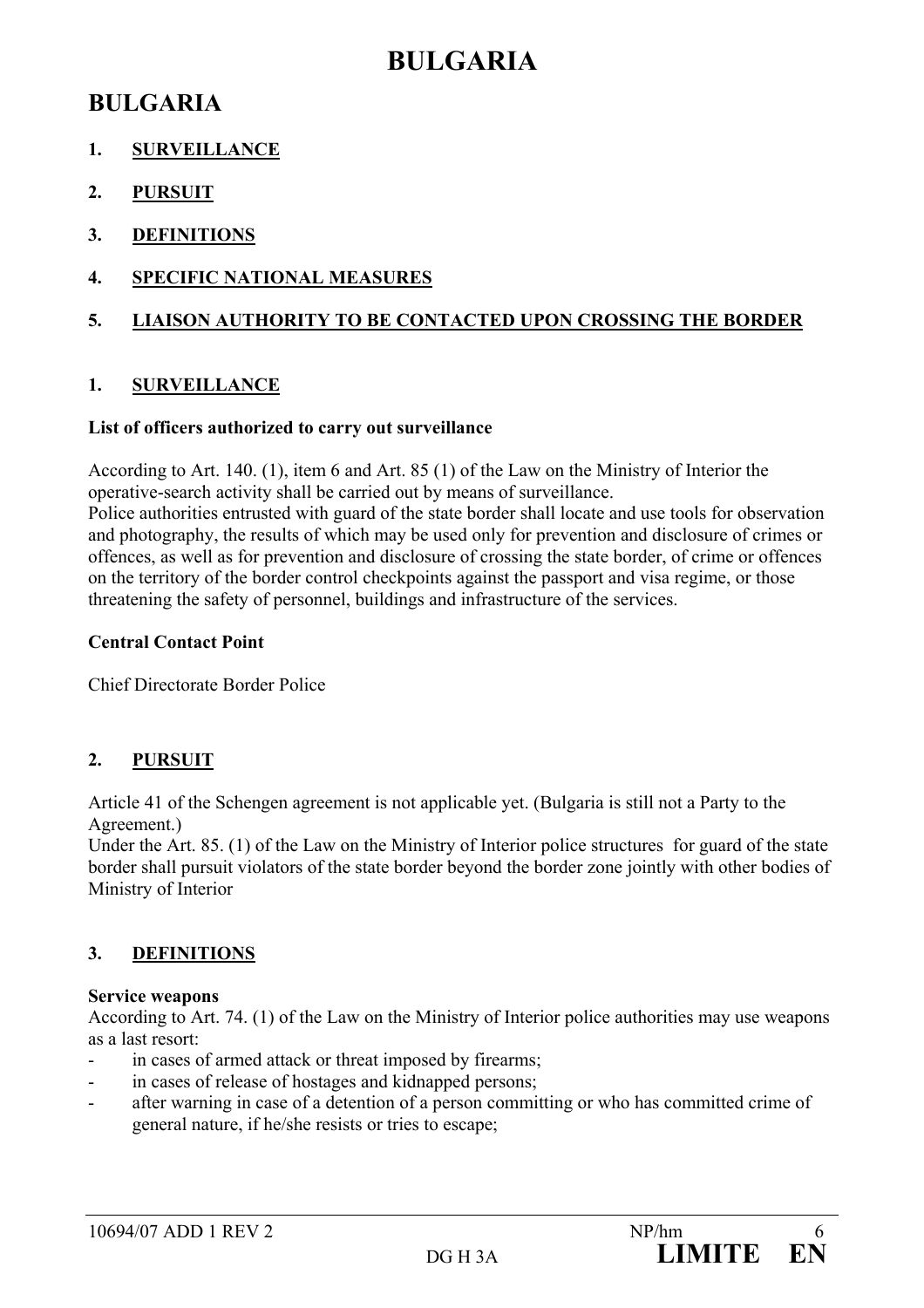# **BULGARIA**

after warning for preventing the escape of a person detained as per respective order for committed crime of general nature.

Police authorities, in the course of the use of weapons, shall be obliged, if possible, to protect the life of person against whom it is aimed and not to threaten the life and health of other persons.

Police authorities may use weapons without warning when guarding the state border:

- 1. in cases of armed attack against them;
- 2. against persons, who have put up armed resistance.

In the course of guarding the state border within the inland sea waters and the territorial sea of the Republic of Bulgaria police authorities shall have the right to use weapons according to the Law on the Sea Area, Internal Water Ways and Ports of the Republic of Bulgaria. After use of weapons police authorities shall produce a report.

### **Self-defence**

Legitimate self-defence is defined in Chapter Two "Crime", Section 1 "General" article 12 of the Penal Code:

Not considered socially dangerous shall be the act of justifiable defence - in order to defend oneself against an immediate illegal attack against state or public interests, the personality or the rights of the defender or of somebody else by causing damage to the aggressor within the frames of the necessary limits.

Excess of the requirements of justifiable defence are in place when the defence obviously does not correspond to the nature and the danger of the assault.

The perpetrator shall not be punished when he commits the act by exceeding the requirements of justifiable defence if this is due to scare or confusion.

### **Home**

Defined by the Bulgarian Constitution, Art. 33 (1) the home shall be inviolable. No one shall enter or stay inside a home without its occupant's consent, except in cases expressly stipulated by law. Crimes against property are sanctioned by the Penal Code.

### **4. SPECIFIC NATIONAL MEASURES**

Schengen agreement, Article 2(3) (Bulgaria is still not a Party to the Agreement.)

According to Law on the Ministry of Interior (article 51 (1) point 4) The National Police Service shall be the Ministry of Interior specialized operative-search and security service in charge of the guard of national borders and control over border regime observance, fight against illegal migration and trafficking in human beings.

In fulfillment of these tasks the National Police Service shall carry out its functions in the border zone, in the zones of the border control checkpoints, the international airports and harbors, the inland sea waters, the territorial sea, the adherent zone, the continental shelf, the Bulgarian part of the river Danube and the other border rivers and water basins for the guard of the state border and the control over the observance of the border regime.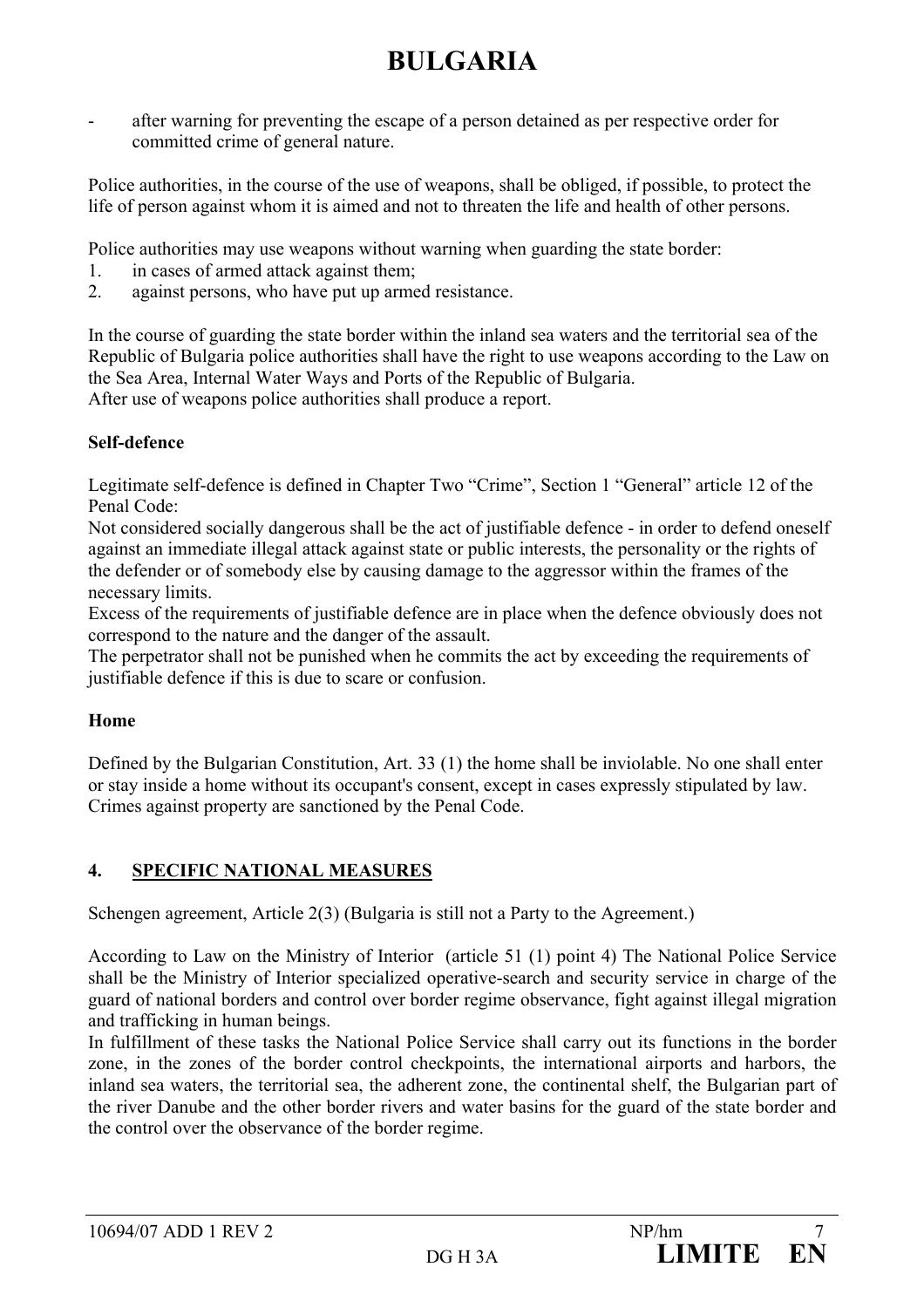# **BULGARIA**

Defined by Law on the Ministry of Interior (Art. 85. (1)) for guard of the state border police authorities shall:

- deploy forces and means, build, employ or remove technical equipment and other means;
- carry out passport and visa control and perform checks of goods and vehicles crossing the border check-points;
- stop, detain and check Bulgarian and foreign ships and vessels which violated the rules for stopping and staying in territorial sea, in inland waters, the adjacent zone, the continental shelf or the Bulgarian part of the river of Danube;
- stop, detain and check jointly with the specialized units Bulgarian or foreign aircrafts in cases when violations of the border regime have been established, or if the flight security has been endangered;
- pursuit violators of national borders beyond the border zone, together with other Ministry of Interior structures;
- detain smugglers, illegally transported goods and vehicles which passed outside the designated locations and make checks, together with the customs authorities;
- restrict temporarily or forbid the movement of persons and vehicles in zones and sites, when performing operative-search activities in order to detain persons or vehicles and if there is danger to the life and health of people;
- take, accompany and hand over violators of the national borders from and to the neighboring border authorities and to other states, in compliance with the law and with international treaties, to which the Republic of Bulgaria is a party;
- install and use technical means for surveillance and photographing, the results of which may be used only for prevention or detection of crimes or violations, including for prevention or detection of illegal crossing of the national borders, of crimes or violations in the territory of the border check-points against the passport and visa regime, or in cases of threats to the security of personnel, buildings or services' infrastructure;
- provide for the compulsory accommodation in special facilities of foreigners who violated the border regime and are subject to coercive bringing to the border or expulsion in compliance with legal requirements.

The director of the National Police service jointly with the Minister of Interior and in accordance with respective international agreements shall appoint border representatives for settlement of possible border violations.

## **5. LIAISON AUTHORY TO BE CONTACTED UPON CROSSING THE BORDER**

Chief Directorate Border police, Ministry of Interior

Tel +3592 9823999 Fax +3592 988 58 67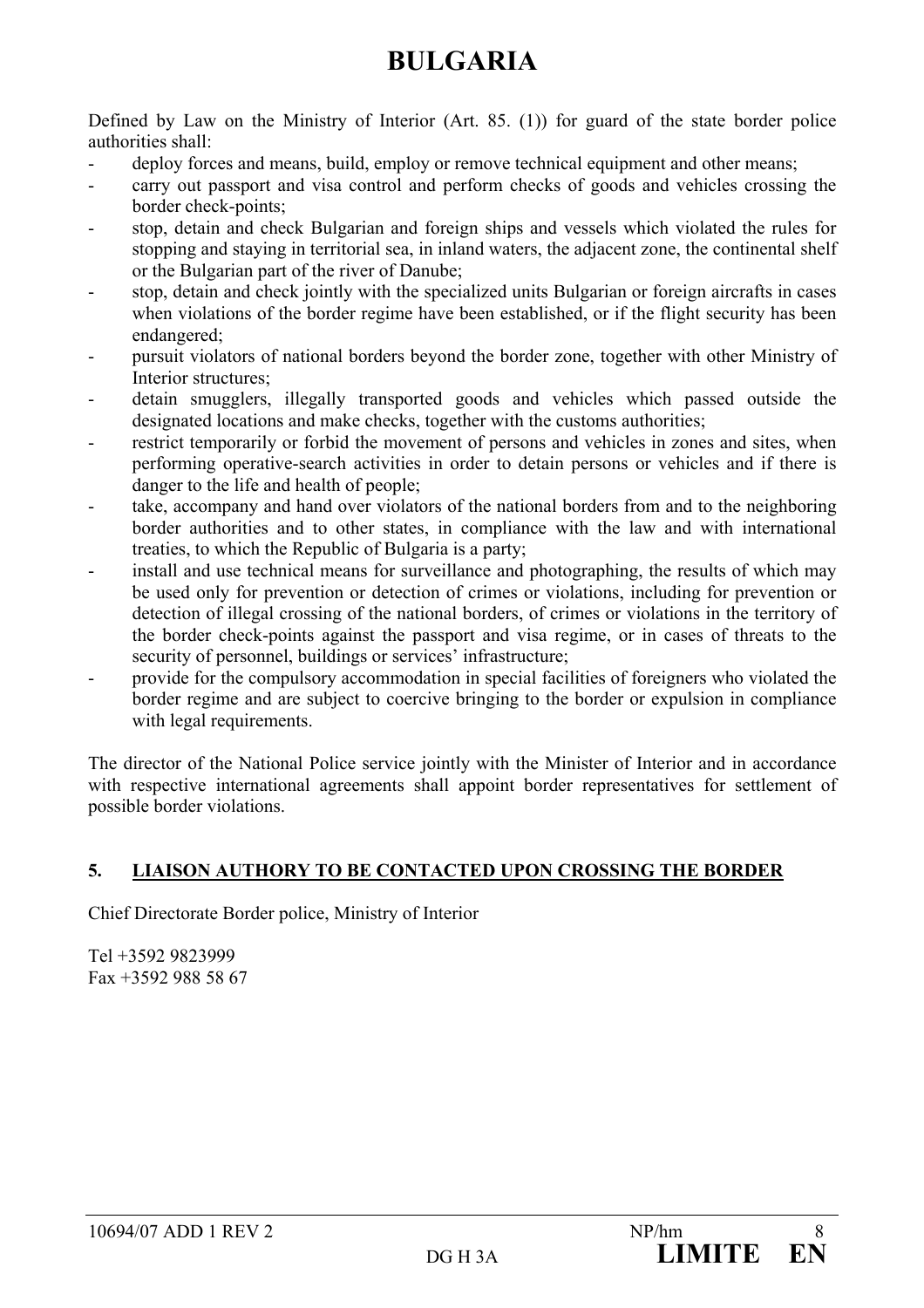## **CZECH REPUBLIC**

## **CZECH REPUBLIC**

- **1. SURVEILLANCE**
- **2. PURSUIT**
- **3. DEFINITIONS**
- **4. SPECIFIC NATIONAL MEASURES**
- **5. LIAISON AUTHORITY TO BE CONTACTED UPON CROSSING THE BORDER**

## **1. SURVEILLANCE**

### **List of persons authorised to carry out surveillance**

- members of surveillance units of the Police of the Czech Republic (central as well as territorial)\*
- members of surveillance units of the Ministry of Finance General Customs Directorate (within investigation of a comprehensive list of crimes)

\*Members of those units are equipped with a so-called "official authorisation", which testifies to their membership in a surveillance unit and authorisation to carry out cross-border surveillance.

### **Competent central authority contact data for communication concerning cross-border surveillance (preparation, realization, follow-up information)**

Police Presidium of the Czech Republic International Police Cooperation Department Sirene Czech Republic Strojnická 27 P.O.Box 62/MPS 170 89 Prague 7 T.: +420 974 834 210 (24/7) or +420 974 834 380 (24/7)  $F$ : +420 974 834 716 (24/7) or +420 974 834 718 (24/7) E-mail: sirene@mvcr.cz (working hours)

### **Central judicial authority contact data for requesting legal assistance before or (in emergencies) during cross-border surveillance**

Regional Public Prosecutor´s Office in Prague: Husova 11 Praha 1 T.:  $+420\,222\,111\,700$  (working hours – operator), +420 222 111 733 or +420 222 111 763 (working hours – penal department) F.: +420 222 220 075 (round o´clock service) E-mail: podatelna@ksz.pha.justice.cz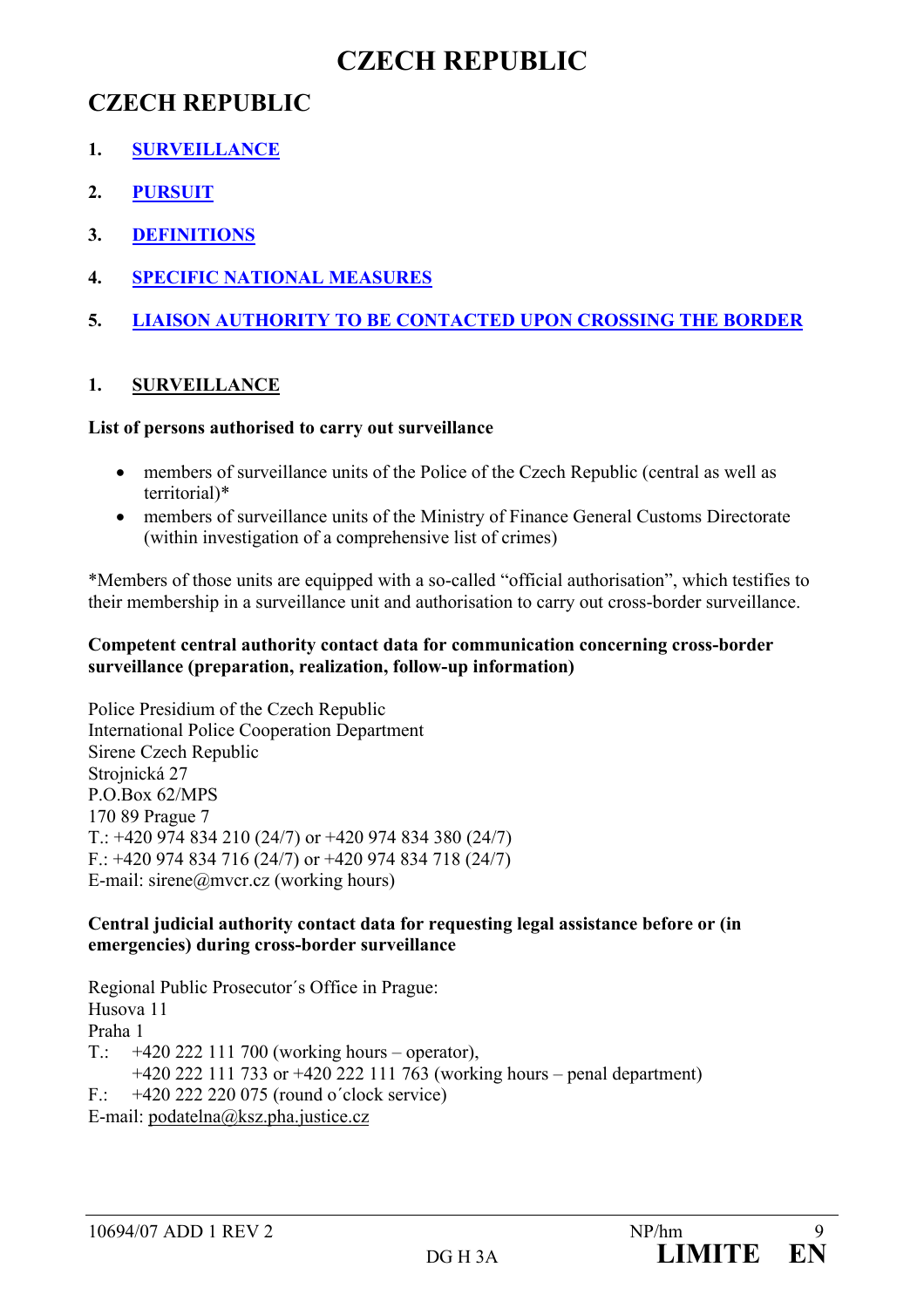## **CZECH REPUBLIC**

### **2. PURSUIT**

"Cross-border pursuit can be carried out on the basis of a bilateral agreements with Austria, Germany, Slovakia and also Poland."<sup>1</sup>

#### **List of persons authorised to carry out pursuit**

The police officers in pursuit shall be easily recognizable, e.g. wear a uniform or an armband or drive in a marked vehicle. Using civil clothes without an armband and driving an unmarked vehicle by the police officers in pursuit at the same time is not allowed.

### **Limited authorisation to carry out pursuit**

Cross-border pursuit can be carried out only in concretely defined cases, the aim is to detain a person, who:

- is apprehended in the act of committing a criminal offence or is involved in a criminal offence or prosecuted for a criminal offence subject to extradition pursuant to an international agreement,
- has fled from serving a prison sentence, custody or protective medical treatment, or
- is evading border, customs or other police (e.g. investigation) control and is fleeing to the territory of the neighbouring state

A police officer cannot in the territory of the neighbouring state enter private homes and places not accessible to the public.

Once the pursued offender has been apprehended, the police officer carries out only a security search of the person and confiscates objects of importance for criminal prosecution and vehicle, and further proceeds in accordance with the instructions of the local police authorities to whom the police officer has to hand the detained person over.

### **3. DEFINITIONS**

#### **Police weapon**

The term weapon is defined in Section 39 of Act No. 283/1991 Coll., On the Police of the Czech Republic as amended. A weapon means a firearm, stabbing or cutting weapon, unless a special weapon is meant pursuant to this Act. The Interior Ministry Decree No. 53/1998 On the provision and carrying of service firearms by members of the Police of the Czech Republic draws on the Act on the Police according to which a police weapon is a firearm (pistol, revolver or submachine) included in the equipment of the Police of the Czech Republic and is provided to a police officer for line of duty or is a special weapon pursuant to a special law (i.e. Act on the Police), which is included in the police equipment and is provided to a police officer for the fulfilment of special tasks.

 **1** Considering that cross-border pursuit with Poland will be feasible after check-borders abolition, the word also has to be deleted if the Handbook is issued before checks at common borders will be abolished.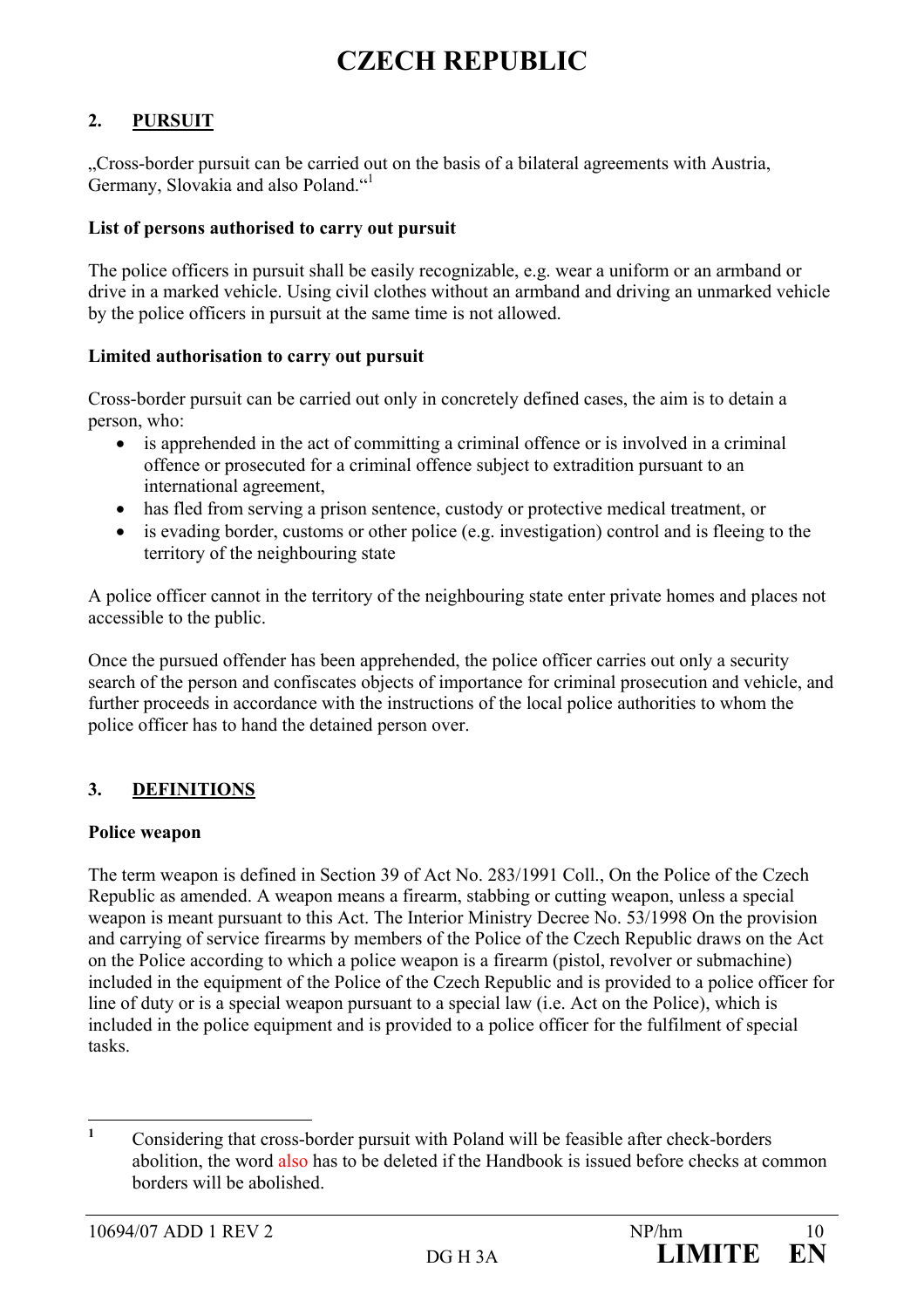## **CZECH REPUBLIC**

### **Special weapons are:**

- a) sniper rifle
- b) shotgun
- c) firearm with a silencer
- d) laser-sights or range-finder equipped firearm
- e) mechanical weapon
- f) specially modified firearm
- g) explosive, special explosive object and special charge

### **Legitimate self-defence**

The term is defined in Section 13 of the Criminal Code. According to this definition an otherwise criminal act, by which someone is thwarting a directly pending or occuring attack is not a crime. It is not the case if the self-defence is obviously excessive. The following conditions have to be met to qualify the act as legitimate self-defence and thus exclude criminal liability of that person:

- thwarting a directly pending or occurring attack on an interest protected by this law
- the attack is not legitimate behaviour (e.g. action by law enforcement officer, legitimate self-help according to civil law, etc.)
- the self-defence is not obviously excessive

### **Dwelling**

The inviolability of dwelling is guaranteed by Article 12 of the Charter of Rights and Freedoms. A dwelling is an apartment or other premises used as a dwelling including appurtenance. Entering a dwelling and other premises not accessible to the public is possible only in cases stipulated by special legislation.

## **4. SPECIFIC NATIONAL MEASURES**

The Police of the Czech Republic have no specific powers pursuant to Art. 2 Sec.3 SC.

## **5. LIAISON AUTHORITY TO BE CONTACTED UPON CROSSING THE BORDER**

The competent central authority for communication concerning cross-border pursuit is:

Police Presidium of the Czech Republic International Police cooperation Department SIRENE Czech Republic Strojnická 27 P.O. Box 62/MPS 170 89 Prague 7  $T$ : +420 974 834 210 (24/7) or +420 974 834 380 (24/7) F.:  $+420$  974 834 716 (24/7) or  $+420$  974 834 718 (24/7) E-mail: sirene@mvcr.cz (working hours)"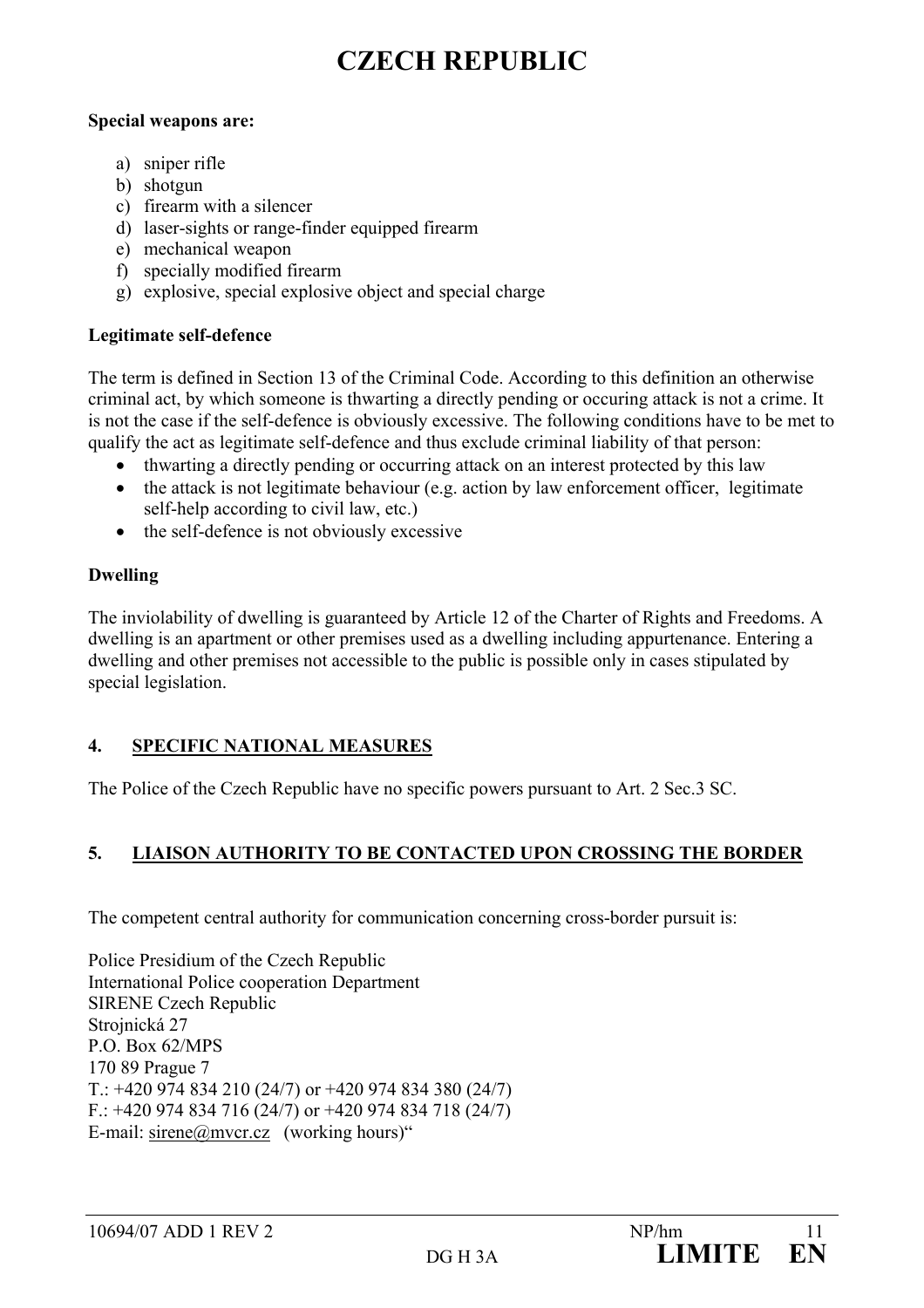## **DENMARK**

## **DENMARK**

- **1. SURVEILLANCE**
- **2. PURSUIT**
- **3. DEFINITIONS**
- **4. SPECIFIC NATIONAL MEASURES**
- **5. LIAISON AUTHORITY TO BE CONTACTED UPON CROSSING THE BORDER**

### **1. SURVEILLANCE**

### **List of agents:**

- (a) Police officers serving under local Chief Constables and under the National Commissioner of Police;
- (b) Customs officers responsible for illegal trafficking in narcotic and psychotropic drugs, weapons and explosives, and the illicit transportation of toxic or hazardous waste.

### **Contact details of the central authority responsible for transmitting requests for judicial assistance:**

The Danish Police Sirene and Communication Centre Anker Heegaards Gade 5 1577 Copenhagen V tel 4514.88.88 fax 4533.322.771

## **2. PURSUIT**

### **List of agents authorised to exercise the power of pursuit:**

- Police officers serving under local Chief Constables and under the Danish Police;
- Customs officers responsible for illegal trafficking in narcotic and psychotropic drugs, weapons and explosives, and the illicit transportation of toxic or hazardous waste.

### **Restrictions on the power of pursuit in Denmark:**

In connection with joining Schengen cooperation, Denmark has concluded bilateral agreements with Sweden and Germany on police cooperation in border areas.

- (a) The border with Sweden (the Øresund link)
- the Swedish authorities have the right to continue an ongoing pursuit into Danish territory along the whole of the Øresund link;
- hot pursuit along the Øresund link may be carried out in respect of any criminal offence which is subject to public prosecution under the national legislation of Denmark and Sweden;
- the Swedish authorities have the right to detain persons on the Øresund link in accordance with Art. 41(2)(b);
- the Swedish authorities have the right to continue an ongoing pursuit into Danish territory up to a distance of 25 km from the end of the Øresund link;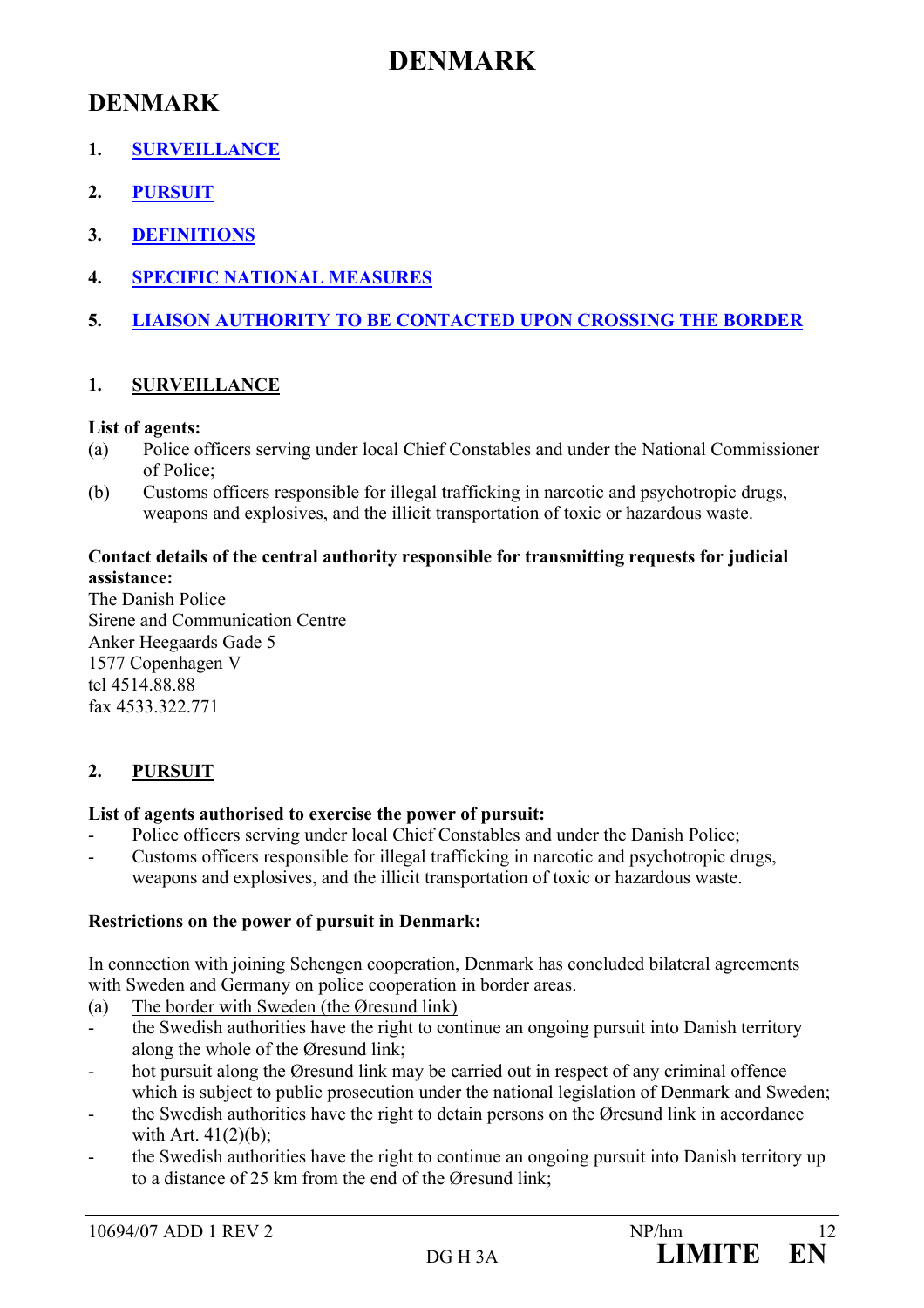# **DENMARK**

- hot pursuit beyond the Øresund link may be carried out in respect of the offences listed in Art.  $41(4)(b)$ ;
- when carrying out hot pursuit beyond the Øresund link, the Swedish authorities do not have the right to apprehend persons within Danish territory.
- (b) The border with Germany: Over and above the provisions laid down in Art. 41(1), (5) and (7), the Government of Denmark has declared that hot pursuit into Denmark across the border with Germany may be carried out under the following conditions:
- the German authorities have the right to continue an ongoing pursuit into Danish territory up to a distance of 25 km from the border;
- the German authorities do not have the right to apprehend persons within Danish territory;
- hot pursuit may be carried out in respect of the offences referred to in Art.  $41(4)(a)$ .

### **Statutory provisions of particular importance when exercising the right of pursuit: Citizen's power of arrest**

Denmark has not given the authorities of the other Schengen countries the right to detain a person being pursued on Danish territory; see Art. 41. The rules on citizen's arrests may be found in Chapter 69, Section 755(1) and (2), of the Danish Administration of Justice Act:

- (1) The police may arrest a person where there are reasonable grounds to suspect him of committing a criminal offence which is subject to public prosecution, if the arrest may be regarded as necessary to prevent further offences being committed, to ensure the individual remains on the scene or to prevent his contact with others.
- (2) Every individual has the same powers, if he finds someone in the act of committing or directly involved in a criminal offence which is subject to public prosecution. The arrested person must be handed over to the police as soon as possible with information on the time of and grounds for the arrest.

The offence must have taken place on Danish territory. The arrest may therefore not take place on the basis of an offence which has led to hot pursuit by the police, but only if a further offence has been committed on Danish territory.

## **3. DEFINITIONS**

**Service weapons:** The personal weapons issued to Danish police include a semi-automatic pistol, a short police baton (truncheon) and handcuffs. Emergency weapons are also used in serious situations, and include submachine guns, various gas weapons and spike barriers.

**Self-defence:** The concept of self-defence is defined in Chapter 3, Section 13, of the Danish Criminal Code:

"(1) Acts committed in self-defence are not punishable if they were necessary to resist or avert an unlawful attack that has begun or is imminent, provided that such acts do not

 manifestly exceed what is reasonable with regard to the danger inherent in the attack, the aggressor and the importance of the interests endangered by the attack.

(2) Any person who exceeds the limits of lawful self-defence shall not be liable to punishment if his act could reasonably be attributed to the fear or excitement produced by the attack.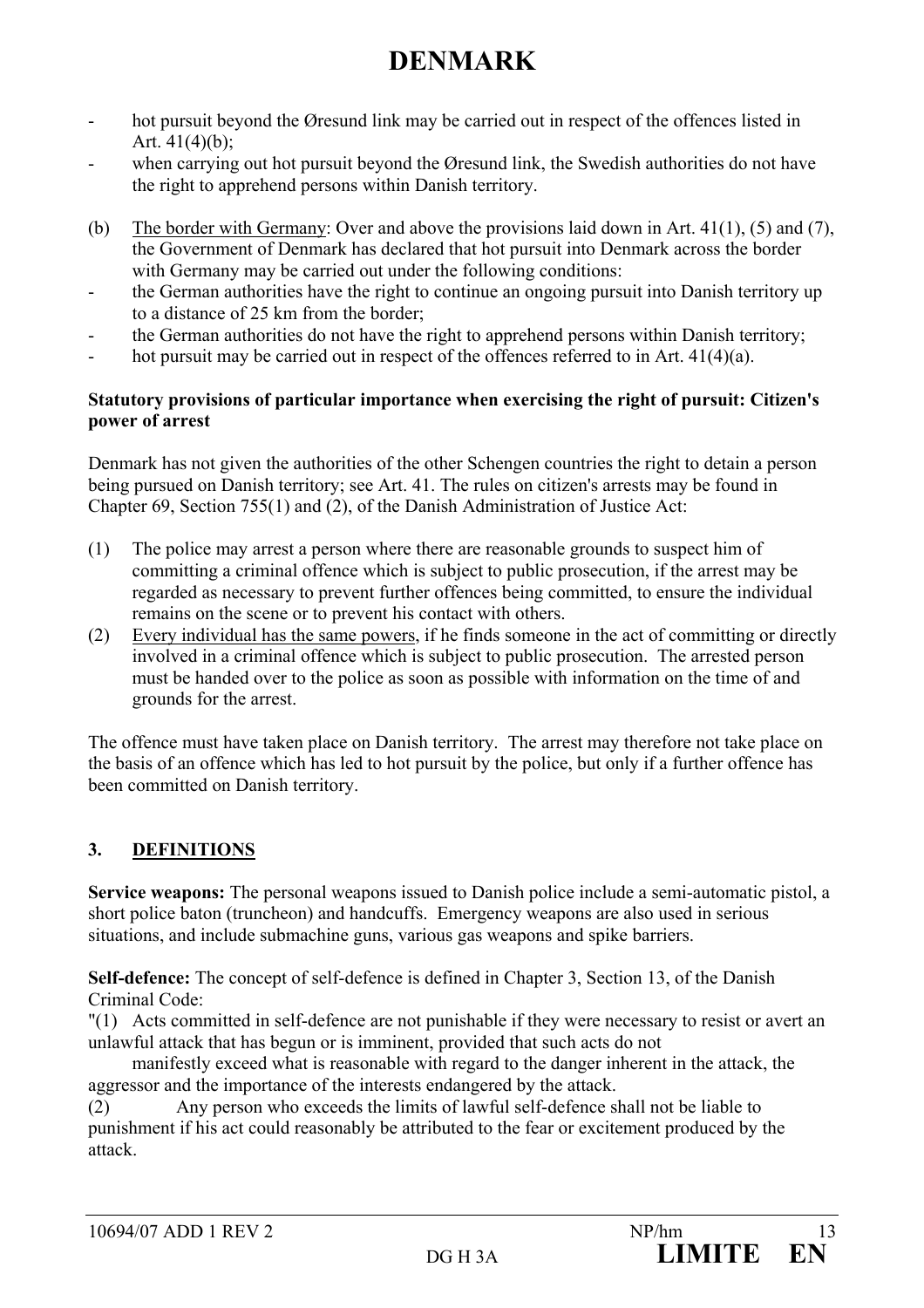# **DENMARK**

(3) Similar rules shall apply to acts necessary to enforce lawful orders in a lawful manner, to carry out a lawful arrest or to prevent the escape of a prisoner or a person committed to an institution."

**Home:** The inviolability of the home is ensured by Section 72 of the Constitution. Chapter 27, Section 264, of the Danish Criminal Code states that:

- "(1) Any person who unlawfully
	- 1) obtains access to another person's house or any other place not freely accessible; or
	- 2) fails to leave another person's land, having been requested to do so, shall be liable to a fine, or to simple detention or to imprisonment for any term not exceeding 6 months.
- (2) If an act of the kind described in paragraph 1 of Subsection (1) above is committed with the intention of procuring or making oneself acquainted with information about the trade secrets of a firm, or in other particularly aggravating circumstances, the penalty may be increased to imprisonment for a term not exceeding four years."

Permission to search homes and other dwellings, including offices, workshops, caravans, tents and huts, and localities other than dwellings, is regulated in Chapter 73 of the Danish Administration of Justice Act. The concept of "home" is not unambiguously defined in Danish law. In connection with cross-border operations, "home" is taken to mean an area (building, etc.) which is not accessible to the public."

## **4. SPECIFIC NATIONAL MEASURES**

The Danish police have been given no special powers in border areas in connection with controls on aliens.

Under Section 38(6) of the Danish Aliens Act, the police may stop a vehicle within the country in order to check whether it is transporting one or more aliens who have entered the country illegally. This is only a right to stop the vehicle, which does not in itself authorise the police to undertake a search of the vehicle's baggage compartment or other enclosed spaces. If, in connection with a check under Section 38(6) of the Aliens Act, the police find that there are reasonable grounds to suspect that the vehicle contains in its baggage compartment or other enclosed spaces one or more aliens who have entered the country illegally, then under the provisions of the Administration of Justice Act on this matter, the police may search the baggage compartment and other enclosed spaces.

This provision applies throughout the country and is therefore not specific to checks in border areas.

## **5. LIAISON AUTHORITY TO BE CONTACTED UPON CROSSING THE BORDER**

Under the bilateral agreement on police cooperation in border areas between Denmark and Sweden, when the border is crossed in pursuit into Denmark then the following must be notified:

– Københavns Politi, Politigården, 1567 Copenhagen V, tel. +45 33120114, fax +45 33430075

Under the bilateral agreement on police cooperation in border areas between Denmark and Germany, when the border is crossed in pursuit into Denmark then the following must be notified:

- the Chief Constable in the police district where the border is crossed and
- Syd- og Sønderjyllands Politi, Kirkegade 76, 6700 Esbjerg, tel. +45 75124332, fax +45 76111400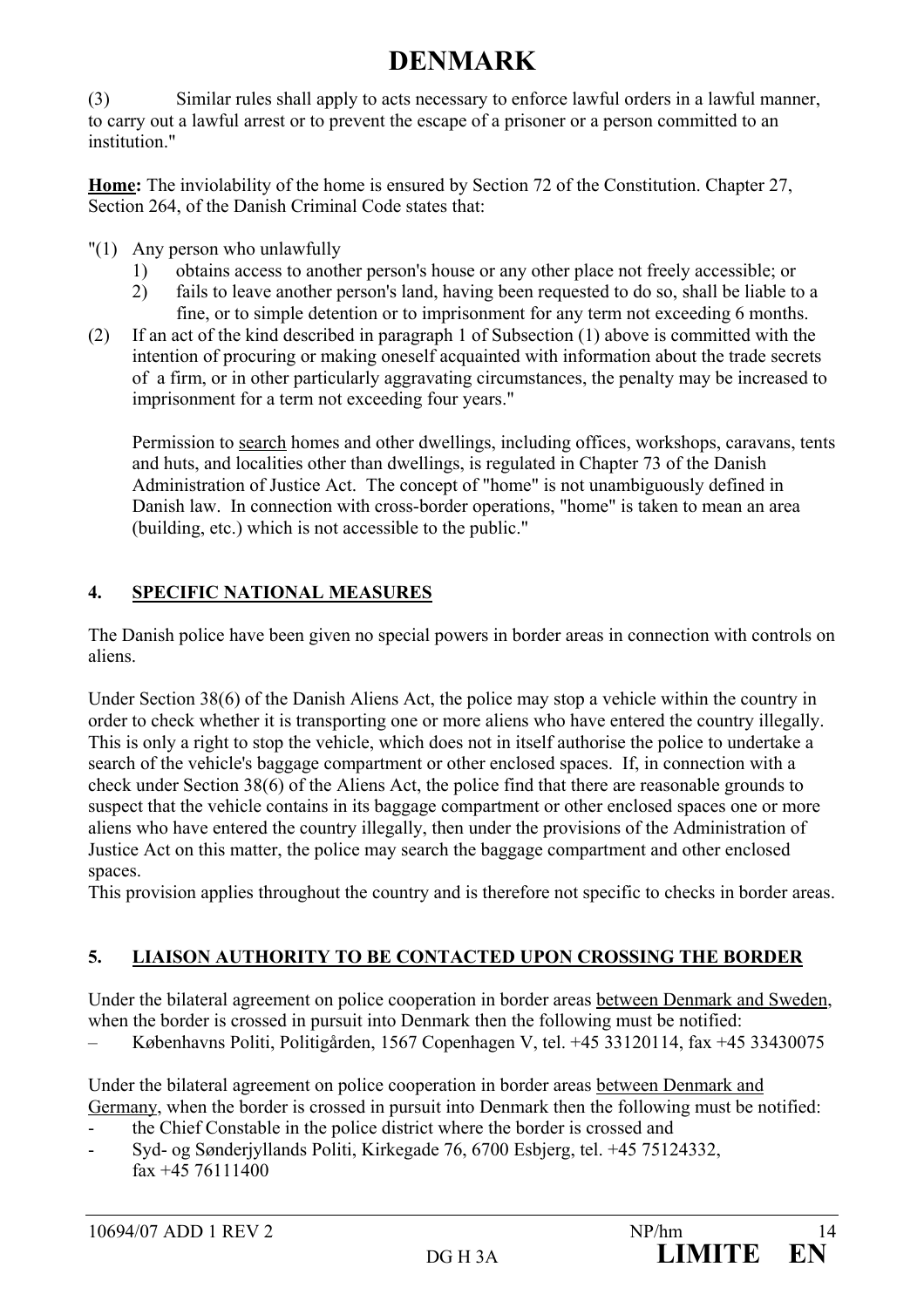## **GERMANY**

- **1. SURVEILLANCE**
- **2. PURSUIT**
- **3. DEFINITIONS**
- **4. SPECIFIC NATIONAL MEASURES**
- **5. LIAISON AUTHORITY TO BE CONTACTED UPON CROSSING THE BORDER**

## **1. SURVEILLANCE**

### **List of German officers authorised to exercise the power of surveillance:**

- law enforcement officers of the Federal and *Länder* police
- with respect only to illicit trafficking in narcotic drugs and psychotropic substances and arms trafficking, officers of the Zollfahndungsdienst (customs investigation service) as well as the officers of customs mobile control groups (these groups are only at the borders with Belgium, France and Luxembourg and Poland) in their capacity as auxiliary.

### **Contact details of the central authority:**

Bundeskriminalamt (Interpol NCB), 65173 Wiesbaden, Tel. 49611.55-13101 (24h), Fax -12141 (24h) in customs matters: Zollkriminalamt, Bergisch-Gladbacher-Str. 837, 51069 Köln Tel.: 49 221/672-0, Fax: 49 221/672-4500

### **Statutory provisions of particular importance when exercising the right of surveillance**

- (a) *Exercise of special rights in respect of road traffic regulations*: The foreign officers authorised to exercise the right of surveillance in Germany under international agreements are exempt during surveillance in German territory from the provisions of the German Road Traffic Regulations (*Strassenverkehrsordnung – StVO*) pursuant to § 35, par. 1a, in conjunction with § 35, par. 1, of the Road Traffic Regulations if urgently necessary to perform sovereign tasks. Special rights may only be exercised with due regard for public safety and law and order (§ 35, par. 8, of the Road Traffic Regulations).
- (b) From the german point of view surveillance is only allowed against an accuser. If wanted, the surveillance must be given to a regional responsible officer.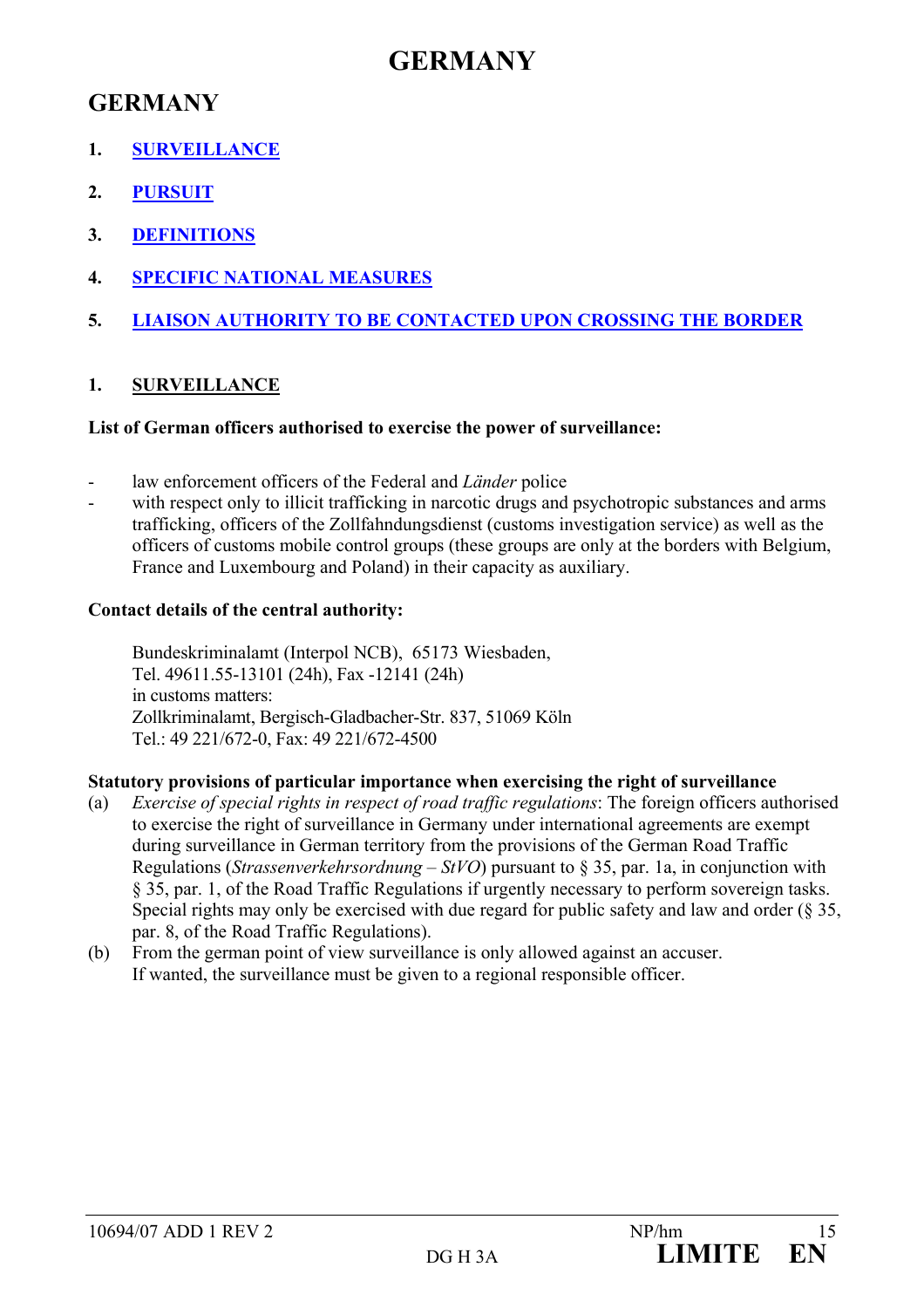### **2. PURSUIT**

### **List of German officers authorised to exercise the power of pursuit**

- law enforcement officers of the Federal and *Länder* police
- with respect only to illicit trafficking in narcotic drugs and psychotropic substances and arms trafficking, officers of the Zollfahndungsdienst (customs investigation service) as well as officers of customs mobile control groups (these groups are only at the borders with Belgium, France, Luxembourg and Poland) in their capacity as auxiliary officers of the Public Prosecutor's Office.

### **Restrictions on the power of pursuit in Germany:**

Germany does not differentiate the borders. In all cases in Germany the pursuit can be exercised under following conditions:

- offences which may entail exercise of the right of pursuit Except in the case, in which the person has fled from prison, the pursuit in Germany can be exercised if the person is caught in the act of committing a crime or if the person is caught while participating in an extraditable offence (Art. 4 para.. 4 lit. b)
- the pursuit is whether temporal nor territorial restricted
- the officers have the right to stop and question the accuser.

#### **Statutory provisions of particular importance when exercising right of pursuit**

(a) Citizen's power of arrest

In addition to the right to detain a person, the regulations governing citizen's arrest pursuant to the first sentence of § 127(1) German Code of Criminal Procedure continue to apply (when someone is caught in the act of committing an offence): "If a person is caught in the act oder is being pursued, any person shall be authorized to arrest hin provisionally, even without judicial order, if there is reason to suspect flight or if his identity cannot be immediately established"

The provisionally arrested person should be immediately handed over to the first available police officer or public prosecutor.

(b) Exercise of special rights in respect of road traffic regulations

The police officers authorised to exercise the right of pursuit in Germany under international agreements are exempt during pursuit from the provisions of the German Road Traffic Regulations (*Strassenverkehrsordnung-StVO*) pursuant to § 35 par. 1 of the Road Traffic Regulations if it is urgently necessary to perform sovereign tasks. Special rights may only be exercised with due regard for public safety and law and order (§ 35 par. 8 of the Road Traffic Regulations).

### **3. DEFINITIONS**

**Service weapons**: Any weapons that are designated as service weapons under Federal and *Länder*  police law. Service weapons shall include pistols, revolvers, submachine guns and rifles in all *Länder*, and may include truncheons and tear gas in some *Länder*.

**Self-defence**: Self-defence is defence which is necessary to avert an imminent unlawful attack on oneself or a third party. An act necessarily committed in self-defence is not unlawful.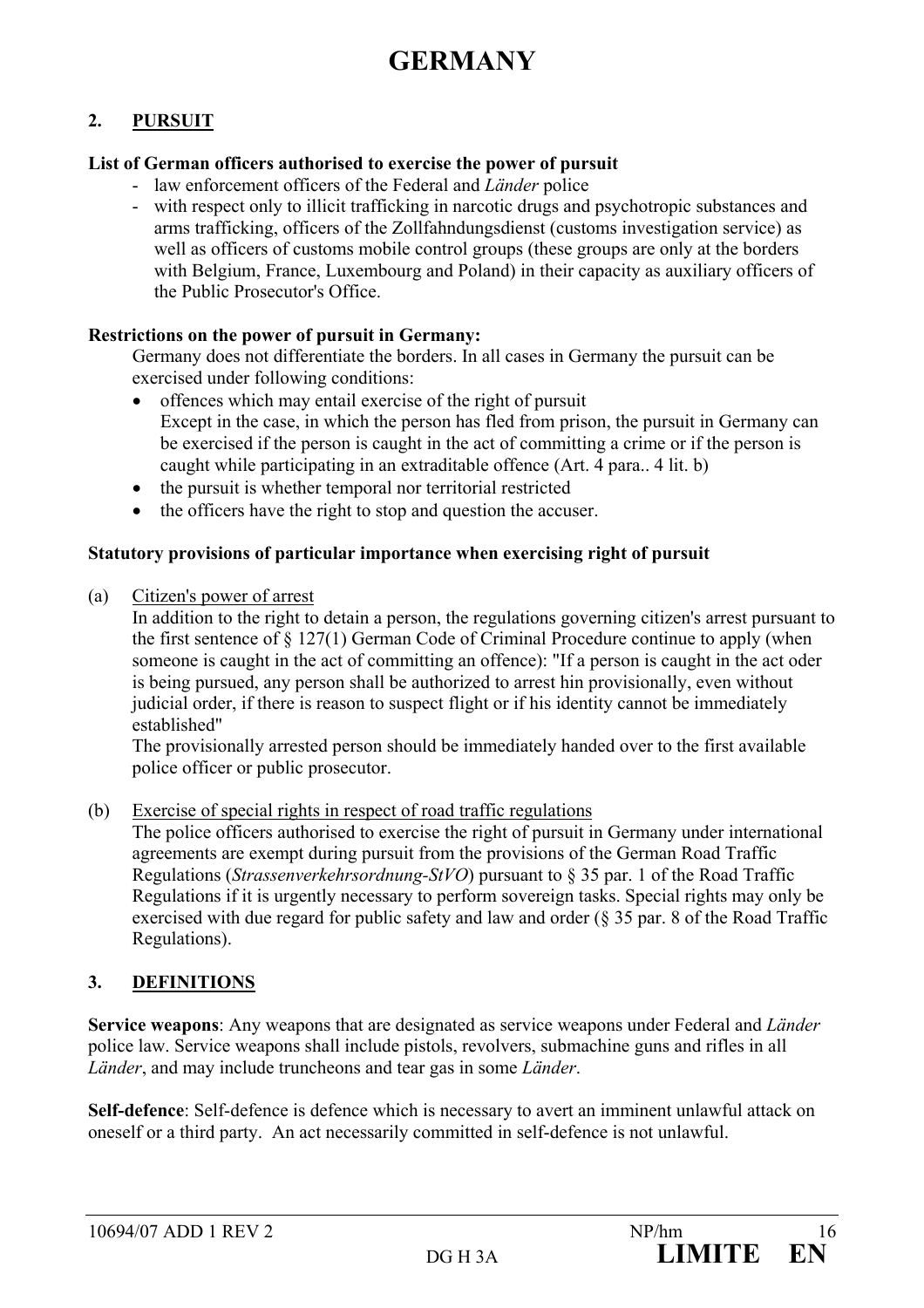**Home**: German law does not give a legal definition of "home" which covers all the relevant fields of law (law on Criminal procedure, police law and the Constitution). Instead, the definition has been gradually developed through specific case law. However, the following definition is applied as a rule: a home is any place which is actually occupied for living, working, operating or trading purposes, together with any other vacant property (such as a fenced-in enclosure). The term "home" also includes mobile property used for the same purpose, such as boats, caravans, tents and berths (sleeping cabins) in heavy goods vehicles. In principle, any premises termed as a home that is accessible to the public may be entered. A place is considered accessible to the public if as a rule anybody may visit by reason of actual or presumed consent of the proprietor, as is the case, for example, with public houses, theatres, department stores, business or commercial premises that have opening hours.

## **4. SPECIFIC NATIONAL MEASURES**

Under the following conditions, the Federal Border Police and the police authorities of Baden-Württemberg, Bavaria, Berlin, Brandenburg, Hesse, Lower Saxony, Mecklenburg-Western Pomerania, Saarland, Saxony, Saxony-Anhalt and Thuringia have the power to carry out controls on persons without concrete reason or suspicion, which pursuant to , Art. 20 – 25 Schengen Borders Code, remain unaffected by the provisions thereof.

### **Federal Police (Borders):**

### § 22 (1a) of the Federal Police Law (BPolG)

For the purpose of preventing or stopping unauthorised entry into German territory, the Federal Border Police may, on trains and on the premises of the Federal railways (§ 3 Federal Police Law), as well as in areas serving air traffic and in airport facilities (§ 4 Federal Police Law) with crossborder traffic, briefly stop persons, question them and demand that they hand over for inspection any identity papers or border documents they have with them, as well as any objects, provided that on the basis of their knowledge of the situation or border police experience it can be assumed that these places are being used for the purpose of unauthorised entry.

§ 23.1 (3) of the FederalPolice Law

### *(1.3) The Federal Police may check a person's identity:*

within a 30-km radius of the border for the purpose of preventing or stopping unauthorised entry into German territory or in order to prevent offences within the meaning of § 12 (1) No. 1 to 4 Federal Police Law)

### § 44 (2) of the Federal Police Law

The Federal Police may also search an object within a 30-km radius of the border for the purpose of preventing or stopping unauthorised entry into German territory or in order to prevent offences within the meaning of § 12 (1) No. 1 to .4 Federal Police Law).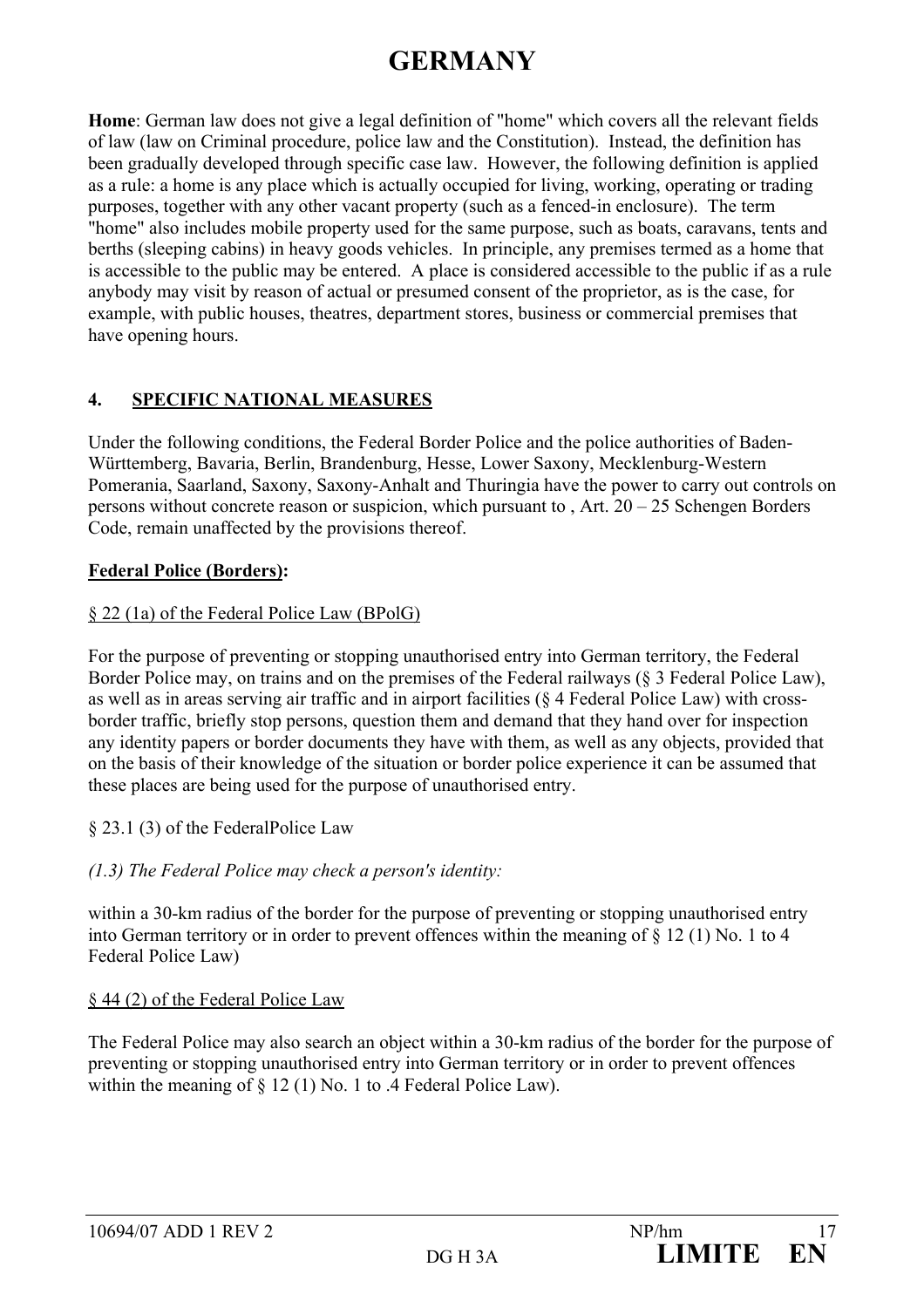### **Baden-Württemberg police:**

#### Art. 26(1.6) of the Baden-Württemberg police law (PolG)

(1.6) The police may check a person's identity:

in public areas serving international traffic as well as on transit routes (Federal motorways, European roads and other roads used extensively for cross-border crime) for the purpose of combating cross-border crime.

### Administrative ruling of the Ministry of the Interior on Art. 26(1.6) of the Baden-Württemberg Police Law (excerpt)

Public facilities serving international traffic are, in particular, airports, railway stations, trains, petrol stations and service areas, harbours, landings, canals and locks, provided that they are extensively used for international traffic.

… Art. 26(1.6) contains a legal definition of what constitutes transit routes: Federal motorways, European roads and other roads used extensively for cross-border crime. Rather than focusing on a particular type of road, this definition covers all roads which, it is assumed, are used by international criminals and which, as a result, play an important part in combating cross-border crime.

### **Bavarian Police:**

#### Art. 13(1.5) of the Bavarian Law on police powers (PAG)

#### *(1.5) The police may check a person's identity...*

within a 30-km radius of the border and on transit routes (Federal motorways, European roads and other roads used extensively by cross-border traffic), in public areas serving international traffic for the purpose of preventing or stopping unauthorised crossings of the Bavarian border or unauthorised stays, and in order to prevent cross-border crime.

#### Notification of enforcement in relation to Art. 13(1.5) of the Bavarian Law on Police Powers (excerpt)

Art. 13(1.5) confers the power to carry out controls on persons without concrete reason or suspicion in the areas laid down ... alongside Federal motorways and European roads, transit routes shall mean any other roads used extensively for cross-border traffic and therefore important for crossborder crime. Rather than focusing on a particular type of road, this provision covers the changing circumstances on the ground, as identified by the police's situation report. Public areas serving international traffic shall mean airports, railway stations, trains, but also petrol stations and service areas.

In addition to the power to check a person's identity pursuant to Art. 13(1.5) of the Bavarian Law on Police Powers, the police may also, pursuant to Art. 21(1.3) of the Bavarian Law on Police Powers search persons in the places laid down in Art. 13(1.5) of the Bavarian Law on Police Powers and, pursuant to Art. 22 (1.4) of the Bavarian Law on Police Powers, search objects in these places. The scope of the measures deemed necessary for the purpose of such checks shall, in each case, be governed by the principle of proportionality (Art. 4 of the Bavarian Law on Police Powers).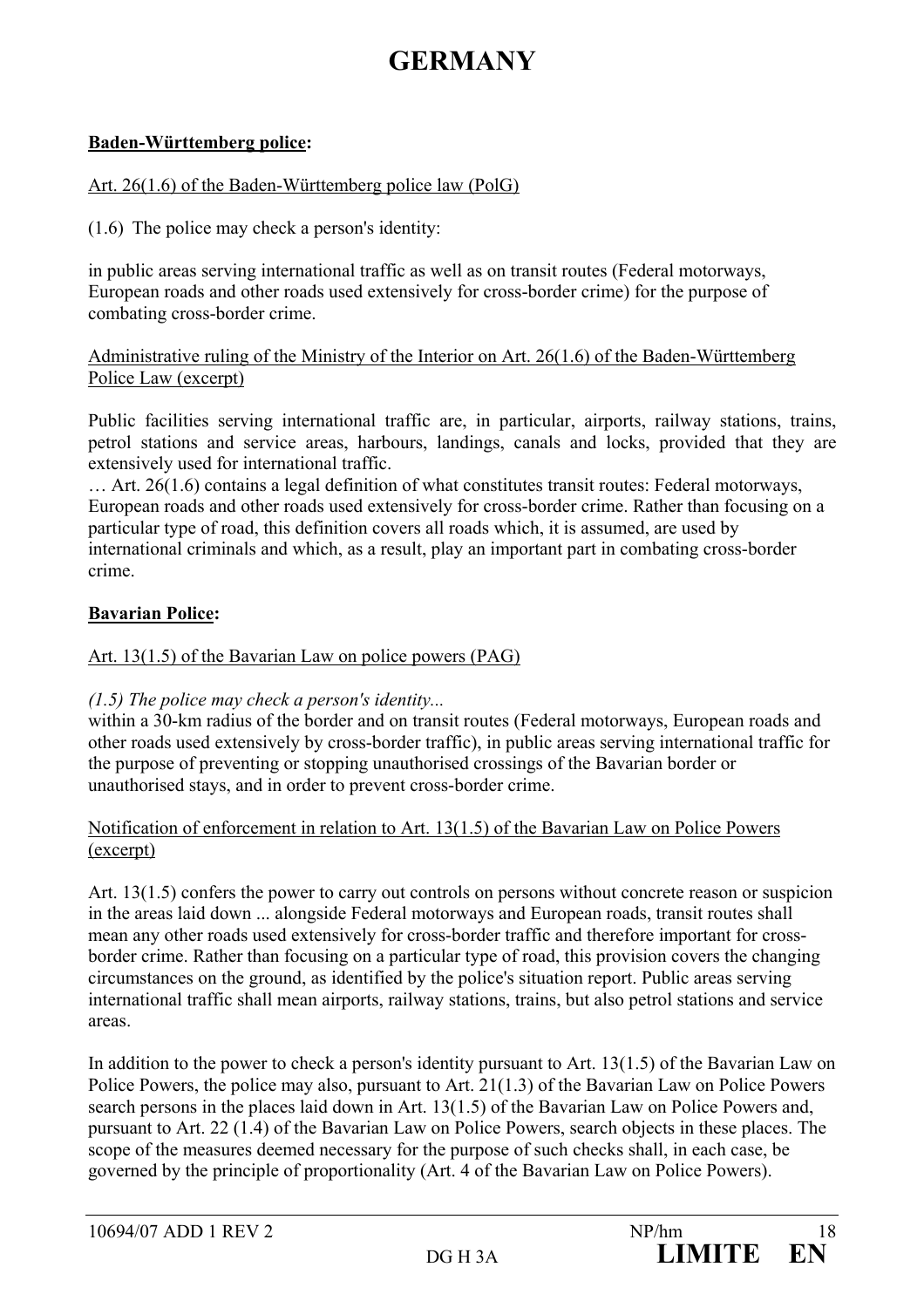### **Berlin Police:**

#### Art. 17(3) of the General Law on Security and Order (ASOG Bln)

Serious offences are crimes and serious offences as listed in Art. 100(a) of the German Code of Criminal Procedure.

#### **Brandenburg Police:**

#### Art. 11(3) of the Brandenburg Police Law (BbgPolG)

As a preventive measure to combat cross-border crime, the police may briefly stop persons in public traffic areas, question them and demand that they hand over for inspection any identity papers they have with them, as well as any objects. This measure is only permissible if, on the basis of the police's knowledge of the situation, it can be assumed that serious offences (Article 10(3)) will be committed. The place, time and scope of the measures may only be determined by the Chief Constable or his/her representative.

#### Art. 12(1.5) and (6) of the Brandenburg Police Law

The police may check a person's identity ...

- 5. in airports for the purpose of preventing or stopping the unauthorised crossing of the Federal Border, provided this does not fall within the competence of the Federal Border Police,
- 6. as a preventive measure to combat cross-border crime and to prevent serious offences  $(Art. 10(3))$  with an international aspect within a 30-km radius of the Federal border  $\dots$

#### Art. 22(1.6) of the Brandenburg Police Law

The Police may ... search an object, if ...

the object is a terrestrial vehicle, waterway vessel or aircraft carrying a person whose identity may be checked pursuant to Art. 12(1.4); the search may also extend to the objects in the vehicle. Art. 10(3) of the Brandenburg Police Law

Serious criminal offences include all crimes and all other offences listed in Art. 100(a) Code of Criminal Procedure.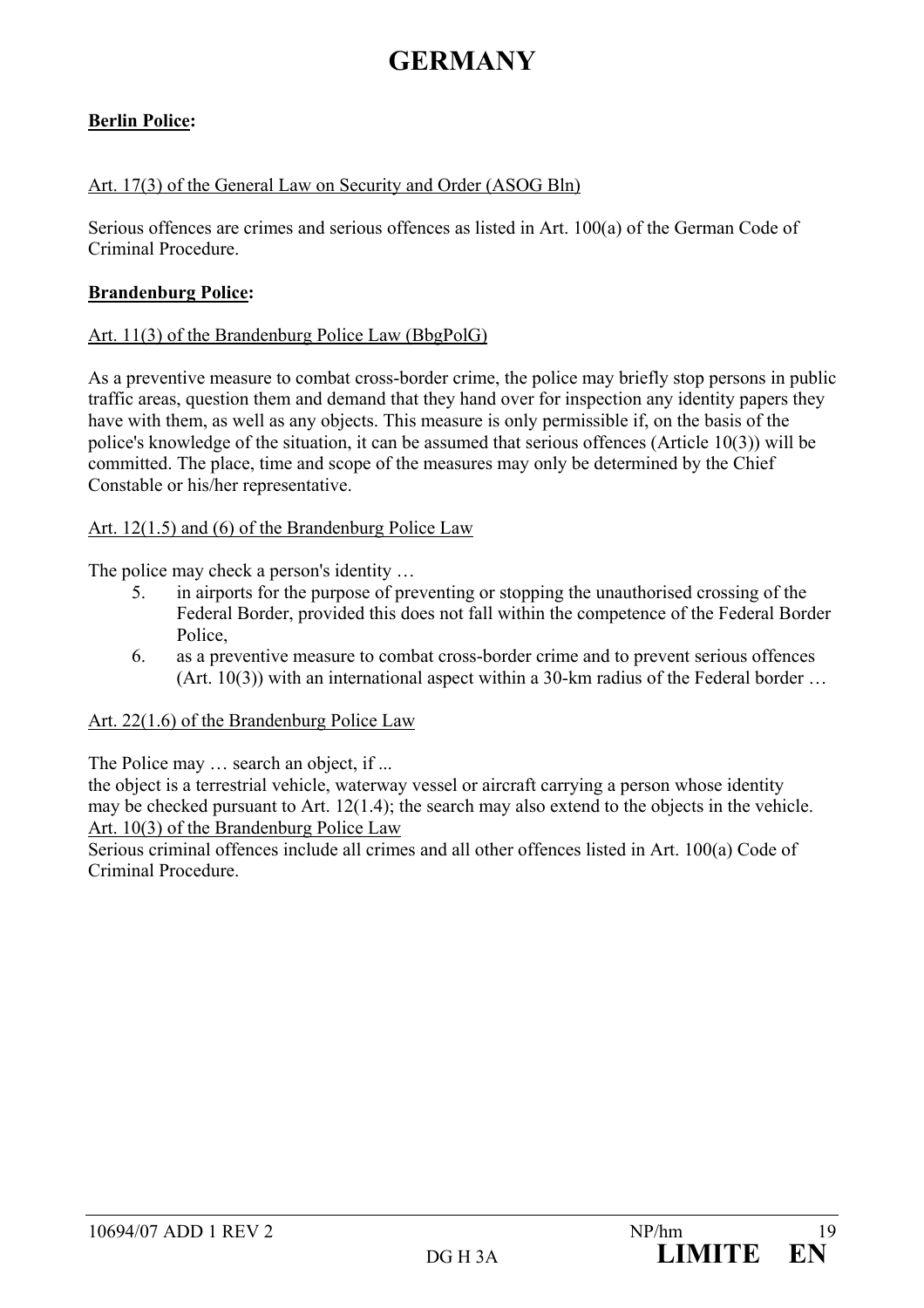### **Hessen Police:**

### Art. 18(2.6) of the Hessen Law on public order and safety (HSOG)

For the purpose of preventing cross-border crime, the police authorities may check a person's identity if:

the person is encountered in public areas serving international traffic, on roads or on federal waterways, provided that on the basis of their knowledge of the situation or police experience it can be assumed that these places are of particular importance for cross-border crime.

#### Art. 37(2.4) of the Hessen Law on public order and safety

The police authorities may  $\ldots$  search an object if  $\ldots$ 

the object is a terrestrial vehicle, motorway vessel or aircraft carrying a person whose identity may be checked pursuant to Art. 18(2.5 or 2.6) and, in the cases referred to in Art. 18(2.6), there are real grounds for assuming that there is an object in or on the vehicle which may be seized; the search may be extended to objects located in or on the vehicle.

### **Mecklenburg-Western Pomeranian Police:**

Art. 27a of the Law on Public Order and Safety in Mecklenburg-Western Pomerania (SOG M-V) Police may:

- 1. in public traffic areas to prevent serious crime (Art. 49) or
- 2. within a 30-km radius of the border, in public areas serving international traffic dealing directly with border matters, in coastal waters and in internal waters to prevent cross-border crime and to stop unauthorised stays

briefly detain persons and inspect their vehicles, in particular the trunk and load platform. Measures pursuant to point 1 above shall be ordered by the head of service insofar as justified by police knowledge of the situation; such orders must be limited to a given place and time.

Official explanation for Art. 29 of the Law on Public Safety and Order in Mecklenburg-Western Pomerania (excerpt) in the version of 25.3.98

The term "border area" … refers to the area at the section of the state border that is also an external border of the Federal Republic of Germany. The term "coastal waters" refers to the territory of Mecklenburg-Western Pomerania ...... in accordance with the scope of the law.

Official explanation for Art. 27a of the Law on Public Safety and Order Mecklenburg-Western Pomerania (excerpt) in the version of 24.10.01

Extension of the scope to cover "internal waters" pursuant to Article 8 of the United Nations Convention on the Law of the Sea of 10 December 1982 is necessary in order to allow inclusion of parts of Wismar Bay and the waters surrounding the Island of Rügen, which are not covered by the term "coastal waters".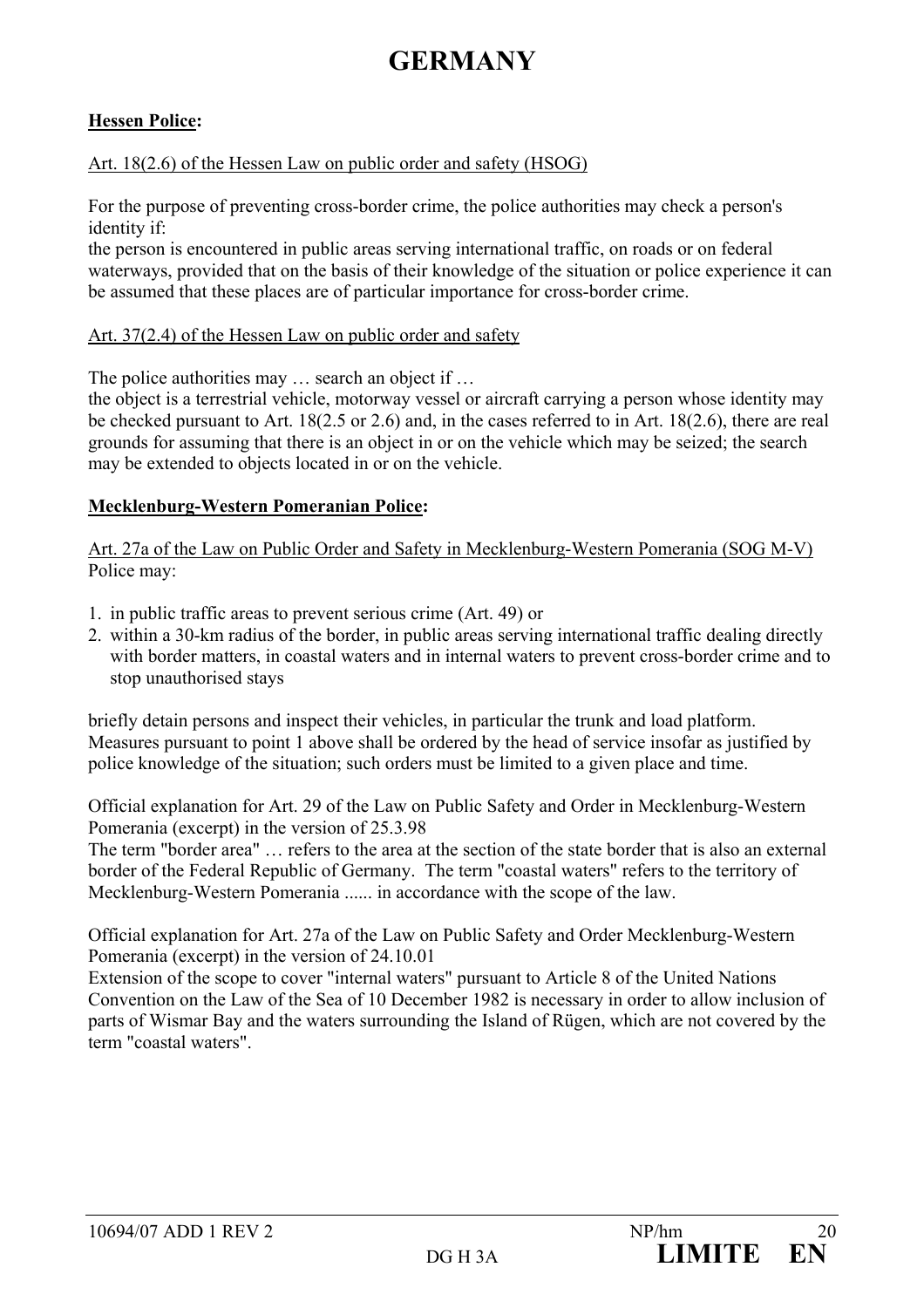### **Lower Saxony police:**

#### Art. 12(6) of the Security and Order Law of Lower Saxony (Nds.SOG)

For the purpose of prosecuting or preventing serious crime with an international dimension, the police may detain briefly and question any person found in a public place and request him to hand over identity papers in his possession for examination and inspect objects in his possession.

#### Implementing provisions of Art. 12(6) Nds.SOG (excerpt)

The provision allows checks to be carried out in public places for the purpose of combating crime with an international dimension. The checks may be conducted prior to a concrete threat and without the need for any other particular reason (checks without concrete reason or suspicion, as they are termed). The location and the nature of the checks must afford a reasonable chance of success, based on experience or situation reports in the area of crime detection. Facts or actual grounds are not necessary. The territorial scope of such checks is not limited to particular regions; they may be carried out nationwide, depending on the prospect of successful crime detection.

The international character of criminal offences may be evident from the fact that:

- the offence is committed directly by crossing the border;
- the accomplices live abroad and enter the Federal Republic to commit the crime or assist in its commission from abroad;
- the accomplices live in the Federal Republic and travel abroad to commit the crime or assist in its commission from the Federal Republic;
- illegally obtained objects were imported into the Federal Republic or taken abroad.

Consequently, serious crimes with an international dimension are, for example, illicit trafficking in motor vehicles, arms and drug trafficking, illegal import and export of nuclear materials, the smuggling of counterfeit currency, documents, medicines and works of art, trafficking in waste, facilitating and trafficking in human beings.

### **Saar Police:**

#### Art. 9a(1)(2) of the Saarland Police Law (SPolG)

- (1) For the purpose of preventing cross-border crime, law-enforcement officers, acting on police situation reports, may detain briefly and question any person within a 30 km radius of the external borders with France and Luxembourg and request him to hand over identity papers in his possession for examination and inspect objects in his possession.
- (2) If s/he is in a place where it can be assumed, on the basis of substantive indications, that
	- (a) persons are conspiring to commit, preparing or committing serious crimes or that
	- (b) offenders are hiding;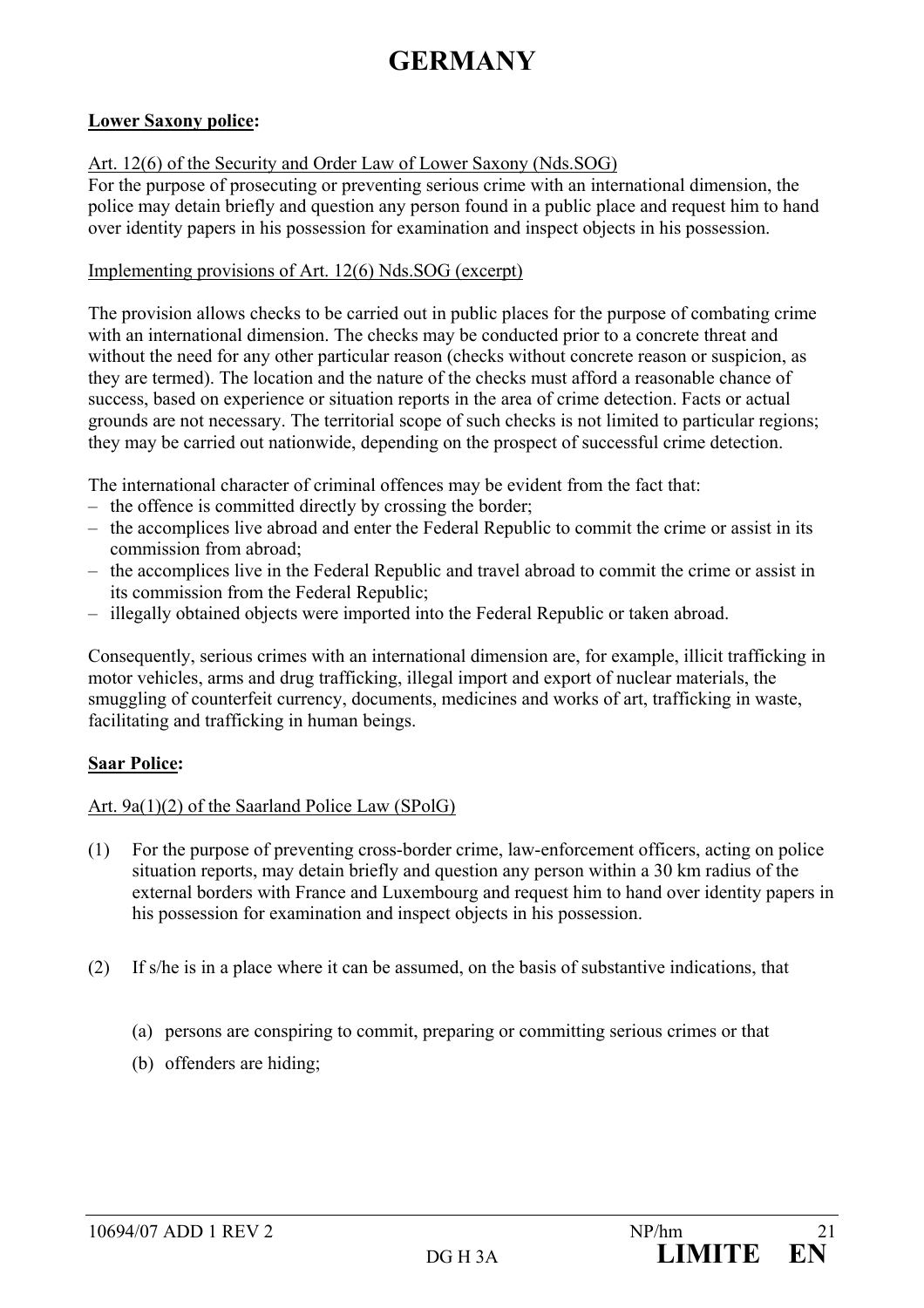- (3) If s/he is in or on transport or supply premises or facilities, public transport vehicles, official building or any other property which is especially at risk, or in the immediate vicinity thereof, and facts justify the assumption that offences are to be committed in or against this property such as to pose an immediate danger to person(s) in or on this property or to the property itself.
- (4) Where there are no grounds to believe that a threat exists or that an offence has been committed, the personal data collected as a result of these measures are not stored; Art. 30 (storage, amendment and use of data) is also applicable.

### **Saxony police:**

Art. 19(1.5) of the Saxony Police Law (SächsPolG)

(1.5) The police may check a person's identity …

for the purpose of preventing cross-border crime within a 30 km-radius of the border with the Republic of Poland and the Czech Republic, and in public places, facilities or modes of transport serving international traffic or in the immediate vicinity thereof, and on federal trunk roads and other roads of particular relevance for cross-border crime.

Administrative regulation of the Saxony Interior Ministry: Art. 19(1.5) of the Saxony Police Law Under Art. 19(1.5) of the Saxony Police Law, a person subjected to an identity check is not required to carry a passport or identity card. There is no legal obligation to carry such papers. Identity can be checked by other means (e.g. production of a driving licence, confirmation of personal particulars by telephone, consultation with the Federal Border Guard, inter alia). These alternatives should in any event be exhausted before a person is detained for any length of time or brought to the station.

### **Saxony-Anhalt police:**

### Art. 14(3) of the Law on public safety and law and order of Saxony-Anhalt (SOG LSA)

For the purpose of preventing cross-border crime, the police may detain briefly and question any person found on federal roads, motorway service areas and request him to hand over identity papers in his possession for examination and inspect objects in his possession. Measures pursuant to the first sentence are permissible only if it can be assumed on the basis of information concerning the situation that serious crimes will be committed. The location, time and scope of the measures are determined by the head of the service or a person authorised to act on his behalf, who must be a senior officer belonging to category A. The person questioned pursuant to the first sentence is obliged to give his surname, forename, date and place of birth, address and nationality.

### **Thuringian Police:**

### Art. 14 (1.5) of the Thuringian Police Law (PAG)

(1.5) The police may check a person's identity:

on transit routes (Federal motorways, European roads and other roads used extensively by crossborder traffic) and in public areas serving international traffic for the purpose of preventing or stopping unauthorised crossing of state borders or unauthorised stays and to prevent cross-border crime, in so far as this is not the responsibility of the Federal Police.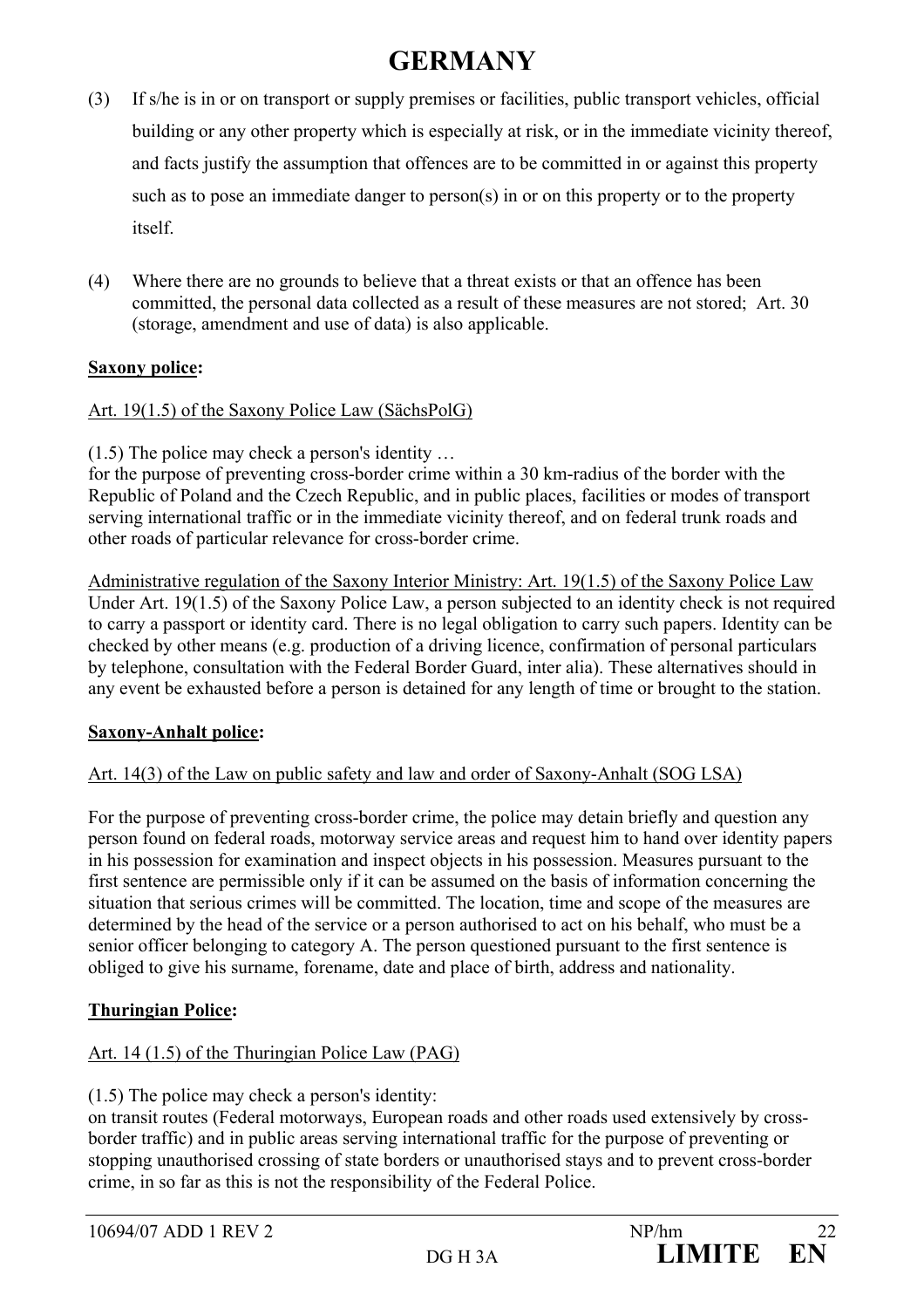### **5. LIAISON AUTHORITY TO BE CONTACTED UPON CROSSING THE BORDER**

|                                                 | 5. Liaison authority to be contacted upon crossing the border                                                               |
|-------------------------------------------------|-----------------------------------------------------------------------------------------------------------------------------|
|                                                 | (Subject to the conclusion of further bilateral arrangements referred to in Art. 39(4) Sch. Conv.)                          |
|                                                 | <b>Authority</b>                                                                                                            |
| Baden-<br>Württemberg                           | Polizeidirektion Friedrichshafen - Ehlersstr.15;188046 Friedrichshafen<br>Tel: +49 (0)7541/701-0, Fax: +49 (0)7541/701-1100 |
|                                                 | Polizeidirektion Konstanz Benediktinerplatz 3-; 78467 Konstanz<br>Tel: +49 (0)7531/995-0, Fax: +49 (0)7531/995-1540         |
|                                                 | Regierungspräsidium Karlsruhe, Abteilung 6, Landespolizeidirektion,<br>Durlacher Allee 31-33; 76131 Karlsruhe               |
|                                                 | Tel: +49 (0)721/666-0, Fax: +49 (0)721/666-3199                                                                             |
|                                                 | Regierungspräsidium Freiburg, Abteilung 6, Landespolizeidirektion,<br>Bissierstr. 1; 79114 Freiburg                         |
| Tel: +49 (0)761/882-0, Fax: +49 (0)721/882-3399 |                                                                                                                             |
|                                                 | Gemeinsames Zentrum der deutsch-französischen Polizei- und<br>Zollzusammenarbeit                                            |
|                                                 | Hafenstr. 5; 77694 Kehl                                                                                                     |
|                                                 | Tel: +49 (0)7851/8895-444, Fax: +49 (0)7851/8895-448                                                                        |
|                                                 | Bundespolizeiamt Weil am Rhein                                                                                              |
|                                                 | Engetalstraße 2; 79588 Weil am Rhein,                                                                                       |
|                                                 | Tel.: $+49(0)7628.8059-0$                                                                                                   |
|                                                 | Bundespolizeiamt Stuttgart, Wolfgang Brumme Allee 52 ; 71034                                                                |
|                                                 | Böblingen                                                                                                                   |
|                                                 | Tel: +49 (0)7031.2128-0                                                                                                     |
| Bayern                                          | Polizeidirektionen                                                                                                          |
|                                                 | Kempten Auf der Breite 17; 87439 Kemten<br>$\bullet$                                                                        |
|                                                 | Tel +49 (0) 831.5917-0, Fax -240                                                                                            |
|                                                 | Weilheim; Am Meisteranger 5; 82362 Weillheim.                                                                               |
|                                                 | Tel +49 (0)881.640-0 Fax -126                                                                                               |
|                                                 | Rosenheim; Ellmaierstr.3; 83022 Rosenheim.                                                                                  |
|                                                 | Tel +49 (0).8031.200-0, Fax -109                                                                                            |
|                                                 | Traunstein, Eugen-Rosner Str.2; 83278 Traunstein.<br>Tel +49 (0) 861.9873-0 Fax -126                                        |
|                                                 | Passau, Nibelungenstr.17; 94032 Passau.                                                                                     |
|                                                 | Tel +49 (0) .851.9511-0, Fax -190                                                                                           |
|                                                 | Gemeinsames Zentrum der deutsch-tschechischen Polizei- und                                                                  |
|                                                 | Zollzusammenarbeit                                                                                                          |
|                                                 | Weinbergstraße 47; 92421 Schwandorf                                                                                         |
|                                                 | Tel +49 (0)9431 / 8811555 (Dauerdienst), Fax: 09431 / 8811599                                                               |
|                                                 | E-Mail: gz.schwandorf@polizei.bund.de                                                                                       |
|                                                 | Bundespolizeiamt Schwandorf, Weinbergstraße 47; 92421 Schwandorf<br>Tel.:+49 (0) 9431.881-0                                 |
|                                                 | Bundespolizeiamt München; Domagkstraße 33; 80807 München<br>$\bullet$                                                       |
|                                                 | Tel.: $+49(0)$ 89.35474.0                                                                                                   |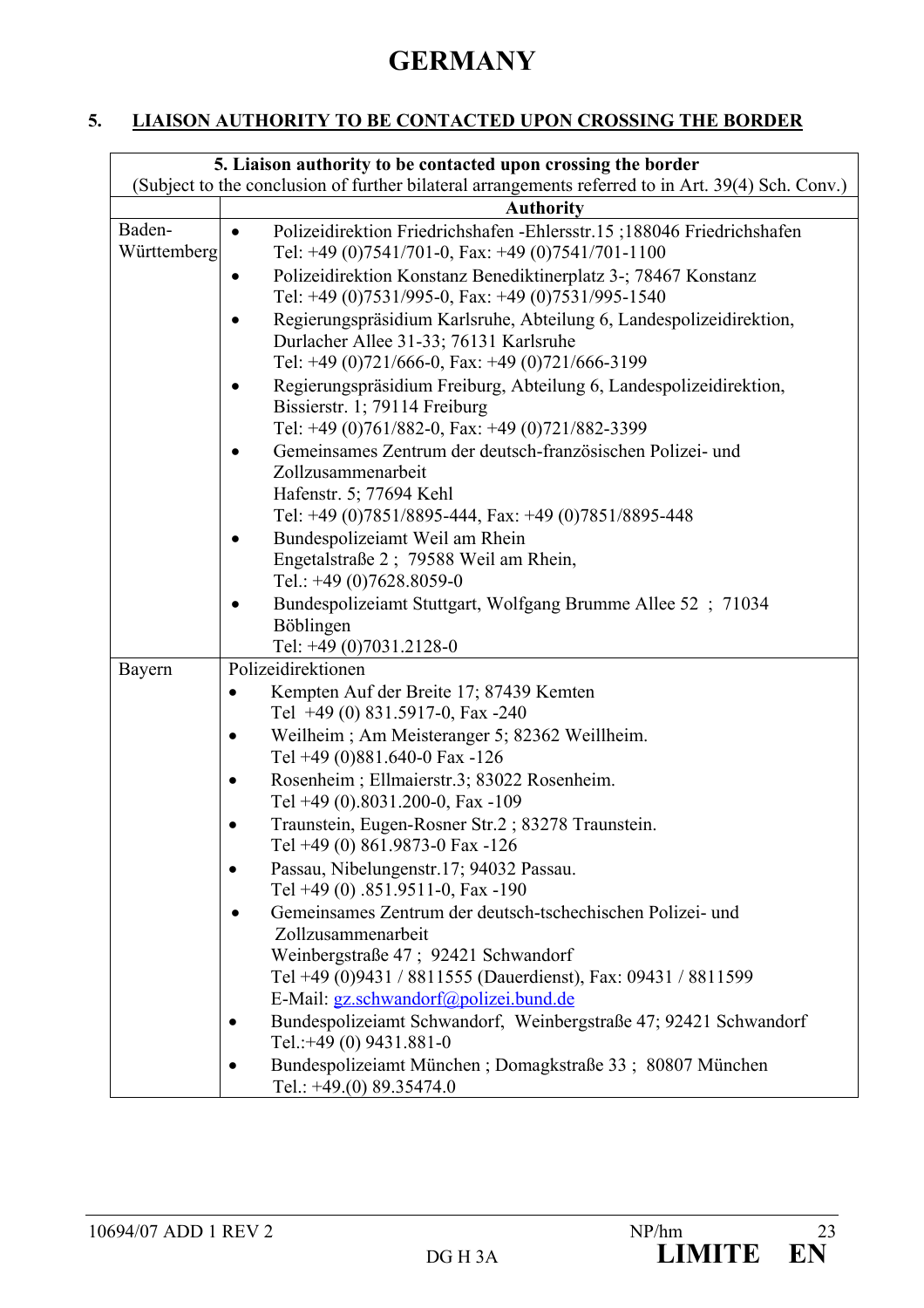| Brandenburg $\bullet$               | Landeskriminalamt Brandenburg, Sachgebiet Interpol/ Rechtshilfe,<br>Tramper Chaussee 1; 16225 Eberswalde<br>Tel: +49 (0) 33343882515, Fax: +49 (0) 3334388 2509<br>Bundespolizeiamt Frankfurt/Oder Kopernikusstraße 71<br>15236 Frankfurt (Oder) Tel. +49(0).335.5624-50 |  |  |  |
|-------------------------------------|--------------------------------------------------------------------------------------------------------------------------------------------------------------------------------------------------------------------------------------------------------------------------|--|--|--|
|                                     | Gemeinsames<br>Zentrum<br>der<br>deutsch-polnischen<br>Polizei-<br>und<br>Zollzusammenarbeit,<br>An der Europastraße 30<br>69-100 Slubice                                                                                                                                |  |  |  |
|                                     | 15202 Frankfurt $(O.)$<br>Tel: +49 (0) 335 / 5566 - 401 (Dauerdienst), Fax: $335 / 5566 - 448$<br>E-Mail: GZ.Swiecko@polizei.bund.de (Dauerdienst)                                                                                                                       |  |  |  |
| Hamburg                             | Führungs- und Lagedienst (FLD) 1,<br>Bruno-Georges-Platz 1; 22297 Hamburg,<br>Tel: $+49(0)$ 4286.660-55, Fax -39;<br>FLD1-FLD2@polizei.hamburg.de<br>Bundespolizeiamt Hamburg, Jenfelder Allee 70a, 22043 Hamburg,<br>Tel:+49.(0) 40.6699505-0                           |  |  |  |
|                                     | ab 01.01.2008                                                                                                                                                                                                                                                            |  |  |  |
|                                     | Bundespolizeidirektion Hannover                                                                                                                                                                                                                                          |  |  |  |
| Mecklenburg $\bullet$<br>Vorpommern | Polizeidirektion Anklam<br>Friedländer Straße 13; 17389 Anklam<br>Tel: +49 (0)3971 - 251 1231 (Leitstelle)<br>Fax: $+49$ (0)3971 - 251 1239<br>pd-anklam@polmv.de                                                                                                        |  |  |  |
|                                     | Wasserschutzpolizeidirektion Mecklenburg-Vorpommern<br>Hohen Tannen 10; 18196 Waldeck<br>Tel: +49 (0)38208 - 887 3111 (Leitstelle)<br>Fax: $+49$ (0)38208 - 887 3116<br>wspd-mv@polmv.de                                                                                 |  |  |  |
|                                     | Landeskriminalamt Mecklenburg-Vorpommern<br>Retgendorfer Straße 9; 19067 Rampe<br>Tel: $+49$ (0)3866 – 649 003 (Lage- und Informationszentrum)<br>Fax: $+49(0)3866 - 649004$<br>lka-mv@polmv.de                                                                          |  |  |  |
|                                     | Bundesppolizeiamt Rostock, Gewettstraße 10; 18057 Rostock<br>Tel.+49.(0)381.2083-0                                                                                                                                                                                       |  |  |  |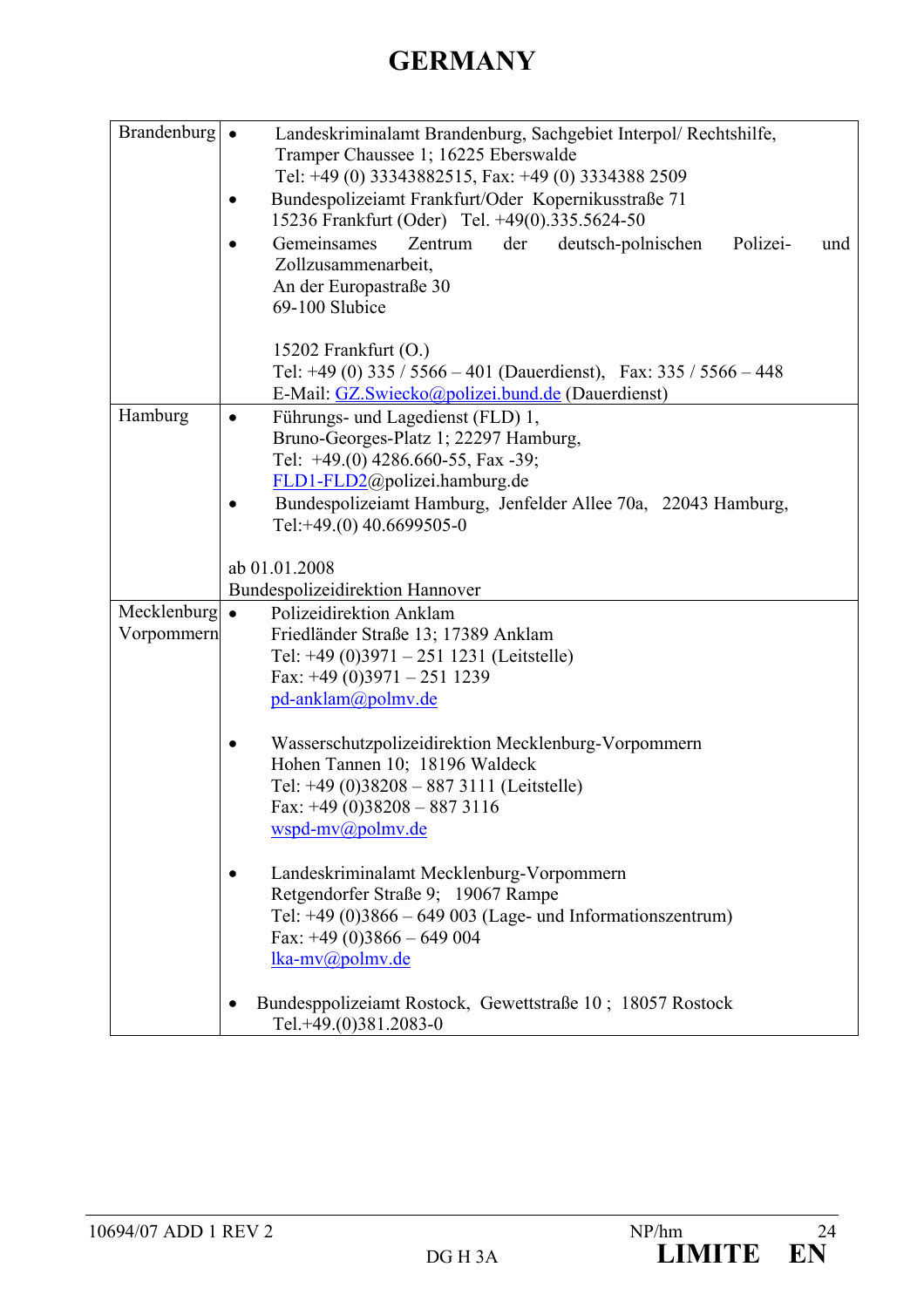| Niedersach-<br>sen      | Polizeidirektion Osnabrück - Regionale Verbindungsstelle -,<br>$\bullet$<br>Brockhauser Weg 21; 49809 Lingen,<br>Tel. $+49(0)$ 591.87-211, Fax: -250,<br>E-mail: RVST@pd-os.polizei.niedersachsen.de<br>Bundespolizeiamt Hamburg, Jenfelder Allee 70a; 22043 Hamburg,<br>Tel: +49 (0).40.6699505-0<br>Bundespolizeiamt Kleve, Emmericher Straße 92-94, 47533 Kleve<br>٠                                                                                                                                                                                                                                                                                                                                                                                                                       |
|-------------------------|-----------------------------------------------------------------------------------------------------------------------------------------------------------------------------------------------------------------------------------------------------------------------------------------------------------------------------------------------------------------------------------------------------------------------------------------------------------------------------------------------------------------------------------------------------------------------------------------------------------------------------------------------------------------------------------------------------------------------------------------------------------------------------------------------|
|                         | Tel.: $+49(0)2821.7451-0$                                                                                                                                                                                                                                                                                                                                                                                                                                                                                                                                                                                                                                                                                                                                                                     |
| Nordrhein-<br>Westfalen | Landespolizei NRW:<br>$\bullet$<br>Landesleitstelle bei Landesamt Zentrale Polizeiliche Dienste (LZPD)<br>Duisburg<br>Tel.: +49.(0) 2131-1256-4600 (4610) Fax: +49.(0) 2131-1256-4699<br>Landesleitstelle.lzpd@polizei.nrw.de<br>Dauerdienst beim Landeskriminalamt NRW (LKA) Düsseldorf<br>Ttel.: +49.(0) 211-939-4112  Fax.: +49 (0).211-939-4119<br>email: landeskriminalamt@polizei.nrw.de<br>Kreispolizeibehörden:                                                                                                                                                                                                                                                                                                                                                                       |
|                         | Aachen, Hubert-Wienen-Str. 25, 52070 Achen, tel 49.241.9577-0, fax -6665<br>$\bullet$<br>Borken, Burloer Str.91, 46325 Borken., tel 49.2861.900-1350, fax -541<br>$\bullet$<br>Euskirchen, Kölner Str.76, 53879 Euskirchen., tel 49.2251.799-0, fax -257<br>$\bullet$<br>Heinsberg, Valkenburger Str.45, 52525 Heinsberg., tel 49.2452.920-0, fax -649<br>$\bullet$<br>Kleve, Kanalstr.7, 47533 Kleve, tel 49.2821.504-0, fax -1165<br>$\bullet$<br>Krefeld, Nordwall 1-3, 47798 Krefeld., tel 49.2151.634-0, fax -29<br>$\bullet$<br>Mönchengladbach, Th.-Heuss-Str.149, 41065 Mönchengladbach.,<br>$\bullet$<br>tel 49.2161.29-22, fax -39<br>Münster, Friesenring 43, 48147 Münster, tel 49.2512.75-2500, fax -2497<br>Viersen, Lindenstr.50, 41747 Viersen., tel 49.2162.377-0, fax -1155 |
| Rheinland-<br>Pfalz     | Polizeipräsidien<br>Trier, Südallee 3, 54290 Trier, tel 49.651.9779-0, fax -1339<br>Rheinpfalz, Wittelsbachstr. 3, 67061<br>٠<br>Ludwigshafen, tel 49.621.963-0, fax -1555<br>$\bullet$<br>Westpfalz, Logenstr.5, 67655 Kaiserslautern, tel 49.631.369-0, fax -1290<br>$\bullet$<br>Bundespolizeiamt Kleve, Emmericher Straße 92-94, 47533 Kleve<br>$\bullet$<br>Tel.: 49.2821.7451-0<br>Bundespolizeiamt Saarbrücken, Saarpfalz Park 5, 66450 Bexbach,<br>$\bullet$<br>Tel.:49.6826.522                                                                                                                                                                                                                                                                                                      |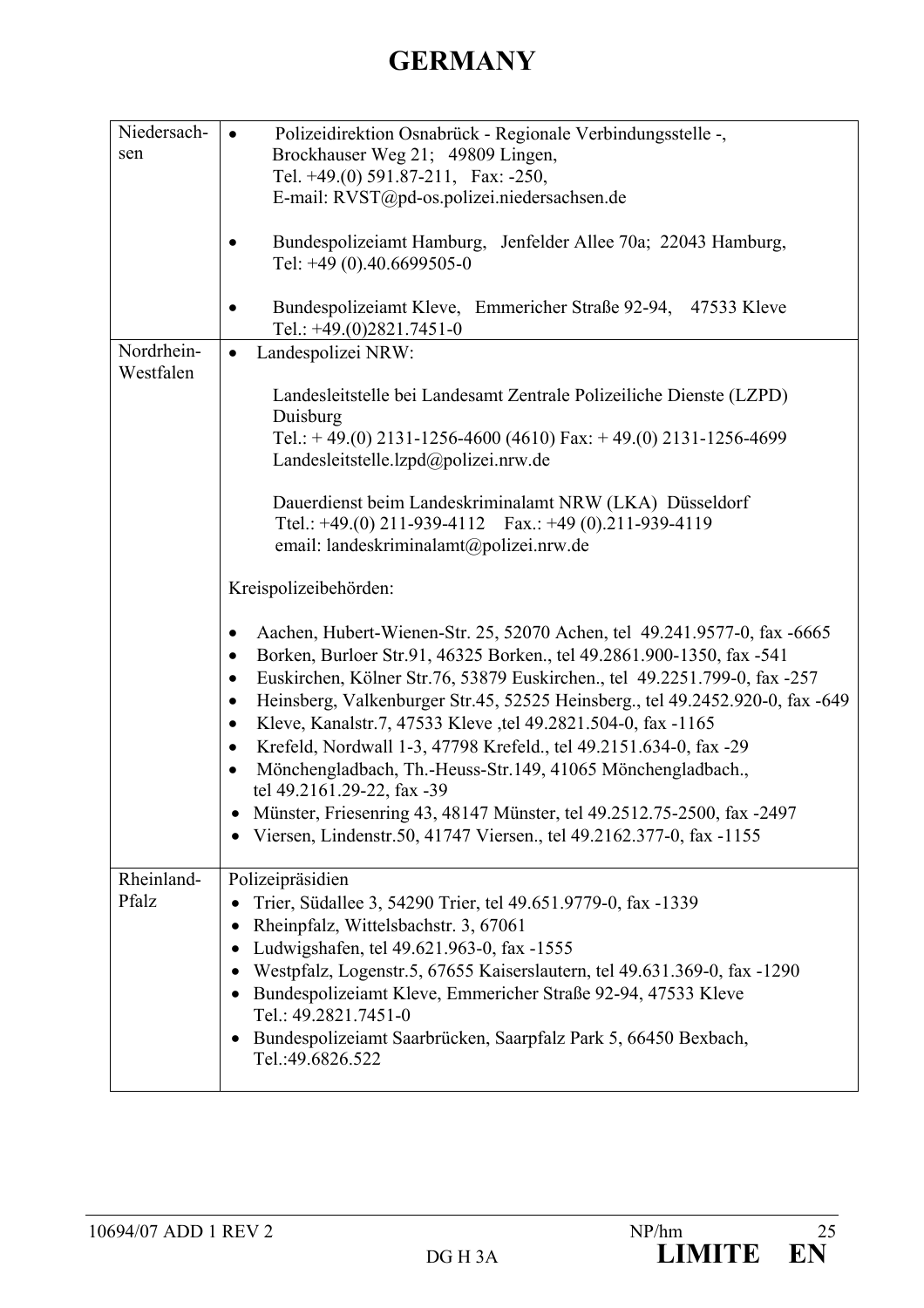| Sachsen  | • Polizeidirektion Dresden, Führungs- und Lagezentrum, Schießgasse 7,<br>01067 Dresden tel.: $(+49)$ 0351 / 483 - 100, fax.: $(+49)$ 0351 / 483 - 17<br>2200                                              |
|----------|-----------------------------------------------------------------------------------------------------------------------------------------------------------------------------------------------------------|
|          | • Polizeidirektion Chemnitz-Erzgebirge, Führungs- und Lagezentrum,<br>Hartmannstraße 24, 09113 Chemnitz, tel.: (+49) 0371 / 387 - 100<br>fax.: $(+49)$ 0371 / 387 - 106                                   |
|          | • Polizeidirektion Südwestsachsen, Führungs- und Lagezentrum,<br>Lessingstraße 17-21, 08058 Zwickau, tel.: (+49) 0375 / 428 - 100,<br>fax.: $(+49)$ 0375 / 428 - 106                                      |
|          | • Polizeidirektion Oberes Elbtal-Osterzgebirge, Führungs- und Lagezentrum,<br>Albertstraße 4, 01097 Dresden, tel.: (+49) 0351 / 6524 – 100,<br>fax.: $(+49)$ 0351 / 6524 - 17 2200                        |
|          | • Polizeidirektion Oberlausitz-Niederschlesien, Führungs- und Lagezentrum,<br>James-von-Moltke-Straße 7, 2826 Görlitz, tel.: (+49) 03581 / 468 - 224,<br>fax.: $(+49)$ 03581 / 468 - 17 106               |
|          | • Landespolizeidirektion Zentrale Dienste Sachsen (Wasserschutzpolizei),<br>Führungs- und Lagezentrum, Neuländerstraße 60, 01129 Dresden,<br>tel.: (+49) 0351 / 8501 - 100, fax.: (+49) 0351 / 8501 - 106 |
|          | Gemeinsames Zentrum der deutsch-tschechischen Polizei- und<br>Zollzusammensarbeit Schwandorf, Arbeitsstelle Petrovice,<br>Peterswalder Str, 01816 Bahratal,<br>Tel.: 49.35023.67111                       |
|          | Bundespolizeiamt Pirna, Rottwerndorfer Straße 22, 01796 Pirna<br>Tel. 49.3501.795-60                                                                                                                      |
|          | Bundespolizeiamt Chemnitz, Bornaer Straße 205, 09114 Chemnitz<br>Tel. 49.371.4615-0                                                                                                                       |
| Saarland | Landeskriminalamt des Saarlandes, Lagedienst, Mainzer Straße 136, D-66121<br>Saarbrücken, tel. +49-681-962.3333, fax: +49-681-962.3005.                                                                   |
|          | Landespolizeidirektion Saarland, Leitstelle/Lagezentrum, Mainzer Straße 136,<br>D-66121 Saarbrücken, tel. +49-681-962.1260, fax: +49-681-962.1265.                                                        |
|          | Bundespolizeiamt Saarbrücken, Saarpfalz Park 5, D-66450 Bexbach,<br>tel. +49 6826-522-0, fax: +49-6826-522-199.                                                                                           |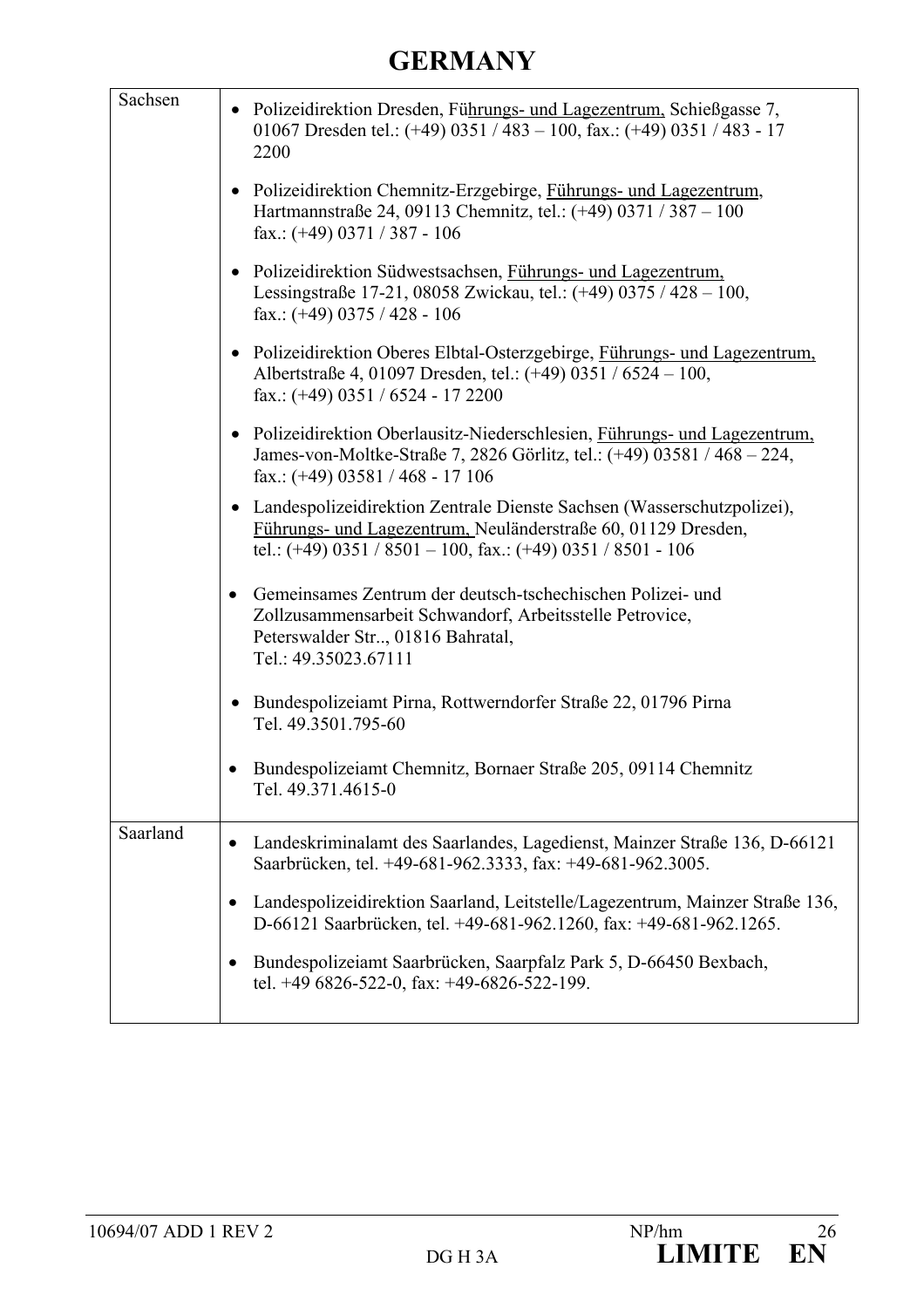| Schleswig-<br>Holstein | Innenministerium, Lagezentrum,<br>Mühlenweg 166, 24116 Kiel, tel +49-431-160- 61111, fax +49-431-160-61159<br>Grenzschutzpräsidium Nord, Lagezentrum, Raaberg 6, 24576 Bad Bramstedt,<br>tel 494192-502.153, fax -899.698 |
|------------------------|---------------------------------------------------------------------------------------------------------------------------------------------------------------------------------------------------------------------------|
|                        | Bundespolizeiamt Hamburg, Jenfelder Allee 70a, 22043 Hamburg,<br>$\bullet$<br>Tel: 49.40.6699505-0<br>Bundespolizeiamt Flensburg, Schleswiger Straße 42, 24941 Flensburg<br>$\bullet$<br>Tel. 49.461.14606-0              |
| Customs                | Zollkriminalamt, Bergisch-Gladbacher-Str. 837, 51069 Köln<br>Tel.: +49 221/672-0, Fax: +49 221/672-4500                                                                                                                   |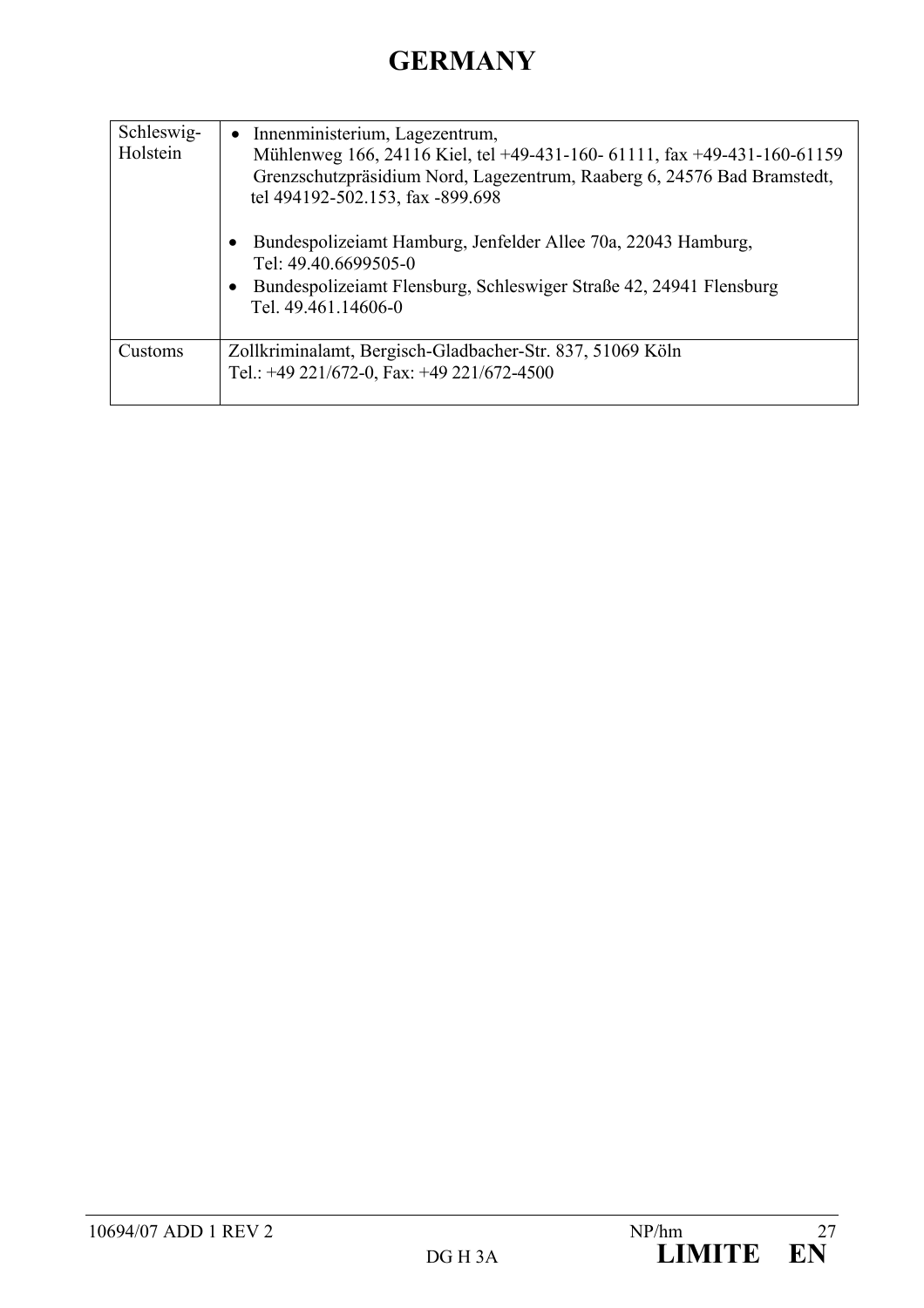## **ESTONIA**

## **ESTONIA**

- **1. SURVEILLANCE**
- **2. PURSUIT**
- **3. DEFINITIONS**
- **4. SPECIFIC NATIONAL MEASURES**
- **5. LIAISON AUTHORITY TO BE CONTACTED UPON CROSSING THE BORDER**

### **1. SURVEILLANCE**

### **List of persons authorised to carry out surveillance**

*[Officers of the Central Criminal Police, Central Law Enforcement Police, Police Prefectures, Board of Border Guard and Tax and Customs Board]* 

### **Contact details of the central authority:**

Central Criminal Police Tööstuse, 52 Tallinn Tel +372 612 3810 (24h).

### **2. PURSUIT**

### **Restrictions on the power of pursuit in Estonia**

In relation to the Republic of Latvia, the hot pursuit can be performed on the territory of the Republic of Estonia by the officerss of the Latvian State Police.

- without limit in space and with time limit of 1 hour from the moment of border crossing (Article 41(3)(a) of the Schengen Convention)
- for extradible offences (Article  $41(4)(b)$  of the Schengen Convention) and
- together with the right to apprehend (Article 41(2)(b) of the Schengen Convention).

### **3. DEFINITIONS**

### **4. SPECIFIC NATIONAL MEASURES**

Schengen Convention Article 2 (3)

The Estonian Police have been given no special powers in border areas in connection with checks on aliens.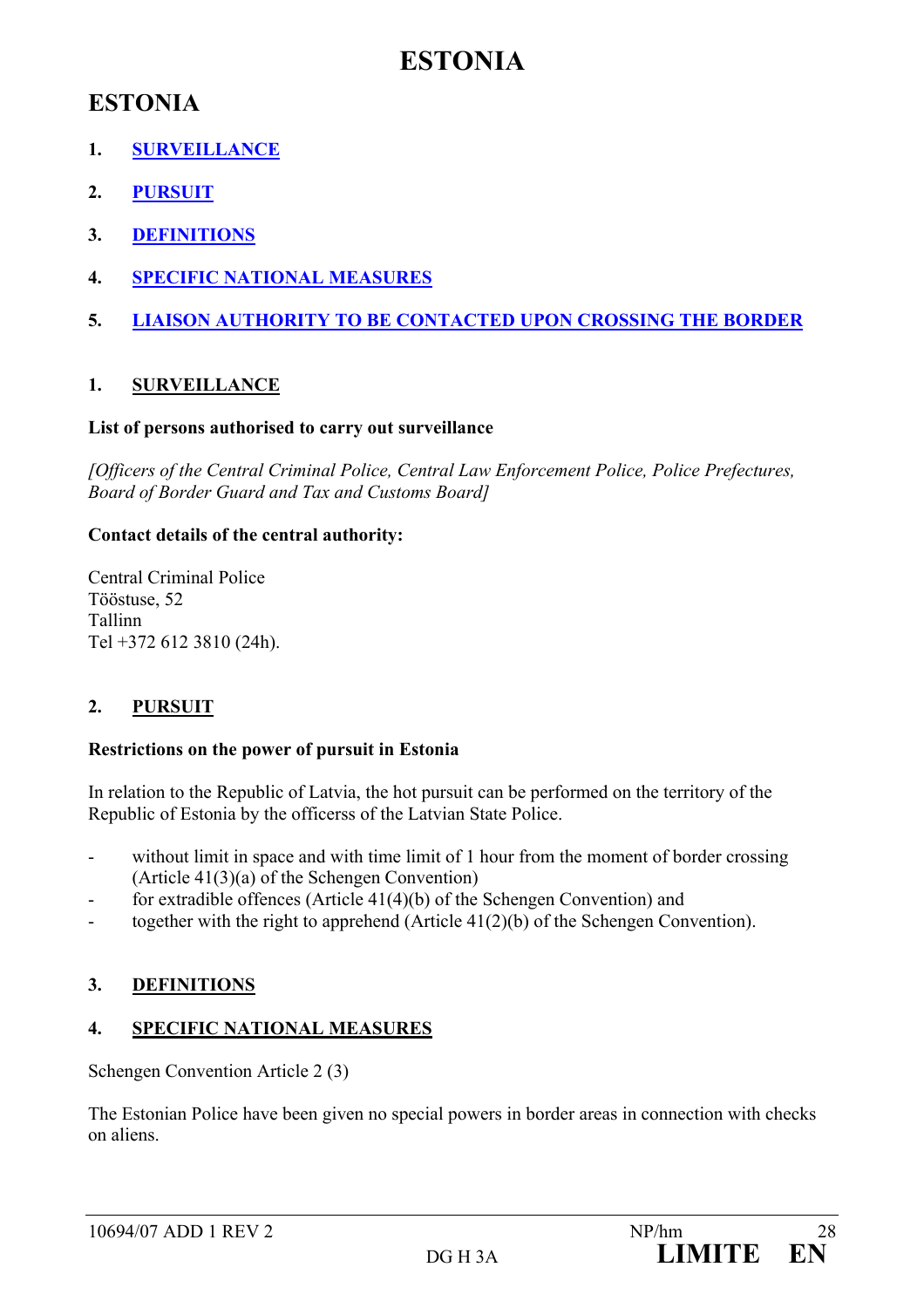## **ESTONIA**

According to the Police Act

### $§ 12(1)$

The police, in accordance with its functions, shall:

11) search persons who are missing, staying in Estonia illegally, and other persons pursuant to the procedure provided by Acts and other legislation;

16) check the legality of the stay and working in Estonia of foreign citizen or stateless persons.

### § 13

The police have the right to:

2) check the identification of persons suspected in the commission of an offence, and in order to ensure safety, conduct on-the-spot checks of suspected persons and their things;

5) pursuant to the procedure provided by Acts and other legislation, detain or hold in custody persons suspected of the commission of criminal offences;

6) pursuant to the established procedure, detain persons who illegally stay in Estonia.

### **5. LIAISON AUTHORITY TO BE CONTACTED UPON CROSSING THE BORDER**

Central Criminal Police Tööstuse, 52 Tallinn Tel + 372 612 3810 (24h).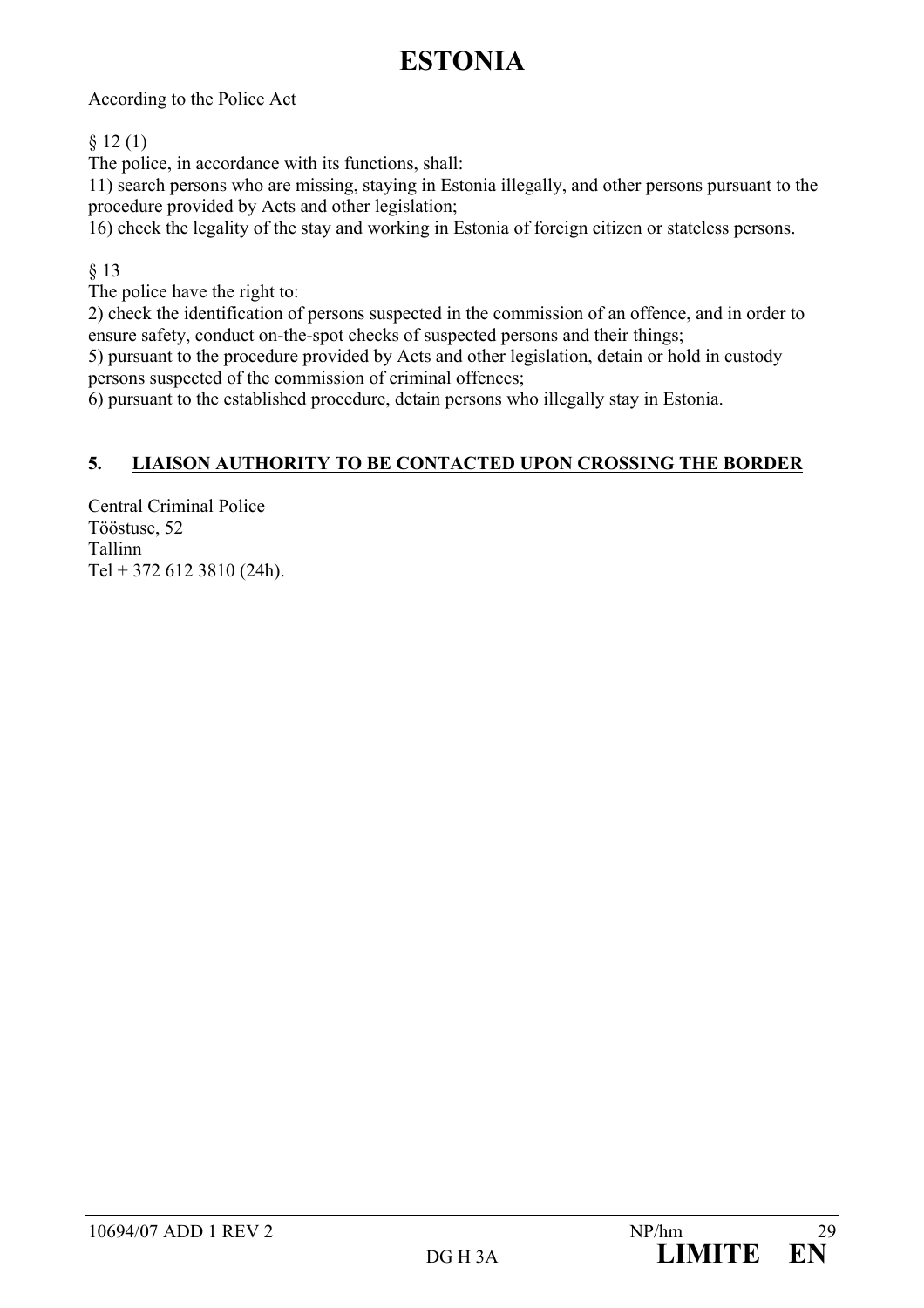## **GREECE**

## **GREECE**

- **1. SURVEILLANCE**
- **2. PURSUIT**
- **3. DEFINITIONS**
- **4. SPECIFIC NATIONAL MEASURES**
- **5. LIAISON AUTHORITY TO BE CONTACTED UPON CROSSING THE BORDER**

## **1. SURVEILLANCE**

### **List of agents:**

Officers of the Greek police and the harbour police, acting within their remit, and in accordance with the conditions laid down in bilateral agreements on surveillance (cf. Art. 40(6)), customs officers in the course of their duties concerning the illegal trafficking of drugs and psychotropic substances, the trafficking of arms and explosives and the unauthorised transport of toxic or harmful waste.

### **Contact details of the central authority:**

Ministry of Public Order Police Headquarters Direction for International Police Cooperation Sirene Kanellopoulou 4 10177 Athens tel 301.699826-0 fax 301.699826-4

## **2. PURSUIT**

Owing to the geographical situation of Greece, Art. 41(5)(b) prevents the application of this Article as regards relations between the Greece and the other Contracting Parties. Consequently, Greece has neither designated any officers within the meaning of Art. 41(7) nor made a declaration within the meaning of Art. 41(9).

## **3. DEFINITIONS**

**Service weapons:** Any weapon belonging to the competent authority of the State and issued by that authority to its agents for the performance of their duties. The abovementioned officers may carry a personal revolver or pistol, a truncheon and handcuffs.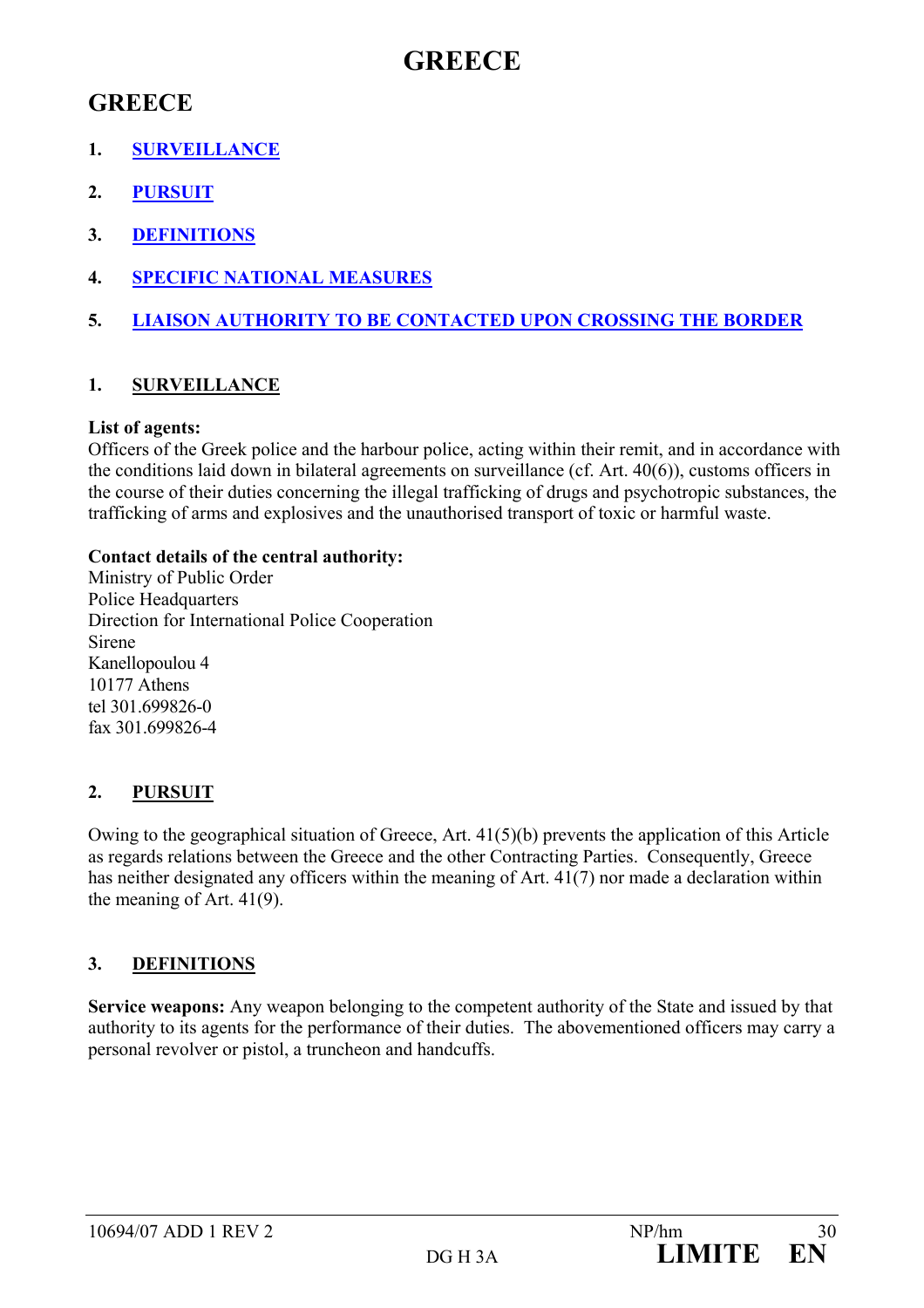# **GREECE**

**Self-defence:** The Greek penal code lays down that it is lawful to act in self-defence. Self-defence is where a person must use force to defend himself or anyone else against a wrongful attack on his or another's person at the moment it takes place.

- Whether or not the self-defence is lawful shall depend on the means used and shall be assessed on the basis of the danger of the force used, the harm done, the nature and intensity of the attack as well as the other circumstances surrounding the attack.
- An act of self-defence shall be considered unlawful, and consequently punishable, if excessive force is used. However, use of excessive force may be acceptable if the victim's response was due to a traumatised or emotional state brought on by the attack.
- Lastly, the self-defence shall not be considered legitimate when a person deliberately puts himself in a defending position by provoking the attack in order to commit a punishable act against his attacker under the pretext of self-defence.

**Home:** A home is a person's main and permanent place of residence. The criteria defining a home are:

- 1. It is not accessible to the public;
- 2. It is the permanent dwelling for a natural person in a given place.

## **4. SPECIFIC NATIONAL MEASURES**

- 1. With Law 2622/1998 (Official Gazette 134), as amended by Law 2838/2000 (Official Gazette 179) and Law 2910/2001 (Official Gazette 91), the Border Guard and Illegal Immigration Prosecution police services were set up and operate under the Ministry of Public Order at central and regional level; their sole function is to prevent aliens from illegally entering Greece, to locate and arrest them and persons employed illegally throughout the State, and to bring them to justice or repatriate them, as well as to locate and arrest persons who facilitate the illegal entry and employment of aliens and to bring them to justice, in accordance with the applicable provisions.
- Border Guard and Illegal Immigration Prosecution Services may be set up primarily in border and neighbouring prefectures or in prefectures adjacent to the latter or on islands near Greece's sea borders, and in any other prefecture where increased illegal residence and employment of aliens noted.
- The responsibilities of the central and regional Border Guard and Illegal Immigration Prosecution police services are laid down in Arts. 2 and 4 of Presidential Decree 310/1998 (Official Gazette 215).
- A total of 44 Border Guard divisions now operate on Greek territory, of which: 31 are in border prefectures on Greece's land borders with Albania, FYROM, Bulgaria and Turkey; 2 are on an island close to Greece's sea borders with Albania; 11 are in prefectures adjacent to those on Greece's land borders.
- Of the abovementioned Border Guard and Illegal Immigration Prosecution Services, those which operate in the land-border prefectures and close to the sea borders constitute Control Area A and those operating in prefectures adjacent to those on the land borders, including the hinterland, are Control Area B.
- 2. Special Control Groups (blocks) at key and other strategic local points have been set up and operate in all the prefectures of the country, always taking into account the current circumstances and peculiarities of the region, for the purpose of searching for and arresting aliens illegally entering and residing in Greece, implementing the existing legislation and combating criminal activity by such harmful elements.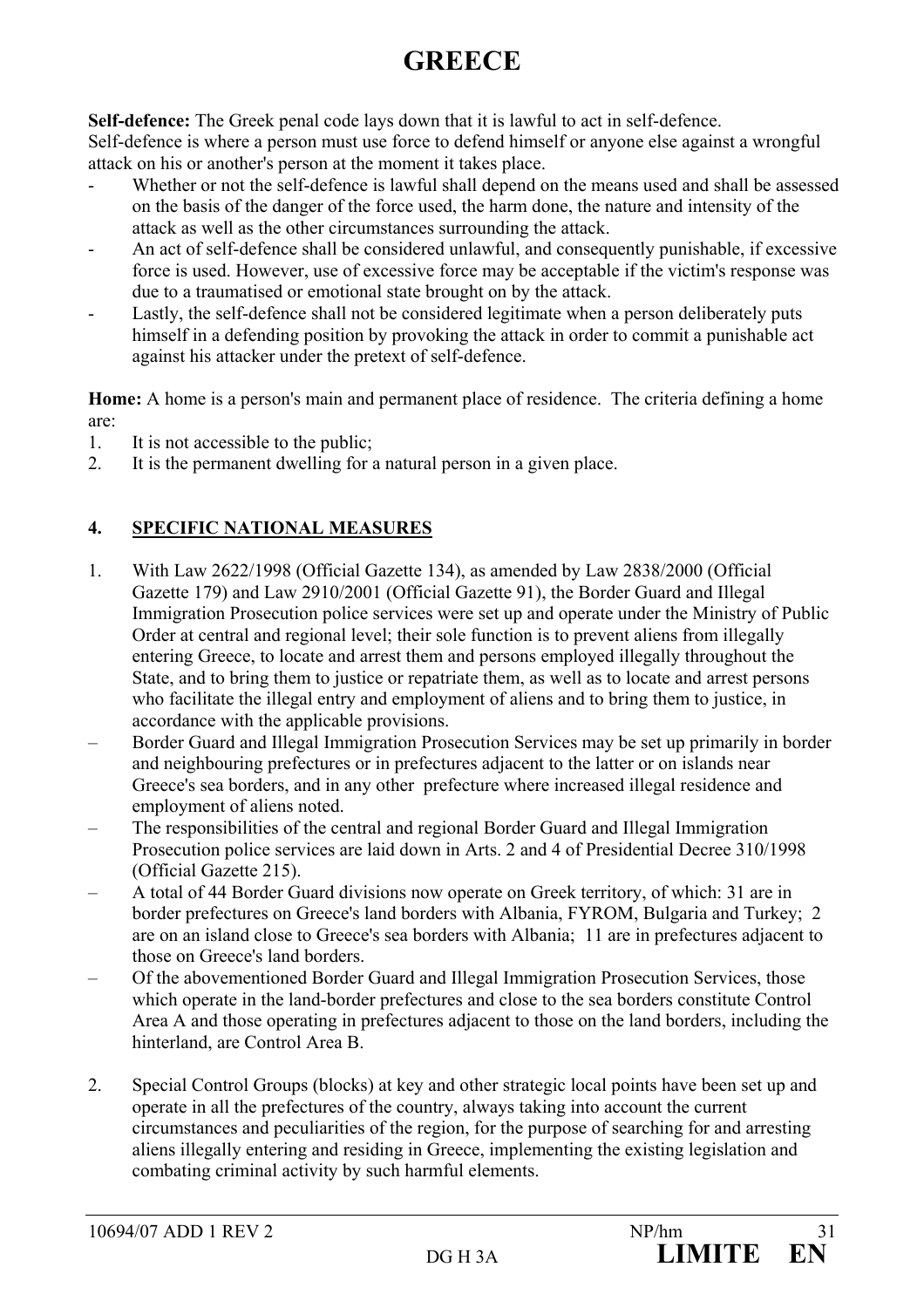# **GREECE**

- 3. Both the Border Guard Services and the Special Control Groups have responsibility for their fields in regions outside their territorial jurisdiction, if specific reasons render this necessary. In addition, they are assisted in their work by all the staff of the Police Directorates involved, which are brought into action according to priority in the sector of fighting illegal immigration, organising regular and special checks of a limited duration at different times by specific regional or local police forces.
- 4. On 3 June 2001 the new Law 2910/2001 on immigration, etc. entered into force in Greece.
- This law is intended to map out immigration policy, taking particular account of the socio-economic dimension of the subject, the security domain, changes in the facts of the situation, and new conditions and trends emerging in the EU framework and also at international level.
- The new law contains regulations for dealing overall with the phenomenon of immigration, determining inter alia the mechanisms capable of checking the flow of immigration, and rules which will provide aliens with the possibility of lawful residence in Greece and also create the preconditions for their integration into Greek society.
- With regard to the legal context for combating illegal entry and residence, the new law lays down provisions governing police control of the border crossings at entry/exit points, aliens' obligations, removal, carriers' liability for the illegal aliens they transport, the penalties applied to those entering and leaving the country illegally, the obligations of departments and officials – penalties applied to them, notaries' obligations – penalties applied to them, the obligations of employers of foreign workers – penalties applied to them, the obligations of officials and other private individuals – penalties applied to them, and carriers' obligations – penalties applied to them.

## **5. LIAISON AUTHORITY TO BE CONTACTED UPON CROSSING THE BORDER**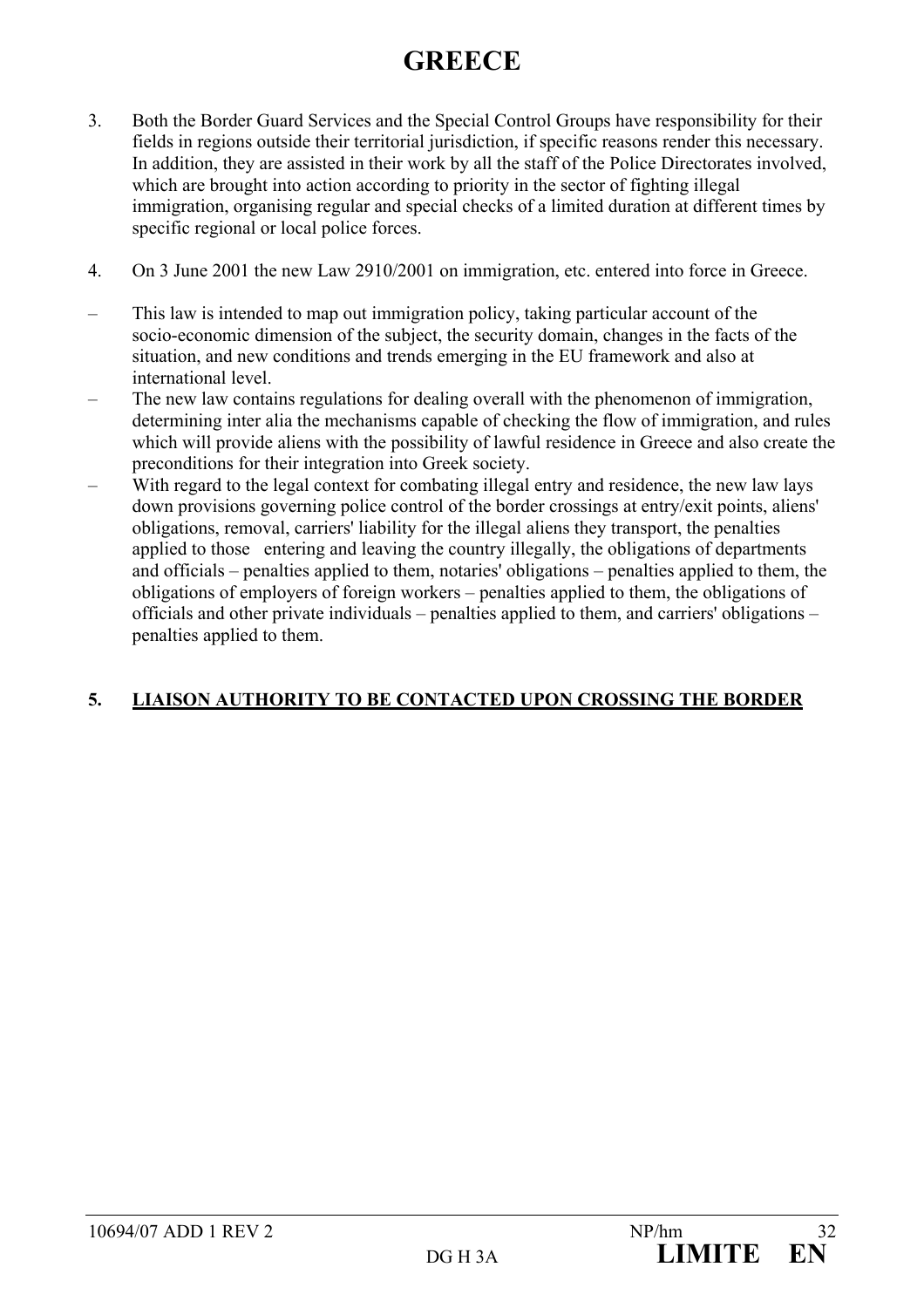## **SPAIN**

## **SPAIN**

- **1. SURVEILLANCE**
- **2. PURSUIT**
- **3. DEFINITIONS**
- **4. SPECIFIC NATIONAL MEASURES**
- **5. LIAISON AUTHORITY TO BE CONTACTED UPON CROSSING THE BORDER**

## **1. SURVEILLANCE**

### **List of agents:**

- members of the Cuerpo Nacional de Policia and the Cuerpo de la Guardia Civilin the course of their duties as criminal police
- officials under the customs authorities in respect of their powers concerning illicit trafficking in narcotics and psychotropic substances, trafficking in arms and explosives and the illicit transport of toxic and harmful waste.

### **Central authority:**

Dir. General de la Policia Sirene Paseo de la Castellana 64 28046 Madrid tel 3491.537.23-18, fax -24;

## **2. PURSUIT**

### **List of Spanish agents authorised to exercise the power of pursuit**

- members of the Cuerpo Nacional de Policia and the Cuerpo de la Guardia Civil in the course of their duties as criminal police
- officials under the customs authorities in respect of their powers concerning illicit trafficking in narcotics and psychotropic substances, trafficking in arms and explosives and the illicit transport of toxic and harmful waste.

## **Offences which may entail exercise of the power of pursuit in Spain**

Except in cases where the person has escaped, the power of pursuit may be exercised in Spain if the person has been caught in the act of committing or participating in one of the offences mentioned in Art. 41(4)(a).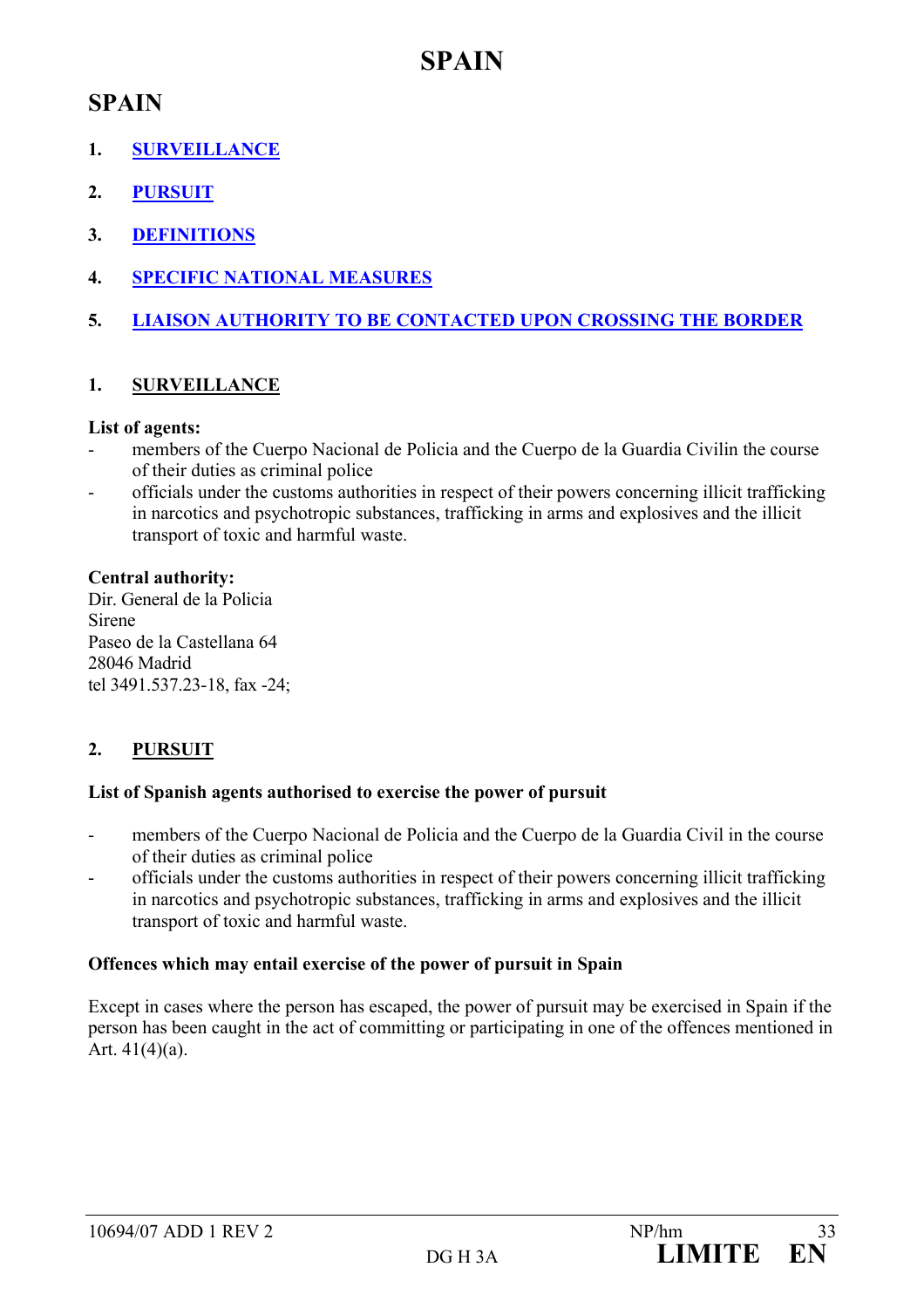## **SPAIN**

### **Restrictions on the power of pursuit in Spain**

- (a) Border with France:
- to a maximum 10 km radius of the border;
- the agents do not have the power to stop and question
- (b) Border with Portugal:
- a maximum 50 km radius of the border or a maximum period of 2 hours;
- the agents do not have the power to detain

### **Statutory provisions of particular importance when exercising the right of pursuit**

Citizen's power of arrest: Pursuant to Art. 490 Code of Penal Procedure, any person may arrest the following:

- 1. A person who intends and is about to commit a criminal offence;
- 2. An offender *in flagrante*;
- 3. A person absconding from remand in custody or prison; 4. An accused or convicted person absent from court proceedings.

## **3. DEFINITIONS**

**Service weapons:** A service weapon may be a long or short shoulder-weapon, whatever the calibre or model, that the members of the State Security Forces and Corps must carry in accordance with current legislation when on duty and which bears a badge, stamp, number or any other sign identifying it as a standard-issue service weapon.

Spain applies reciprocity when authorising certain weapons to be carried on Spanish territory for pursuit or cross-border surveillance carried out by members of the security forces of the Schengen States.

**Self-defence:** The following is deemed legitimate (self) defence: "An act committed to defend a person, one's own rights or those of another, provided all the following conditions are met:

**Defence of a person:** 1. Unlawful assault, 2. Reasonable need for the means deployed to prevent or repel the aggressor, 3. Lack of sufficient provocation by the defending party.

**Defence of property:** In the case of defence of property, unlawful use of force is considered an attack on property which constitutes an indictable or summary offence putting the property under serious threat of damage or causing its imminent loss.

**- Defence of one's home (residence):** In the case of defence of one's home or its outbuildings, unlawful use of force is taken to mean unlawful entry into the residence or outbuildings (Art. 20(4) Criminal Code).

**Home:** Any closed space, not accessible to the public, which is used by the inhabitant to exercise a human activity.

## **4. SPECIFIC NATIONAL MEASURES**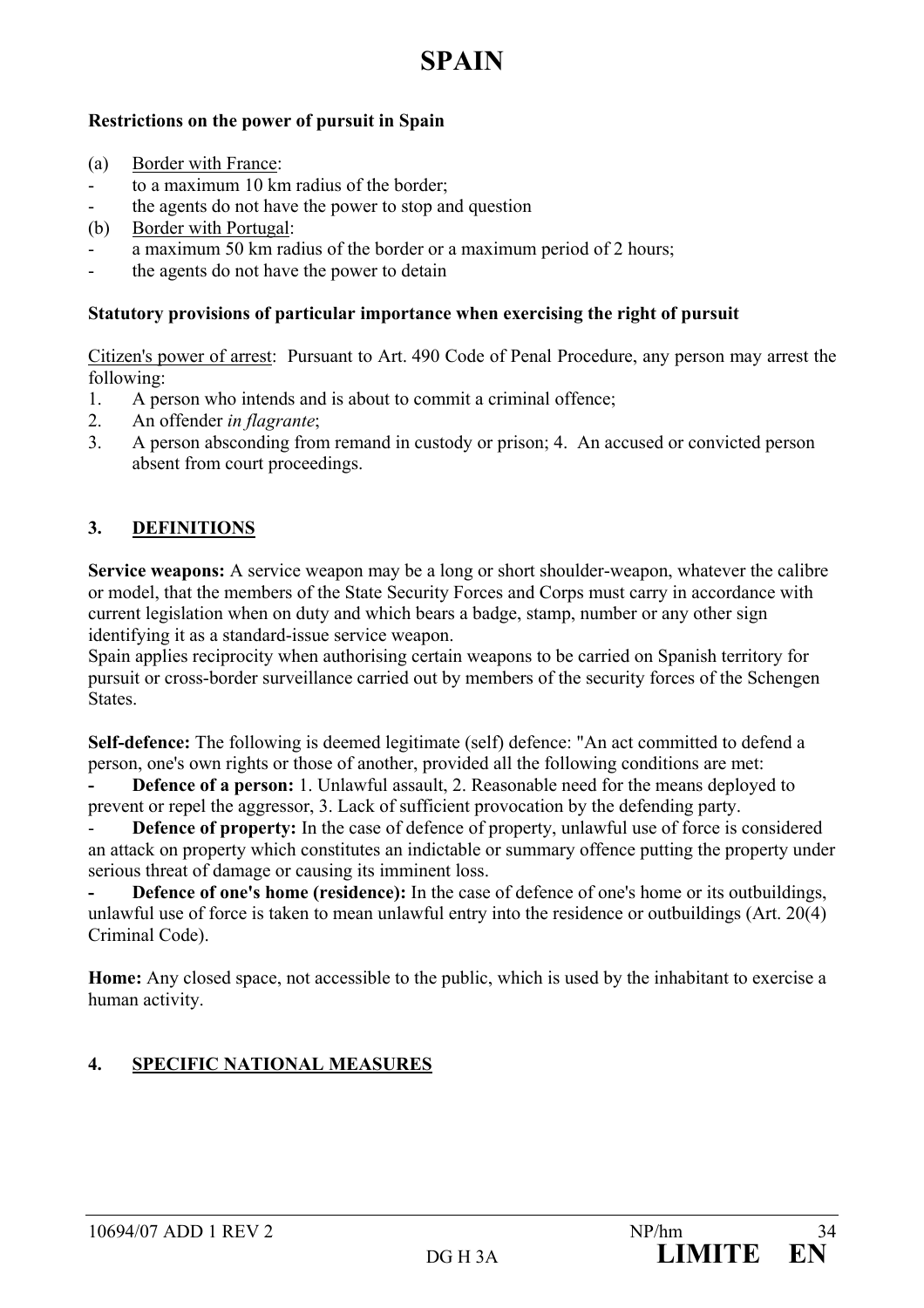## **SPAIN**

## **5. LIAISON AUTHORITY TO BE CONTACTED UPON CROSSING THE BORDER**

| <b>Border</b> |                                  | <b>Address</b>                        | tel                  | fax       |
|---------------|----------------------------------|---------------------------------------|----------------------|-----------|
|               |                                  | <b>Unit / Headquarters</b>            |                      |           |
| <b>ES-FR</b>  | Comisaría Prov. de S.            | C/ José M <sup>ª</sup> Salaverria s/n | 349.4344             |           |
|               | Sebast.                          |                                       | -9800                | $-9797$   |
|               | Jef. Sup. de Polic.de            | C/ General Chinchilla 3               | 349.482              |           |
|               | Pamplona                         |                                       | -99700               | $-23326$  |
|               | Com. Provinc. de Huesca          | Pl. Luis Buñuel 3                     | 349.742              |           |
|               |                                  |                                       | -38800               | $-43320$  |
|               | $\pmb{\mathsf{H}}$<br>Girona     | C/ Sant Pau 2                         | 349.72               |           |
|               |                                  |                                       | -486001              | $-201149$ |
|               | $\pmb{\mathsf{H}}$<br>Lleida     | C/ Paseo de la Ronda 54               | 349.7327             |           |
|               |                                  |                                       | $-9535$              | $-0634$   |
| <b>ES-PT</b>  | $\pmb{\mathsf{H}}$<br>Pontevedra | C/ Joaquín Costa 17                   | 349.8686             |           |
|               |                                  |                                       | $-8383$              | $-5166$   |
|               | $\pmb{\mathsf{H}}$<br>Ourense    | C/Polígono de las Lagunas             | 349.88               |           |
|               |                                  |                                       | -391700              | $-221052$ |
|               | $\pmb{\mathsf{H}}$<br>Zamora     | C/San Atilano 1 A                     | 349.805              |           |
|               |                                  |                                       | $-30462$             | $-17883$  |
|               | $\pmb{\mathsf{H}}$<br>Salamanca  | C/ Ronda Sancti Spiritu 8/12          | 349.23               |           |
|               |                                  |                                       | $-127700$            | $-216007$ |
|               | $\pmb{\mathsf{H}}$<br>Cáceres    | $C/Diego M^a Crehuet 6$               | 349.27               |           |
|               |                                  |                                       | $-626510$            | $-227508$ |
|               | Jef. Sup. de Pol. de Badajoz     | Av. Cuerpo Nac. de Pol. s/n           | 349.242              |           |
|               |                                  |                                       | $-07095$             | $-32495$  |
|               | Com. Provinc. de Huelva          | Av. de Italia s/n                     | 349.592              |           |
|               |                                  |                                       | $-48422$             | $-84942$  |
|               |                                  | (b) Guardia Civil                     |                      |           |
| <b>ES-FR</b>  | Guipuzcoa                        | 513, C/Barachategui 59, 20015         | 34943.2<br>$-76611$  |           |
|               |                                  | G.                                    |                      | -93134    |
|               | Navarra                          | 522, Av. Galicia 2, 31003 N.          | 34948.2968<br>$-50$  | $-50$     |
|               | Huesca                           | 422, Av. M. Velasco, 63,              | 34974.2103           |           |
|               |                                  | 22004 H.                              | $-42$                | $-42$     |
|               | Lleida                           | 432, C/Libertad 3, 25071 L.           | 34973.2490           |           |
|               |                                  |                                       | $-08$                | $-04$     |
|               | Girona                           | 413, C/E. Grahit 52, 17003 G.         | 34972.2086           |           |
|               |                                  |                                       | $-50$                | $-54$     |
| <b>ES-PT</b>  | Pontevedra                       | 614, C/L. Crespo 33, 36004 P.         | 34986.8556           |           |
|               |                                  |                                       | $-00$                | $-00$     |
|               | Orense                           | 613, C/ Bieito Amado 17,              | 34988.2353           |           |
|               |                                  | 32971 O.                              | $-53$                | $-53$     |
|               | Zamora                           | 632, C/F. T. Motolinia 1,             | 34980.5216           |           |
|               |                                  | 49004 Z.                              | $-00$                | $-00$     |
|               | Salamanca                        | 1204, Av. Juan Carlos I, 37001        | 34923.1272           |           |
|               |                                  | S.                                    | $-00$                | $-23$     |
|               | Caceres                          | 132, C/ Ceres 21, 10004 C.            | $34927.\overline{2}$ |           |
|               |                                  |                                       | $-42750$             | $-10518$  |
|               | Badajoz                          | 131, C/A. C. Riobeo, 06001 B.         | 34924.2057           |           |
|               |                                  |                                       | $-50$                | $-64$     |
|               | Huelva                           | 221, C/ Guadalcanal 1, 21002          | 34959.241            |           |
|               |                                  | Н.                                    | $-078$               | $-900$    |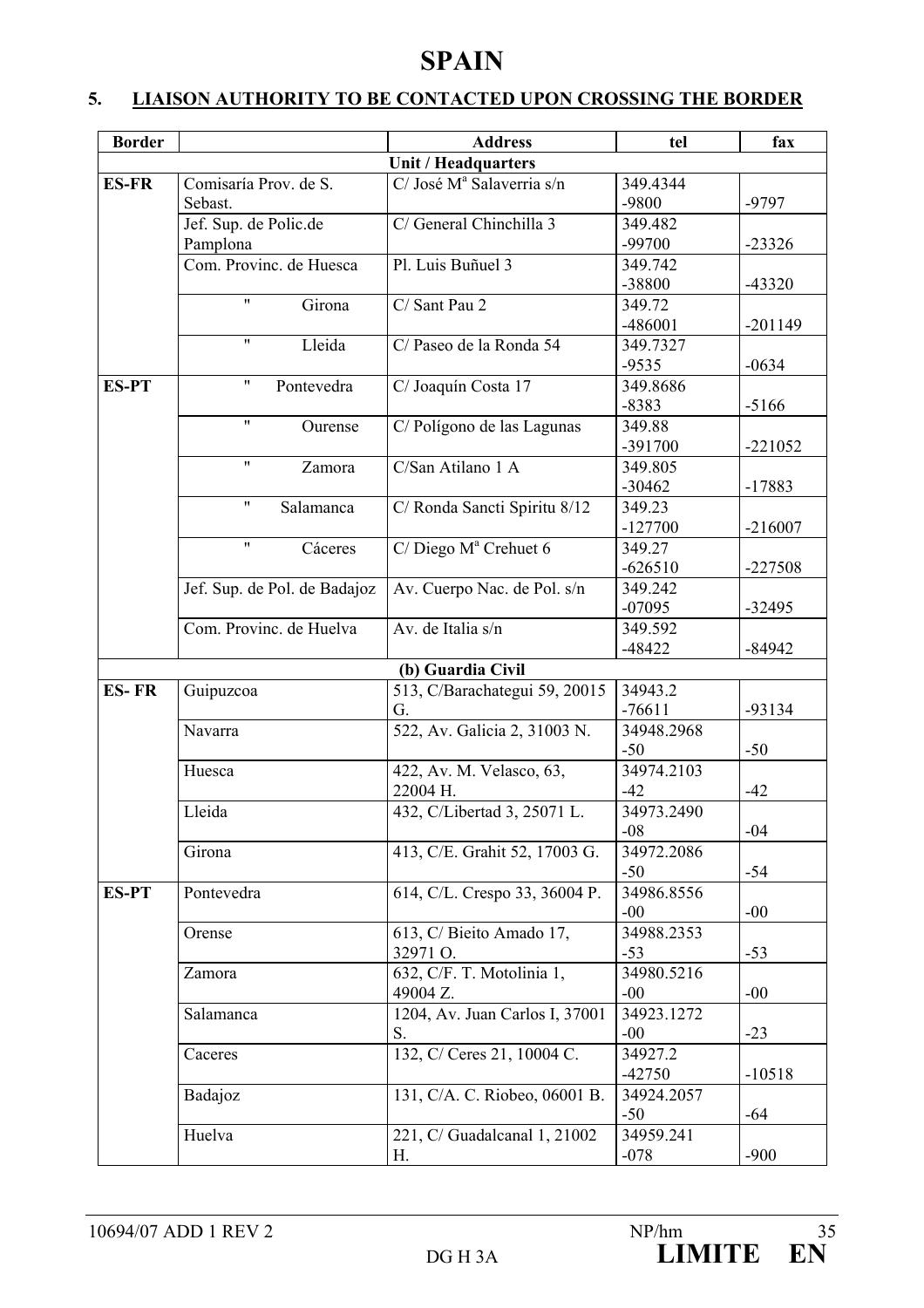## **FRANCE**

## **FRANCE**

- **1. SURVEILLANCE**
- **2. PURSUIT**
- **3. DEFINITIONS**
- **4. SPECIFIC NATIONAL MEASURES**
- **5. LIAISON AUTHORITY TO BE CONTACTED UPON CROSSING THE BORDER**

## **1. SURVEILLANCE**

### **List of agents:**

- officers of the criminal police and the national police and the *Gend.Nat.*
- customs officers and members of the Direction Nationale du Renseignement et des Enquêtes Douanières (DNRED) and the Brigades régionales de recherche when dealing with illicit trafficking in narcotics and psychotropic substances, trafficking in arms and explosives and the illicit transport of toxic or harmful waste

### **Contact details of the central authority:**

Direction Centrale de la Police judiciaire DRI 101 r.des Trois Fontanot 92000 Nanterre tel 331.409788-00 fax 331.409788-11;

## **2. PURSUIT**

### **List of French agents authorised to exercise the power of pursuit**

- officers of the criminal police and the national police and the *Gendarmerie Nationale*
- customs officers and members of the Direction Nationale du Renseignement et des Enquêtes Douanières (DNRED) and the Brigades régionales de recherche (regional investigation squads) when dealing with illicit trafficking in narcotics and psychotropic substances, trafficking in arms and explosives and the illicit transport of toxic or harmful waste.

## **Offences which may entail exercise of the power of pursuit in France**

Except in cases where the person has escaped, the power of pursuit may be exercised in France if the person has been caught in the act of committing or participating in one of the offences mentioned in Art. 41(4)(a).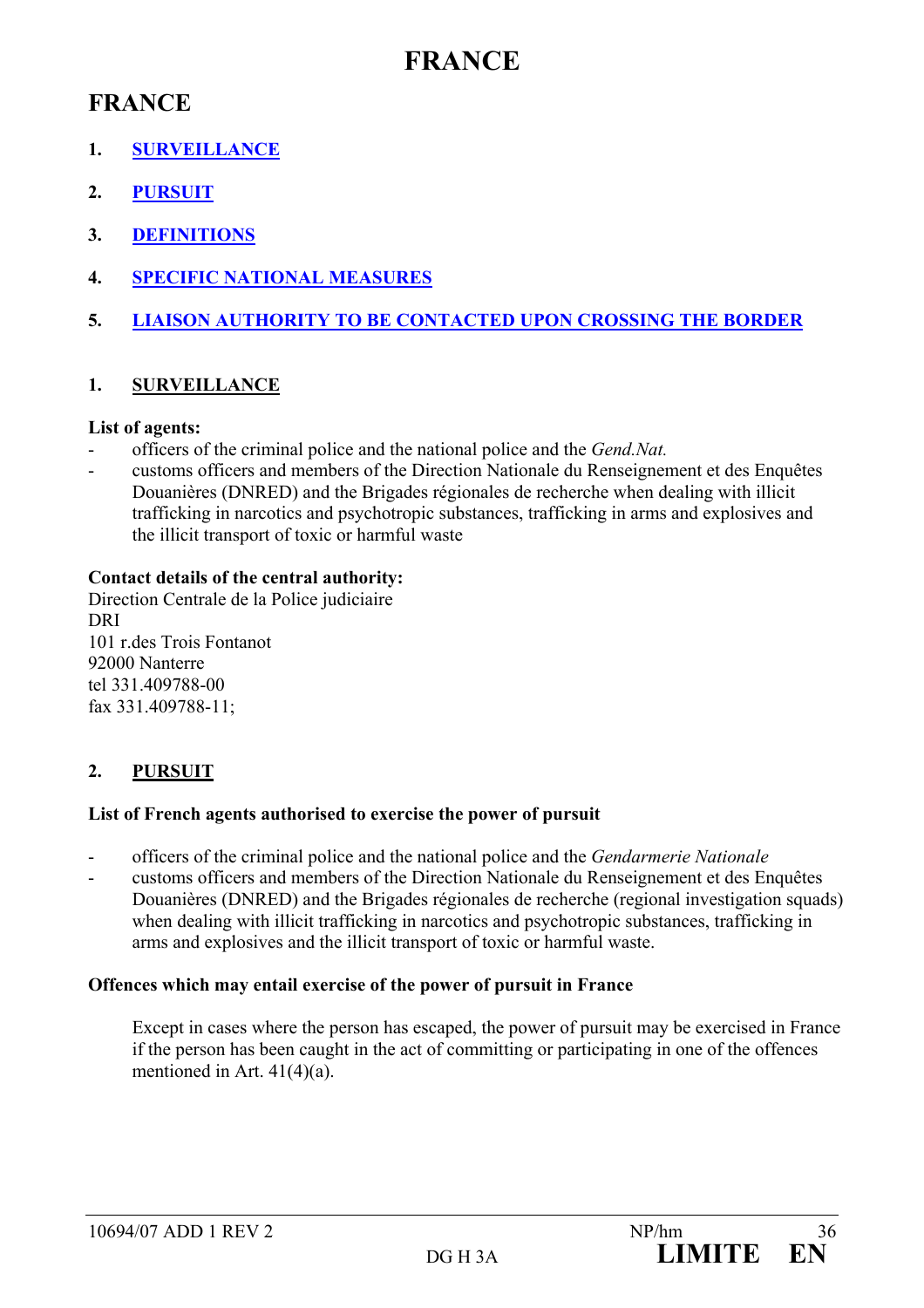#### **Restrictions on the power of pursuit in France**

- (a) borders to Belgium and Germany: there are no restrictions on the duration or scope of the pursuit; the pursuing agents do not have the power to stop and question
- (b) borders to Spain, Luxembourg and Italy: pursuit is restricted to a 10 km radius of the border, the pursuing agents do not have the power to stop and question

#### **Statutory provisions of particular importance when exercising the right of pursuit**

(a) Citizen's power of arrest: France does not grant its partners on French territory the power to stop and question in the course of pursuit within the meaning of Art. 41 of the Schengen Convention. However, France hereby informs its partners of the provisions of Art. 73 of the French Code of Criminal Procedure, which stipulates that any individual is entitled to arrest a person caught in the act of committing a summary or indictable offence attracting a custodial sentence and thereafter take the perpetrator immediately to the nearest criminal police official.

On the basis of this Article, a foreign police official is entitled to make an arrest in France provided all of the following conditions are met:

A summary or indictable offence that is punishable by imprisonment has just been committed (in flagrante delicto), the police official was either witness to the offence or a victim thereof, and this summary or indictable offence was committed ON FRENCH TERRITORY.

The arrest is therefore made not on the grounds of the offence which was the reason for the pursuit but on the grounds of another offence committed in France. The person arrested must be taken to the nearest criminal police official IMMEDIATELY and the official will then initiate proceedings for the offence committed in France (and decide whether to keep the person in custody) pursuant to the provisions applicable under French ordinary law.

(b) Exercising special rights in respect of road traffic regulations French road traffic regulations stipulate that a driver is obliged to give way to police or gendarmerie vehicles which announce their approach by using the signals laid down (blue light and two-tone siren).

## **3. DEFINITIONS**

**Service weapons:** The personal equipment of officers of the French authorities responsible for performing police duties is composed of: one handgun, one tear-gas spray, one truncheon, handcuffs. In the course of a pursuit operation, officers seconded by other Contracting Parties may not hold categories of weapons other than those specified above.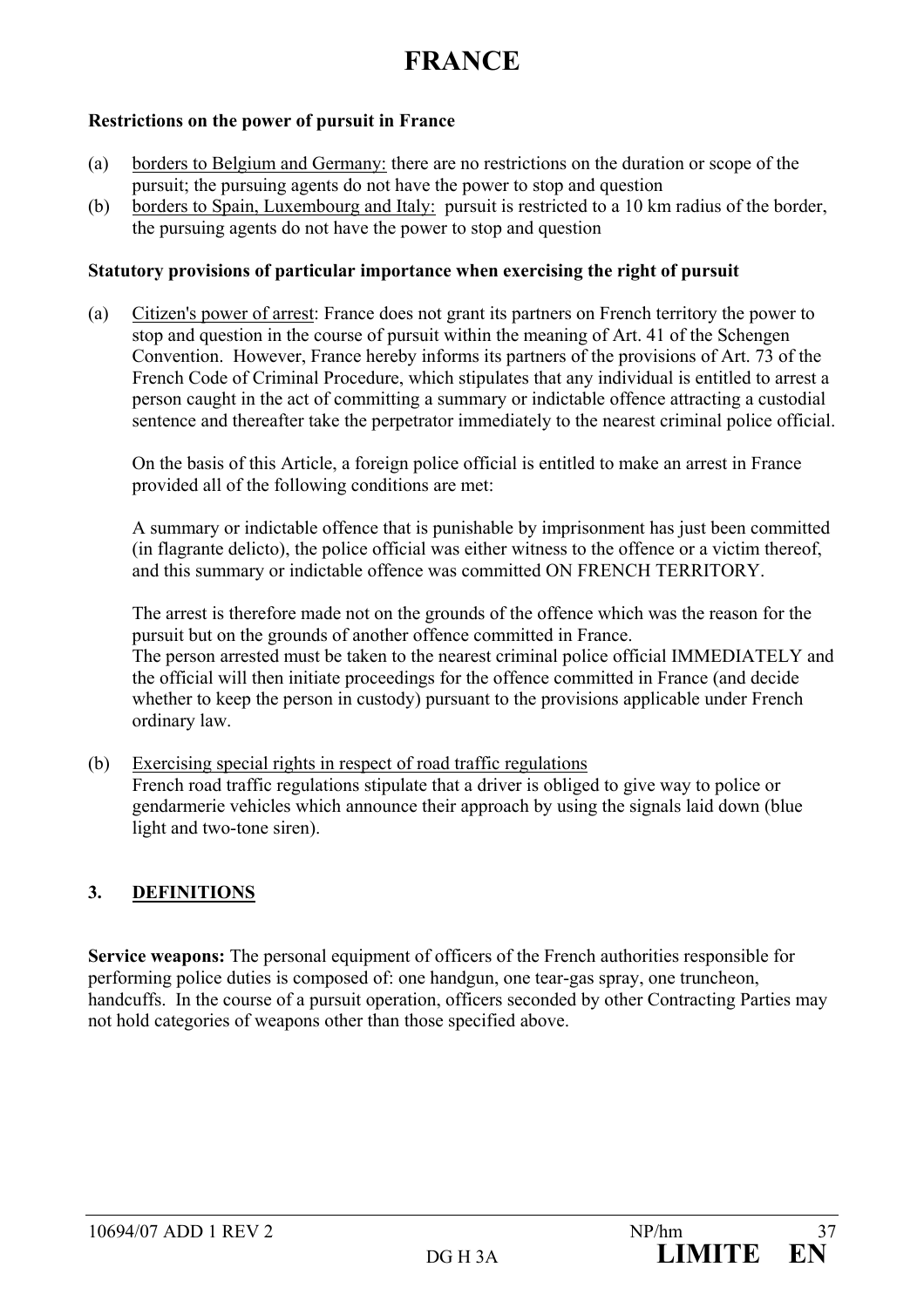**Self-defence:** All the following conditions have to be satisfied in order for a person to be deemed to have acted in self-defence and therefore not be held criminally liable (Art. 122(5) of the new Penal Code):

In the case of an attack on persons:

- an unjustified attack on this person him/herself or another
- the means of defence deployed must be commensurate with the seriousness of the attack
- the defensive act must occur at the same time as the attack
- the act of defence must be necessary to defend the person subjected to the unjustified attack.

In the case of an attack on property:

- the act of defence must be strictly necessary to interrupt the commission of a crime or offence against property
- the means used must be commensurate with the seriousness of the offence
- this act of defence must not be one of voluntary manslaughter.

**Home:** Any place where a natural or legal person resides permanently or temporarily, including the annexes thereto.

## **4. SPECIFIC NATIONAL MEASURES**

#### *Art. 78(2), eighth para., of the Code of Criminal Procedure*

*In an area between the land border of France and the States party to the Convention signed in Schengen on 19 June 1990 and a line 20 km to this side of that border, as well as in the public areas of ports, airports and rail or coach stations open to international traffic and officially designated as such, the identity of any individual may be checked, in accordance with the provisions of paragraph 1 (see above), for the purpose of ensuring the individual in question meets the necessary requirements concerning the holding, carrying and production of permits and documents provided for by law. Should the identity check reveal an offence beyond that of failing to comply with the abovementioned requirement, this shall not constitute grounds for nullifying any other proceedings arising.* 

*[paragraph 1: Senior judicial police officers and, under their command and jurisdiction, judicial police officers and deputy judicial police officers referred to in Articles 20 and 21 (1) may call on any individual to prove, by whatsoever means, his/her identity]* 

## *Art. 67(d) of the Customs Code*

*As of the date of entry into force of the Convention signed in Schengen on 19 June 1990, customs officers invested with the powers of head of post or officials appointed by the latter to the rank of inspector or a higher rank, may, in an area between the land border of France and the States party to the abovementioned Convention and a line 20 km to this side of that border, as well as in the public areas of ports, airports and rail or coach stations open to international traffic and officially designated as such, check compliance with the requirements concerning the holding, carrying and production of papers and documents provided for in Article 8 of Order No 45-2658 of 2 November 1945 on the conditions governing the entry and residence of aliens in France. (...)*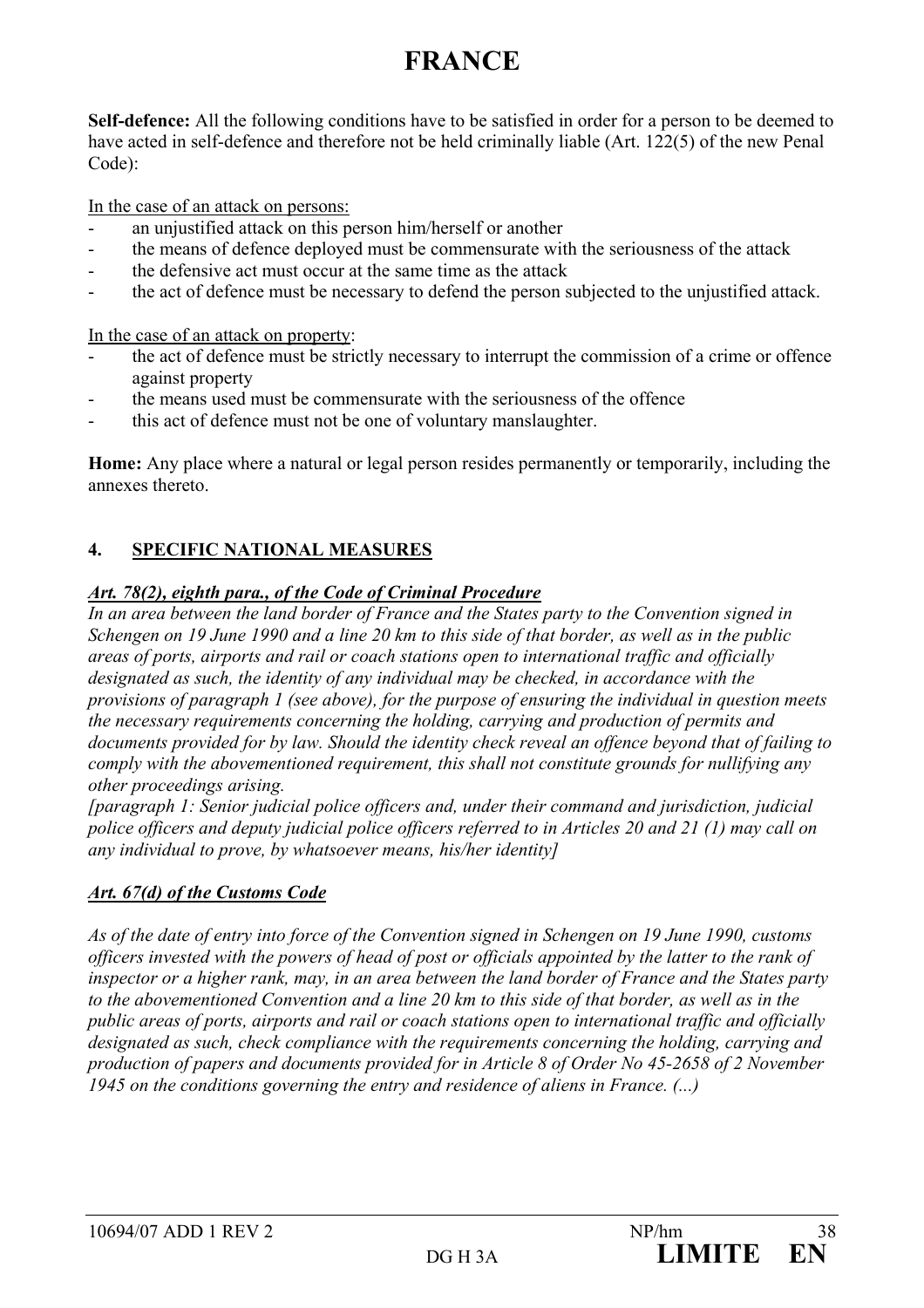#### *Art. 8-2 of Order No 45-2658 of 2.11.45 (amended by law No 97-396 of 24.04.97)*

*In an area between the land border of France and the States party to the Convention signed in Schengen on 19 June 1990 and a line 20 km to this side of that border, senior judicial police officers and, under their command and jurisdiction, judicial police officers and deputy judicial police officers referred to in Arts. 20 and 21(1) of the Code of Criminal Procedure may, with the consent of the driver, or where this is not given, on instructions from the public prosecutor, search vehicles travelling on the public highway, with the exception of private vehicles, for the purpose of investigating and detecting offences connected with entry into and residence in France (...)*  France has adopted a number of compensatory measures to ensure that the free movement of persons enshrined in the Schengen Convention is not deflected from its objective and does not foster the development of illegal immigration networks or illegal trafficking.

As a result, the new provisions contained in Art. 78(2), eighth para., of the Code of Criminal Procedure and Art. 67(c) of the Customs Code allow judicial police officers to carry out identity checks, and entitle customs officers to check permits and documents produced by aliens. *NB: France's recourse to the safeguard clause provided for in Art. 2(2) of the Schengen Convention has no bearing on these provisions which have been applicable on French territory since 26.3.95.*

#### *Art. 78(2), eighth para. of the Code of Criminal Procedure*

- Its provisions authorise, by way of derogation from usual procedures, the abovementioned officers to carry out identity checks on any individual without having to fulfil any specific conditions:
	- = in an area extending 20 km inside the land border between France and the Schengen States,
	- = in public areas at ports, airports and rail or coach stations open to international traffic and designated as such (and, in airports not permanently open to international traffic, only during opening periods).

Please find the list of places concerned according to department below.

- The following officers are authorised to carry out checks:
	- senior judicial police officers
	- = and, under the authority of the senior judicial police officers, judicial police officers and deputy judicial police officers in accordance with Art. 20 and 21(1) of the Code of Criminal Procedure (this does not include local police officers). The fact that the check reveals another offence is not sufficient grounds for nullification; secondary proceedings would then be brought.

## **Art. 67(d) of the Customs Code**

- This Art. applies to the same geographical areas as those laid down in Art. 78(2), eighth para., of the Code of Criminal Procedure.
- This article does not authorise customs officers to carry out identity checks, but rather to "check compliance with the requirements concerning the holding, carrying and production of permits and documents provided for in Art. 8 of Order No 45-2658 of 2.11.45 on the conditions governing the entry and residence of aliens in France".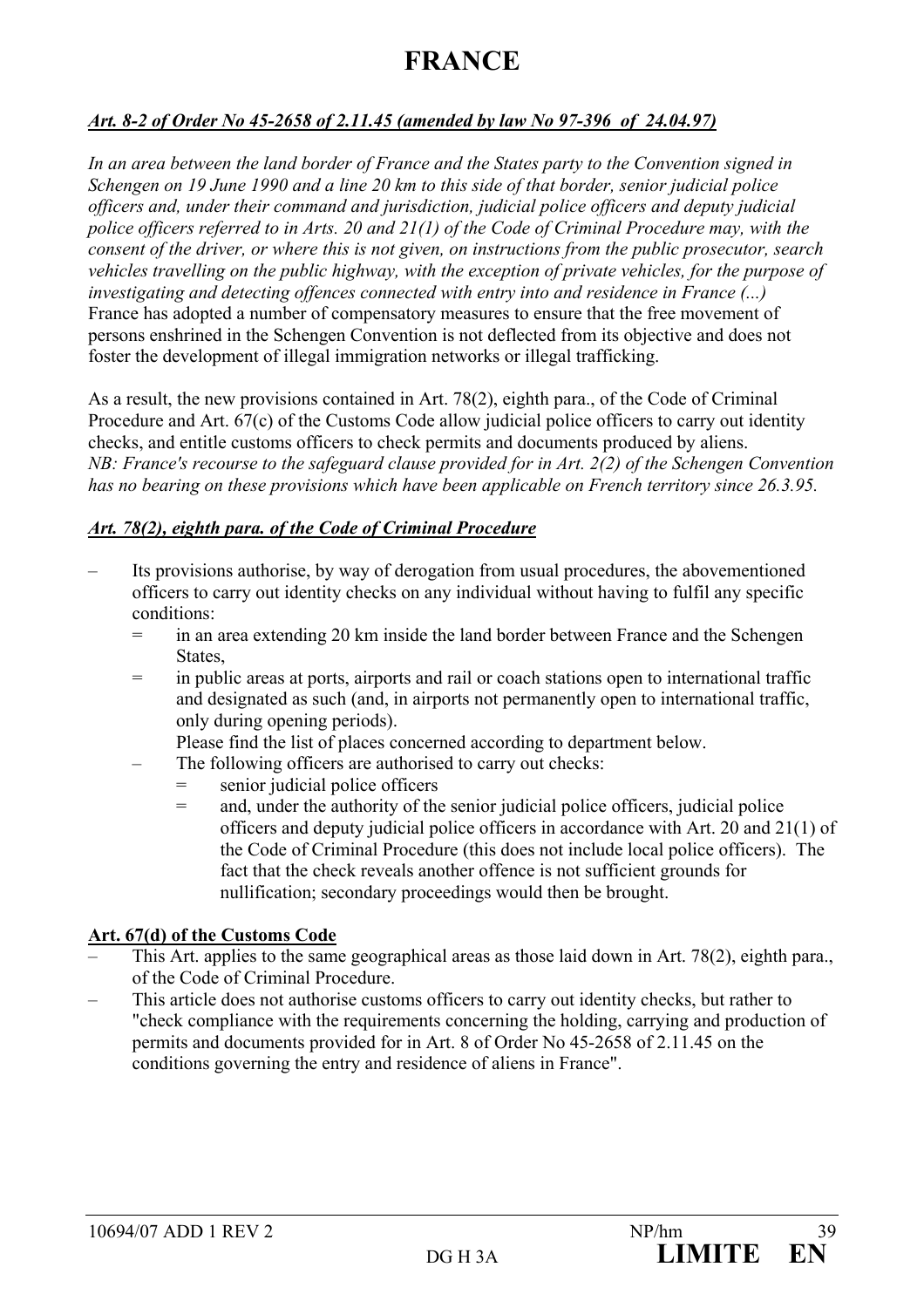- However, such checks may only be carried out where there is sufficient objective reason, judging from the external circumstances surrounding that person, to believe that the person concerned is an alien. Therefore, before any checks on aliens' entry and residence documents can be carried out, it is essential that there be some external sign that they are foreign nationals, such as:
	- = stickers or posters in a foreign language,
	- = the fact that they are in a car with a foreign registration number,
	- = entry to and exit from an embassy or foreign consulate, etc.
- Whatever the case, checks have to be based on objective criteria and should not be in any way discriminatory, which thus rules out individuals' physical appearance or characteristics.
- The following officers are authorised to carry out such checks:
	- = customs officers invested with the powers of head of post
	- = or officials appointed by the latter to the rank of inspector or a higher rank.

#### **Art. 8-2 of Order No 45-2658 of 2.11.45 amended by law No 97-396 of 24.4.97 on various provisions relating to immigration**

France has also adopted, in accordance with the above article, a compensatory measure authorising "*perfunctory searches"* of vehicles subject to the following limits and conditions *(Given that the law does not provide any definition of perfunctory search, the Constitutional Court has ruled that, contrary to a search, a "perfunctory search" is for the sole purpose of ascertaining whether anybody is hidden in the vehicle (Decision No 97-389 DC of 22.4.97)*:

- Such perfunctory searches may only be carried out in an area between the land border of France and the Schengen States and a line 20 km to this side of that border; the ports and airports mentioned above are not covered by this provision.
- The officials responsible for carrying out these perfunctory searches are senior judicial police officers assisted by judicial police officers and deputy judicial police officers referred to in Art. 20 and 21(1) of the Code of Criminal Procedure.
- Such perfunctory searches may only be carried out with the consent of the driver or, where this is not given, on instructions from the public prosecutor. Whilst awaiting such instructions, the vehicle may be halted for a period of up to 4 hours.
- Such searches may only be carried out on vehicles travelling on the public highway, with the exception of private vehicles.
- The driver should always be present during such searches which must be kept as short as possible.
- The purpose behind such searches is to investigate and detect offences relating to entry and residence of aliens in France.
- A report is drawn up after each search giving the relevant date and the times at which the search started and finished. One copy is given to the driver and another is sent to the public prosecutor.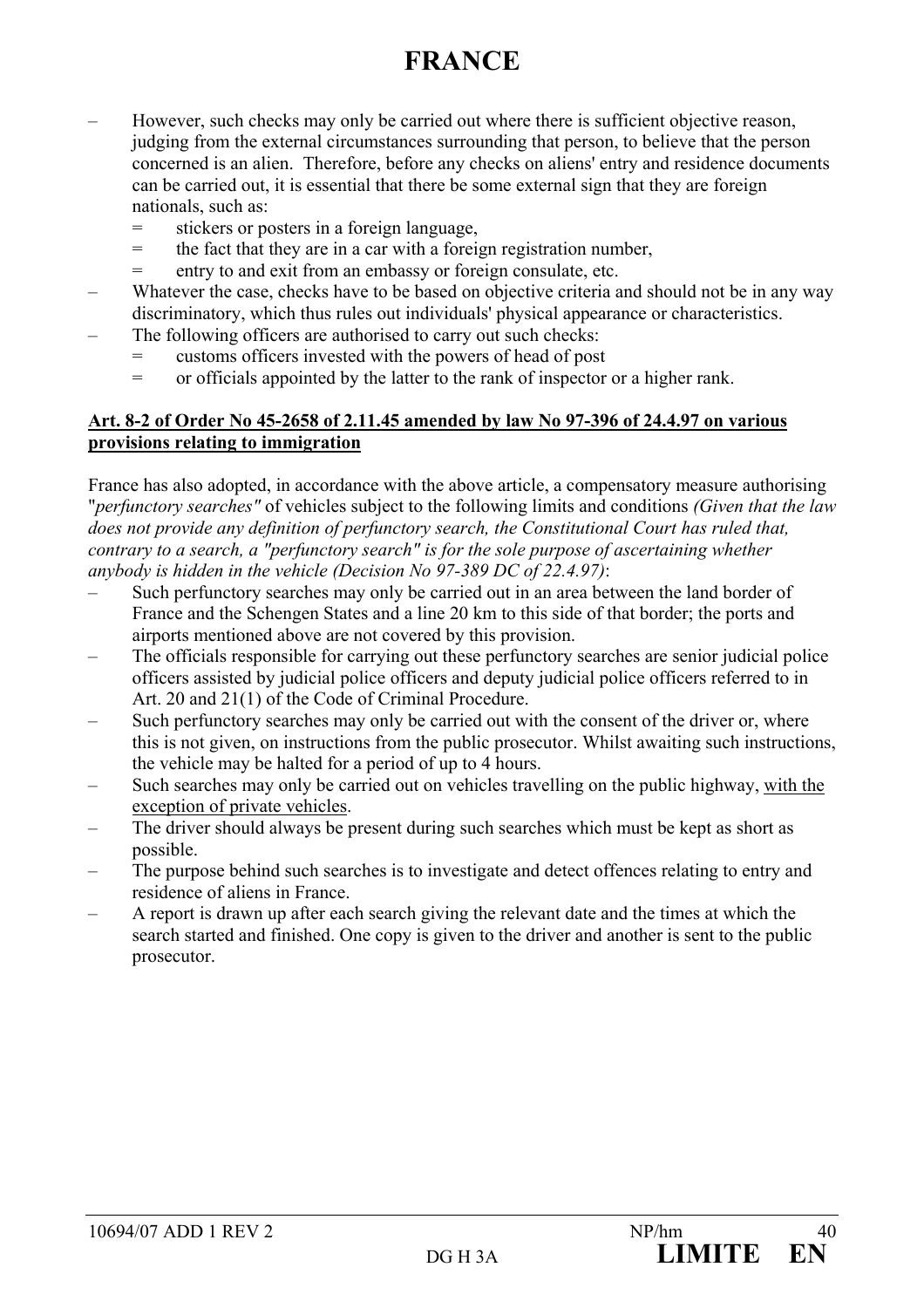|                          | List of ports, airports and rail or coach stations                                                                                                                                                                                                                 |                                              |                                                             |                                                               |
|--------------------------|--------------------------------------------------------------------------------------------------------------------------------------------------------------------------------------------------------------------------------------------------------------------|----------------------------------------------|-------------------------------------------------------------|---------------------------------------------------------------|
|                          | designated as such in accordance with Art. 78(2), eighth para., of the<br>Code of Criminal Procedure and Art. 67(c) of the Customs Code                                                                                                                            |                                              |                                                             |                                                               |
| Department               | <b>Ports</b>                                                                                                                                                                                                                                                       | <b>Airports</b>                              | Rail<br>stations                                            | <b>Coach stations</b>                                         |
| Ain $(01)$               |                                                                                                                                                                                                                                                                    |                                              | Bellegarde-sur-<br>Valserine,<br>Bourg-en-<br>Bresse, Culoz | Bellegarde-sur-<br>Valserine,<br>Divonne-les-<br><b>Bains</b> |
| Aisne $(02)$             |                                                                                                                                                                                                                                                                    |                                              | Saint-Quentin                                               |                                                               |
| Allier $(03)$            |                                                                                                                                                                                                                                                                    | Vichy-<br>Charmeil                           |                                                             |                                                               |
| Hautes-Alpes<br>(05)     |                                                                                                                                                                                                                                                                    | Gap-Tallard                                  |                                                             | Briançon                                                      |
| Alpes-<br>Maritimes (06) | Antibes, Beaulieu,<br>Cagnes-sur-Mer,<br>Cannes-Vieux Port,<br>Golfe-Juan, Juan-les-<br>Pins, Mandelieu, marina<br>Baie-des-Anges,<br>Menton, Nice, Saint-<br>Jean-Cap-Ferrat, Saint-<br>Laurent-du-Var,<br>Théoule-sur-Mer,<br>Villefranche,<br>Villeneuve-Loubet | Nice-Côte<br>d'Azur,<br>Cannes-<br>Mandelieu | Antibes,<br>Cannes,<br>Menton, Nice,<br>Nice-Riquier        | Nice                                                          |
| Ardennes (08)            |                                                                                                                                                                                                                                                                    | Charleville-<br>Mézières                     |                                                             |                                                               |
| Ariège (09)              |                                                                                                                                                                                                                                                                    |                                              | Foix                                                        |                                                               |
| Aube $(10)$              |                                                                                                                                                                                                                                                                    | Troyes-<br><b>Barberey</b>                   |                                                             |                                                               |
| Aude $(11)$              | Gruissan, Leucate, Port-<br>la-Nouvelle                                                                                                                                                                                                                            | Carcassonne-<br>Salvaza                      | Narbonne                                                    | Narbonne                                                      |
| Aveyron $(12)$           |                                                                                                                                                                                                                                                                    | Rodez-<br>Marcillac                          |                                                             |                                                               |
| Bouches-du-<br>Rhône(13) | Arles, Carry-le-Rouet,<br>Cassis, La Ciotat, Fos-<br>sur-Mer, Lavéra,<br>Marseille, Martigues,<br>Port-de-Bouc, Port-<br>Saint-Louis-du-Rhône,<br>Sausset-les-Pins,<br>Saintes-Maries-de-la-<br>Mer                                                                | Marseille-<br>Provence                       | Marseille-<br>Saint-Charles                                 | Marseille-Saint-<br>Charles                                   |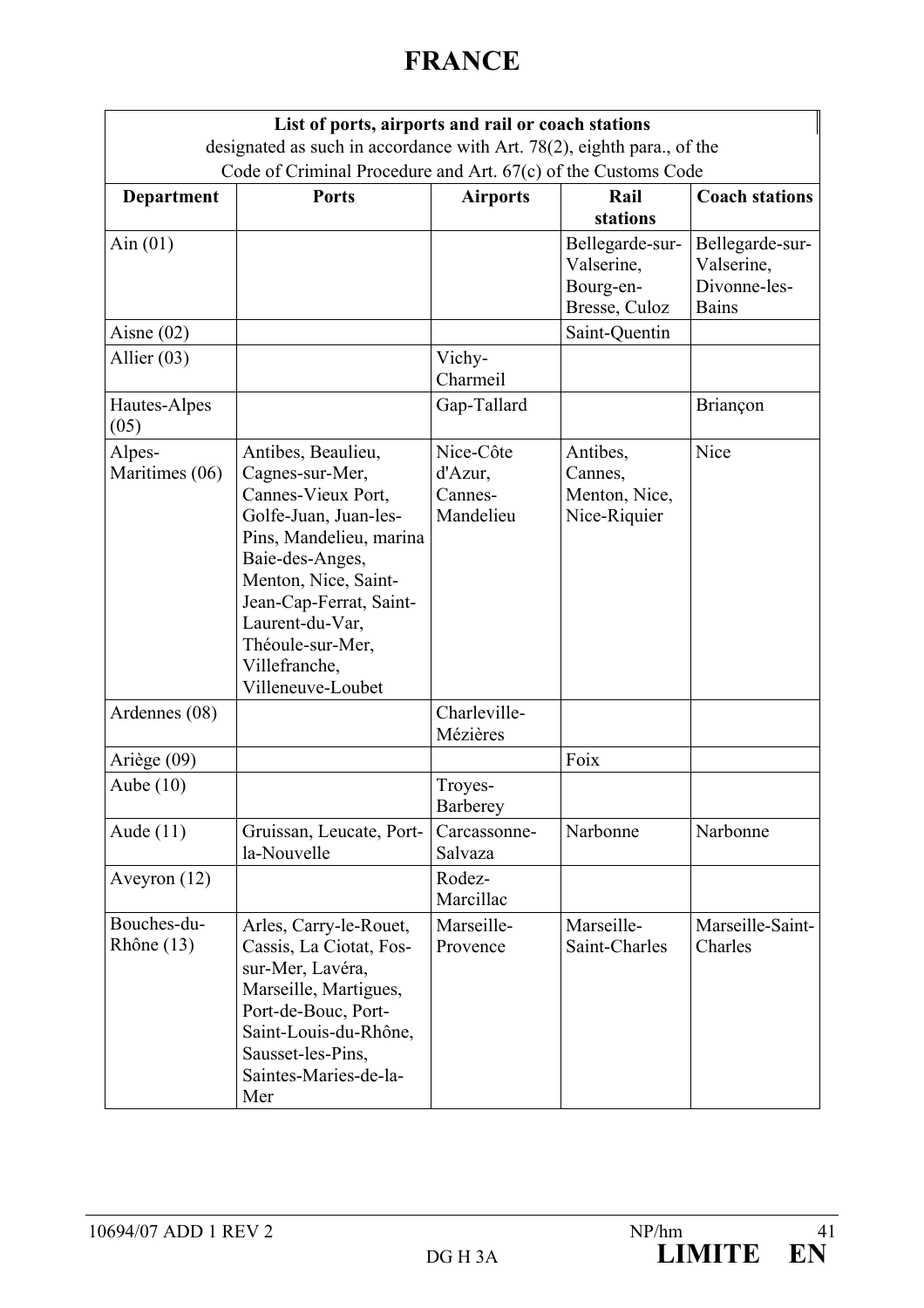| Calvados (14)                    | Caen, Honfleur,<br>Ouistreham, Port-en-<br><b>Bessin</b>                                                                            | Caen-<br>Carpiquet,<br>Deauville-<br>Saint-Gatien                 |                                    |          |
|----------------------------------|-------------------------------------------------------------------------------------------------------------------------------------|-------------------------------------------------------------------|------------------------------------|----------|
| Charente (16)                    |                                                                                                                                     | Angoulême-<br>Brie-<br>Champniers                                 | Angoulême                          |          |
| Charente-<br>Maritime (17)       | La Rochelle-La Pallice,<br>La Rochelle-Les<br>Minimes, La Rochelle-<br>Vieux Port, Rochefort-<br>sur-Mer, Royan,<br>Tonnay-Charente |                                                                   |                                    |          |
| Cher $(18)$                      |                                                                                                                                     | <b>Bourges</b>                                                    |                                    |          |
| Corse-du-Sud<br>$(20 \text{ A})$ | Ajaccio, Bonifacio,<br>Porto-Vecchio,<br>Propriano                                                                                  | Ajaccio-<br>Campo-del-<br>Oro, Figari-Sud<br>Corse                |                                    |          |
| Haute-Corse<br>(20 B)            | Bastia, Calvi, L'Ile-<br>Rousse, Macinaggio,<br>Saint-Florent                                                                       | Bastia-Poretta,<br>Calvi-Saint-<br>Catherine                      |                                    |          |
| Côte-d'Or 21)                    |                                                                                                                                     | Dijon-Longvic                                                     | Dijon                              |          |
| Côtes-d'Armor                    | Le Guildo, Le Légué,                                                                                                                | Lannion, Saint-                                                   |                                    |          |
| (22)                             | Paimpol, Saint-Brieuc,<br>Saint-Quay-Portrieux,<br>Tréguier                                                                         | <b>Brieuc-Armor</b>                                               |                                    |          |
| Dordogne (24)                    |                                                                                                                                     | Bergerac-<br>Roumanière,<br>Périgueux-<br><b>Bassillac</b>        |                                    |          |
| Doubs $(25)$                     |                                                                                                                                     | Besançon-La<br>Vèze,<br>Montbéliard-<br>Courcelles,<br>Pontarlier | Besançon,<br>Frasne,<br>Pontarlier |          |
| Drôme $(26)$                     |                                                                                                                                     | Valence-<br>Chabeuil                                              |                                    |          |
| Finistère (29)                   | Brest, Camaret,<br>Concarneau, Le<br>Guilvinec, Morlaix,<br>Quimper, Roscoff                                                        | Brest, Morlaix-<br>Ploujean,<br>Quimper-<br>Cornouaille           |                                    |          |
| Gard (30)                        | Le Grau-du-Roi, Port-<br>Camargue                                                                                                   | Nîmes-Arles-<br>Camargue                                          | Nîmes                              | Nîmes    |
| Haute-Garonne<br>(31)            |                                                                                                                                     | Toulouse-<br>Blagnac                                              | Saint-Gaudens,<br>Toulouse         | Toulouse |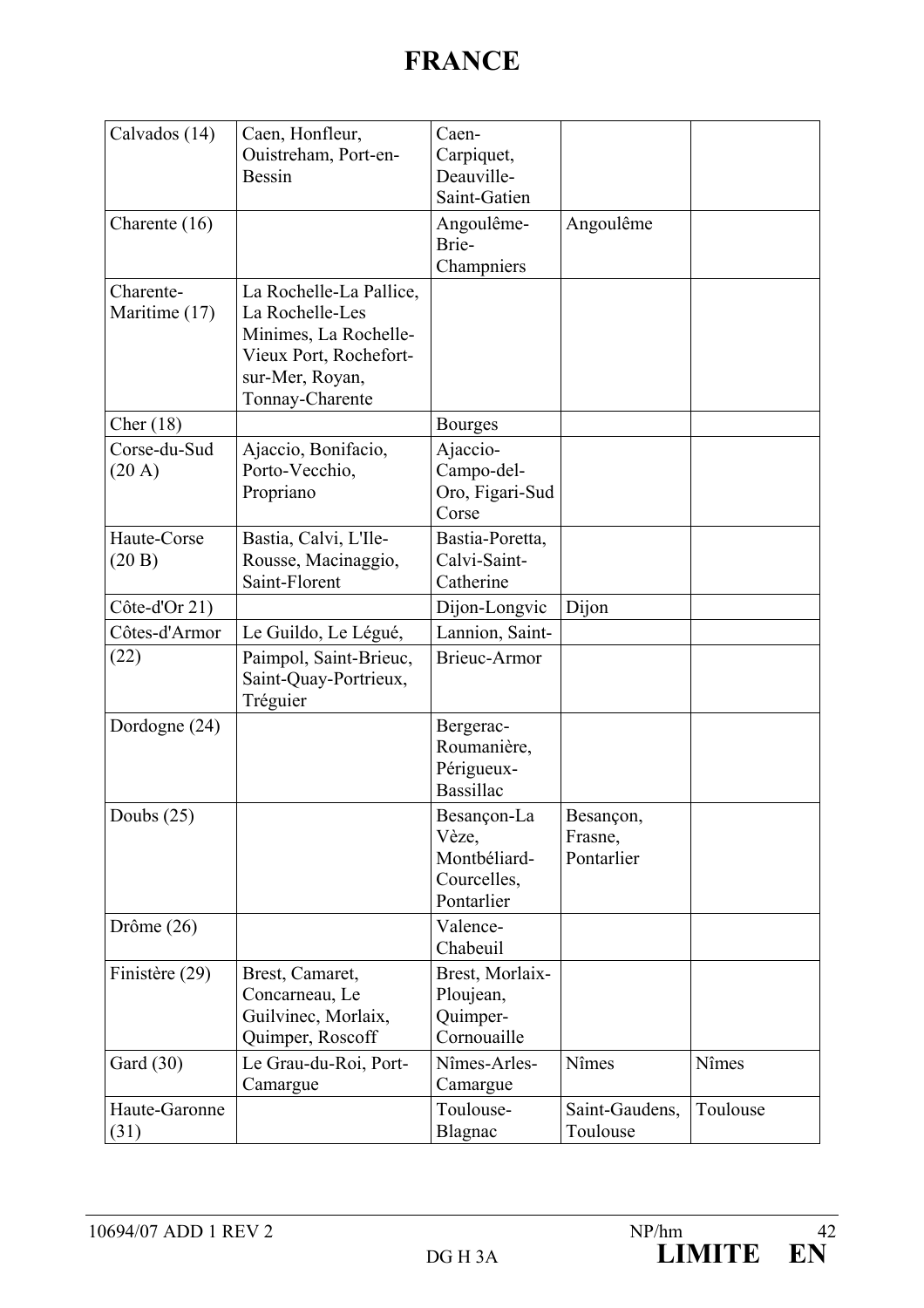| Gironde (33)              | Ambès, Arcachon,<br>Blaye, Bordeaux,<br>Pauillac, Verdon                                      | Bordeaux-<br>Mérignac                                                                          | Bordeaux    |             |
|---------------------------|-----------------------------------------------------------------------------------------------|------------------------------------------------------------------------------------------------|-------------|-------------|
| Hérault (34)              | Agde, Le Cap-d'Agde,<br>la Grande-Motte,<br>Palavas, Sète, Valras                             | Béziers-Vias,<br>Montpellier-<br>Méditerranée                                                  | Montpellier | Montpellier |
| Ille-et-Vilaine<br>(35)   | Saint-Malo                                                                                    | Dinard-<br>Pleurtuit-Saint-<br>Malo, Rennes-<br>Saint-Jacques                                  |             |             |
| Indre $(36)$              |                                                                                               | Châteauroux-<br>Déols                                                                          |             |             |
| Indre-et-Loire<br>(37)    |                                                                                               | Tours-Val de<br>Loire                                                                          |             |             |
| Isère $(38)$              |                                                                                               | Grenoble-Le<br>Versoud                                                                         |             |             |
| Jura (39)                 |                                                                                               | Dole-Tavaux                                                                                    |             |             |
| Landes $(40)$             |                                                                                               |                                                                                                | Dax         |             |
| Loir-et-Cher<br>(41)      |                                                                                               | <b>Blois-Le Breuil</b>                                                                         |             |             |
| Loire $(42)$              |                                                                                               | Roanne-<br>Renaison,<br>Saint-Etienne-<br>Bouthéon                                             |             |             |
| Loire-<br>Atlantique (44) | La Barre-de-Monts-<br>Fromentine, Le Croisic,<br>Nantes-Saint-Nazaire,<br>Pornic, La Turballe | La Baule-<br>Escoublac,<br>L'Ile-d'Yeu,<br>Nantes-<br>Atlantique,<br>Saint-Nazaire-<br>Montoir |             |             |
| Loiret $(45)$             |                                                                                               | Orléans-Saint-<br>Denis-de-<br>l'Hôtel                                                         |             |             |
| Lot $(46)$                |                                                                                               | Cahors-<br>Lalbenque                                                                           |             |             |
| Lot-et-Garonne<br>(47)    |                                                                                               | Agen-La<br>Garenne                                                                             |             |             |
| Maine-et-Loire<br>(49)    |                                                                                               | Angers-Marcé                                                                                   |             |             |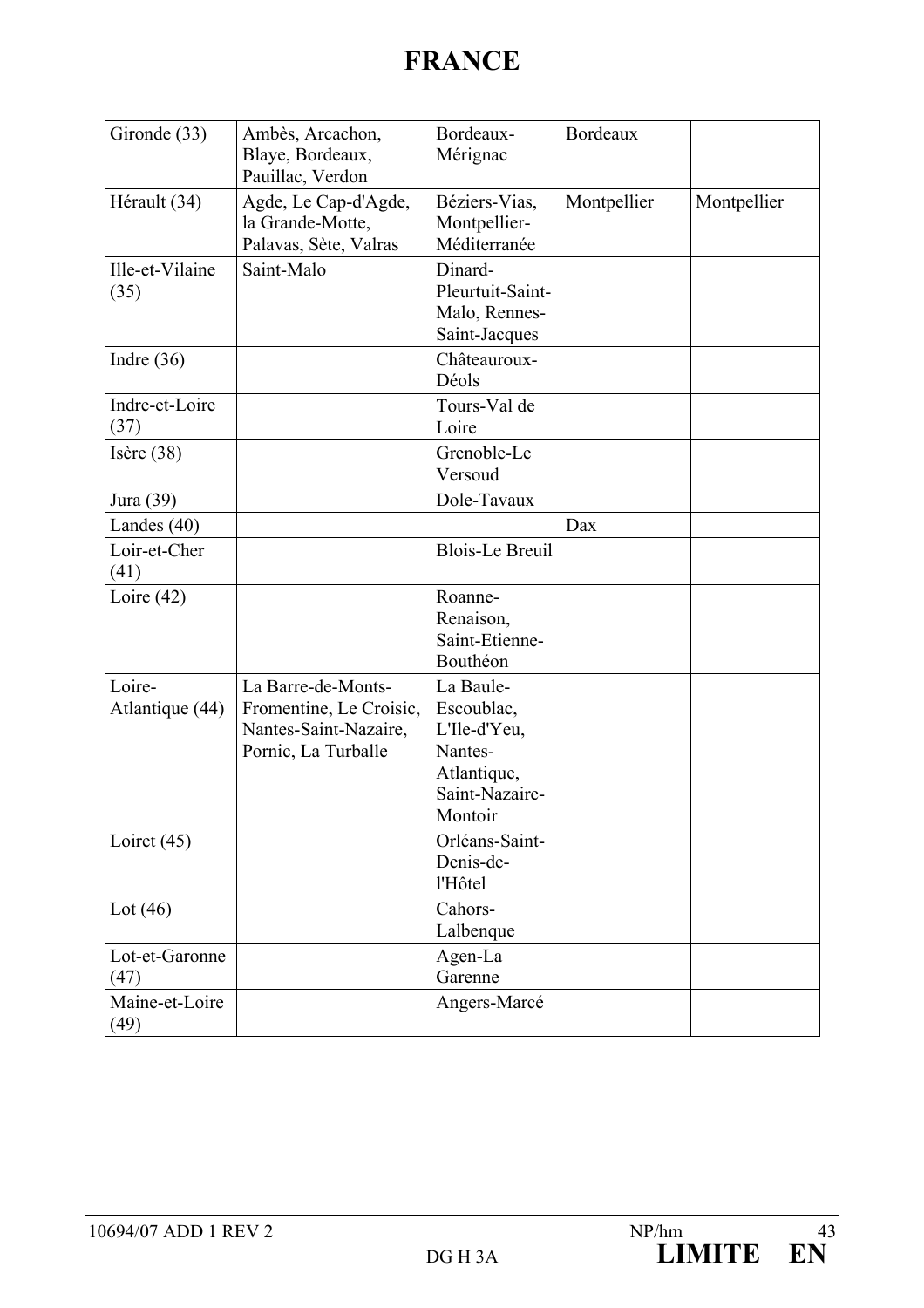| Manche (50)                      | Carteret, Cherbourg,<br>Granville, Portbail                              | Cherbourg-<br>Maupertus,<br>Granville-<br><b>Bréville</b> |                                               |             |
|----------------------------------|--------------------------------------------------------------------------|-----------------------------------------------------------|-----------------------------------------------|-------------|
| Marne $(51)$                     |                                                                          | Châlons-Vatry,<br>Reims-<br>Champagne                     |                                               |             |
| Mayenne (53)                     |                                                                          | Laval-<br>Entrammes                                       |                                               |             |
| Meurthe-et-<br>Moselle (54)      |                                                                          | Nancy-Essey                                               | Nancy                                         |             |
| Morbihan (56)                    | Groix, Lorient, Le<br>Palais, Vannes                                     | Vannes-<br>Meucon                                         |                                               |             |
| Moselle (57)                     |                                                                          | Metz-Nancy-<br>Lorraine                                   | Metz                                          |             |
| Nièvre (58)                      |                                                                          | Nevers-<br>Fourchambault                                  |                                               |             |
| Nord (59)                        | Dunkerque                                                                | Lille-Lesquin,<br>Valenciennes-<br>Denain                 | Aulnoye, Lille-<br>Europe, Lille-<br>Flandre  |             |
| Oise $(60)$                      |                                                                          | Beauvais-Tillé                                            |                                               |             |
| Pas-de-Calais<br>(62)            | Boulogne-sur-Mer,<br>Calais, Le Touquet-<br><b>Etaples</b>               | Calais-<br>Dunkerque, Le<br>Touquet-Côte<br>d'Opale       | Calais-Ville,<br>Calais-Fréthun,<br>Coquelles |             |
| Puy-de-Dôme<br>(63)              |                                                                          | Clermont-<br>Ferrand-<br>Auvergne                         |                                               |             |
| Pyrénées-<br>Atlantiques<br>(64) | Anglet, Bayonne,<br>Biarritz, Ciboure,<br>Hendaye, Saint-Jean-<br>de-Luz | Biarritz-<br>Anglet-<br>Bayonne, Pau-<br>Pyrénées         | Bayonne, Pau                                  | Pau, Oloron |
| Hautes-<br>Pyrénées (65)         |                                                                          | Tarbes-<br>Lourdes-<br>Pyrénées                           | Tarbes                                        |             |
| Pyrénées-<br>Orientales (66)     | Canet, Port-Vendres,<br>Saint-Cyprien                                    | Perpignan-<br>Rivesaltes                                  | Perpignan                                     | Perpignan   |
| Bas-Rhin (67)                    | Strasbourg                                                               | Strasbourg-<br>Entzheim                                   |                                               |             |
| Haut-Rhin (68)                   |                                                                          | Bâle-<br>Mulhouse,<br>Comar-<br>Houssen                   |                                               |             |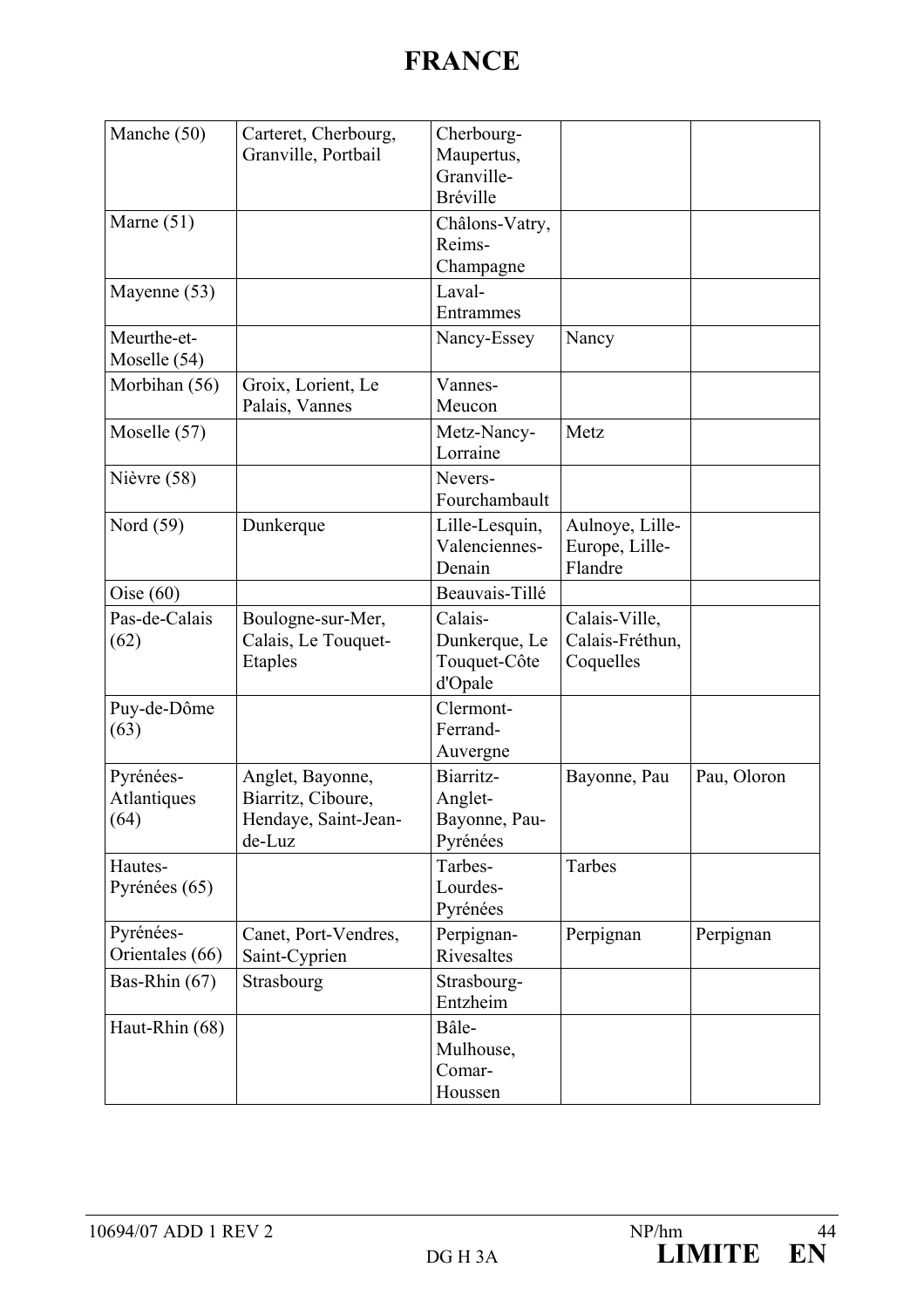| Rhône (69)             | Lyon (port Edouard-<br>Herriot)                                                                  | Lyon-Saint-<br>Exupéry, Lyon-<br><b>Bron</b>                               | Lyon-Part-<br>Dieu, Lyon-<br>Perrache,<br>Lyon-Saint-<br>Exupéry-TGV                                                 | Lyon-Perrache               |
|------------------------|--------------------------------------------------------------------------------------------------|----------------------------------------------------------------------------|----------------------------------------------------------------------------------------------------------------------|-----------------------------|
| Haute-Saône<br>(70)    |                                                                                                  | Vesoul-Frotey                                                              |                                                                                                                      |                             |
| Saône-et-Loire<br>(71) |                                                                                                  | Saint-Yan                                                                  |                                                                                                                      |                             |
| Sarthe (72)            |                                                                                                  | Le Mans-<br>Arnage                                                         |                                                                                                                      |                             |
| Savoie (73)            |                                                                                                  | Courchevel,<br>Chambéry-Aix-<br>les-Bains                                  | Bourg-Saint-<br>Maurice,<br>Chambéry,<br>Modane,<br>Moûtiers-<br>Salins-Brides,<br>Saint-Jean-de-<br>Maurienne       | Chambéry                    |
| Haute-Savoie<br>(74)   |                                                                                                  | Annecy-Haute-<br>Savoie,<br>Annemasse,<br>Megève                           | Annemasse,<br>Vallorcine                                                                                             | Annecy,<br>Annemasse        |
| Paris $(75)$           |                                                                                                  |                                                                            | Gare<br>d'Austerlitz,                                                                                                |                             |
|                        |                                                                                                  |                                                                            | gare de Bercy,<br>gare de l'Est,<br>gare de Lyon,<br>gare<br>Montparnasse,<br>gare du Nord,<br>gare Saint-<br>Lazare | Paris-Porte de<br>Charenton |
| Seine-Maritime<br>(76) | Antifer, Dieppe,<br>Fécamp, Le Havre,<br>Port-Jérôme, Rouen,<br>Saint-Valéry-en-Caux,<br>Tréport | Dieppe-Saint-<br>Aubin, Le<br>Havre-Octeville.<br>Rouen-Vallée<br>de Seine |                                                                                                                      |                             |
| Seine-et-Marne<br>(77) |                                                                                                  | Meaux, Lognes                                                              | Marne-la-<br>Vallée-Chessy                                                                                           |                             |
| Yvelines (78)          | Limay                                                                                            | Toussus-le-<br>Noble                                                       |                                                                                                                      |                             |
| Somme (80)             |                                                                                                  | Abbeville,<br>Amiens-Glisy                                                 |                                                                                                                      |                             |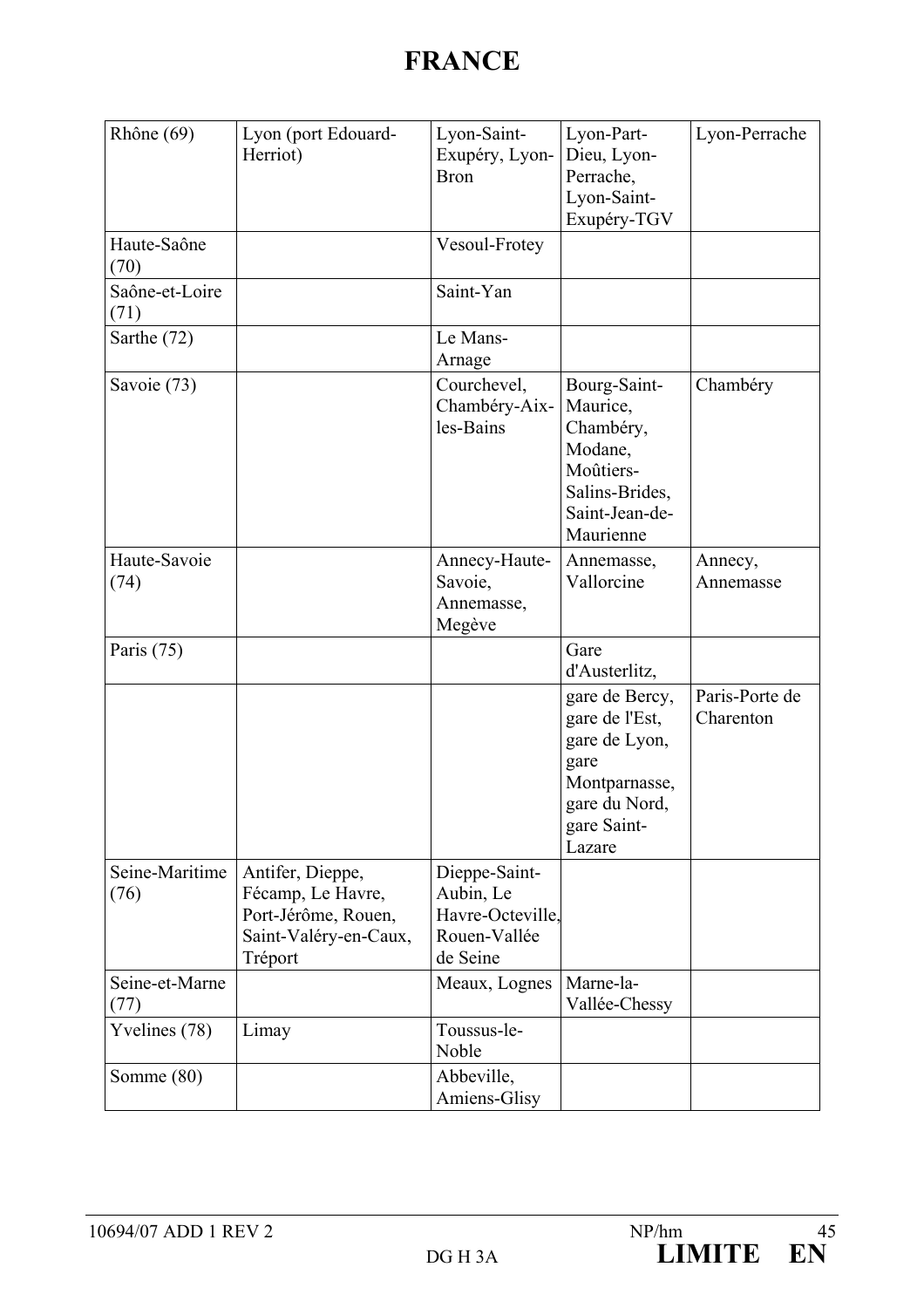| Tarn $(81)$                   |                                                                                                                                                                                                                                                     | Albi-Le<br>Séquestre,<br>Castres-<br>Mazamet                            |                                                   |                |
|-------------------------------|-----------------------------------------------------------------------------------------------------------------------------------------------------------------------------------------------------------------------------------------------------|-------------------------------------------------------------------------|---------------------------------------------------|----------------|
| Var(83)                       | Bandol, Bormes-les-<br>Mimosas, Brégaillon,<br>Cavalaire, Embiez,<br>Hyères, Le Lavandou,<br>Les Marines-de-<br>Cogolin, Porquerolles,<br>Port-Grimaud, Saint-<br>Cyr, Saint-Mandrier,<br>Sainte-Maxime, Saint-<br>Raphaël, Saint-Tropez,<br>Toulon | La Môle-golfe<br>de Saint-<br>Tropez, Le<br>Castellet,<br>Toulon-Hyères | Toulon                                            |                |
| Vaucluse (84)                 |                                                                                                                                                                                                                                                     | Avignon                                                                 | Avignon centre,<br>Avignon TGV                    |                |
| Vendée (85)                   | Noirmoutier, Les<br>Sables-d'Olonne, Saint-<br>Gilles-Croix-de-Vie                                                                                                                                                                                  |                                                                         |                                                   |                |
| Vienne (86)                   |                                                                                                                                                                                                                                                     | Poitiers-Biard-<br>Futuroscope                                          | Poitiers                                          |                |
| Haute-Vienne<br>(87)          |                                                                                                                                                                                                                                                     | Limoges-<br>Bellegarde                                                  |                                                   |                |
| Vosges $(88)$                 |                                                                                                                                                                                                                                                     | Epinal-<br>Mirecourt                                                    |                                                   |                |
| Yonne $(89)$                  |                                                                                                                                                                                                                                                     | Auxerre-<br><b>Branches</b>                                             |                                                   |                |
| Territoire de<br>Belfort (90) |                                                                                                                                                                                                                                                     |                                                                         | Belfort                                           |                |
| Essonne (91)                  |                                                                                                                                                                                                                                                     |                                                                         | Massy-TGV                                         |                |
| Hauts-de-Seine<br>(92)        | Gennevilliers                                                                                                                                                                                                                                       | Paris-Issy-les-<br>Moulineaux                                           |                                                   |                |
| Seine-Saint-<br>Denis (93)    |                                                                                                                                                                                                                                                     | Paris-Le<br>Bourget, Paris-<br>Charles de<br>Gaulle                     | Gare<br>« Aéroport<br>Charles-de-<br>Gaulle TGV » | Bagnolet-Paris |
| Val-de-Marne<br>(94)          |                                                                                                                                                                                                                                                     | Paris-Orly                                                              |                                                   |                |
| Val-d'Oise (95)               |                                                                                                                                                                                                                                                     | Pontoise-<br>Cormeilles-en-<br>Vexin                                    |                                                   |                |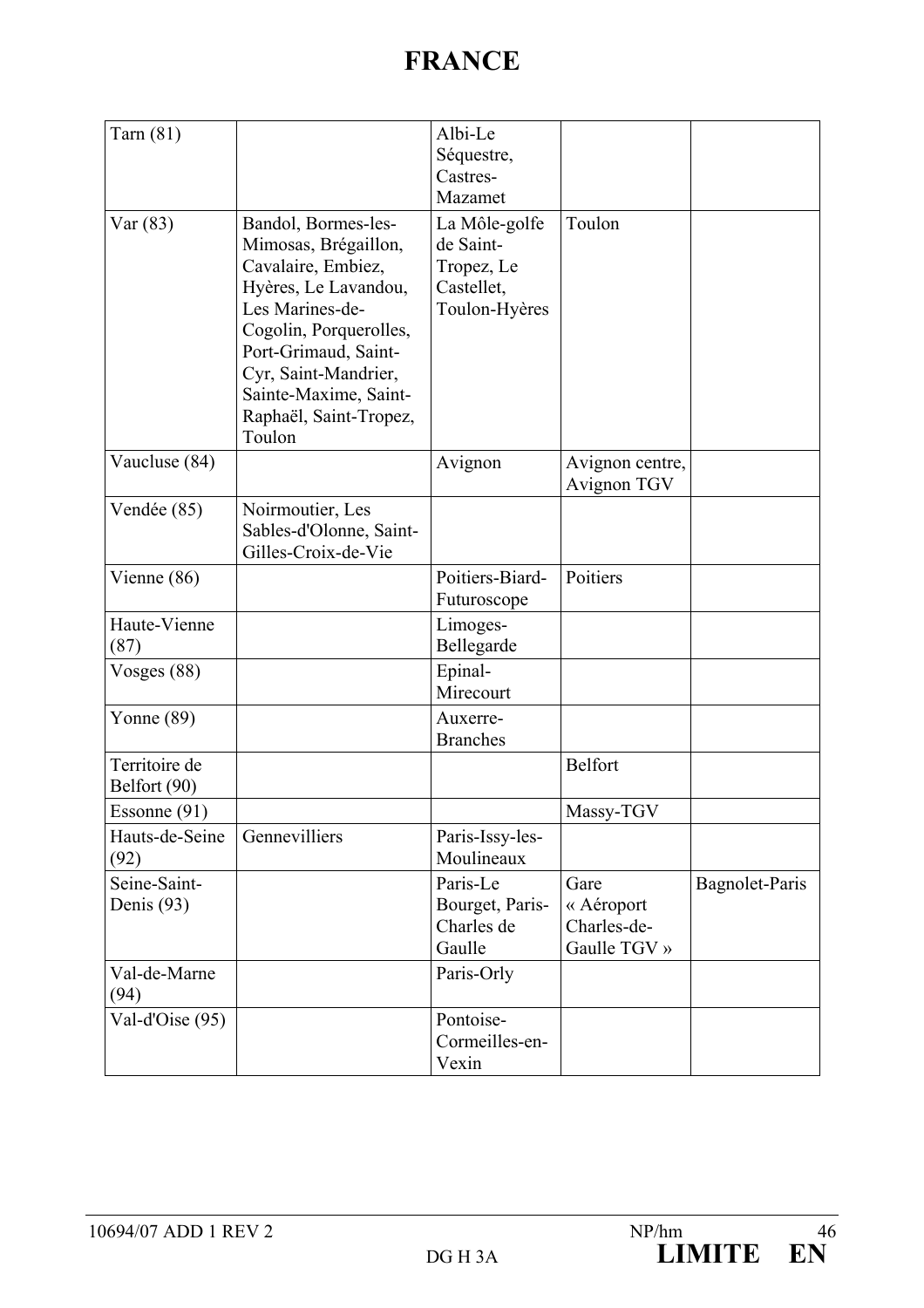## **5. LIAISON AUTHORITY TO BE CONTACTED UPON CROSSING THE BORDER**

|              | <b>Border Departement</b> | <b>Authority</b> | <b>Address</b>                         | tel         | fax        |
|--------------|---------------------------|------------------|----------------------------------------|-------------|------------|
|              |                           |                  | (a) Police Nationale                   |             |            |
| <b>BE</b>    | 02 Aisne                  | Laon             | 2 bd Gras-Brancourt, BP 38, 02003 L.   | 333.2379    |            |
|              |                           |                  |                                        | $-2382$     | $-0755$    |
|              | 08 Ardennes               | Charleville-     | 36 av.Jean Jaures, 08109 Ch.-M.        | 333.24      |            |
|              |                           | M.               |                                        | -333456     | -591914    |
|              | 55 Meuse                  | Bar-le-duc       | 59 r.du Bourg, BP 517, 55012 B.        | 333.297     |            |
|              |                           |                  |                                        | $-90017$    | $-71133$   |
|              | 59 North                  | Lille            | 171 bd de la Liberté, 59024 L.         | 333.20      |            |
|              |                           |                  |                                        | $-305721$   | $-548.307$ |
| <b>BE-LU</b> | 54 Meurthe et Nancy       |                  | 38 bd Lobau, BP 28, 54035 N.           | 333.83      |            |
|              | Mos.                      |                  |                                        | $-172737$   | -379342    |
|              | $LU-DE$ 57 Moselle        | Metz             | 6 r. Belle Isle, 57000 M.              | 333.873     |            |
|              |                           |                  |                                        | $-79111$    | $-04304$   |
| DE           | 67 Bas Rhin               | Strasbourg       | 11 r. de la Nuée Bleue, 67000 Str.     | 333.88      |            |
|              |                           |                  |                                        | $-153737$   | $-232821$  |
|              | 68 Haut Rhin              | Mulhouse         | 12 r. Coehorn, Bât B, 68062 M.         | 333.89      |            |
|              |                           |                  |                                        | $-608200$   | -426566    |
| IT           | 04 Alpes de               | Digne les        | 1 r. des Monges, 04003 D.              | 334.923     |            |
|              | Haute                     | bains            |                                        | $-08660$    | $-24132$   |
|              | Provence                  |                  |                                        |             |            |
|              | 05 Hautes                 | Gap              | Place Alsace Lorraine, 05000 G.        | 334.925.250 |            |
|              | Alpes                     |                  |                                        | $-99$       | $-60$      |
|              | 06 Alpes                  | Nice             | 1, av Mal Foch, 06012 N.               | 334.9       |            |
|              | maritimes                 |                  |                                        | $-217.2222$ | -385.3999  |
|              |                           |                  |                                        |             |            |
|              | 73 Savoie                 | Chambéry         | 585, av de la Boisse, 73000 Ch.        | 334.796     |            |
|              |                           |                  |                                        | $-29604$    | $-92554$   |
|              | 74 Haute                  | Annecy           | 17, r.des Marquisats, BP 323, 74000 A. | 334.50      |            |
|              | Savoie                    |                  |                                        | $-523200$   | -455886    |
| <b>ES</b>    | 09 Ariège                 | Foix             | 2 av. Lakanal, 09000 F.                | 335.61      |            |
|              |                           |                  |                                        | $-054300$   | $-653367$  |
|              | 31 Haute                  | Toulouse         | 23 bd de l'Embouchure, 31200 T.        | 335.611.277 |            |
|              | Garonne                   |                  |                                        | $-77$       | $-43$      |
|              | 64 Pyrenées               | Pau              | 5 r. O'Quin, 64000 P.                  | 335.59      |            |
|              | Atlant.                   |                  |                                        | -982219     | -277078    |
|              |                           |                  |                                        |             |            |
|              | 65 Hautes                 | Tarbes           | 21 r. G. Clémenceau, 65000 T.          | 335.6244    |            |
|              | Pyrenées                  |                  |                                        | $-3131$     | $-1146$    |
|              |                           |                  |                                        |             |            |
|              | 66 Pyrenées               | Perpignan        | Av. de Grande-Bretagne, 66020 P.       | 334.6835    |            |
|              | Orient.                   |                  |                                        | $-7000$     | $-3159$    |
|              |                           |                  |                                        |             |            |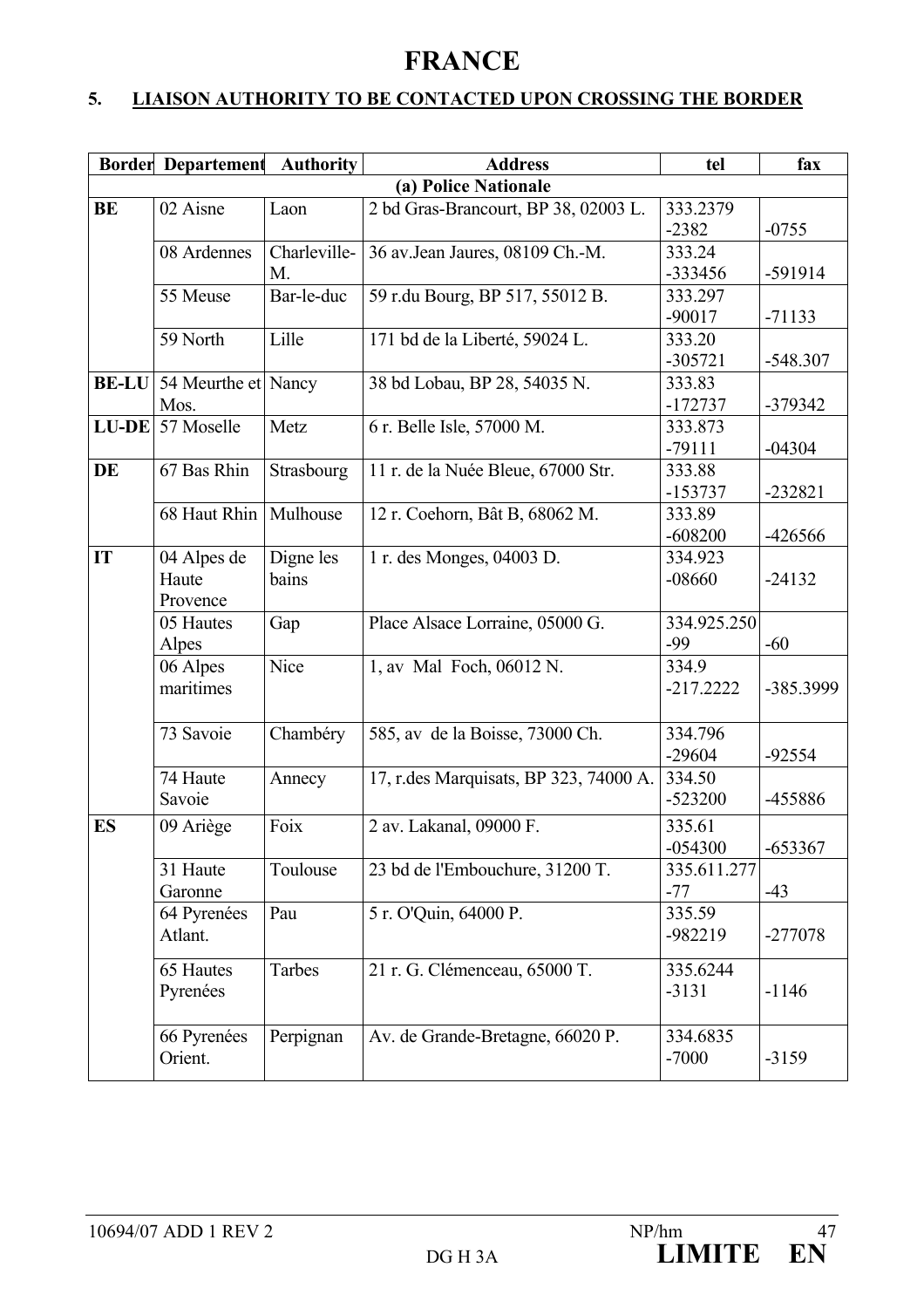|           |                     |            | (b) Gendarmerie Nationale               |             |            |
|-----------|---------------------|------------|-----------------------------------------|-------------|------------|
| <b>BE</b> | Ardennes            | Charl.-    | 198, av.Charles de Gaulle,              | 333.245.667 |            |
|           |                     | Mezières   | BP 855, 08011 Charleville-Mezi.         | $-26$       | $-58$      |
|           | Aisne               | Laon       | 30, av. Charles de Gaulle, 02011 L.     | 333.232.253 |            |
|           |                     |            |                                         | $-31$       | $-66$      |
|           | North               | Lille      | 201, bd de Mons, BP187, 59018 L.        | 333.2043    |            |
|           |                     |            |                                         | $-5690$     | $-5730$    |
|           |                     | Valen-     | 283, bd Harpignies, BP 449, 59322 V.    | 333.272.255 |            |
|           |                     | ciennes    |                                         | $-01$       | $-89$      |
| DE        | Haut-Rhin           | Colmar     | 56, r.de la Cavalerie, BP 529, 68021 C. | 333.892.150 |            |
|           |                     |            |                                         | $-95$       | $-29$      |
|           | Bas-Rhin            | Strasbourg | 2, r. de Molsheim, 67071 Str.           | 333.8837    |            |
|           |                     |            |                                         | $-5082$     | $-5301$    |
|           | Moselle             | Metz       | 2, r. André Bettanier, 57038 M.         | 333.87      |            |
|           |                     |            |                                         | $-639391$   | -566.944   |
| IT        | Savoie              | Chambéry   | 28, rue de Sonnaz, BP 1142, 73011 Ch    | 334.799.665 |            |
|           |                     |            |                                         | $-09$       | -44        |
|           | Haute-Savoie Annecy |            | 33, av. de la Plaine, BP 898, 74016 A.  | 334.500.947 |            |
|           |                     |            |                                         | $-22$       | $-15$      |
|           | Alpes de            | Digne-les- | Av. Georges Pompidou, BP 215,           | 334.923.011 |            |
|           | Haute-              | bains      | 04003 D.                                | $-07$       | $-30$      |
|           | Provence            |            |                                         |             |            |
|           | Alpes-marit.        | Nice       | Caserne Ausseur, BP 3171, 06203 N.      | 334.931.842 |            |
|           |                     |            |                                         | $-31$       | $-68$      |
|           | Hautes-Alpes Gap    |            | Caserne Fontreyne, BP 103, 05007 G.     | 334.924.065 |            |
|           |                     |            |                                         | $-10$       | $-51$      |
| LU        | Moselle             | Metz       | 2, r. André Bettanier, 57038 M.         | 333.87      |            |
|           |                     |            |                                         | $-639.391$  | -566.944   |
|           | Meurthe-and-Nancy   |            | 102, av.du Gén. Leclerc, CO 30,         | 333.8392    |            |
|           | Moselle             |            | 54035 N.                                | $-4404$     | $-5795$    |
|           | Meuse               | Bar-le-duc | Quartier Moncey, 55012 B.               | 333.297.953 |            |
|           |                     |            |                                         | $-33$       | $-10$      |
| <b>ES</b> | Pyrenées-           | Perpignan  | 25, av. Guynemer, 66940 P.              | 334.6866    |            |
|           | orient.             |            |                                         | $-0266$     | $-4490$    |
|           | Ariège              | Foix       | 2, allée de Vilotte, BP 80, 09008 F.    | 335.6102    |            |
|           |                     |            |                                         | $-1701$     | $-1660$    |
|           | Haute-              | Toulouse   | 12, pl. Lafourcade, 31055 T.            | 335.61      |            |
|           | Garonne             |            |                                         | $-524.983$  | $-175.377$ |
|           | Hautes-             | Tarbes     | 27, r. Massey, BP 1449, 65014 T.        | 335.624.455 |            |
|           | Pyrenées            |            |                                         | $-07$       | $-50$      |
|           | Pyrenées-           | Pau        | 4, cours Bérard, 64079 P.               | 335.598.240 |            |
|           | atlant.             |            |                                         | $-83$       | $-46$      |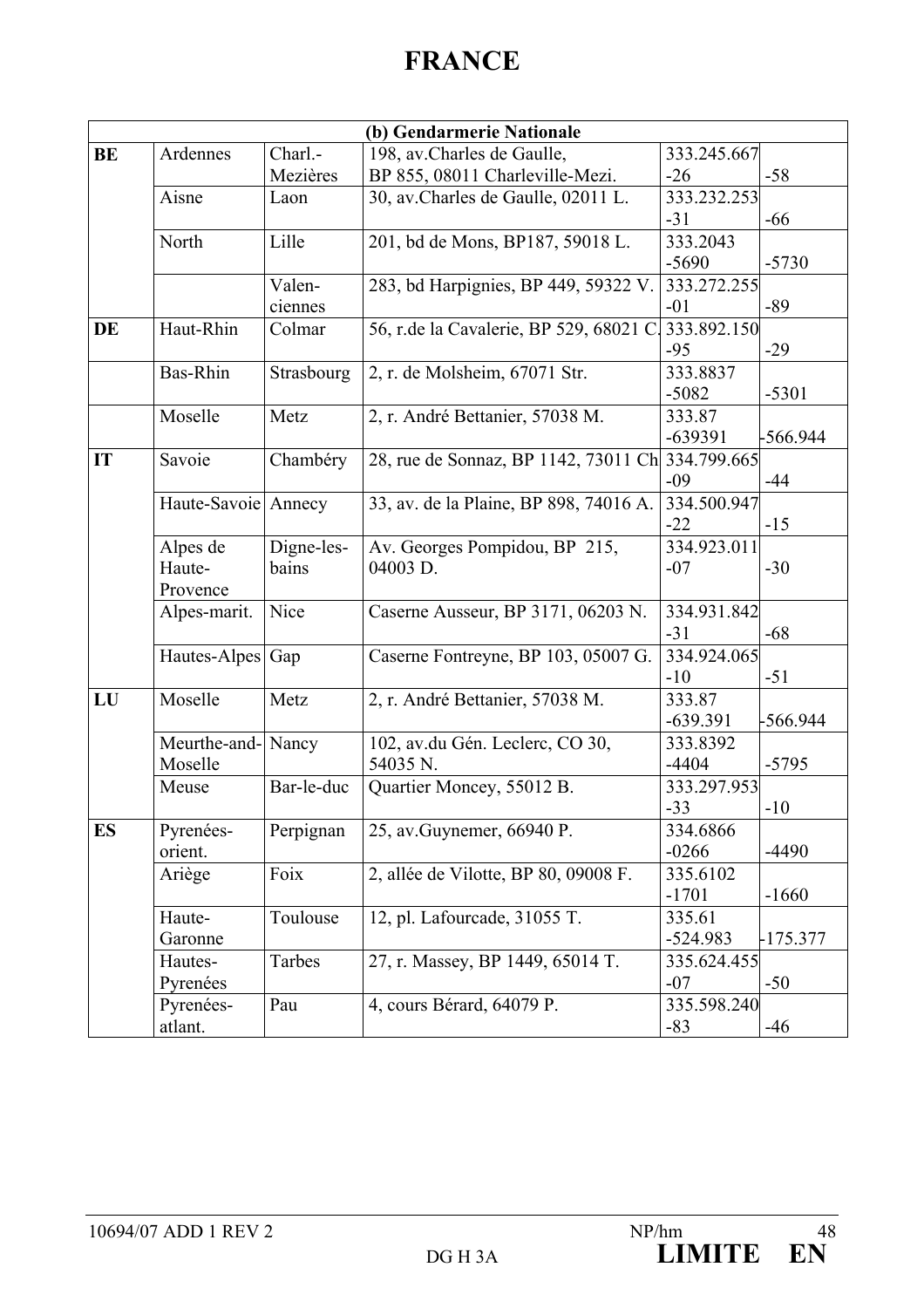## **IRELAND**

## **IRELAND**

- **1. SURVEILLANCE**
- **2. PURSUIT**
- **3. DEFINITIONS**
- **4. SPECIFIC NATIONAL MEASURES**
- **5. LIAISON AUTHORITY TO BE CONTACTED UPON CROSSING THE BORDER**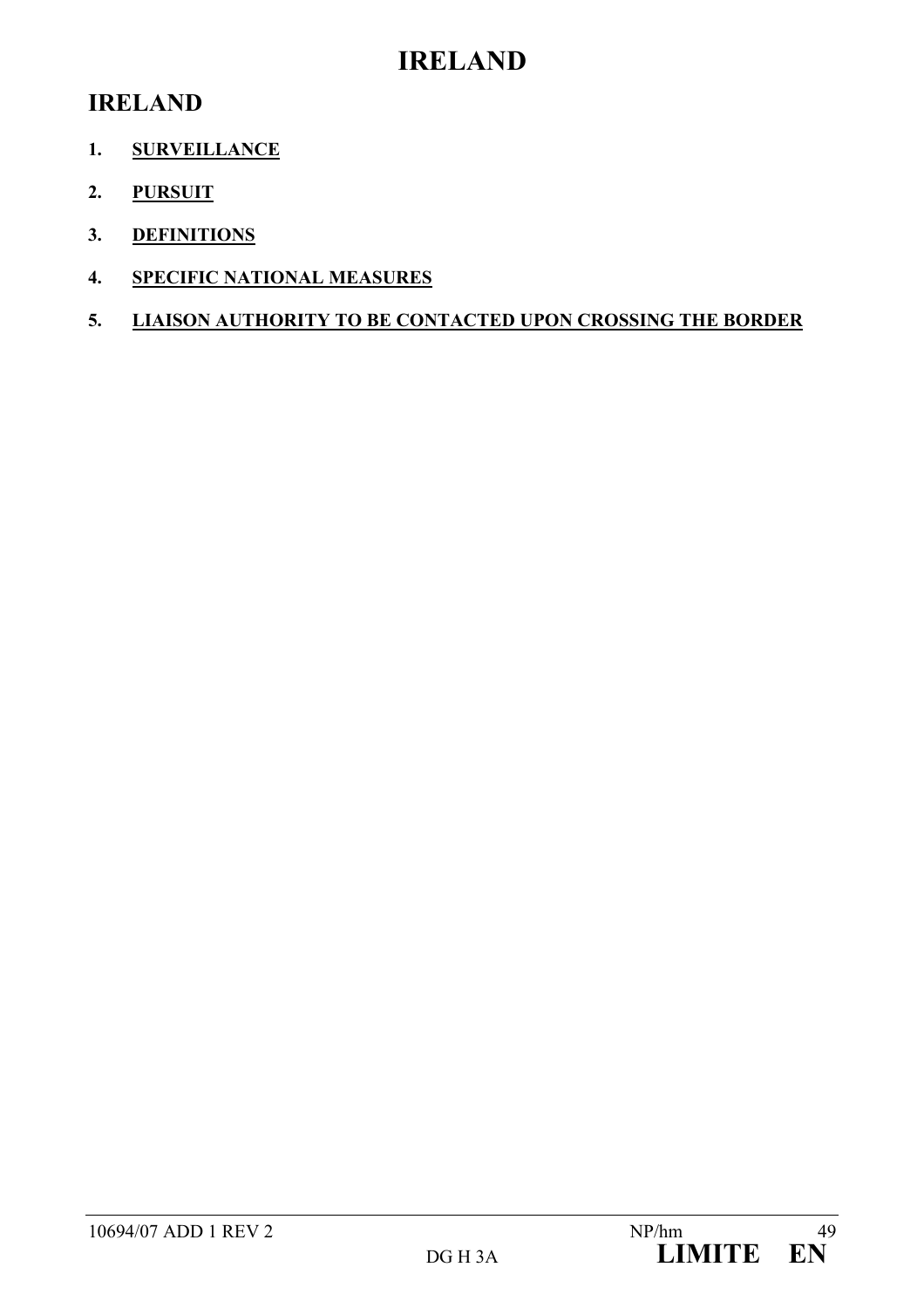## **ITALY**

## **ITALY**

- **1. SURVEILLANCE**
- **2. PURSUIT**
- **3. DEFINITIONS**
- **4. SPECIFIC NATIONAL MEASURES**
- **5. LIAISON AUTHORITY TO BE CONTACTED UPON CROSSING THE BORDER**

## **1. SURVEILLANCE**

## **List of agents:**

- Crim. Investig. Dep. officials and officers from the State Pol. and the Carab.
- Criminal Investigation Department officials and officers from the Guardia di Finanza for cases involving counterfeit money, the illegal trafficking of drugs and psychotropic substances, arms and explosives trafficking and the illegal transportation of toxic or harmful waste.
- Customs officers for cases involving the illegal trafficking of drugs and psychotropic substances, arms and explosives trafficking and the illegal transportation of toxic or harmful waste, in accordance with the conditions laid down in the relevant bilateral agreements.

## **Contact details of the central authority:**

Min. dell'Interno Dir. Centrale della Polizia Criminale Sirene 00100 Rome tel 3906.44-373.565 fax 3906.44-702.737 outside office hrs: tel. 3906.44-702.465 fax 3906.44-644.75

## **2. PURSUIT**

## **List of Italian agents authorised to exercise the power of pursuit**

- Criminal Investigation Department officials and officers from the State Police and the Carabinieri.
- Criminal Investigation Department officials and officers from the Guardia di Finanza for cases involving counterfeit money, the illegal trafficking of drugs and psychotropic substances, arms and explosives trafficking and the illegal transportation of toxic or harmful waste.
- Customs officers for cases involving the illegal trafficking of drugs and psychotropic substances, arms and explosives trafficking and the illegal transportation of toxic or harmful waste, in accordance with the conditions laid down in the relevant bilateral agreements.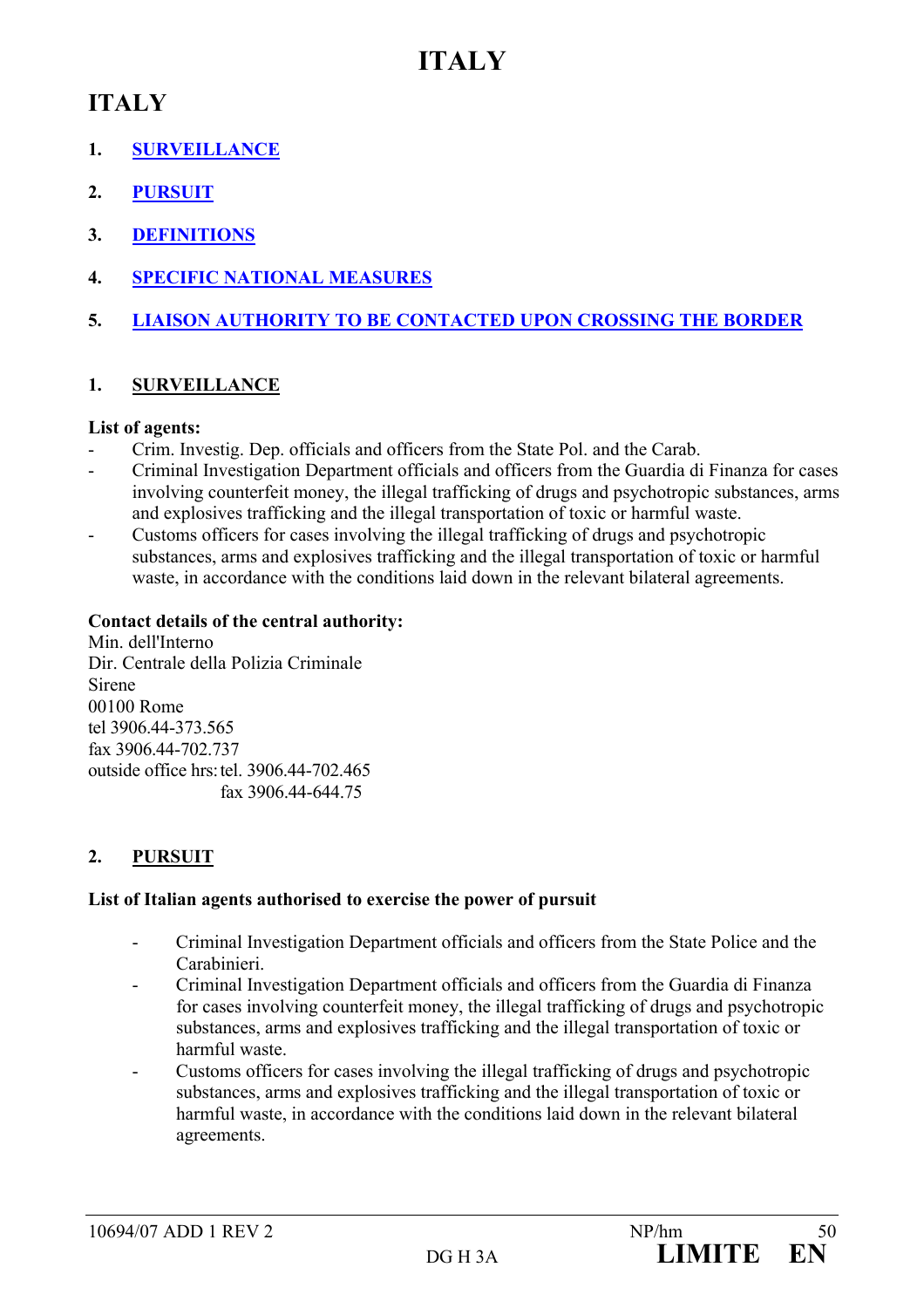# **ITALY**

#### **Offences which may entail exercise of the power of pursuit in Italy**

In Italy, the determining factor is the border across which the right of pursuit is to be exercised:

- (a) As regards the border with Austria: Except in cases where the person has escaped, the right of pursuit may be exercised where the person has been caught in the act of committing or participating in an offence which is liable for extradition (Art. 41(4)(b)).
- (b) As regards the border with France: Except in cases where the person has escaped, the power of pursuit may be exercised in Italy where the person has been caught in the act of committing or participating in one of the offences mentioned in Art.  $41(4)(a)$ .
- **Restrictions on the power of pursuit in Italy**: In Italy, the determining factor is the border across which the right of pursuit is to be exercised:
	- (a) As regards the border with Austria:
		- Pursuit may take place within a radius of 20 km of the border if it is along the motorways and in all other cases within a radius of 10 km.
			- The officers carrying out the pursuit may not arrest the person.
	- (b) As regards the border with France:
		- Pursuit may take place within a radius of 10 km of the border;
		- The officers carrying out the pursuit may not arrest the person.

## **3. DEFINITIONS**

**Service weapons**: A service weapon is the personal weapon issued to each officer for the entire duration of his service in the police force and is a semi-automatic pistol. Within the meaning of the Schengen Convention, handcuffs are also regarded as weapons. The following individual weapons are also regarded as service weapons depending on the type of authority: truncheons, edged weapons, flare pistols, tear gas, rifles, pistols or assault rifles and revolvers. In the course of their ordinary duties the Italian police are usually issued with a semi-automatic pistol and handcuffs.

**Self-defence**: Self-defence is defined in Art. 52 of the Penal Code.

A person is deemed to have acted in self-defence and is therefore not liable to criminal prosecution under the following conditions:

- Defence is in response to an unwarranted attack on the right of an individual or that of a third party;
- the actual need for defence is real and present;
- defence is in proportion to attack.

**Home**: According to Italian legislation and case law, the inviolability of the home applies to the private home and residence, even temporary, such as caravans, tents, hotel rooms, boat cabins, train sleepers, and extends to the place in which the person concerned exercises his profession and which is not accessible to the public, such as a private office and other places closed to the public during working hours. Case law, however, is less clear where industrial establishments are concerned.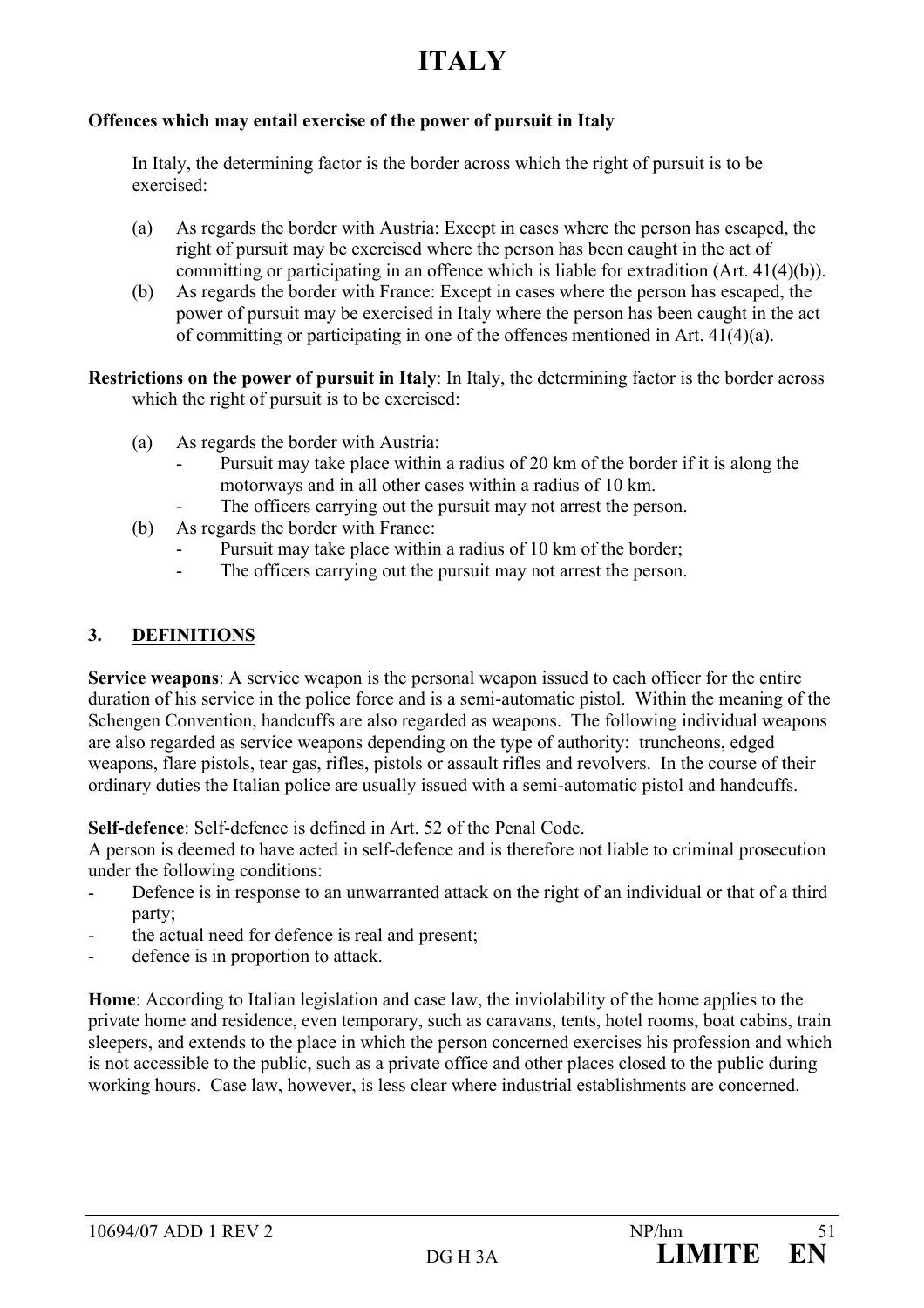## **4. SPECIFIC NATIONAL MEASURES**

#### Art. 1(3) of Legislative Decree No 286 of 25.7.98

In accordance with the guidelines adopted by the Ministry of the Interior, provincial prefects at land borders and prefects in the capitals of the coastal regions shall take the requisite measures to coordinate border controls and land and sea surveillance. They shall do so in agreement with the prefects of the other provinces concerned, after consulting the police commissioners and the heads of the border police, the maritime and military authorities and the heads of the police forces above the provincial level that might be concerned and shall monitor the implementation of the guidelines in this area.

#### Art. 12(7) of Legislative Decree No 286 of 25.7.98

During the course of police operations to tackle illegal immigration, provided for in the guidelines referred to under Art. 9(3), the public security officials and officers operating in the bordering provinces and in the territorial waters may carry out controls and inspections on means of transport and transported goods, despite these being subject to special customs arrangements, where there are serious grounds, including specific circumstances relating to time and place, for believing that they may be being used to commit one of the offences provided for in this article. A report shall be drafted, using the appropriate forms, after the controls and inspections have been carried out. This shall be sent, within 48 hours, to the public prosecutor. The public prosecutor shall then examine the facts and give his authorisation within the 48 hours which follow. In this way, the Criminal Investigation Department officials and officer may then carry out a search, in accordance with the provisions laid down in Art. 352(3) and (4) of the Code of Criminal Procedure.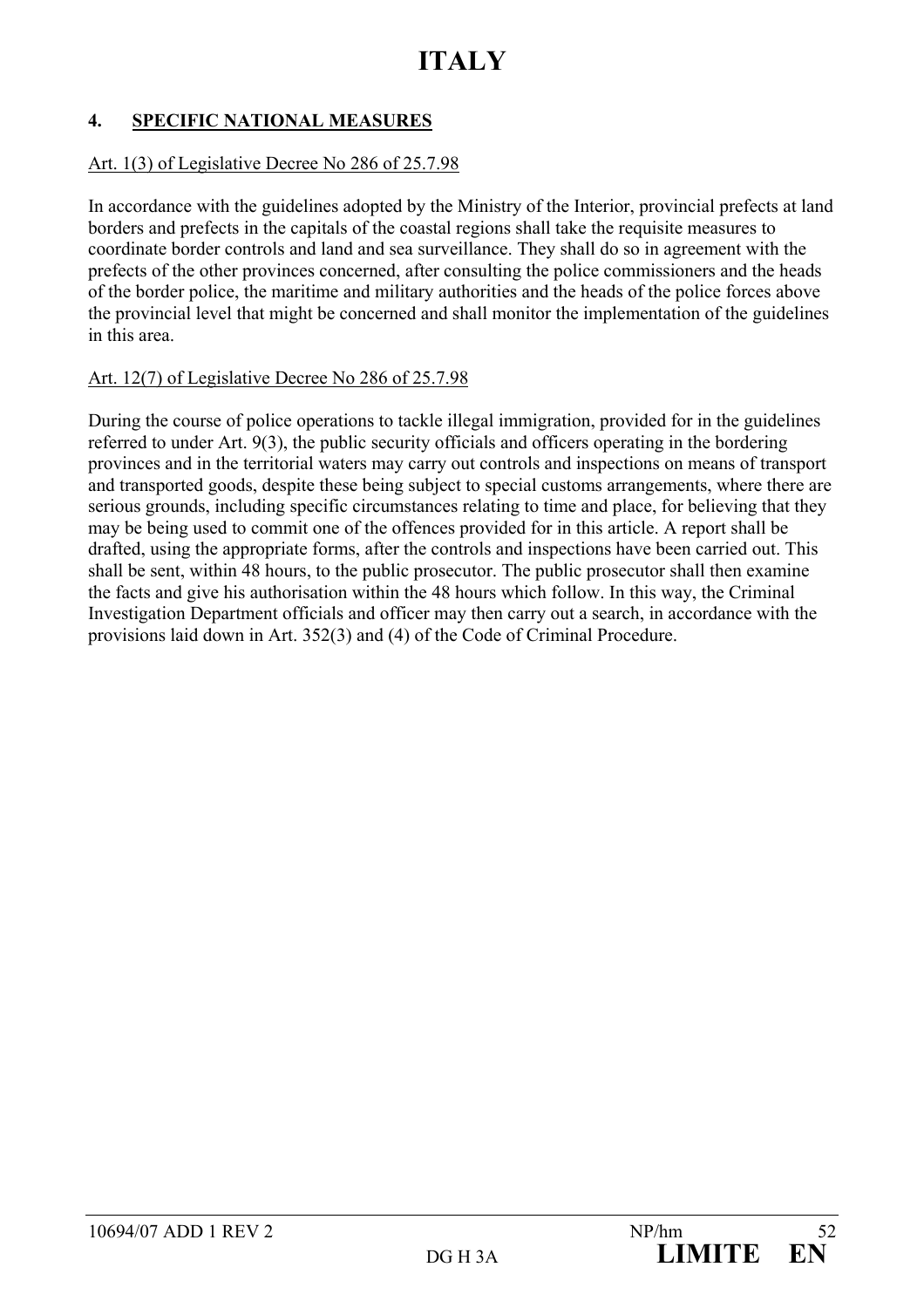## **ITALY**

## **5. LIAISON AUTHORITY TO BE CONTACTED UPON CROSSING THE BORDER**

| <b>Border</b> | <b>Office</b>       |          | <b>Address</b>                | tel             | fax       |
|---------------|---------------------|----------|-------------------------------|-----------------|-----------|
|               |                     |          | (a) State Police              |                 |           |
| <b>FR</b>     | Questura di Aosta   |          | Via S.Michele 1, 11100 A.     | 39.0165-23711   | $-32387$  |
|               | "                   | Torino   | Cor. Vinzaglio 10, 10121 T.   | 39.0115-5881    | $-32551$  |
|               | $\mathbf{H}$        | Cuneo    | Piazza Torino 3, 12100 C.     | 39.0171-443411  | $-692758$ |
|               | $\mathbf{H}$        | Imperia  | Piaz. Duomo 14, 18100 I.      | 39.0183.689-    | $-692$    |
| AT            | $^{\prime\prime}$   | Bolzano  | V. Marconi 33-39, 39100 B.    | 39.0471.947-511 | $-777$    |
|               | $\mathbf{H}$        | Udine    | V.della Prefettura, 33100 U.  | 39.0432.594-1   | $-666$    |
|               |                     |          | (b) Carabinieri               |                 |           |
| <b>FR</b>     | Gruppo Carabin. di  |          | Piazza Roncas 1, 11100 A.     | 39.0165.361-221 | $-221$    |
|               | Com. Prov.di Torino |          | Via S. Valfrè 5 bis, 10121 T. | 39.011.5519-1   | $-4220$   |
|               | "                   | Cuneo    | Corso Soleri 7, 12100 C.      | 39.0171.692-123 | $-123$    |
|               | $^{\prime\prime}$   | Imperia  | Corso Matteotti 46, 18100 I.  | 39.0183.295-534 | $-534$    |
| <b>AT</b>     | $^{\prime\prime}$   | Bolzano  | Via Dante 30, 39100 B.        | 39.0471-973703  | -434588   |
|               | $^{\prime\prime}$   | Udine    | Via Gemona 21, 33100 U.       | 39.0432.505-380 | $-380$    |
|               |                     |          | (c) Guardia di Finanza        |                 |           |
| <b>FR</b>     | Gruppo di Aosta     |          | Pza Chambery 69, 11100 A.     | 39.0165-41112   | -235828   |
|               | "                   | Torino   | Cor. IV nov. 40, 10136 T.     | 39.011.3305-1   | $-215$    |
|               | 11                  | Cuneo    | Via P. Gobetti 18, 12100 C.   | 39.0171.692-389 | $-076$    |
|               | $^{\prime\prime}$   | Imperia  | Piazza De Amicis 2, 18100 I.  | 39.0183.294-206 | $-206$    |
| AT            | $^{\prime\prime}$   | Bolzano  | Via Stazione 6, 39100 B.      | 39.0471.974-603 | $-603$    |
|               | $^{\prime\prime}$   | Tolmezzo | Via Dante 1, 33028 T.         | 39.04332-141    | $-487$    |
|               | $\pmb{\mathsf{H}}$  | Udine    | V. della Cisterna 1, 33100 U. | 39.0432.504-285 | $-058$    |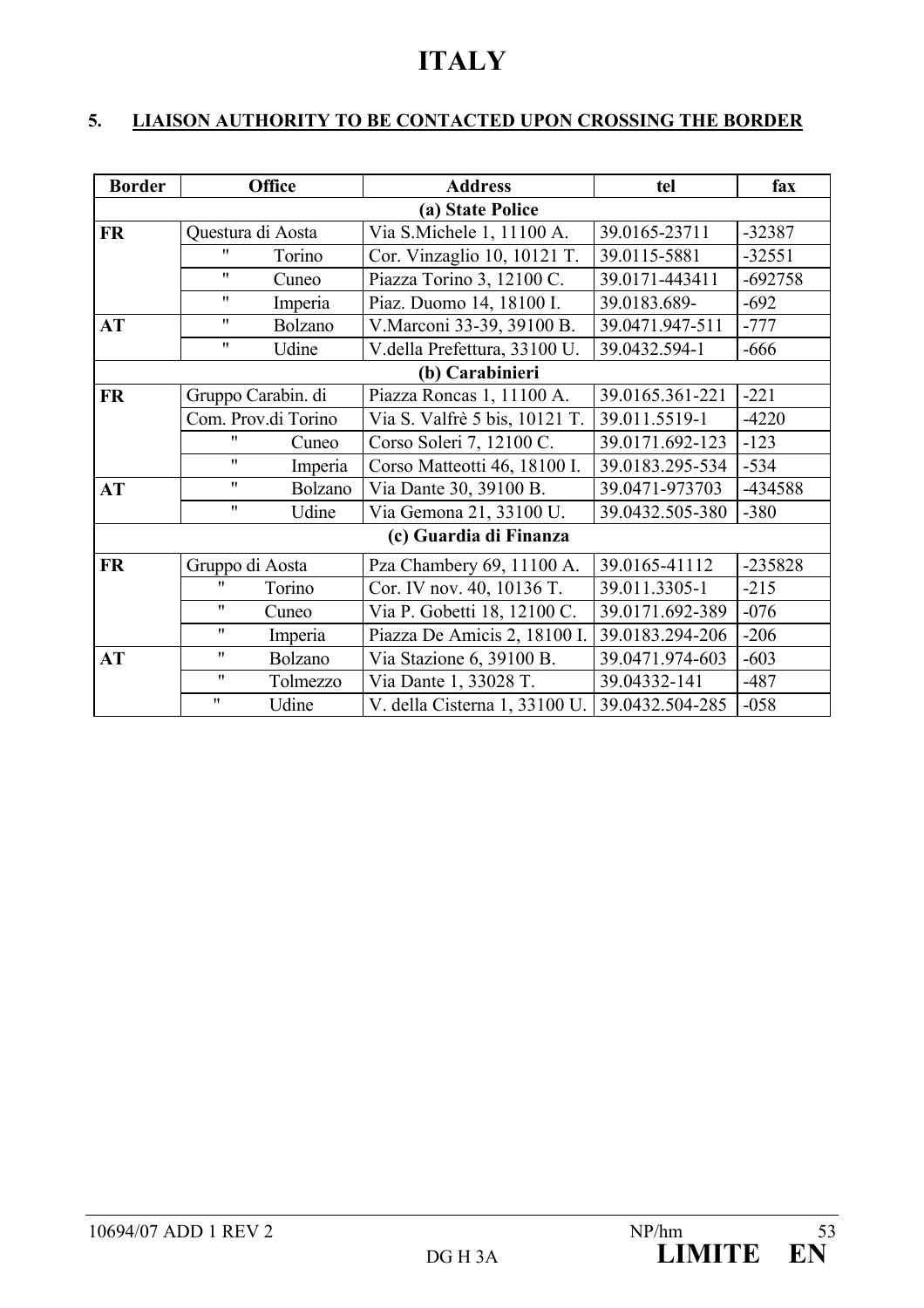## **CYPRUS**

## **CYPRUS**

- **1. SURVEILLANCE**
- **2. PURSUIT**
- **3. DEFINITIONS**
- **4. SPECIFIC NATIONAL MEASURES**
- **5. LIAISON AUTHORITY TO BE CONTACTED UPON CROSSING THE BORDER**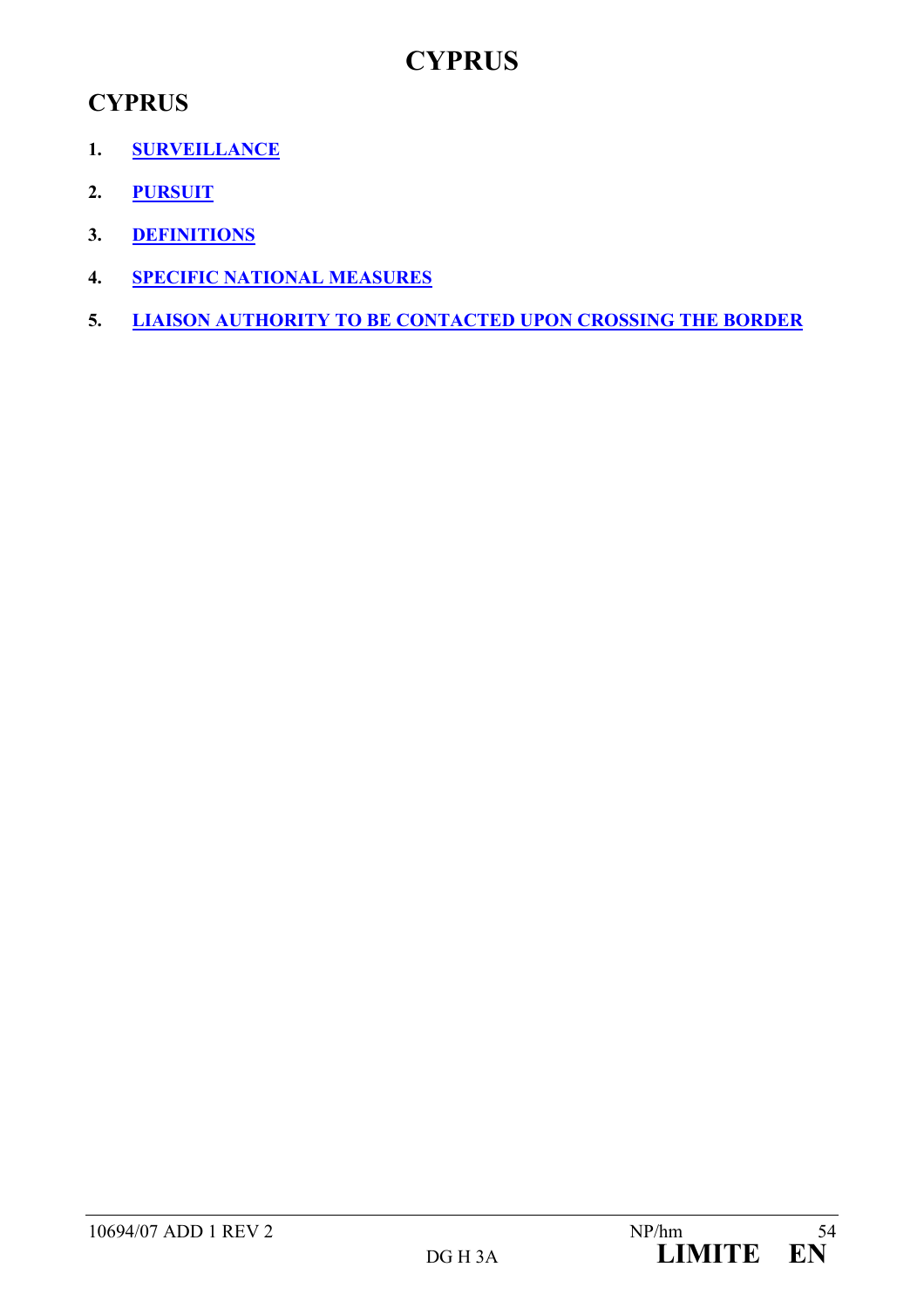## **LATVIA**

## **LATVIA**

- **1. SURVEILLANCE**
- **2. PURSUIT**
- **3. DEFINITIONS**
- **4. SPECIFIC NATIONAL MEASURES**
- **5. LIAISON AUTHORITY TO BE CONTACTED UPON CROSSING THE BORDER**

## **1. SURVEILLANCE**

## **List of persons authorised to carry out surveillance**

Officers of the State Police (Valsts policija), the State Border Guard (Valsts robežsardze) and the State Revenue Service (Valsts ieņēmumu dienests) within the scope of their competence.

## **2. PURSUIT**

#### **List of persons authorised to carry out pursuit**

In relation to the Republic of Estonia and the Republic of Lithuania the hot pursuit can be performed in the territory of the Republic of Latvia under the following conditions:

- a) the person being pursued in the territory of Latvia shall be detained by the police officers of the Republic of Latvia; if Latvian officers are unable to intervene quickly enough, the officers continuing the hot pursuit may challenge the person pursued, until the police officers of the Republic of Latvia are able to detain the person pursued (art.41 (2) (b))
- b) the hot pursuit may be continued no longer than one hour from the moment of crossing the state border (art.41 (3) (a))
- c) for an offence coverable by the Council Framework Decision of 13 June 2002 on the European arrest warrant and the surrender procedures between Member States

Bilateral agreements in force concluded with the above mentioned countries and regulating the hot pursuit are considered as extending and supplementing the Schengen acquis in terms of the art. 41  $(10).$ 

## **3. DEFINITIONS**

## **4. SPECIFIC NATIONAL MEASURES**

## **5. LIAISON AUTHORITY TO BE CONTACTED UPON CROSSING THE BORDER**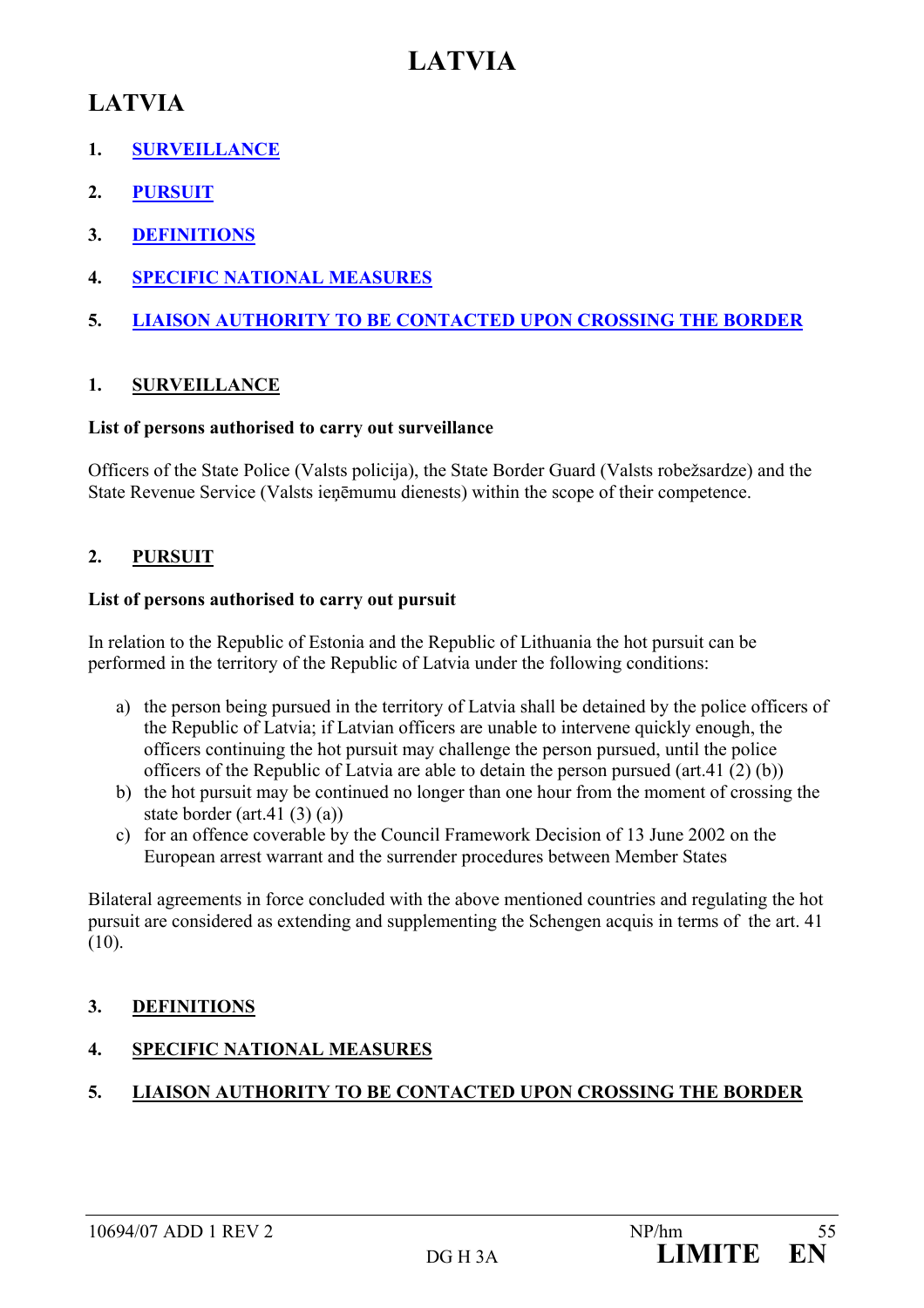## **LITHUANIA**

- **1. SURVEILLANCE**
- **2. PURSUIT**
- **3. DEFINITIONS**
- **4. SPECIFIC NATIONAL MEASURES**
- **5. LIAISON AUTHORITY TO BE CONTACTED UPON CROSSING THE BORDER**

## **1. SURVEILLANCE**

## **List of persons authorised to carry out surveillance**

*Lithuanian Police, State Border Guard Service, Customs Criminal Service Officers* 

## **Contact details of the central authority:**

Central authority for the submission of the surveillance requests and replies is the *SIRENE National Unit of the International Liaison Office of the Lithuanian Criminal Police Bureau*  Liepyno 7 LT-08105 Vilnius telephone 370 5 271 9900 Fax 370 5 271 9924 e-mail: office@ilnb.lt

## **1.3. Authority issuing the content for surveillance**

- *non-urgent cases judicial authority*
- *urgent cases pretrial investigator*

## **2. PURSUIT**

**List of persons authorised to carry out the pursuit**

- **for the Republic of Latvia**: *Police, Border Guard Service officers*
- **for the Republic of Poland**: *Police, Border Guard Service officers*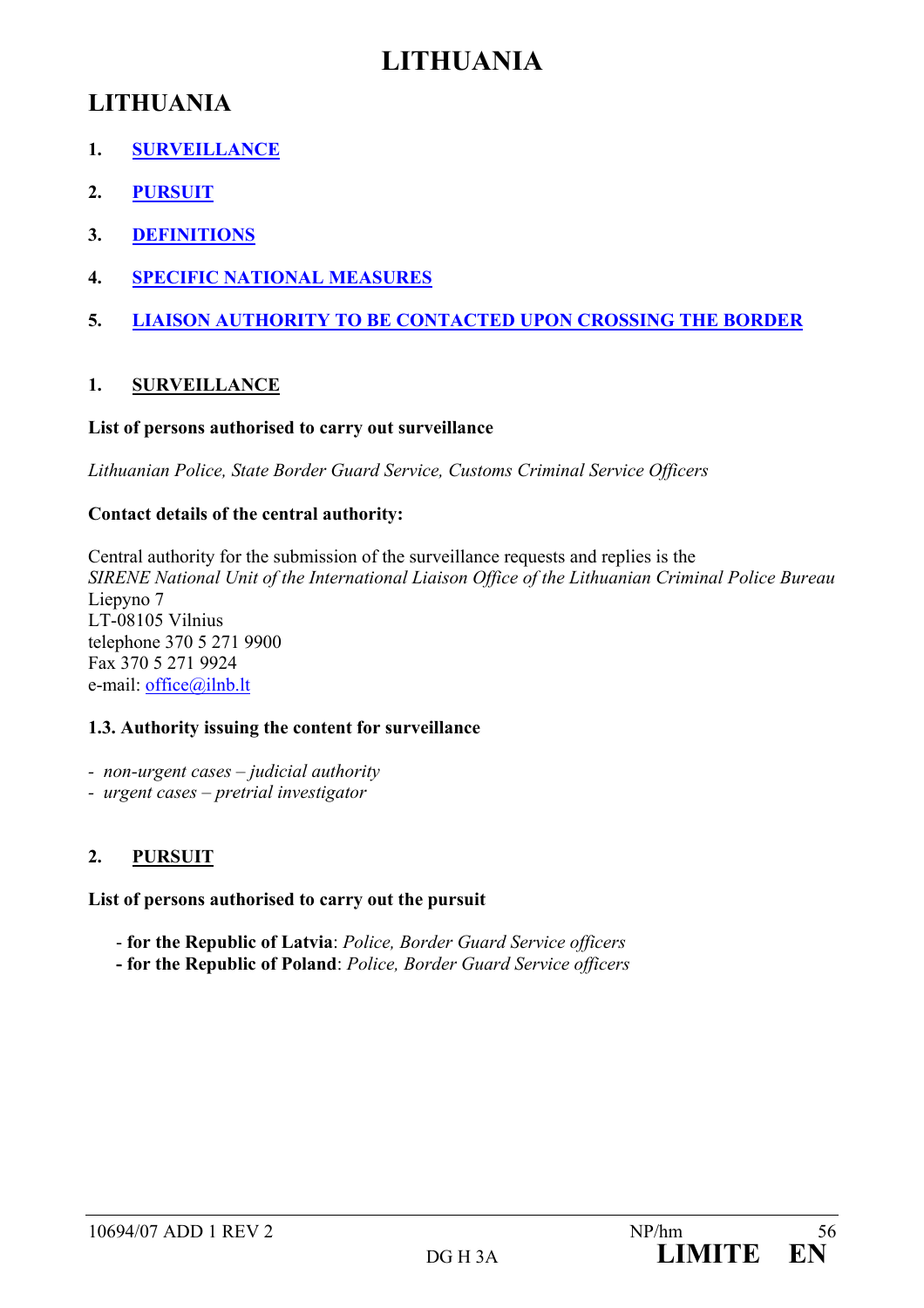## **Central authority**

Central authority for information exchange on the authorization or prohibition of the pursuit is the *Operational Management Unit of the Police Information Board of the Police Department under the MoI*  Saltoniskiu 19

LT-08105 Vilnius Tel. 370 5 271 7966, 370 5 271 7967 Fax 370 5 271 7980 e-mail: lpic.budetojai@policija.lt; lpic.bs1@policija.lt

#### **Restrictions on the power of pursuit in Lithuania:**

At the common border with Latvia

- 1) pursuit is restricted to maximum period of one hour from the moment of crossing the state border;
- 2) pursuit can be continued for the offence coverable by the European Arrest Warrant or if the person has escaped from provisional custody or while serving a sentence involving deprivation of liberty;
- 3) competent authorities of Lithuania shall be noted immediately, no later than when the persons being pursued and the pursuing officers cross the state border, on the place and time of such crossing and on the weapons and special means as well as particular means of communication carried by the pursuing officers;
- 4) the officers continuing the pursuit in Lithuania must:
- be easily identifiable as officials, either by their uniform, by means of an armband or by accessories fitted to their vehicles or other means of identification;
- carry documents certifying that they are acting in an official capacity and produce them every time at the request of competent Lithuanian officers;
- not use service weapons, except in the case of threat to a person's life;
- comply with the provisions of bilateral agreements between Lithuania and Latvia and with the national legislation of Lithuania as well as obey the instructions of the competent authorities of Lithuania;
- not enter into private homes and places not accessible to the public nor perform any other actions that are contrary to the provisions of the Schengen Convention.

#### At the common border with Poland

- 1) pursuit is restricted to a maximum 100 km radius of the border and a maximum period of one hour from the moment of crossing the state border;
- 2) pursuit can be continued for an extraditable offence or the offence coverable by the European Arrest Warrant or if the person has escaped from provisional custody;
- 3) competent authorities of Lithuania shall be notified immediately, usually before the state border has been crossed, on the place and time of crossing of the state border by the persons being pursued and by the pursuing officers and on the arms and technical means carried by the latter;
- 4) the person being pursued shall be detained by competent Lithuanian officers; if such officers are unable to intervene quickly enough, the officers continuing the pursuit shall have the right to challenge the person pursued, who shall then be immediately transferred to the competent Lithuanian officers;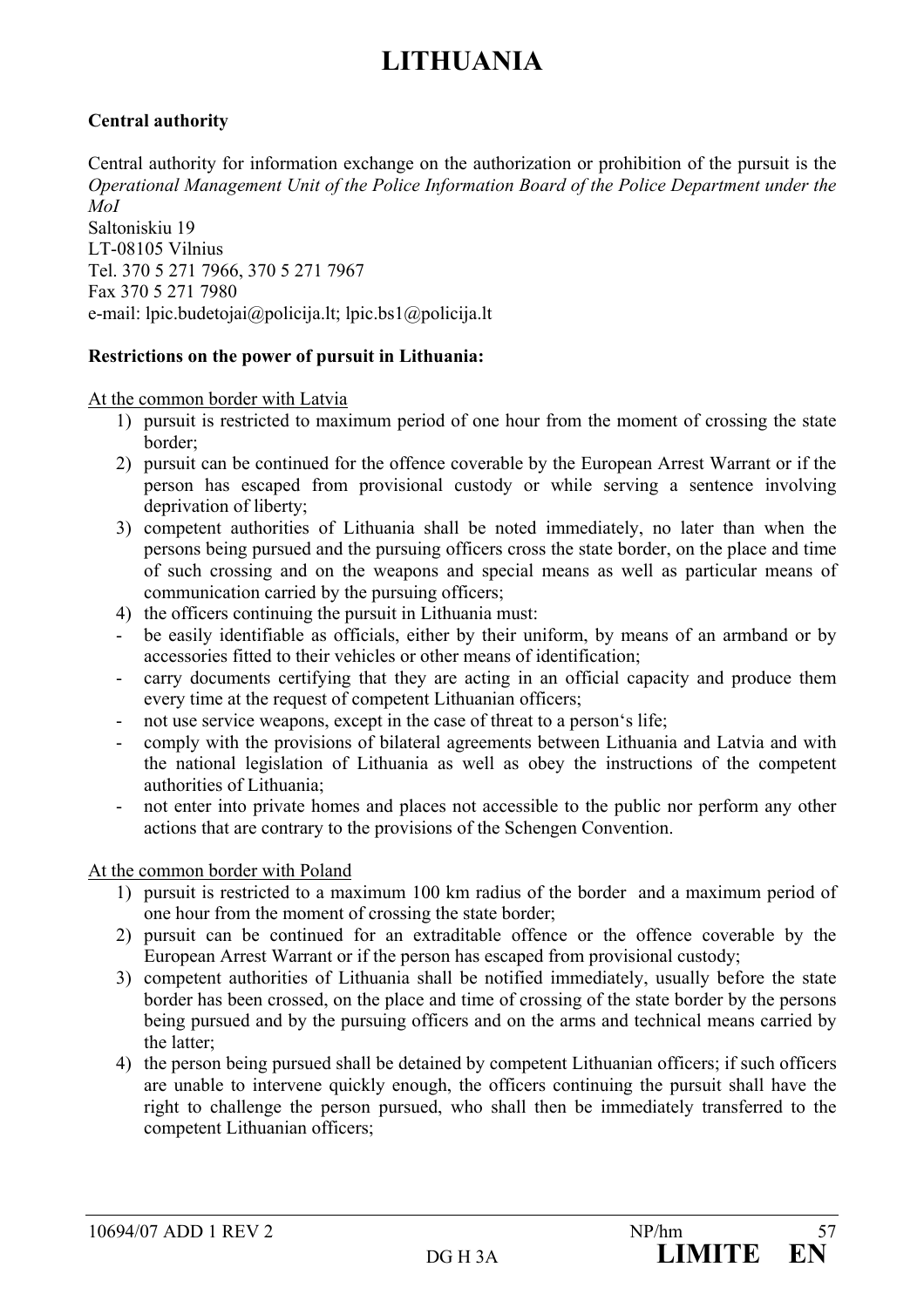- 5) the officers continuing the pursuit in Lithuania must:
- comply with the provisions of bilateral agreements between Lithuania and Poland and with the national legislation of Lithuania as well as obey the instructions of the competent authorities of Lithuania;
- carry documents certifying that they are acting in an official capacity and produce them every time at the request of competent Lithuanian officers;
- wear a uniform, use marked vehicles, and carry official communication means;
- not enter into private homes and places not accessible to the public nor perform any other actions that are contrary to the Convention Implementing the Schengen Agreement and that may constrain the freedom of movement of the person pursued.

## **3. DEFINITIONS**

#### **Service weapons:**

The service weapons are given by authority to armed and security forces to perform their duties: truncheon, handcuffs, aerosol gas sprayers, automatic firearms, semi-automatic or reloaded short firearms, reloaded or semi-automatic long-barrel smoothbore weapons with barrels shorter than 60 cm.

#### **Use of firearms, physical and other coercion**

(*Law on Police Activities 17 October 2000 No. VIII-2048, last amended on 11 May 2006 No. X-603)* 

## Article 23. Types of Coercion and Conditions of the Use Thereof

1. The police officer shall have the right to use coercion when it is necessary to prevent violations of law, to apprehend the persons who have committed said violations, as well as in other cases when protecting and defending lawful interests of an individual, society, the State. Coercion which might cause bodily injuries or death , may be used to the extent which is necessary for the fulfilment of the official duty, and only after all possible measures of persuasion or other measures have been used with no effect. The type of coercion and the limits of the use thereof shall be selected by the police officer, taking into account the concrete situation, nature of the violation of law and individual features of the offender. When using coercion, police officers must seek to avoid detrimental consequences.

2. The police officer may, in the manner and cases provided for by the law, use mental or physical coercion, a firearm and explosives.

3. When used in this Law, mental coercion shall mean as a warning about an intention to use physical coercion, a firearm or explosives. Demonstration of a firearm and warning shots shall be regarded as mental coercion, however, such measures of mental coercion may be used only in the presence of the conditions laid down in paragraphs 2 and 4 of Article 25 of this Law.

4. When used in this Law, physical coercion shall mean:

1) use of physical force of any kind as well as methods of combat wrestling;

2) use of special equipment, i.e. of truncheons, handcuffs and restraining devices, gas, police dogs, methods of stopping transport by force, and other means of active and passive defence of the police, permitted by the law and approved by an order of the Minister of the **Interior**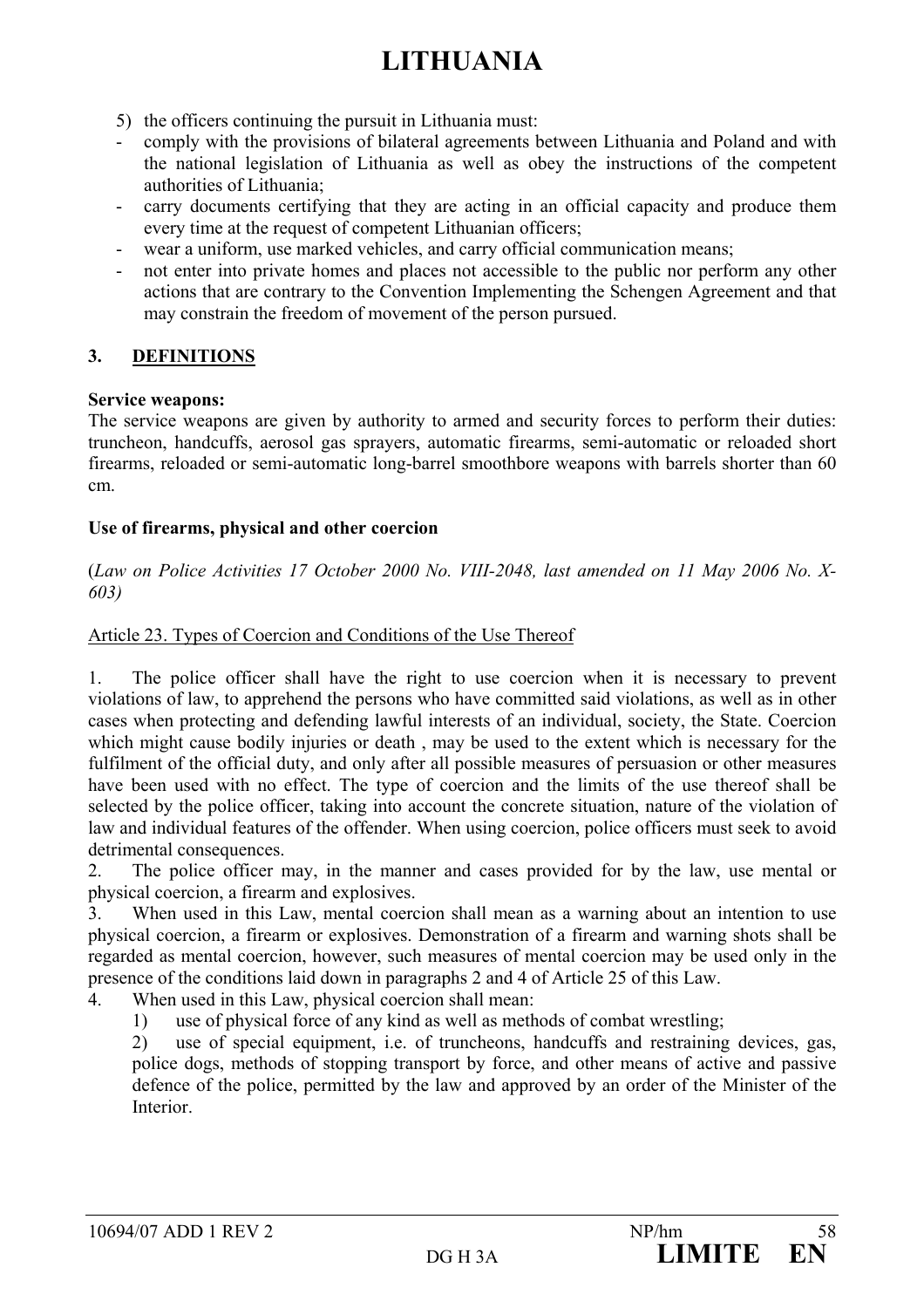5. Before using physical coercion or a firearm, the police officer must warn the person about his intention, providing the said person with a possibility to fulfil lawful requirements, with the exception of the cases when delaying poses a threat to the life or health of the police officer or another person, or when such warning is impossible.

6. If the police officer does not carry special equipment or a firearm with him, he may use any additional measures necessary to repel an attempt or to liquidate sources of threat.

7. The police officer who has used coercion without violating the requirements of this Law, but who has inflicted damage on the valuables protected by the law, shall not be held liable.

8. The prosecutor's office shall be immediately informed about the use by the police officer of coercion, which has caused individual's death or injuries.

9. Police officers must undergo special training and periodically checked if they are able to act in the situations related to the use of physical coercion, firearms or explosives.

## Article 24. Basis for the Use of Physical Coercion

1. The police officer shall have the right to use physical coercion:

1) when defending himself, another person from a started attempt or an attempt posing a direct threat to life or health;

2) when apprehending a person who has committed a violation of law and who evades arrest by active actions;

3) when an attempt is made to commit an offence against facilities controlled or guarded by the police, means of transportation, a firearm, explosives, measures of special communication, active or passive defence, or against other police property;

4) during mass riots or group actions which violate public order;

5) while stopping the means of transportation, in case of official exigency.

2. It shall be prohibited to use methods of combat wrestling and special equipment against women who are obviously pregnant, as well as against persons when they are visibly disabled or minors (if the police officer knows their age or if their appearance corresponds to their age, with the exception of cases when they resist in a manner which is dangerous to life or health, or a group of such persons attack and this attack poses a threat to life or health).

#### Article 25. Use of Firearms

1. When other coercive measures are ineffective, the police officer shall have the right to use a firearm as an extraordinary measure.

2. The police officer shall have the right to use a firearm against persons in the following cases:

1) when defending himself or another person from a started criminal attempt or a criminal attempt which poses a direct threat dangerous to life or health;

2) when apprehending a person who has committed a criminal act and who evades arrest by active actions, if it is impossible to apprehend him in any other way, as well as in cases when the person refuses to fulfil lawful requirements to put down a weapon or another thing with which it is possible to injure an individual, if a threat is posed to the life or health of the police officer or another individual and it is impossible to disarm him in any other way;

- 3) when repelling an attack of guarded facilities;
- 4) when it is necessary to free hostages or to prevent an act of terror;
- 5) in the event of escape from the place of imprisonment or riots therein.
- 3. The police officer shall have the right to use a firearm against means of transport and animals.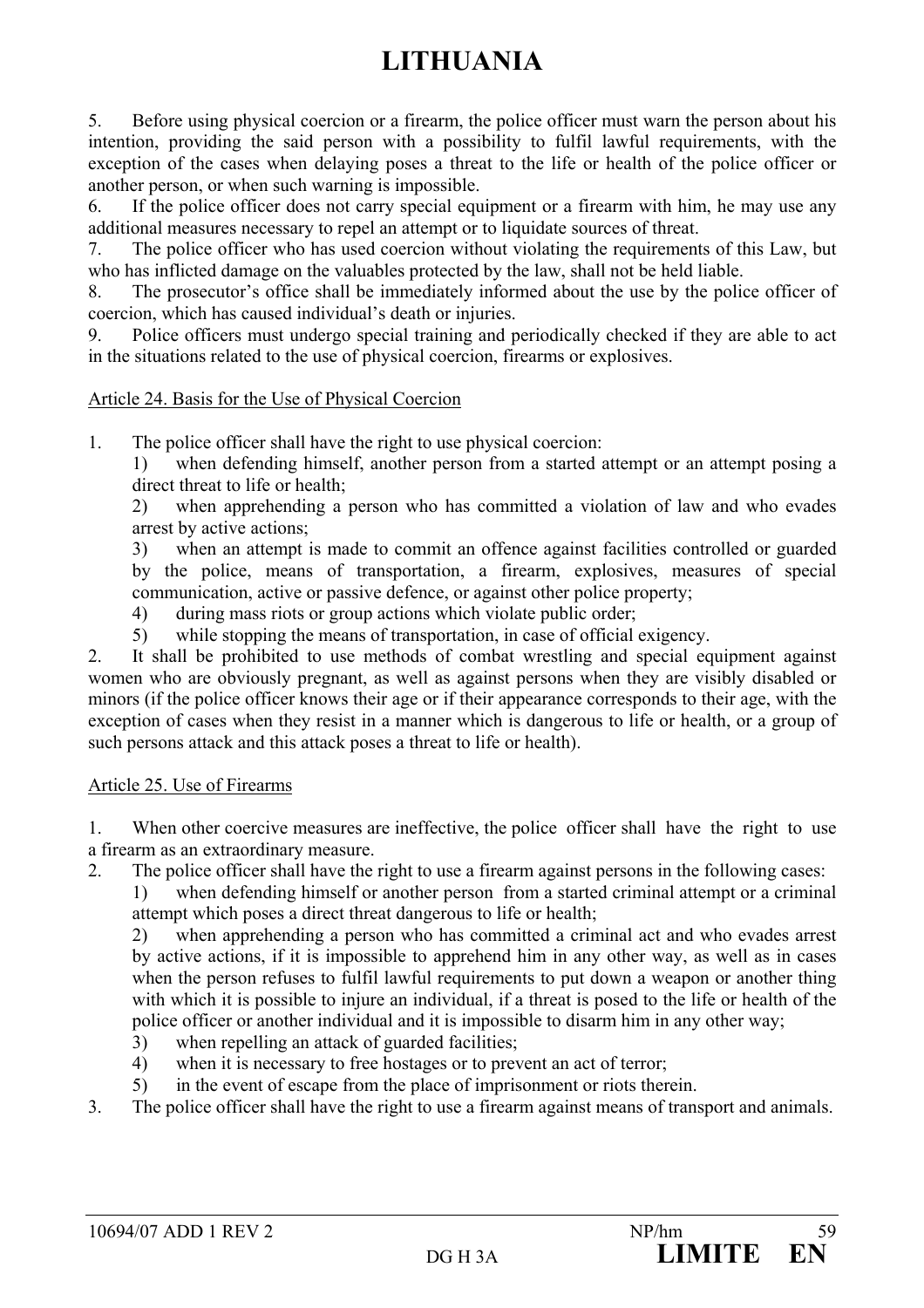4. It shall be prohibited to use a firearm in public gathering places, if it endangers innocent people; against women who are obviously pregnant, as well as against persons who are visibly disabled, against minors, if the police officer knows their age or their appearance corresponds to their age, except in cases when said persons resist in a manner dangerous to human life or health or a group of such persons attacks and this attack poses a threat to life or health.

#### Article 27. Guarantees of Personal Security of the Armed Police Officer

1. The police officer shall have the right to take out a forearm from the holster and prepare it for use where he thinks that he might have to use it in a concrete situation.

2. The police officer shall, without posing a threat to the valuables protected by the law, have the right to fire from a firearm, when it is necessary to give alarm signals, to call help or warn about possible use of a firearm.

3. The police officer shall have the right to use physical or mental coercion when a person who is being arrested or who is arrested, tries to use force or gets closer to the police officer and does not obey officer's demand to keep his distance as directed or attempts to seize a firearm from the police officer. If the used coercive measures appear to be ineffective or their use is not possible because of the intensity of actions carried out by the person, or delaying poses a threat to the police officer's life, the police officer may use a firearm.

## **Self-defence:**

Self-defence is defined by Penal Code, Art. 28

- 1. A person has the right to self-defence. He may exercise the right regardless of whether he has the possibility of avoiding the attempt or calling for assistance from another person or authority.
- 2. A person, who acts in a way which would otherwise formally constitute a criminal act or a misdemeanour as stipulated in the criminal statute shall not be liable under criminal statutes if this act is committed in self-defence or defence of another, in defence of property, the inviolability of the person's dwelling, or other rights, or in defence of the interests of society or the state, from a direct and imminent threat, provided that by so acting the person does not go beyond the limits of self-defence.
- 3. The limits of self-defence are exceeded where defence is clearly disproportionate to the nature and degree of danger of an attempt or where homicide is committed or a serious health impairment is caused with specific intent; however no criminal liability is incurred when the limits of self-defence are exceeded by reason of extreme confusion or fright, caused by the attempt, or where the person is defending against breaking and entering of a dwelling.
- 4. In cases where a person exceeds the limits of self-defence and incurs criminal liability, the penalty may be reduced pursuant to Article 62 of this Code.

## **Home:**

## *The inviolability of the home is guaranteed by Art. 24 of Constitution of the Republic of Lithuania:*

"A person's dwelling place shall be inviolable. Without the consent of the resident(s), entrance into a dwelling place shall only be permitted upon a corresponding court order, or according to the procedure established by law when the objective of such an action is to protect public order, apprehend a criminal, or save a person's life, health, or property.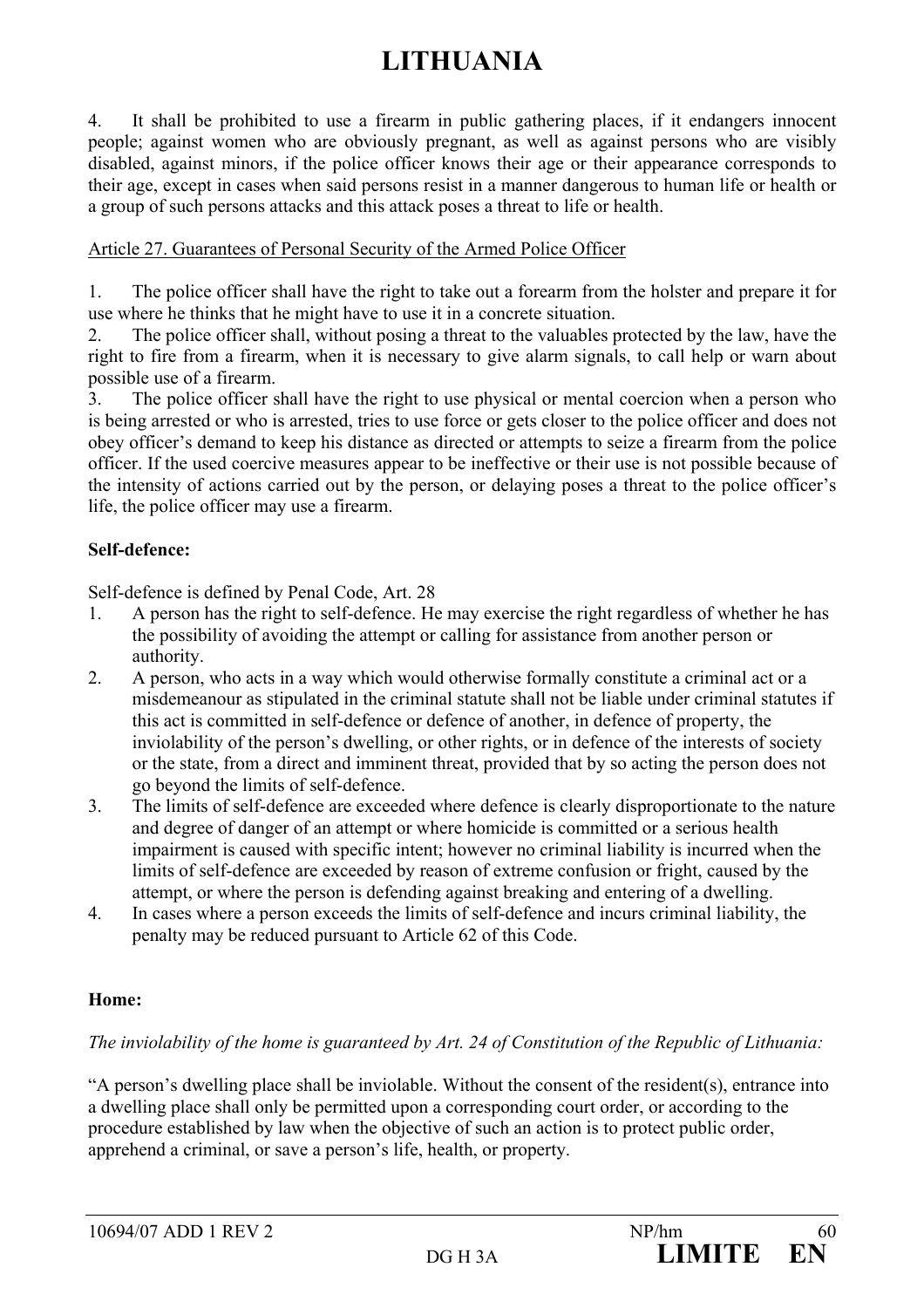Penal Code, Art. 165:

"1. Any person who, unlawfully and by violence or deceit, secretly or openly, enters into another person's house, apartment or any other private residence or its fixtures, including the private grounds, shall be punished by community service, or a fine, or restriction of liberty, or detention, or imprisonment for a period of up to 2 years.

2. Prosecution for the acts specified in paragraph l of this Article may be instituted subject to a complaint being filed by the victim."

## **4. SPECIFIC NATIONAL MEASURES**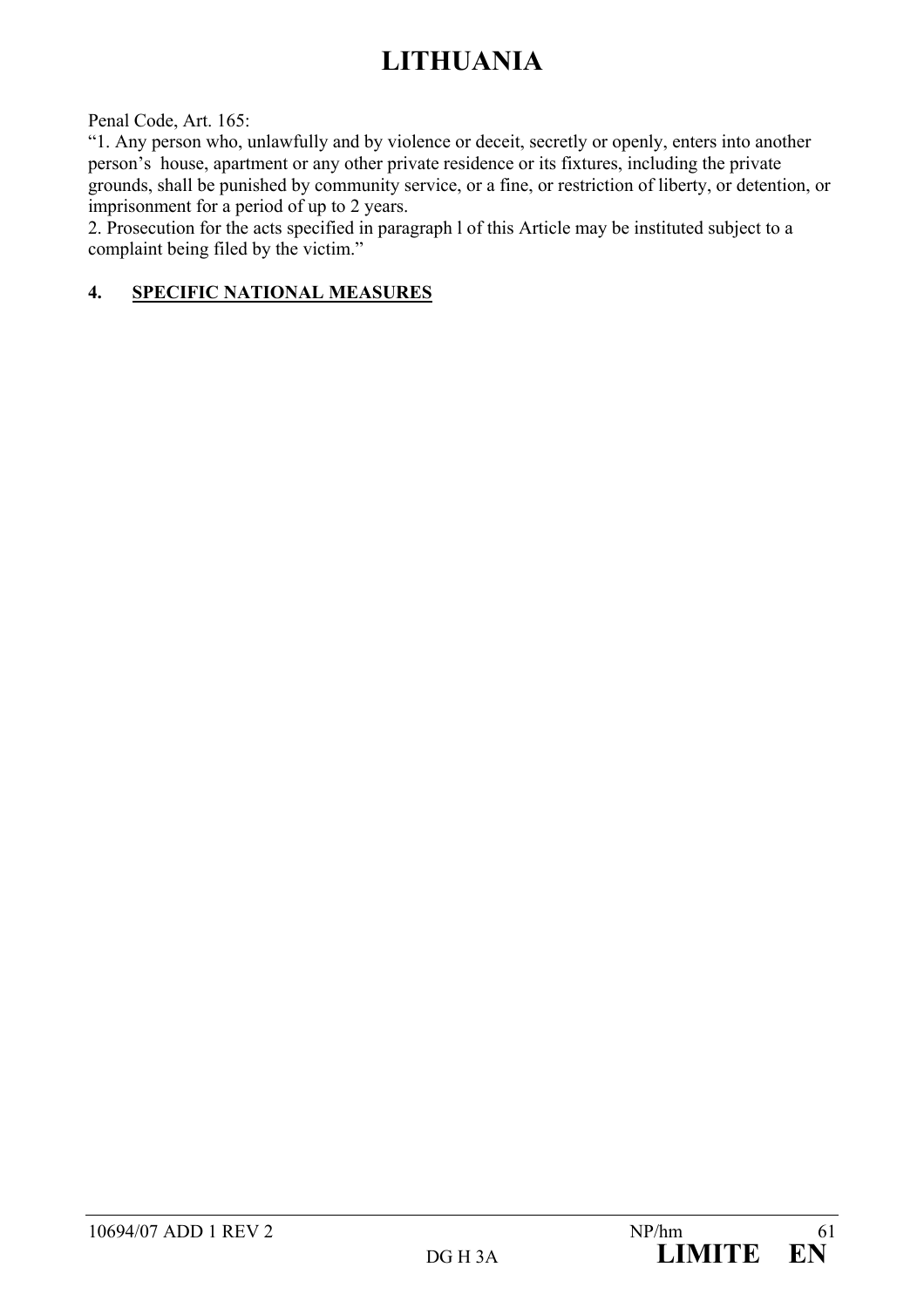## **5. LIAISON AUTHORITY TO BE CONTACTED UPON CROSSING THE BORDER**

| <b>Border</b> | <b>Authority</b><br>(the Frontdesk)                                                                                                    | <b>Address</b>                            | tel                                     | fax                 | e-mail                                                        |  |  |  |
|---------------|----------------------------------------------------------------------------------------------------------------------------------------|-------------------------------------------|-----------------------------------------|---------------------|---------------------------------------------------------------|--|--|--|
|               |                                                                                                                                        |                                           |                                         |                     |                                                               |  |  |  |
|               |                                                                                                                                        |                                           | <b>Central authority</b>                |                     |                                                               |  |  |  |
|               | Operational<br>Management<br>of<br>Unit<br>the<br>Police<br>Information<br>Board<br>of<br>the<br>Police<br>Department<br>under the MoI | Saltoniskiu str.<br>19, Vilnius           | 370 5 271<br>7966;<br>370 5 271<br>7967 | 370 5 271<br>7980   | lpic.budetojai@policija.lt;<br>lpic.bs $1$ ( $a$ )policija.lt |  |  |  |
|               | <b>Local authorities</b>                                                                                                               |                                           |                                         |                     |                                                               |  |  |  |
| LV            | District<br>Utena<br>Police Unit                                                                                                       | Maironio str. 1,<br>Utena                 | 370<br>389<br>61980                     | 370<br>389<br>61981 | utena.rpk.bd@vrm.lt                                           |  |  |  |
|               | Zarasai District<br>Police Unit                                                                                                        | D. Bukonto $\frac{1}{2}$ ,<br>Zarasai     | 385<br>370<br>51147                     | 385<br>370<br>51147 | zarasai.rpk.bd@vrm.lt                                         |  |  |  |
|               | Panevėžys City<br>Police<br>Headquarters                                                                                               | Tulpiu str. 60,<br>Panevezys              | 370<br>455<br>03312                     | 455<br>370<br>81559 | panevezys.rpk.bd@vrm.lt                                       |  |  |  |
|               | Šiauliai<br>City<br>Police<br>Headquarters                                                                                             | Aušros av. 19,<br>Šiauliai                | 370<br>413<br>97302                     | 370<br>413<br>97455 | siauliai.vpk.bd@vrm.lt                                        |  |  |  |
|               | Klaipėda<br>City<br>Police<br>Headquarters                                                                                             | 1,<br>Jūros<br>str.<br>Klaipėda           | 370<br>463<br>54113                     | 370<br>463<br>54024 | klaipeda.rpk.bd@vrm.lt                                        |  |  |  |
|               | District<br>Telšiai<br>Police Unit                                                                                                     | Respublikos<br>str. 28                    | 370<br>444<br>60343                     | 370<br>444<br>72414 | telsiurpk.bud@policija.lt                                     |  |  |  |
| PL            | Marijampolė<br>Police Unit                                                                                                             | Basanavičiaus<br>2,<br>av.<br>Marijampolė | 370<br>343<br>91260                     | 370<br>343<br>24453 | marijampole.pk.bd $@$ yrm.lt                                  |  |  |  |
|               | Alytus City and<br>District<br>Police<br>Unit                                                                                          | Jotvingių str. 8,<br>Alytus               | 315<br>370<br>55600                     | 315<br>370<br>56605 | alytus.mrpk.bd@yrm.lt                                         |  |  |  |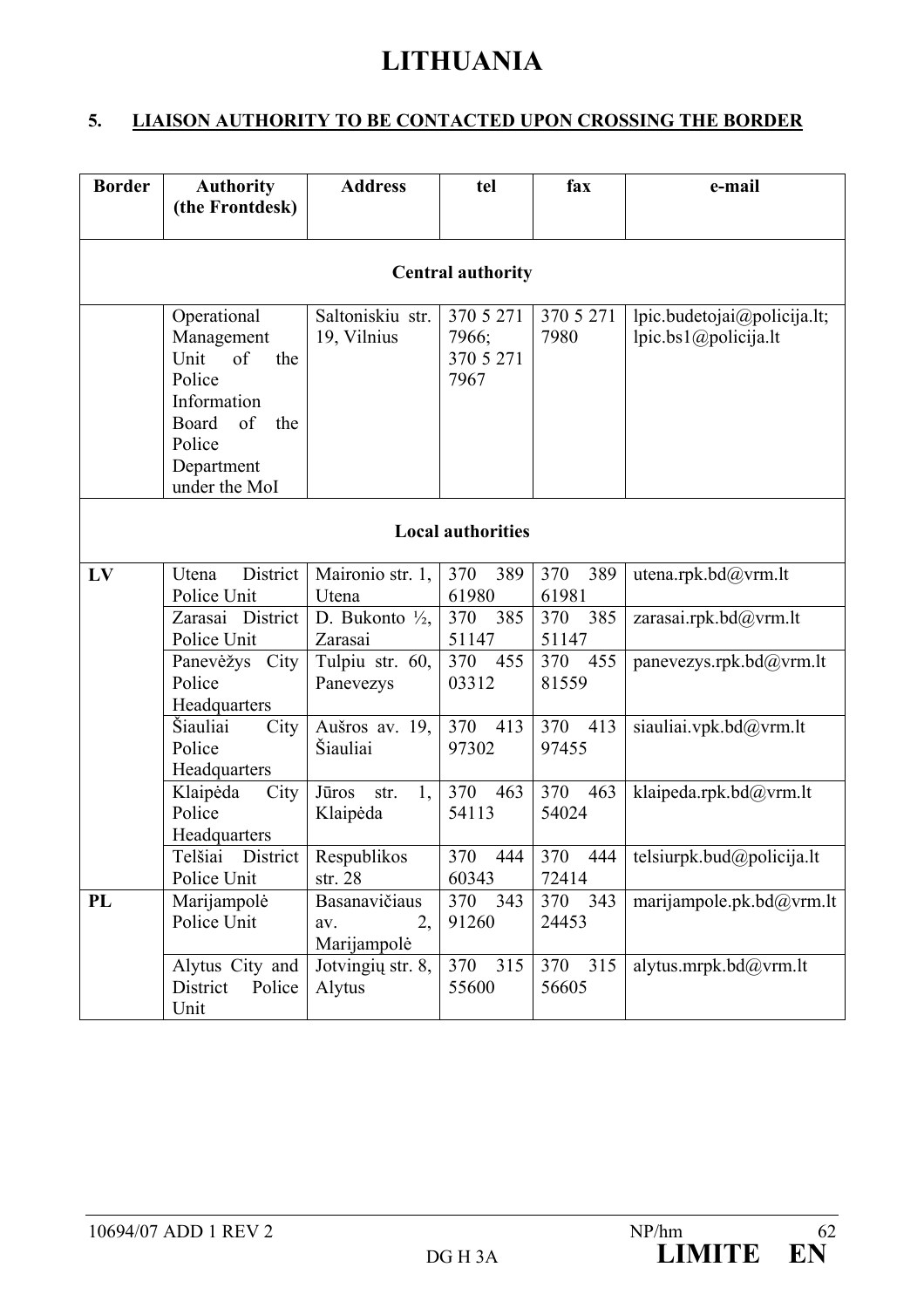## **LUXEMBOURG**

## **LUXEMBOURG**

- **1. SURVEILLANCE**
- **2. PURSUIT**
- **3. DEFINITIONS**
- **4. SPECIFIC NATIONAL MEASURES**
- **5. LIAISON AUTHORITY TO BE CONTACTED UPON CROSSING THE BORDER**

## **1. SURVEILLANCE**

## **List of agents:**

Members of the police, customs officers for tasks relating to the illicit trafficking in narcotics and psychotropic substances, trafficking in arms and explosives, the illicit transport of toxic and harmful waste

## **Contact details of the central authority:**

Police Générale Ducale Dir. des Opérations Centre d'Intervention National DOP / CIN 2957 Luxembourg tel 352.4997.23-46 fax 352.4997.23-98

## **2. PURSUIT**

## **List of Luxembourg agents authorised to exercise the power of pursuit**

Members of the police; customs officers for tasks relating to the illicit trafficking in narcotics and psychotropic substances, trafficking in arms and explosives, the illicit transport of toxic and harmful waste.

## **Restrictions on the power of pursuit in Luxembourg**

Luxembourg imposes different restrictions on the power of pursuit depending on the border in question:

The pursuing officers may exercise the power of pursuit in accordance with Art. 27 of the Benelux Treaty on Extradition and Mutual Judicial Assistance in Criminal Matters of 27.6.62 as amended by the Protocol of 11.5.74 $\cdot$ 

(a) Border with Belgium:

*- Except in cases where the person has escaped, the power of pursuit may be exercised where the person has been caught for an extraditable offence (maximum penalty of at least 6 months)*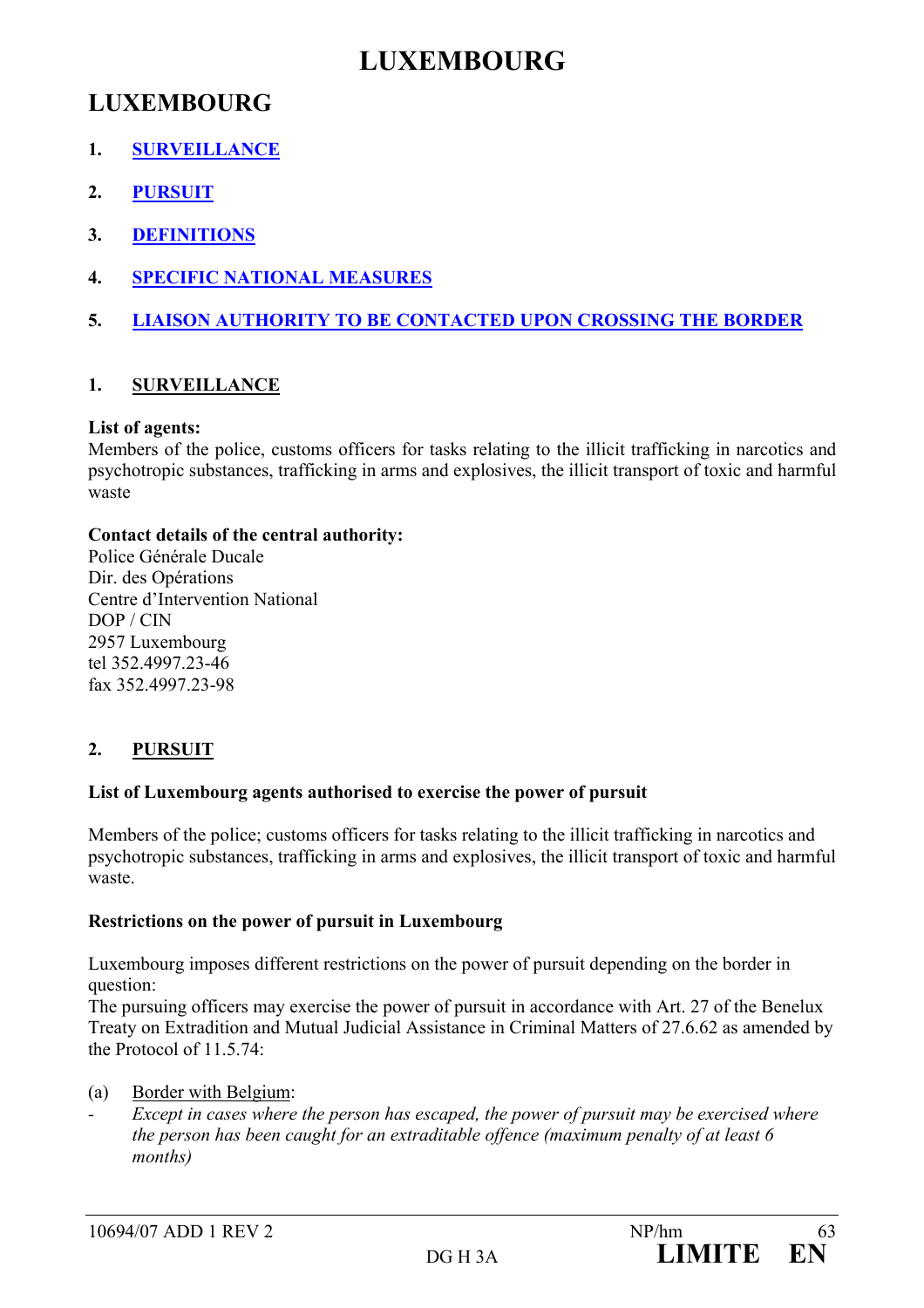## **LUXEMBOURG**

- *there are no restrictions on the duration and territorial scope of the pursuit*
- (b) Border with France or with Germany:
- *Except in cases where the person has escaped, the power of pursuit may be exercised where the person has been caught in the act of committing or participating in one of the offences mentioned in Art. 41(4)(a).*
- *pursuit may take place within a 10 km radius of the border (Lux/France)*
- *pursuit may take place within the geographical limits of the "der Länder Saarland und Rheinland-Pfalz/Polizeibezirk Trier" (Lux/Germany)*
- *the pursuing agents do not have the power to stop and question (Lux./France)*
- *the pursuing agents have the right to stop and question (Lux./Germany)*

## **3. DEFINITIONS**

**Service weapons:** Individual or collective firearms, truncheons, tear gases or other gases and handcuffs regularly issued to police officers.

**Self-defence:** Legitimate (self) defence is defined by Arts 416 and 417 of the Criminal Code. For an individual to be deemed as acting in legitimate (self) defence, and therefore not criminally punishable for homicide, the following conditions must all be met:

Attack on a person (Art. 416):

- 1. defence must be in proportion to an attack on the bodily integrity of a person;
- 2. counter attack must be dictated by the necessity of defence at that moment;
- 3. an unjustified attack on bodily integrity
- Attack on property (Art. 417):

1. prevent a person from climbing or breaking in over fences, walls or through entrances to a residence or its outbuildings;

- 2 at night:
- 3. unless it is established that an attack on a person could thereby be prevented.

(c) Home: For cross-border operations, the "home" is a concept which must be interpreted as any place (building or annex) which is not accessible to the public.

## **4. SPECIFIC NATIONAL MEASURES**

## **5. LIAISON AUTHORITY TO BE CONTACTED UPON CROSSING THE BORDER**

Police Grand-Ducale Centre d'Intervention National 2657 Luxembourg tel 352.4997.23-46 fax 352.4997.23-98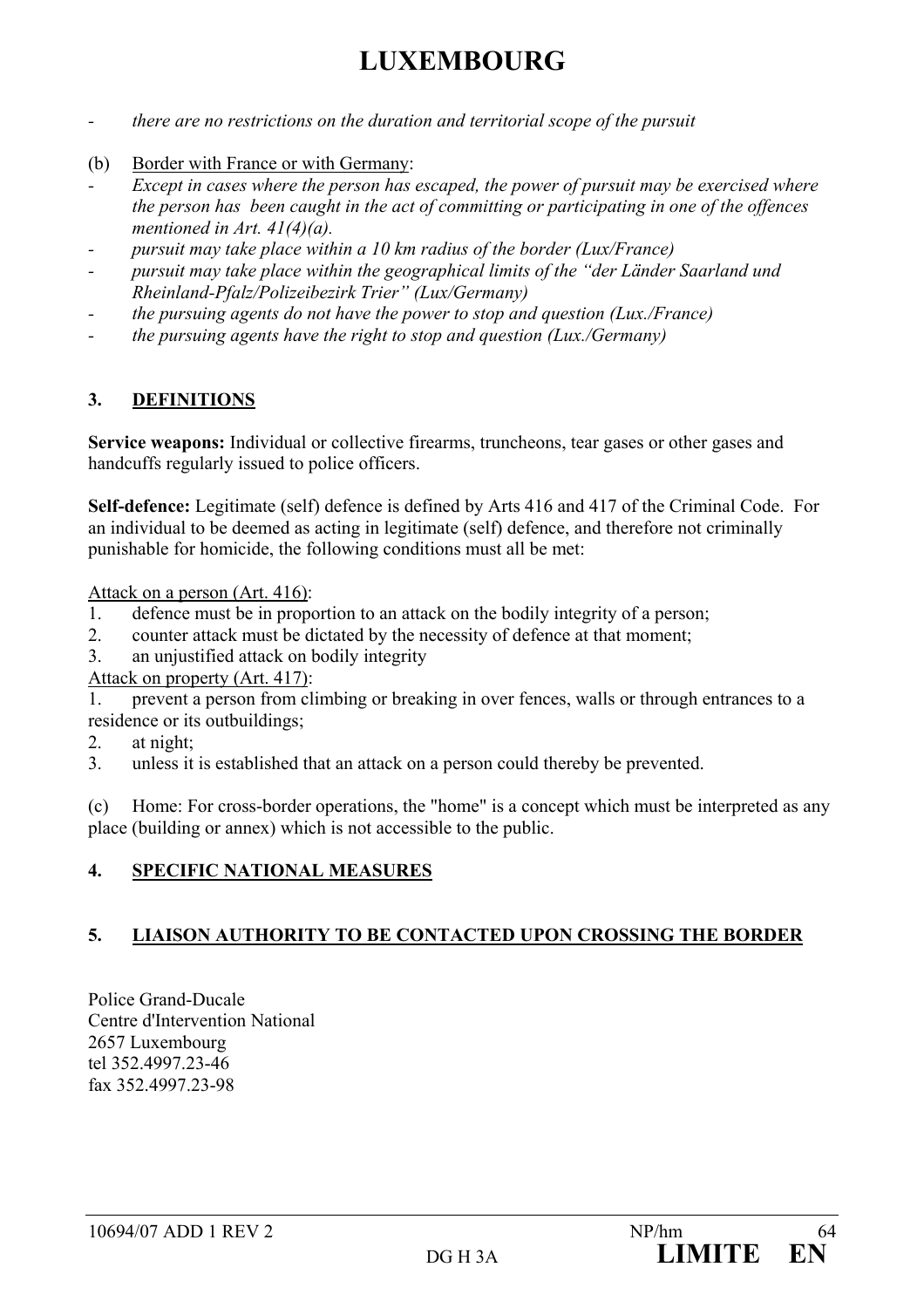## **HUNGARY**

## **HUNGARY**

- **1. SURVEILLANCE**
- **2. PURSUIT**
- **3. DEFINITIONS**
- **4. SPECIFIC NATIONAL MEASURES**
- **5. LIAISON AUTHORITY TO BE CONTACTED UPON CROSSING THE BORDER**

## **1. SURVEILLANCE**

## **List of agents authorized to exercise the power of surveillance:**

Services of the National Police, Border Guard (which is planned to be integrated into the National Police on 1<sup>st</sup> January, 2008), Customs and Finance Guard performing tasks of criminal investigation and crime prevention, and the Protective Service of Law Enforcement Agencies.

## **Contact details of the central authorities:**

HNPH International Law Enforcement Co-operation Centre 1139 Budapest Teve u. 4-6 **Tel.:** 36-1-443-5596 **Fax:** 36-1-443-5815 **Urgent fax**: 36-1-443-5834

## **2. PURSUIT**

## **2.1 List of Hungarian officers authorized to exercise the power of pursuit:**

a) officers of the Police

- b) customs officers Hungarian Customs and Finance Guard
- c) border guard officers of Hungarian Border Guard
- d) officers of the Enforcement Service of the Law-enforcement Agencies

## **2.2 Restriction on the power of pursuit in Hungary**

There are no restrictions on the duration or scope of the pursuit. The pursuit must be immediately terminated when it is requested by the responsible Hungarian law enforcement agency.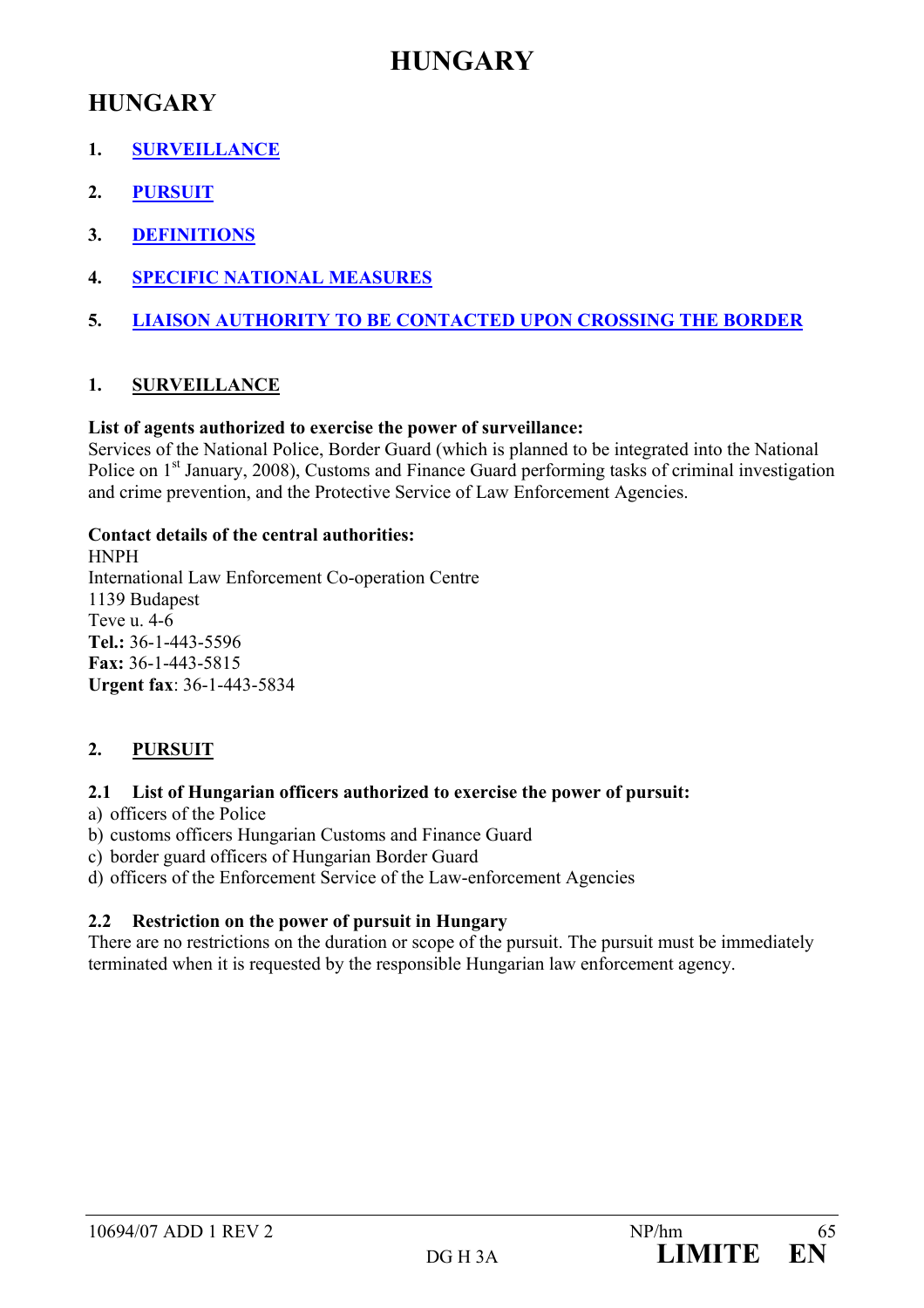# **HUNGARY**

## **Statutory provisions of particular importance when exercising right of pursuit**

Under Act LIV of 2002 on cooperation between the law-enforcement agencies:

The member of the foreign authority acting in the territory of Hungary

- (1) a) may apply physical constraint for the purpose defined in Section 47 of the Police Act, handcuffs for the reason defined in Section 48 of the Police Act, chemical or electric shocking devices and a truncheon and may hold his/her service firearm with himself/herself in the cases defined in Section 49, Subsection (1), paragraphs a) and b) of the Police Act, however, he/she may use it only for reasonable protection or in case of an emergency and may not use any other means of constraint defined in legal regulations relating to the activities of Hungarian law enforcement agencies;
	- b) may arrest the person caught in a criminal offence, may retain him/her on the spot of arrest, however, shall transfer him/her immediately to the Hungarian law enforcement agency, nevertheless, he/she may not use any other measure defined in legal regulations relating to the activities of Hungarian law enforcement agencies.
- (2) The member of the foreign authority shall act in Hungary in accordance with the instructions of the head of the Hungarian law enforcement agency. The member of the foreign authority must be instructed in the conditions of application of the measures and means of constraint defined in Subsection (1

## **3 DEFINITIONS**

Service weapons: The standard issue of weapons for a police officer is a handgun, a truncheon, a handcuffs and a spray with a small quantity of tear gas.

Self-defence (justified defence)**:** The person, whose act is necessary for the prevention of an unlawful attack against that person, his own goods, or those of other persons, or against the public interest, or of an unlawful attack directly menacing the above, shall not be punishable.

Private flat: shall mean a flat/house/ (holiday house, summer cottage, or other premises, establishments or objects used for residential purposes), and the non-residential rooms, establishments and enclosed areas ancillary thereto.

## **4. SPECIFIC NATIONAL MEASURES**

## **5. LIAISON AUTHORITY TO BE CONTACTED UPON CROSSING THE BORDER**

It is determined in detail in bilateral agreements. But according to general rules the contact point is HNPH International Law Enforcement Co-operation Centre 1139 Budapest Teve u. 4-6 **Tel.:** 36-1-443-5596 **Fax:** 36-1-443-5815 **Urgent fax**: 36-1-443-5834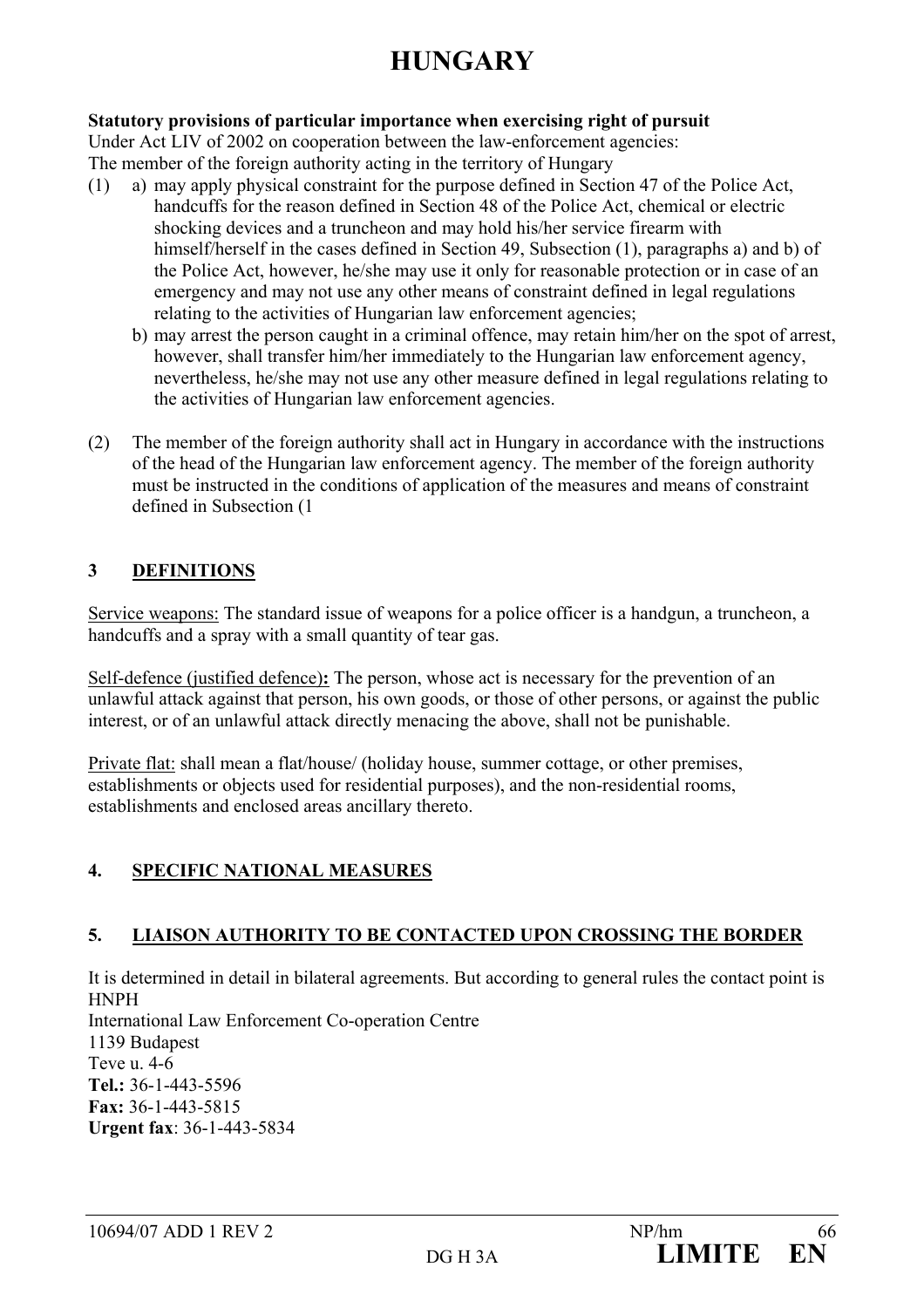## **MALTA**

## **MALTA**

- **1. SURVEILLANCE**
- **2. PURSUIT**
- **3. DEFINITIONS**
- **4. SPECIFIC NATIONAL MEASURES**
- **5. LIAISON AUTHORITY TO BE CONTACTED UPON CROSSING THE BORDER**

## **1. SURVEILLANCE**

#### **List of Maltese Agents authorised to exercise the Power of Surveillance**

- Members of the Malta Police Force;
- Members of the Customs Department;
- The Armed Forces of Malta (Sea Border Surveillance).

## **2. PURSUIT**

#### **List of Maltese Officers authorised to exercise the Power of Pursuit**

N/A

## **Restrictions on Power of Pursuit**

 Malta is surrounded by the High Seas and has no land borders with any of the participating States. Hot pursuit under Article 41 of the Agreement Implementing the Schengen Convention (CISA) is, therefore, inapplicable.

## **Statutory provisions of particular importance when exercising the Right of Pursuit**

The statutory provision is the Territorial Waters and Contiguous Zone Act (Cap. 226).

## **3. DEFINITIONS**

N/A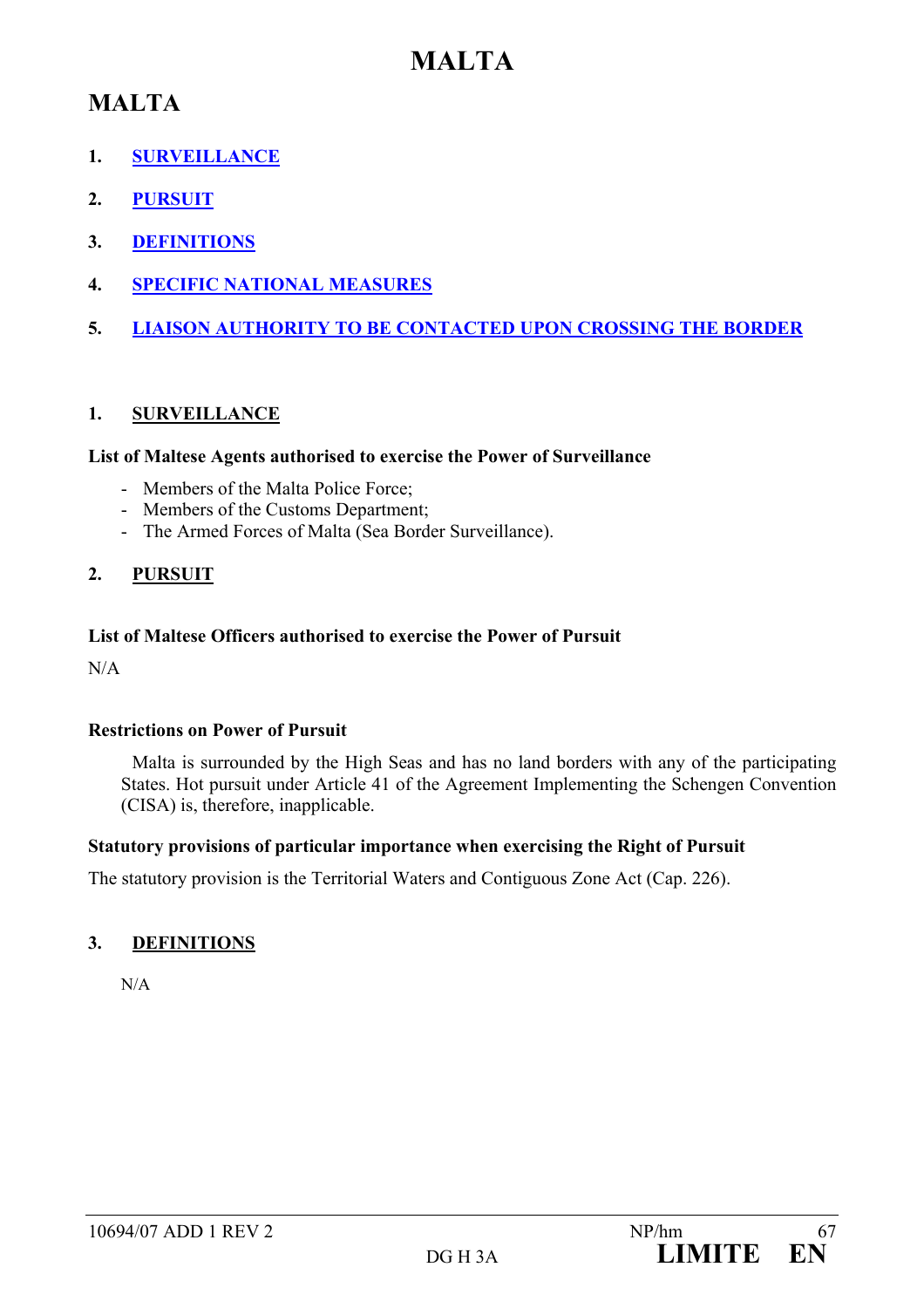## **4. SPECIFIC NATIONAL MEASURES**

#### **Special national measures pursuant to Article 2(3) of the CISA**

- Criminal Code (Cap. 9), Book II, Title I, Subtitles 1-5;
- Identity Cards Act (Cap. 258) and related regulations;
- Immigration Act (Cap. 217) and related regulations.

#### **List of Ports, Airports and Rail or Coach Stations**

- Malta International Airport, Gudja / Luqa;
- Seaport, Valletta;
- Yacht Marina, Pieta / Ta'Xbiex.

## **5. LIAISON AUTHORITY TO BE CONTACTED UPON CROSSING THE BORDER**

N/A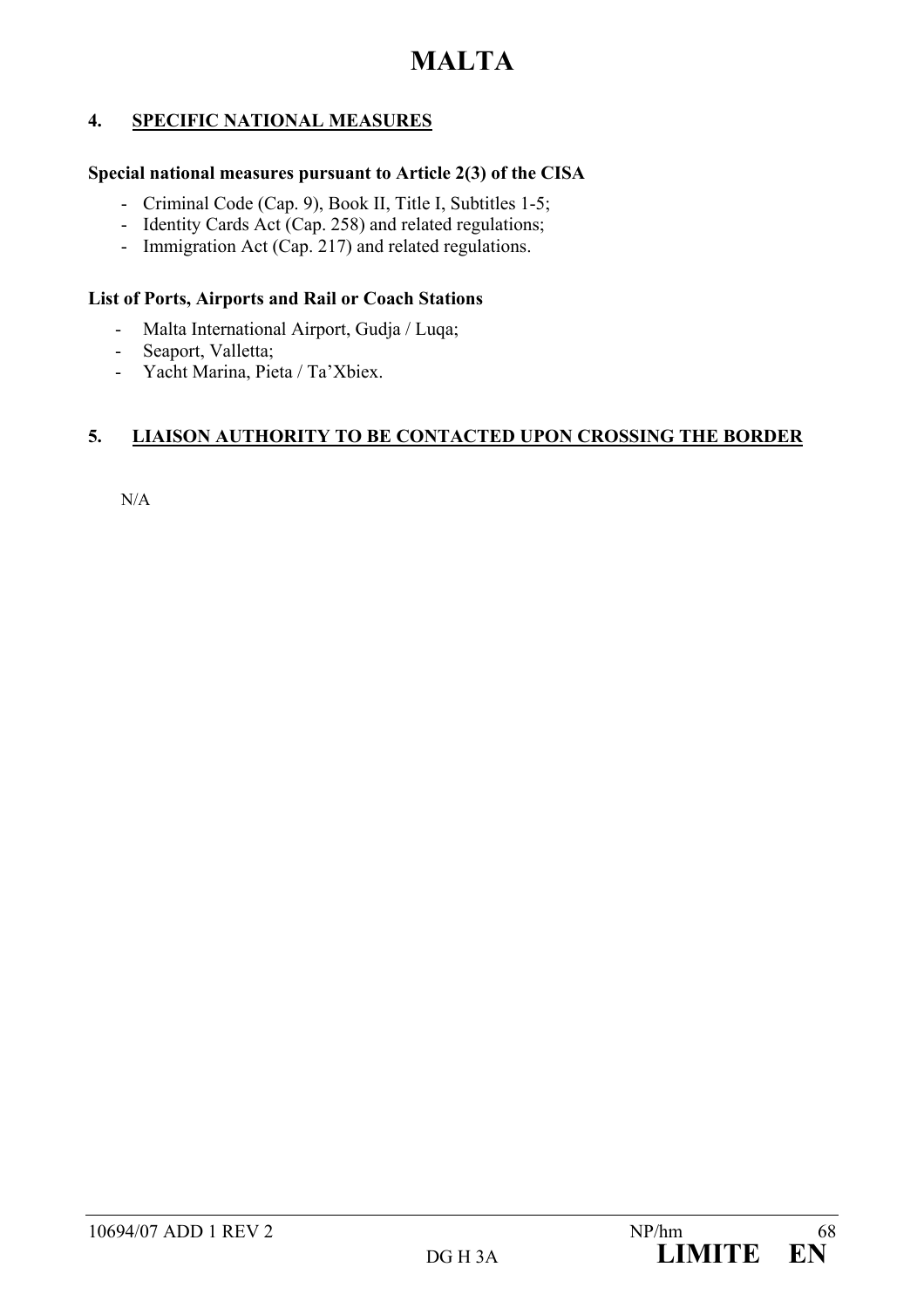## **NETHERLANDS**

## **NETHERLANDS**

- **1. SURVEILLANCE**
- **2. PURSUIT**
- **3. DEFINITIONS**
- **4. SPECIFIC NATIONAL MEASURES**
- **5. LIAISON AUTHORITY TO BE CONTACTED UPON CROSSING THE BORDER**

## **1. SURVEILLANCE**

#### **List of agents:**

- police officers (within the meaning of Art.  $3(1)(a)$  Police Act 1993)
- for tasks relating to the illicit trafficking in narcotics and psychotropic substances, trafficking in arms and explosives, the illicit transport of toxic and harmful waste, officials competent for import duties and excise at the fiscal intelligence and investigation department

#### **Contact details of the central authority:**

Landelijk Officier van Justitie voor grensoverschrijdende observatie KLPD/NRI Europaweg 45 2711 EM Zoetermeer tel 3179.345-9898 fax 3179.345-8753

## **2. PURSUIT**

#### **List of Dutch agents authorised to exercise the power of pursuit**

- within the meaning of Art.  $3(1)(a)$  Police Act 1993
- for tasks relating to the illicit trafficking of narcotics and psychotropic substances, trafficking in arms and explosives, the illicit transport of toxic and harmful waste, officials competent for import duties and excise at the fiscal intelligence and investigation department

#### **Restrictions on the power of pursuit in the Netherlands**

(a) Border with Belgium

As concerns the right to stop and question, the pursuing officers may exercise the power of pursuit within the geographical limits and for the offences referred to in Art. 27 of the Benelux Treaty on Extradition and Mutual Judicial Assistance in Criminal Matters of 27.6.62 as amended by the Protocol of 11.5.74:

- *pursuit may be made for all extraditable offences (maximum penalty of at least 6 months)*
- *there are no restrictions on the duration and territorial scope of the pursuit*
- *the pursuing agents have the power to stop and question within a 10 km radius of the border*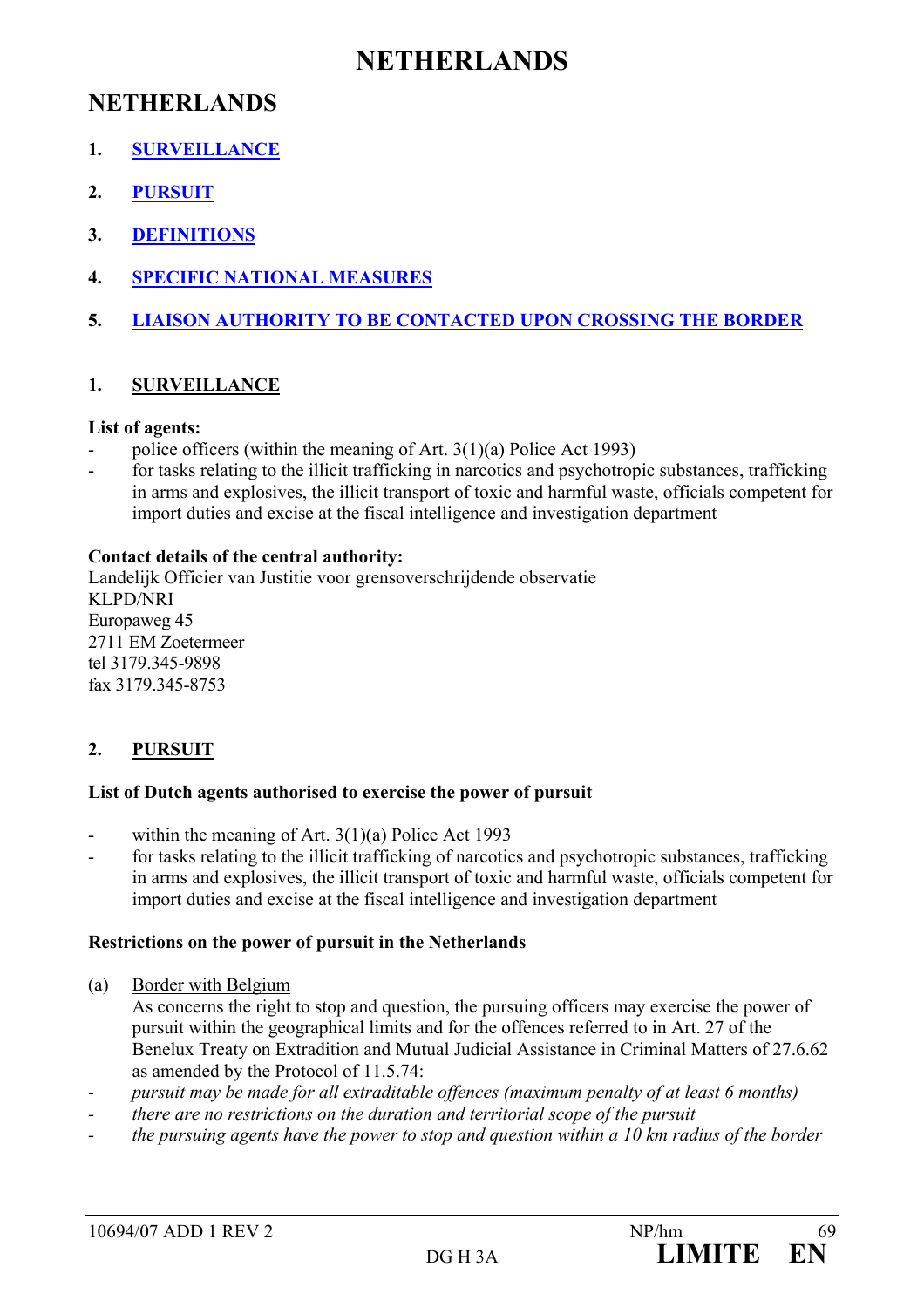# **NETHERLANDS**

- (b) Border with Germany
- the pursuing officers may exercise the power of pursuit within a 10 km radius of the border
- within this area, arrest is permitted on public thoroughfares and areas provided the person is suspected of having committed an extraditable offence within the meaning of Art. 2(1) of the European Convention on Extradition of 13.9.57 or provided the person has been convicted of such an offence.
- the above provisions do not preclude giving a different definition to the territory on which pursuit is allowed, taking into account the special characteristics of the region, in accordance with the additional provisions laid down in Art. 41(10) of the Schengen Convention.

#### **Statutory provisions of particular importance when exercising the right of pursuit**

- (a) Citizen's power of arrest: Art. 54 of the Code of Criminal Procedure provides for citizen's power of arrest in the event that an offender is caught in flagrante delicto.
- (b) Exercise of special rights in respect of road traffic regulations Art. 185 of the Criminal Code provides for public servants of another State who are performing their official duties (in this case cross-border pursuit) in accordance with international law to be accorded equal status.

## **3. DEFINITIONS**

- (a) Service weapons: For the purpose of carrying out his duties every Dutch police officer is armed with a truncheon and a semi-automatic pistol. Dutch police agents participating in pursuit operations are also equipped with these weapons.
- (b) Self-defence: The necessary defence of one's own or another's life, decency or property against immediate unlawful assault.
- (c) Home: For cross-border operations, "home" is a concept which must be interpreted as meaning any place (building or annex) not accessible to the public.

## **4. SPECIFIC NATIONAL MEASURES**

## **Details applicable in the Netherlands:**

- 1. The Public Prosecutor needs all the information material to the case before ordering a special search operation such as surveillance.
- 2 The use of technical equipment either per se as a surveillance method or in support of cross-border surveillance requires the prior consent of the Public Prosecutor.
- 3. The rule is that a surveillance operation mounted abroad whether routine or urgent is taken over by a Dutch surveillance team once the Dutch border is crossed.

To ensure that the operation proceeds properly in accordance with points 1-3 above, the requesting agency must contact the central authority (i.e. the *Landelijk Coordinatiepunt Grensoverschrijdende Observatie*) by telephone. This applies to cross-border surveillance of all types. Members of the requesting surveillance/search team may take part provided that their participation benefits the investigation and/or the surveillance operation to be carried out in the Netherlands.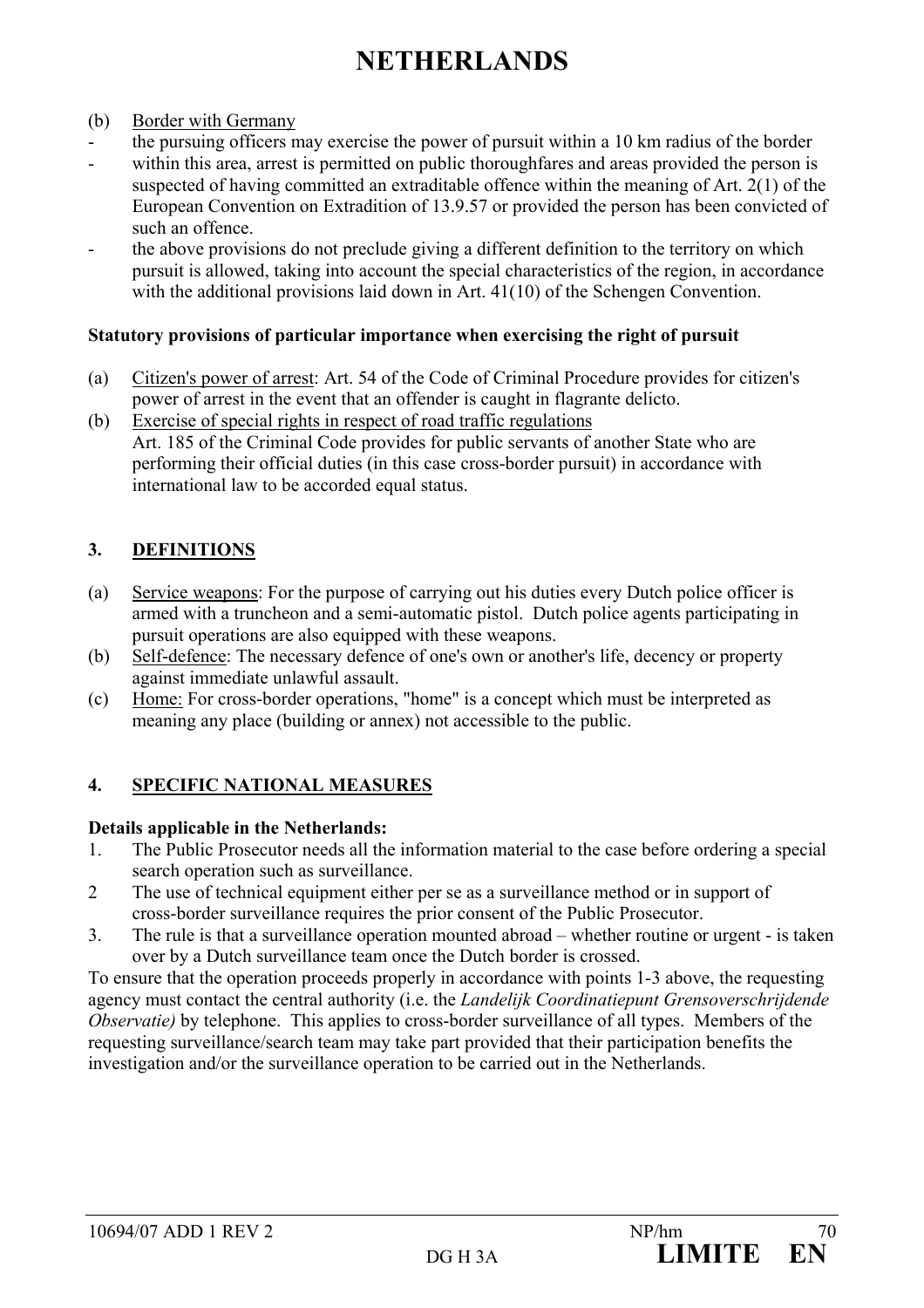## **NETHERLANDS**

## **5. LIAISON AUTHORITY TO BE CONTACTED UPON CROSSING THE BORDER**

The Netherlands would not like this information to be systematically communicated to a central authority but would prefer a regional police station near where the border is crossed to be informed. The Netherlands have therefore concluded arrangements at bilateral level with Germany and Belgium.

In exceptional circumstances where the border is expected to be crossed during a pursuit operation but the probable place at which the border is to be crossed is not definitely known, the following authority may be contacted: Landelijk Officier van Justitie voor grensoverschrijdende observatie, KLPD/NRI, Europaweg 45, 2711 EM Zoetermeer, tel 3179.345-9898, fax -8753.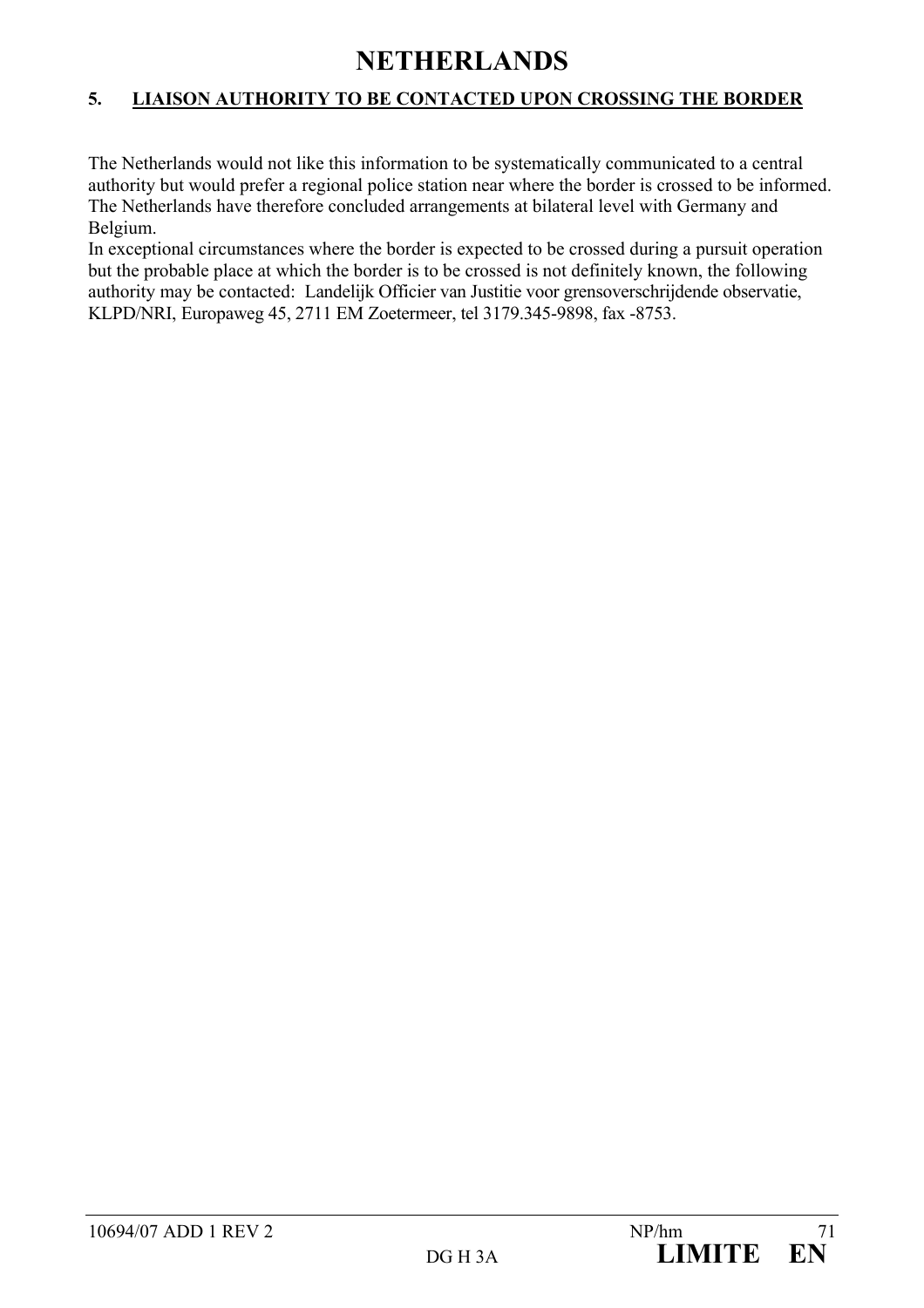## **AUSTRIA**

## **AUSTRIA**

- **1. SURVEILLANCE**
- **2. PURSUIT**
- **3. DEFINITIONS**
- **4. SPECIFIC NATIONAL MEASURES**
- **5. LIAISON AUTHORITY TO BE CONTACTED UPON CROSSING THE BORDER**

## **1. SURVEILLANCE**

#### **List of agents authorised to exercise the power of surveillance**

- **(a)** Agencies responsible for public security:
- members of the *Wachkörper Bundespolizei* (Federal Police);
- officials of the legal department of the security authorities who are authorised to exercise command directly and use coercive measures.
- **(b)** Customs officers responsible for combating illegal drug trafficking, illicit trade in arms and ammunition and illicit transport of toxic and harmful waste.

## **Contact details of the central authority responsible for transmitting requests for judicial assistance:**

Bundesministerium für Inneres Bundeskriminalamt Josef Holaubek-Platz. 1 1090 Wien, **tel. 4312.4836.85-025, -026, -027 fax -190, 191 e-mail: bmi-II-BK-SPOC@bmi.gv.at;** 

## **2. PURSUIT**

## **List of Austrian officers authorised to exercise the power of pursuit**

- **(a)** Agencies responsible for public security, namely:
- members of the *Wachkörper Bundespolizei* (Federal Police);
- officials of the legal department of the security authorities who are authorised to exercise command directly and use coercive measures.
- **(b)** Customs officers responsible for combating illegal drug trafficking, illicit trade in arms and ammunition and illicit transport of toxic and harmful waste.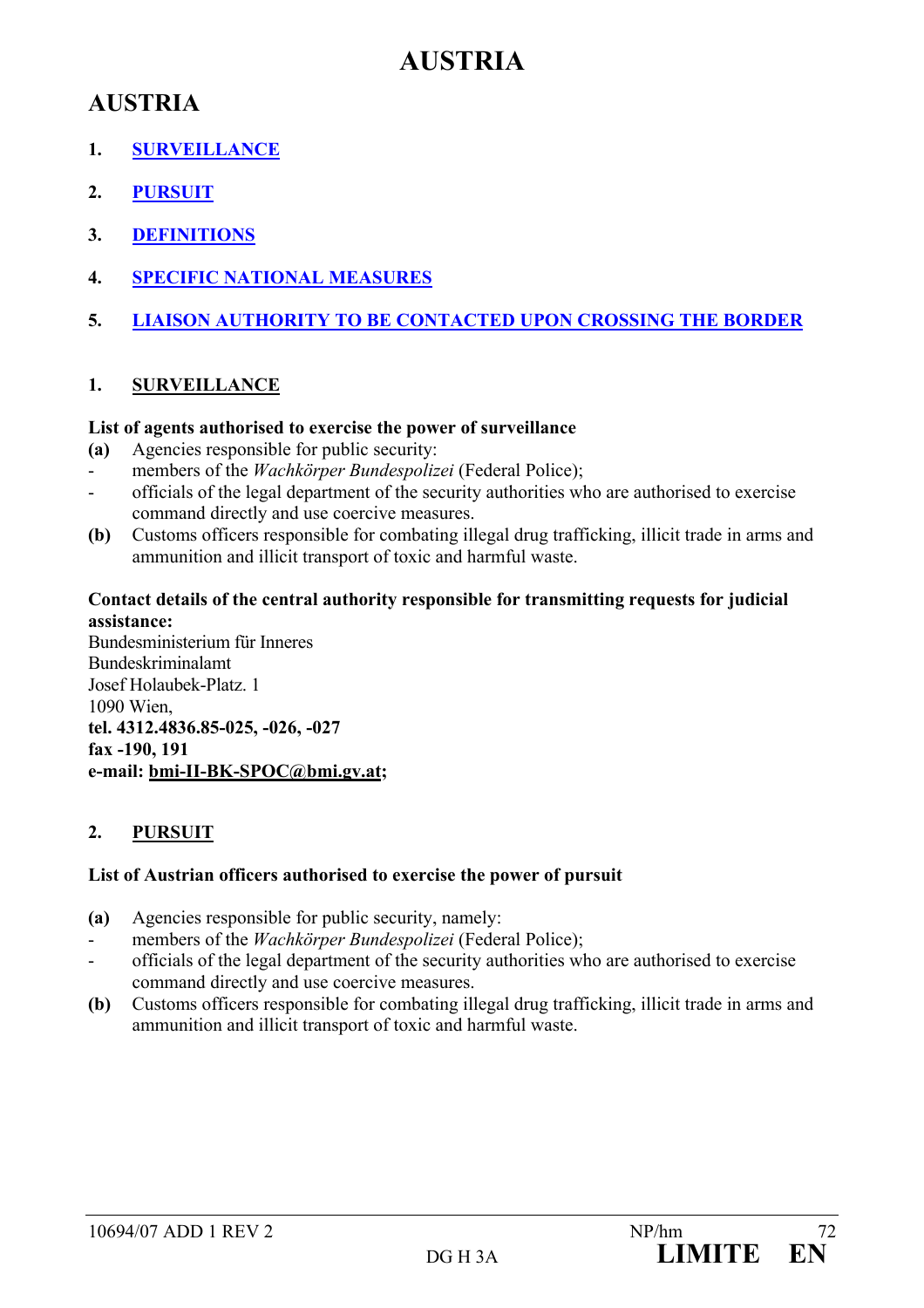## **AUSTRIA**

#### **Restrictions on the power of pursuit in Austria**

- (a) At the common border with Germany Bilateral treaty of 10 November/19 December 2003
- (b) At the common border with Italy
- *offences which may entail exercise of the power of pursuit*  Except in cases where the person has escaped, the power of pursuit may only be exercised in Austria where the person has been caught in the act of committing or participating in one of the extraditable offences (Art. 41(4)(b)):
- *pursuit may be carried out in a 20 km radius from the border on motorways and a 10 km radius outside motorways.*
- *the pursuing agents do not have the power to stop and question*
- (c) At the common border with Czech Republic Bilateral treaty of 14 July 2005
- (d) At the common border with Hungary Bilateral treaty of 6 June 2004
- (e) At the common border with Slovakia Bilateral treaty of 13 February 2004
- (f) At the common border with Slovenia Bilateral treaty of 28 October 2003

#### **Statutory provisions of particular importance when exercising right of pursuit**

(a) Citizen's power of arrest

If there are sufficient grounds for assuming that an individual is committing, or has just committed, an act that is a punishable offence or that the individual is wanted for such an offence, any citizen is entitled to detain the individual in question by reasonable means.

However, the person making the citizen's arrest is obliged to report the arrest immediately to the nearest public security authorities (pursuant to Art. 86(2) Penal Code).

#### (b) Exercising special rights in respect of road traffic regulations

Duty vehicles (fitted with blue flashing lights and sirens) are in principle not bound by traffic limits or prohibitions. However, the following limits apply:

- a vehicle may not go through a red light at a crossroads without first stopping briefly; the driver must be certain that in going through the red light the vehicle poses a threat neither to persons or to objects.
- duty vehicles may only go the wrong way up one way streets and fail to observe lanes (for filtering traffic according to direction) if the destination cannot be accessed by another route or cannot be reached in the time available.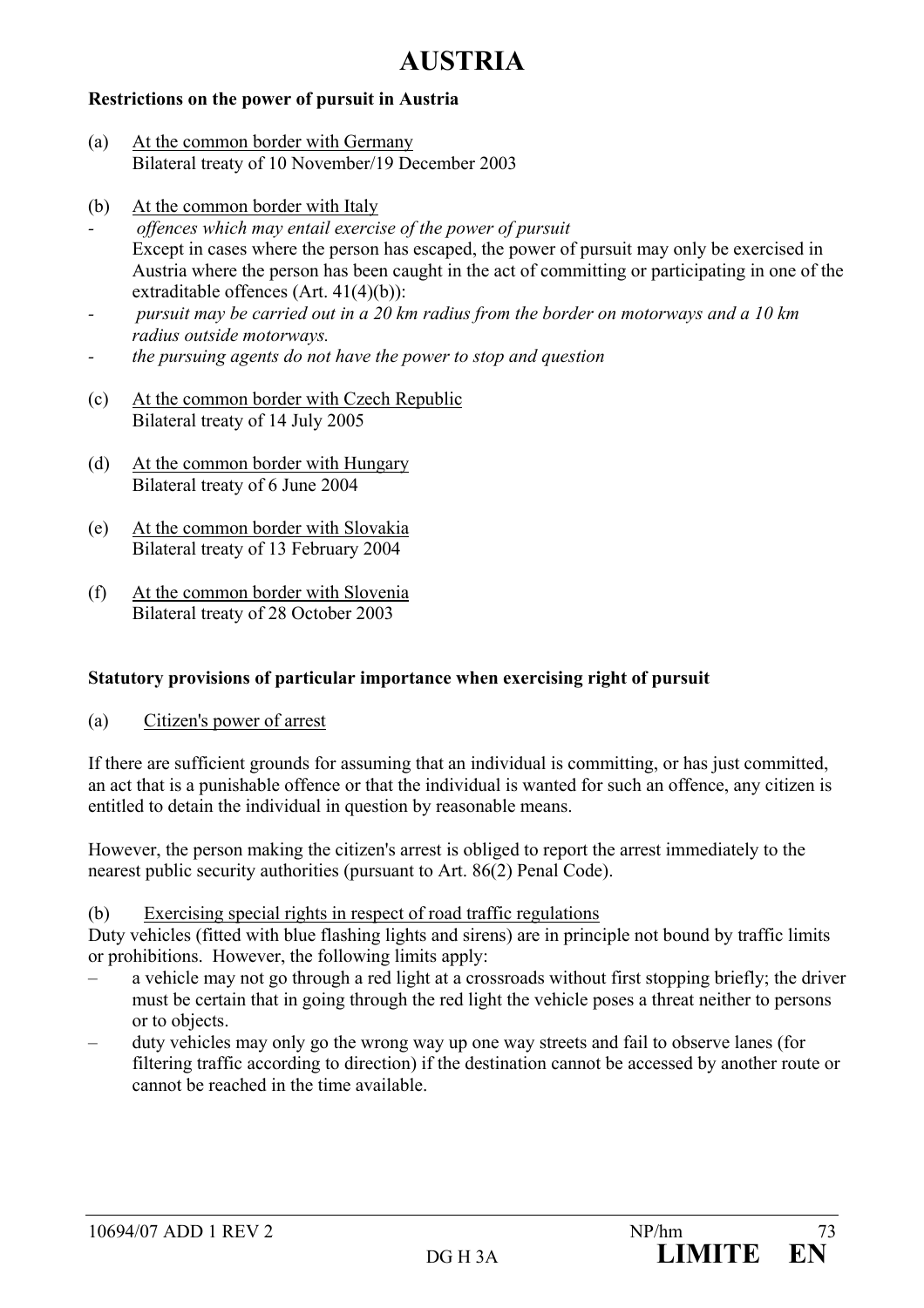# **AUSTRIA**

## **3. DEFINITIONS**

In the Austrian Republic, service weapons are weapons issued to persons by their superiors (authority or service) for the performance of their duties in a public service. The following service weapons may be issued: *truncheons, tear-gas and other irritants causing* 

*temporary health problems only and individual firearms.* 

- **(a) Self-defence:** Self-defence is legitimate if the following prerequisites are met:
- there must be an existing or immediate threat of an unlawful attempt on the life, health, bodily integrity, freedom or property of the official or of another person;
- the means deployed to avert the assault and the extent to which they are used must be necessary; the victim may therefore only use the minimum appropriate means of prevention and must deploy these as sparingly as possible;
- the assaulted party must not have deliberately encouraged or provoked the attack.

**(b) Home:** Under Austrian law and the case law of Austrian courts, the inviolability of the home applies to *a dwelling and outbuildings to this dwelling which are not accessible to the public*, such as shops or offices, doctor's private surgeries, or cellars not adjoining the dwelling.

## **4. SPECIFIC NATIONAL MEASURES**

The law on the security police ( $\S 35(1)Z6$ ) has been amended so that the agencies responsible for public security are also empowered to ascertain an individual's identity if it is reasonable to assume from the circumstances that the individual concerned has just crossed the int. border (to another Schengen State).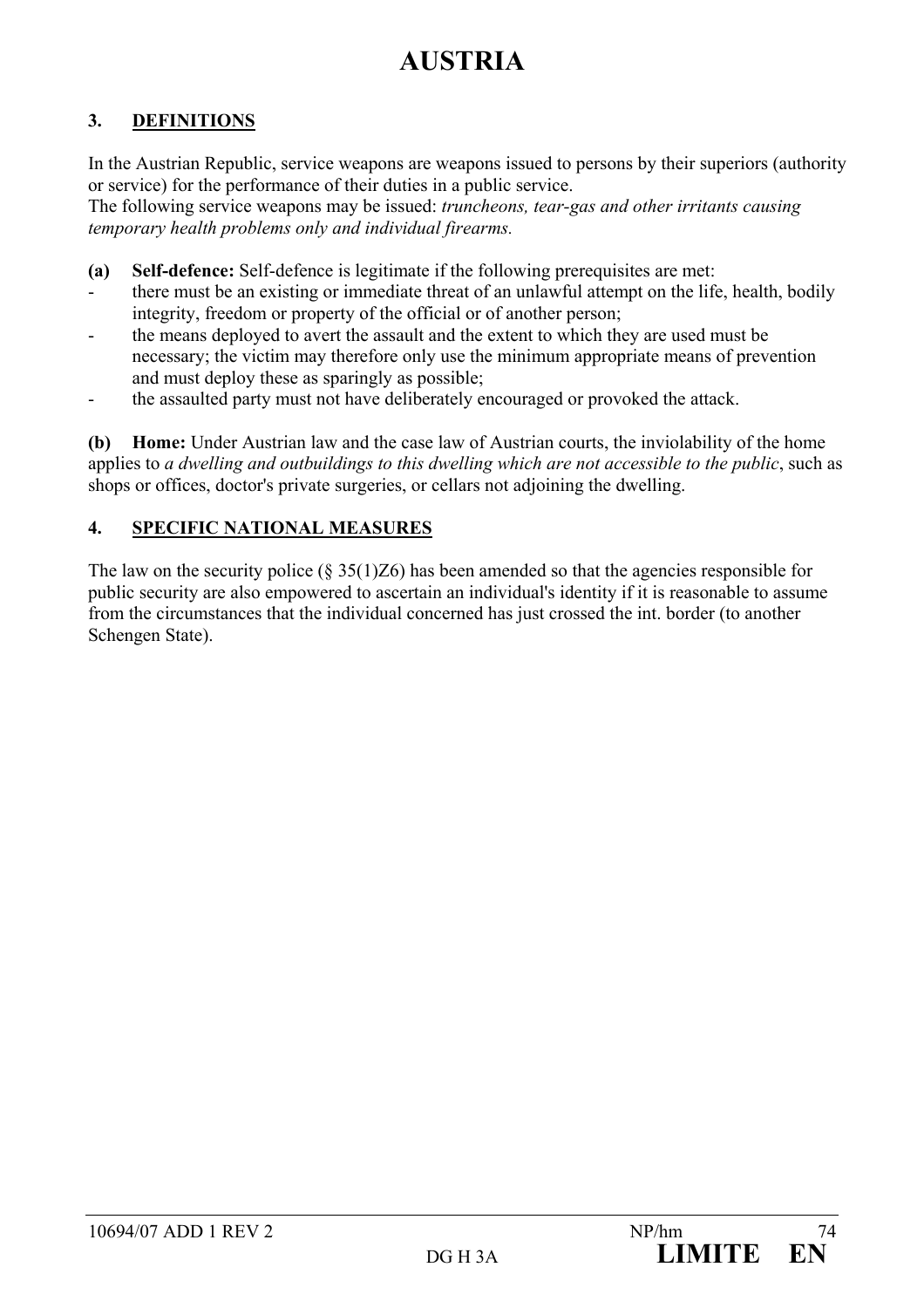## **AUSTRIA**

## **5. LIAISON AUTHORY TO BE CONTACTED UPON CROSSING THE BORDER**

| Vorarlberg       | Sicherheitsdirektion für das Bundesland Vorarlberg       |
|------------------|----------------------------------------------------------|
|                  | Bahnhofstraße 45                                         |
|                  | 6900 Bregenz                                             |
|                  | tel +43.5574.4950                                        |
|                  | fax -6019                                                |
|                  | e-mail: sidv.vorarlberg@polizei.gv.at                    |
| Tirol            | Sicherheitsdirektion für das Bundesland Tirol            |
|                  | Maria-Theresien-Straße 43                                |
|                  | 6021 Innsbruck                                           |
|                  | tel +43.512.5900                                         |
|                  |                                                          |
|                  | fax $-6004$                                              |
|                  | e-mail: sidt.tirol@polizei.gv.at                         |
| Salzburg         | Sicherheitsdirektion für das Bundesland Salzburg         |
|                  | Franz Hinterholzerkai 4                                  |
|                  | 5020 Salzburg                                            |
|                  | tel +43.662.6383-6000                                    |
|                  | fax -6019                                                |
|                  | e-mail: sids.salzburg@polizei.gv.at                      |
| Oberösterreich   | Sicherheitsdirektion für das Bundesland Oberösterreich   |
|                  | Nietzsche Straße 33                                      |
|                  | 4021 Linz                                                |
|                  | tel. +43.732.7803                                        |
|                  | e-mail: sido.oberoesterreich@polizei.gv.at               |
| Kärnten          | Sicherheitsdirektion für das Bundesland Kärnten          |
|                  | Buchengasse 3                                            |
|                  | 9020 Klagenfurt                                          |
|                  | tel +43.463.5333                                         |
|                  | fax -2019                                                |
|                  | e-mail: SID-K@polizei.gv.at                              |
| Niederösterreich | Sicherheitsdirektion für das Bundesland Niederösterreich |
|                  | Herrengasse 15                                           |
|                  | 3100 St. Pölten                                          |
|                  | tel +43.2742.20735                                       |
|                  | e-mail: sidn.niederoesterreich@polizei.gv.at             |
| Steiermark       | Sicherheitsdirektion für das Bundesland Steiermark       |
|                  | Parkring 10                                              |
|                  | 8010 Graz                                                |
|                  | tel +43.316.888                                          |
|                  | fax $-6509$                                              |
|                  |                                                          |
|                  | e-mail: sidst.steiermark@polizei.gv.at                   |
| Burgenland       | Sicherheitsdirektion für das Bundesland Burgenland       |
|                  | Neusiedler Straße 84                                     |
|                  | 7001 Eisenstadt                                          |
|                  | tel +43.2682.606                                         |
|                  | e-mail: sidb.burgenland@polizei.gv.at                    |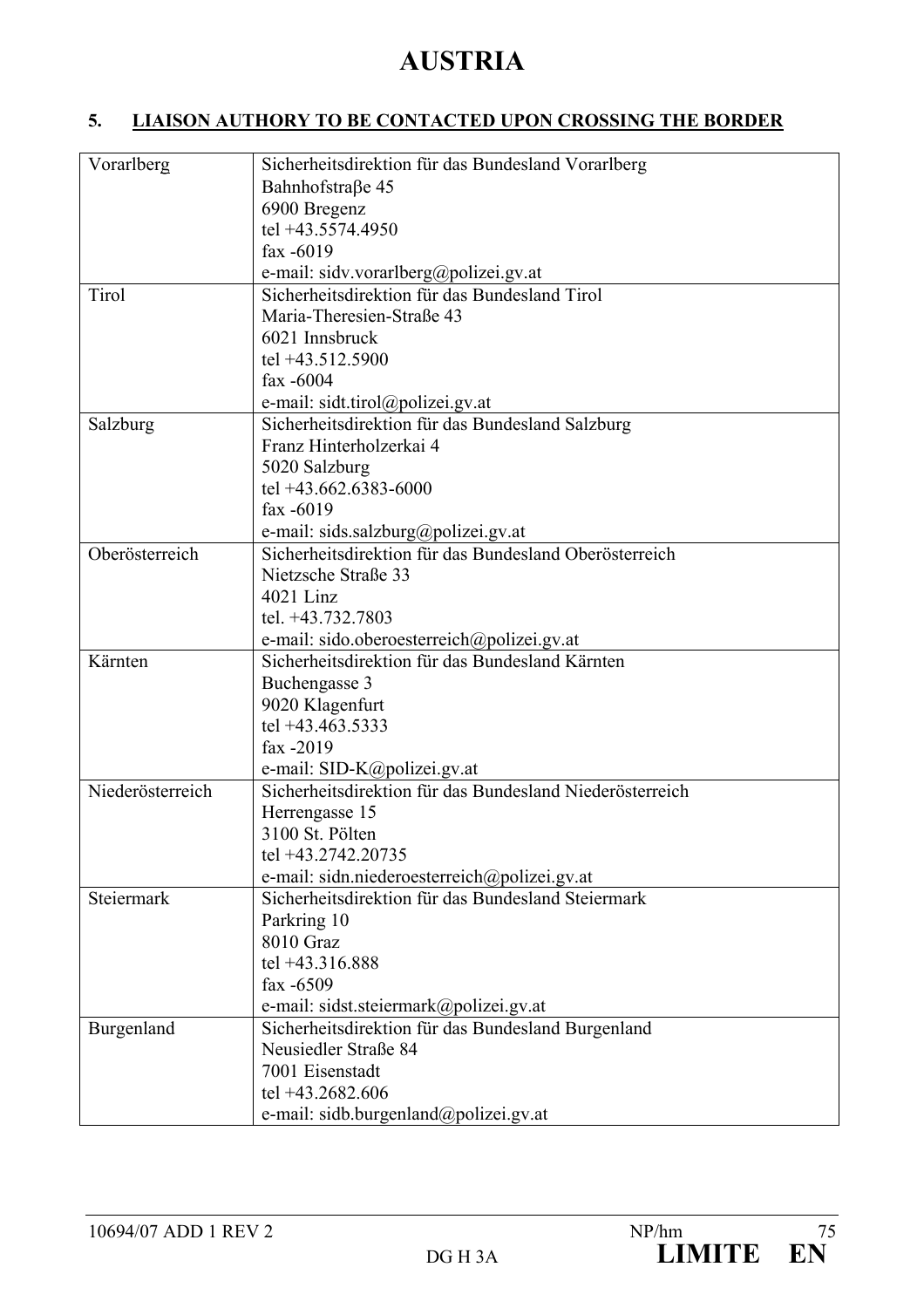## **POLAND**

- **1. SURVEILLANCE**
- **2. PURSUIT**
- **3. DEFINITIONS**
- **4. SPECIFIC NATIONAL MEASURES**
- **5. LIAISON AUTHORITY TO BE CONTACTED UPON CROSSING THE BORDER**

## **1. SURVEILLANCE**

## **List of agents authorised to exercise the power of surveillance:**

- a) officers of the Police,
- b) officers of the Border Guard,
- c) officers of the Internal Security Agency (on common border with Slovak Republic and Lithuania)

**Contact details of the central authority responsible for transmitting requests for judicial assistance:**

**Head of Police Headquarters General Police Headquarters of Poland**  ul. Puławska 148/150 00-624 Warszawa tel: (+4822) 601-23-72, fax: (+4822) 848-26-91

## **2. PURSUIT**

## **List of Polish officers (agents) authorised to the exercise the power of pursuit:**

- a) officers of the Police,
- b) officers of the Border Guard,
- c) officers of the Internal Security Agency (on common border with Czech Republic)

## **Offences which may entail exercise of the power of pursuit in Poland:**

## **At the common border with Germany:**

The agreement between the Republic of Poland and the Federal Republic of Germany on cooperation between police and border guard authorities in border regions signed in Berlin on 18 February 2002 doesn't contain regulations concerning the execution of hot pursuit in accordance with article 41 of the Schengen Implementing Convention in bilateral relations.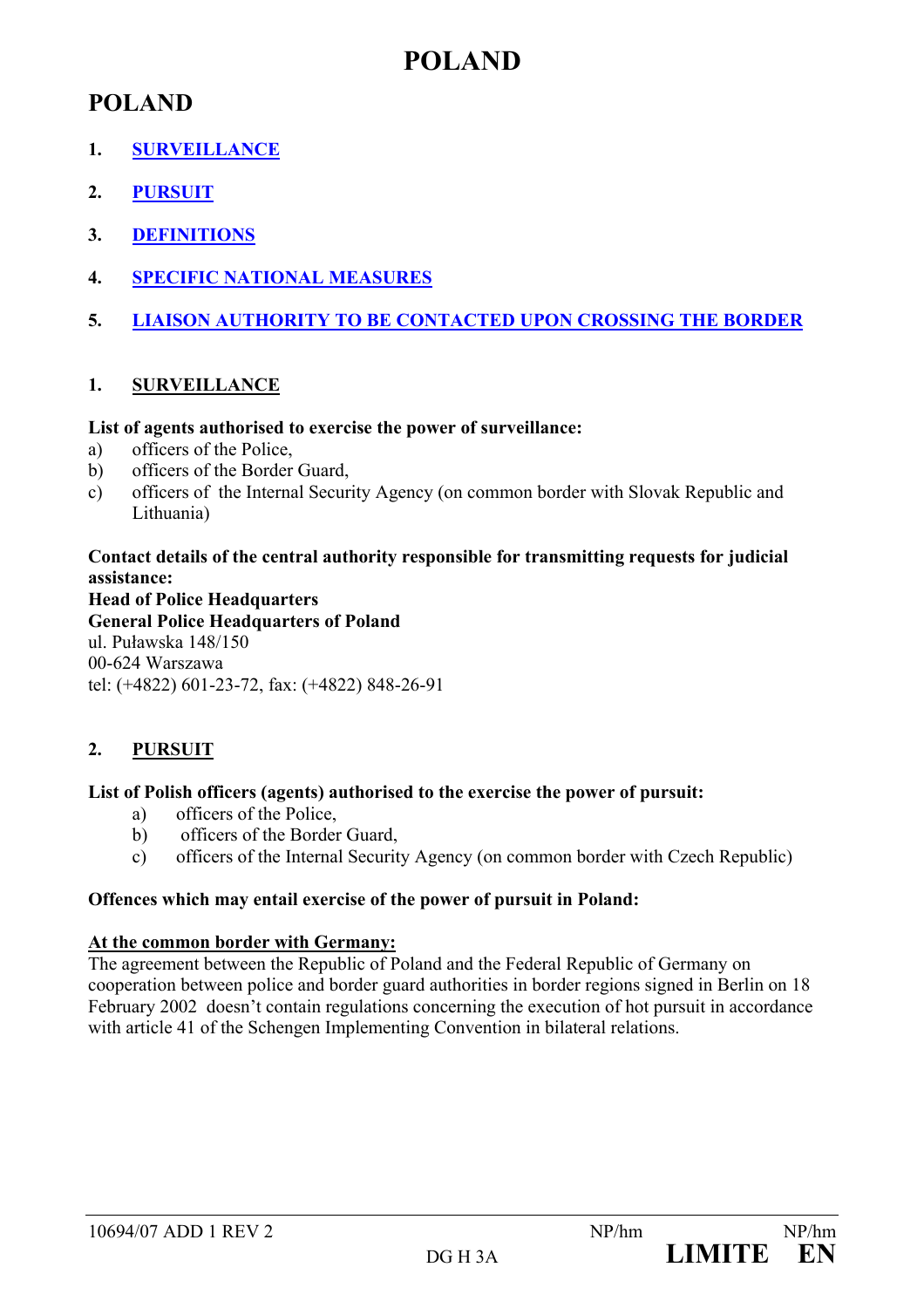Until finalizing procedure of changing the above mentioned agreement in order to detail provisions of the art. 41 of the Schengen Implementing Convention, authorised officers of the Federal Republic of Germany may carry out pursuit on the territory of the Republic of Poland in reference to all extraditable offences (art. 41 par. 4b of the Schengen Implementing Convention).

## **At the common border with Lithuania:**

- all extraditable offences,
- in case of offences , which may be a reason for passing European Arrest Warrant,
- after the person, who escaped from the place of detention,

(art. 11 par. 1 of the the agreement between the Republic of Poland and the Republic of Lithuania on cooperation of police and border guard forces in border regions and in combating crime signed in Vilnius on  $14<sup>th</sup>$  March 2006)

## **At the common border with Czech Republic:**

- after suspect or suspected person of commiting a deliberate criminal offence , punishable by national law of both of Contracting Parties by custodial sentence for at least one year (art. 11 a) of the the agreement between the Republic of Poland and the Czech Republic on cooperation in combating crime, the protection of public order and collaboration in border regions signed in Warsaw on 21 June 2006);
- after the person, who escaped from an arrest, a penal institution, house of correction or psychiatric institution, in which they were placed by the legal decision (art. 11 b) of the above mentioned agreement),

## **At the common border with Slovak Republic:**

The agreement between the Republic of Poland and the Slovak Republic on cooperation in combating crime and collaboration in border regions signed in Warsaw on 23 March 2004 doesn't contain regulations concerning the execution of hot pursuit in accordance with article 41 of the Schengen Implementing Convention in bilateral relations. Until finalizing procedure of changing the above mentioned agreement in order to detail provisions of the art. 41 of the Schengen Implementing Convention, authorised officers of the Slovak Republic may carry out pursuit on the territory of the Republic of Poland in reference to all extraditable offences (art. 41 par. 4b of the Schengen Implementing Convention).

## **Restrictions on the power of pursuit in Poland:**

## **At the common border with Germany:**

Until finalizing procedure of changing the agreement between the Republic of Poland and the Federal Republic of Germany on cooperation between police and border guard authorities in border regions signed in Berlin on 18 February 2002 in order to detail provisions of the art. 41 of the Schengen Implementing Convention, authorised officers of the Federal Republic of Germany may carry out pursuit on the territory of the Republic of Poland without any restrictions on the duration and territorial scope of the pursuit (art. 41 par. 3b of the Schengen Implementing Convention).

If no request to cease the pursuit is made and if the competent local authorities are unable to intervene quickly enough, the pursuing officers may apprehend the person pursued until the officers of the Contracting Party in the territory of which the pursuit is taking place, who must be informed without delay, are able to establish his identity or arrest him (art. 41 par. 2b of the Schengen Implementing Convention).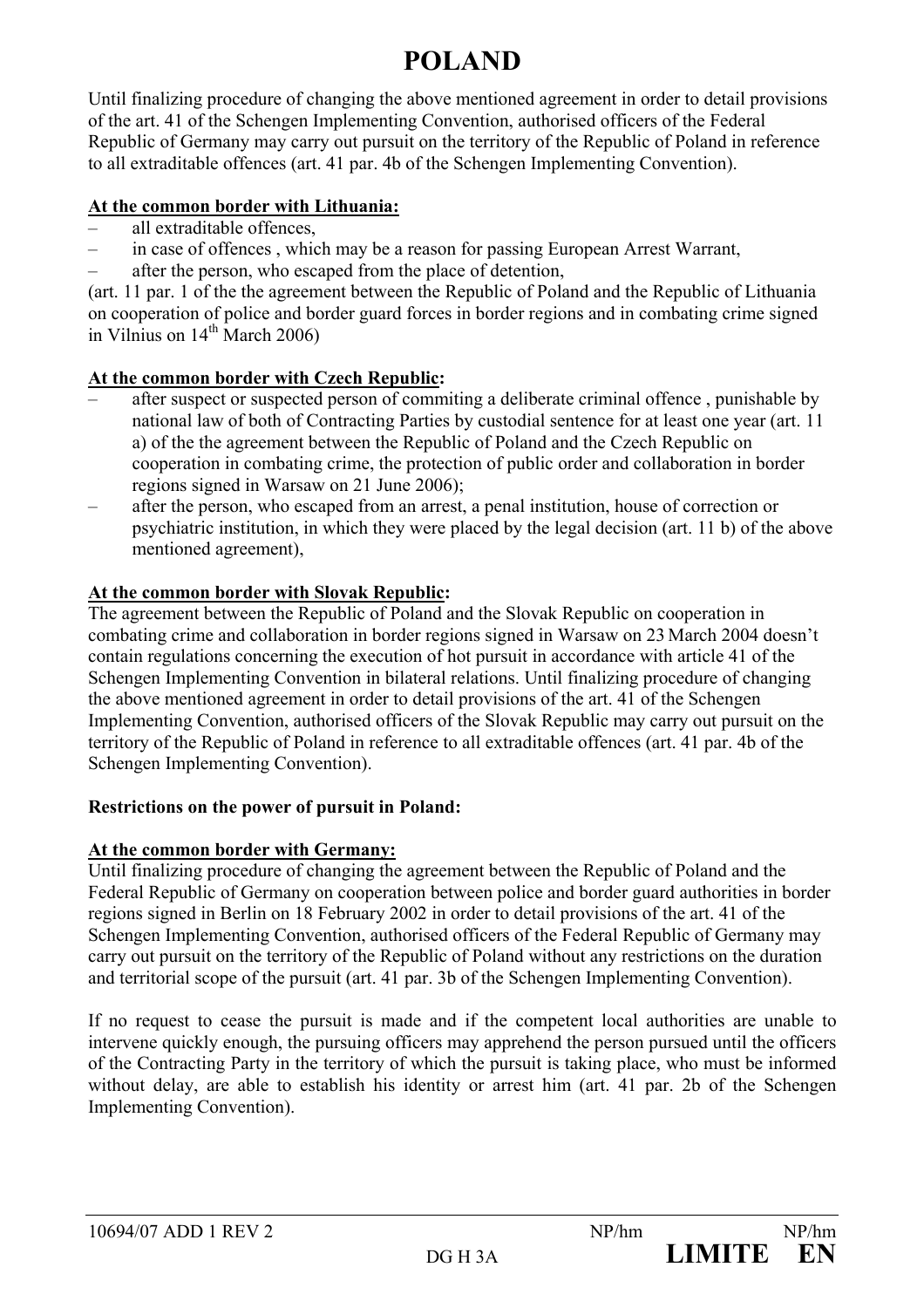#### **At the common border with Lithuania:**

Officers pursuing a person are ought to report to the suitable agents (and suitable border agents) of the (contracting) party in whose territory the pursuit is to be continued the following: the time and place of crossing the state border by the person being pursued as well as their ormaments and technical means. This should be reported without delay, before the crossing occurs.

Pursuit can be continued to a maximum of 100 km radius of the border and for no longer than an hour (art. 11 par. 4 of the the agreement between the Republic of Poland and the Republic of Lithuania on cooperation of police and border guard forces in border regions and in combating crime signed in Vilnius on  $14<sup>th</sup>$  March 2006)

The competent authorities of the contracting party, in whose territory the pursuit is being continued, ought to immediately take over the pursuit.

Should the suitable officers not be able to take over the pursuit without delay, the officers who continue the pursuit have the right to stop the pursued person and transfer them immediately to the suitable agents of the contracting party in whose territory the pursuit has been continued (art. 11 par.5 p. 2 of the above mentioned agreement).

#### **At the common border with Czech Republic:**

There are no restrictions on the duration and territorial scope of the pursuit.

If the competent local authorities are unable to intervene quickly enough, the pursuing officers may apprehend the person pursued until the officers of the Contracting Party in the territory of which the pursuit is taking place, who must be informed without delay, are able to establish his identity or arrest him (art. 11 par 6 of the the the agreement between the Republic of Poland and the Czech Republic on cooperation in combating crime, the protection of public order and collaboration in border regions signed in Warsaw on 21 June 2006).

## **At the common border with Slovak Republic:**

Until finalizing the procedure of changing the agreement between the Republic of Poland and the Slovak Republic on cooperation in combating crime and collaboration in border regions signed in Warsaw on 23 March 2004 in order to detail provisions of the art. 41 of the Schengen Implementing Convention, authorised officers of the Slovak Republic may carry out pursuit on the territory of the Republic of Poland without any restrictions on the duration and territorial scope of the pursuit (art. 41 par. 3b of the Schengen Implementing Convention).

If no request to cease the pursuit is made and if the competent local authorities are unable to intervene quickly enough, the pursuing officers may apprehend the person pursued until the officers of the Contracting Party in the territory of which the pursuit is taking place, who must be informed without delay, are able to establish his identity or arrest him (art. 41 par. 2b of the Schengen Implementing Convention).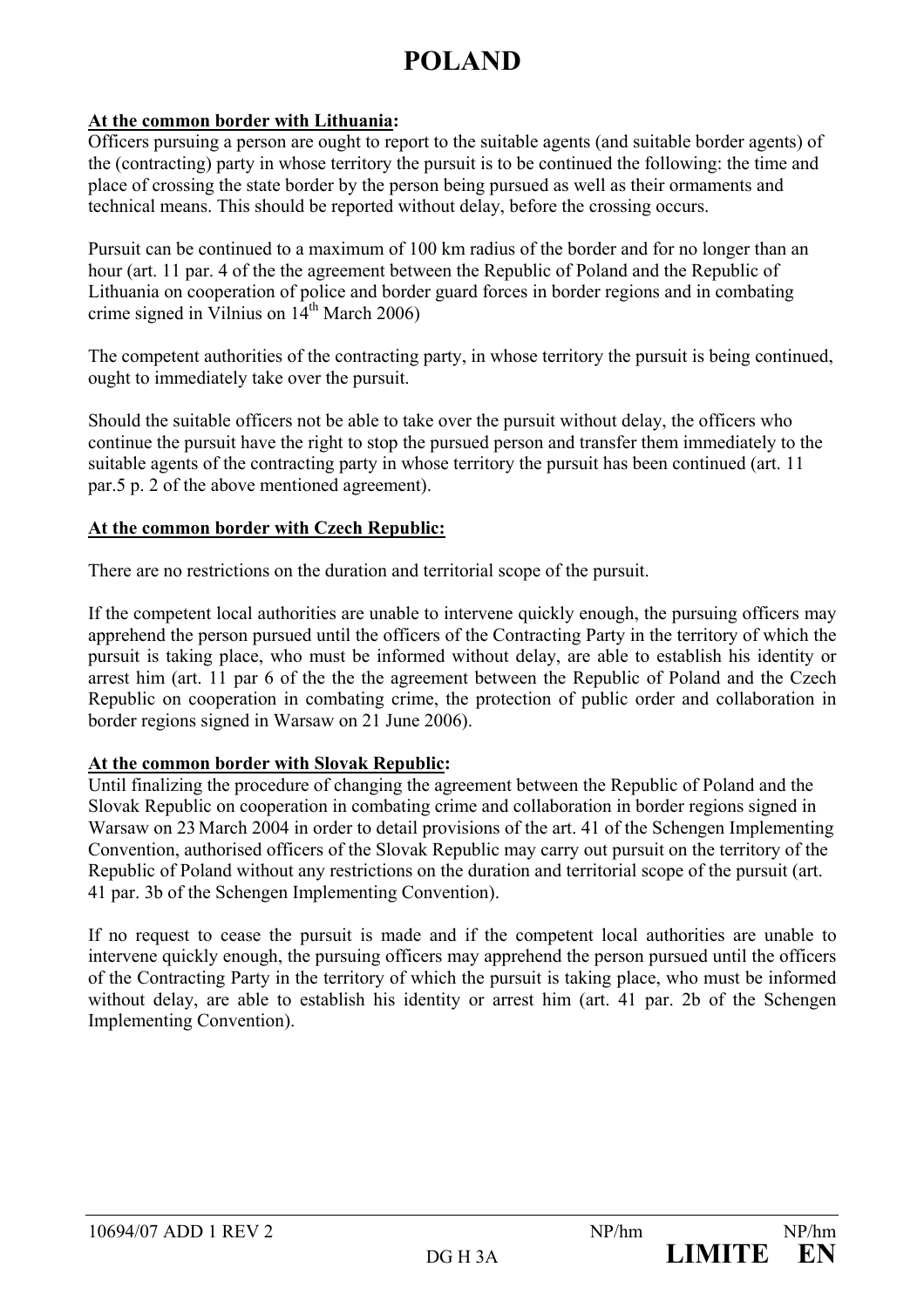#### **Statutory provisions of particular importance when exercising the right of pursuit: Citizen's power of arrest :**

## a) **Citizen's right to apprehend (**Code of Criminal Procedure Chapter 27, Article 243):

Act of 6 June 1997 - Code of Criminal Procedure Chapter 27, Article 243 states the following: **« Article 243**. § 1Any one has the right to apprehend a person caught in the act of committing an offence, or seized in a pursuit undertaken directly following the commission of an offence, if it is feared that such person may go into hiding or if his identity cannot be established.

§ 2. The apprehended person should be surrendered to the Police without delay."

## b) **Police power of arrest (Code of Criminal Procedure, Chapter 27,Article 244):**

## **Act of 6 June 1997 - Code of Criminal Procedure Chapter 27, Article 224 states the following:**

"§ 1. The Police shall be authorised to arrest a suspected person if there is good reason to suppose that he has committed an offence, and it is feared that such a person may go into hiding or destroy the evidence of his offence or if his identity could not be established or if there are groungs to apply to a person speeded - up procedure (a person caught in the act of committing an offence or directly after it, detained and surrendered into judicial authority disposal within 48 h).

§ 2. The arrested person shall be informed immediately about the reasons for his arrest and his rights and his explanations shall be heard.

§ 3. A record of the arrest shall be made in which the following should be included: the name, surname and position of the person conducting the action, the name and surname of the arrested person, and in the event that identity of the arrested person could not be established, a description of the said person, and the day, hour, place and reason for the arrest, and act for which he is suspected. The statements by the arrested person should also be recorded and the fact noted that he has been reminded of his rights. The copy of the record shall be served on the arrested person.

§ 4. As soon as possible after the arrest of the suspected person, the measures necessary for the collection of essential information should be taken; and, in the event that the grounds referred to in Article 258 § 1 through 3 occur, a motion to the state prosecutor should be made, requesting him to obtain a preventive detention order from the court."

## **3. DEFINITIONS**

## **Service weapons (The Law on the Police, Article 17)**

Any weapon given by authority to policemen, frontier guard officials or customs officers to perform their duties: pistol, shotgun, rifle, trucheon, teargas- or pepperspray. Normally, an officer is equipped with pistol, truncheon and spray.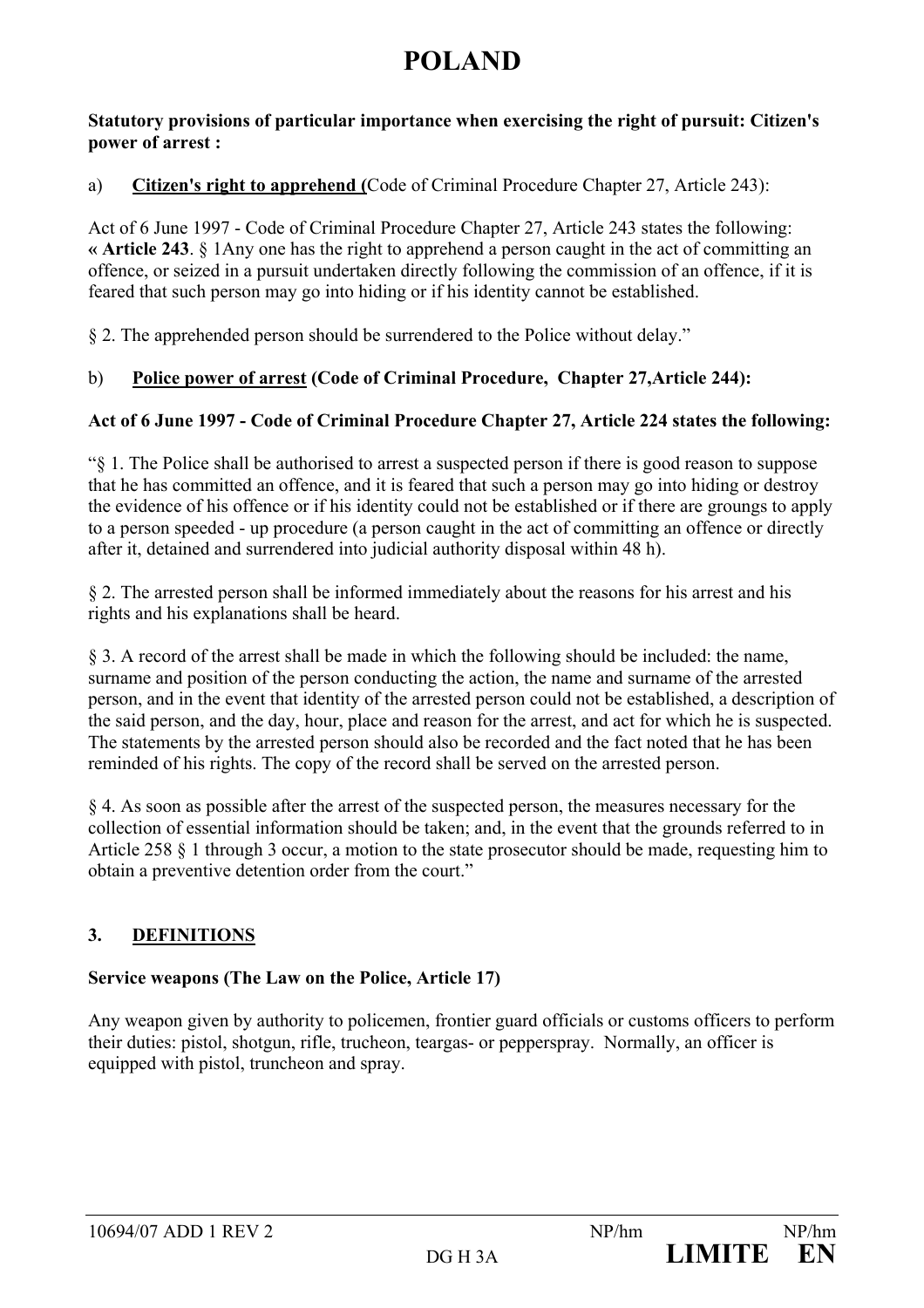#### **The Law on the Police, Article 17 states the following:**

The Police force member is authorised to use firearms exclusively in the following conditions:

- 1) in order to fend off direct and lawless attempt at the life, health or liberty of the police force member or another person, and to prevent activities aiming directly at such attempt,
- 2) against the person failing to follow the order to drop immediately the weapon or another dangerous tool, the use of which can threaten the life, health or liberty of the Police force member or another person,
- 3) against the person attempting lawlessly and forcibly to overtake firearms from the Police force member, or another person authorised to possess firearms,
- 4) in order to fend off dangerous direct and violent attack against the premises and facilities important for state security and national defence, national authority seats, the central authorities of state administration or justice administration, against the facilities of national economy or culture, against the diplomatic representation offices and consular offices of foreign states or international organisations, and against premises surveyed by armed defence force formed pursuant to separate regulations,
- 5) in order to fend off attempts against the property, when such attempts are simultaneously related to direct threat to human life, health or liberty,
- 6) in direct pursuit of the person, in relation to whom the use of firearms was lawfully admissible in cases mentioned in Paragraphs 1-3 and 5, or the person who can be reasonably suspected of committing a crime or terrorist attempt, abduction in order to obtain ransom or demanded behaviour, mugging, violent theft, violent assault, intentional serious body injury, rape, arson or other intentional threat to public security, life or health,
- 7) in order to detain the person mentioned in Paragraph 6, if this person took refuge in an inaccessible place, and the accompanying circumstances indicate that this person my use firearms or another dangerous weapon, which can threaten human life or health,
- 8) in order to fend off violent, direct and lawless attempt against the escort protecting persons, documents containing information classified as state secret, money or other valuable objects,
- 9) in order to apprehend or prevent the escape of the person taken in custody, temporarily arrested or serving a prison sentence, in the following circumstances:
	- a) the escape of the person lawfully deprived of liberty has caused danger to human life or health,
	- b) reasonable suspicion exists that the person lawfully deprived of liberty may use firearms, explosives or other dangerous tools,
	- c) the deprivation of liberty occurred in relation to reasonable suspicion or conviction of crimes mentioned in Paragraph 6.

In the operations of organised detachments or sub-detachments of Police force, firearms can be used only at the direct order of their commanders. Firearms should be used in the way causing minimum damage to the person against whom the firearms are used.

## **Means of direct enforcement (The Law on the Police, Article 16):**

## **The Law on the Police, Article 16 states the following:**

Police officers can use only those means of direct enforcement that respond to the needs resulting from a given situation and indispensable to obtain subordination to issued orders.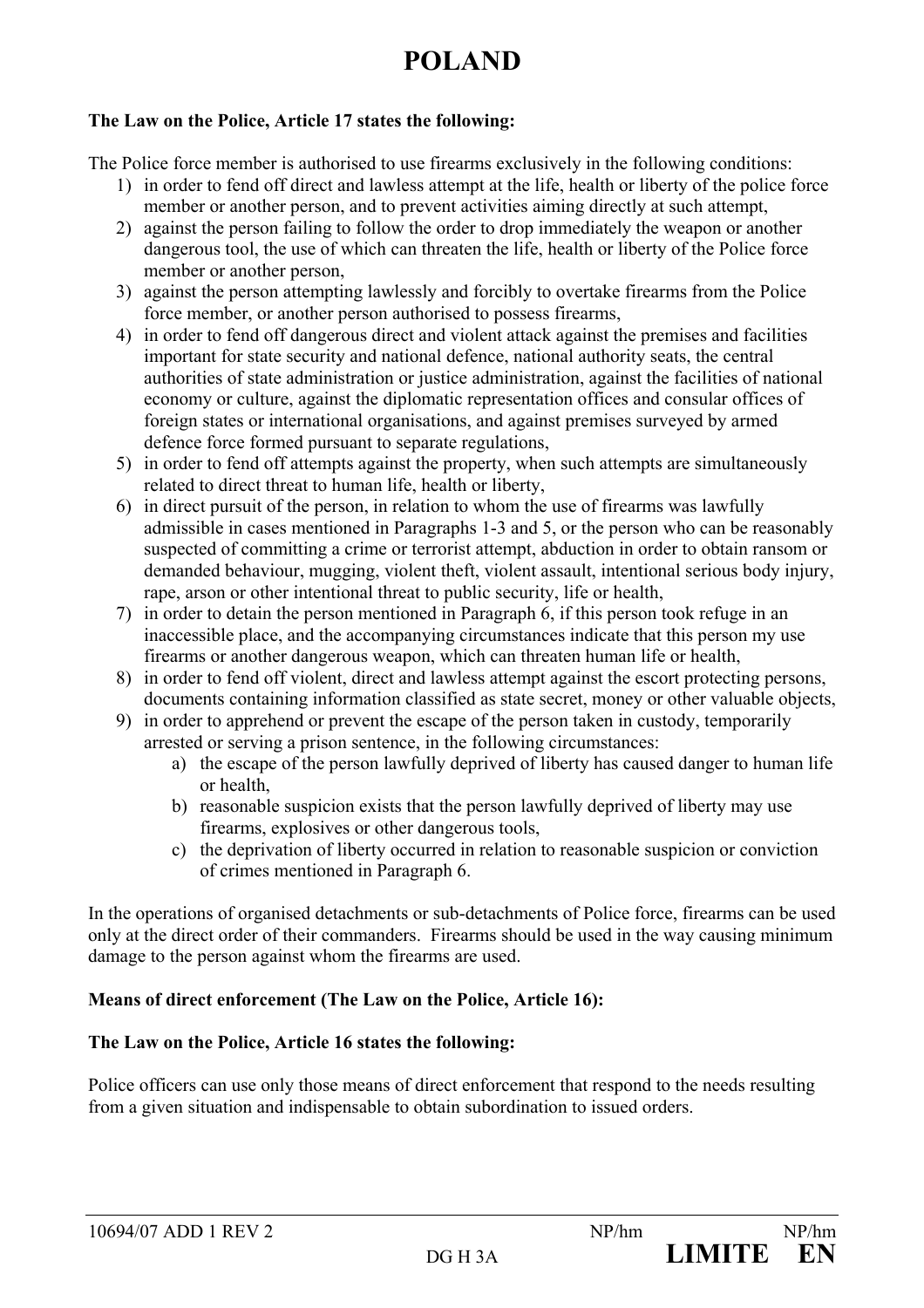If relevant persons refuse to follow the lawful orders issued by Police authorities or police officers, policemen can apply the following means of direct enforcement:

- 1) physical, technical and chemical means applicable to overpower or escort persons and to stop vehicles,
- 2) Police batons,
- 3) overpowering water jets,
- 4) Police hounds and horses,
- 5) non-penetration missiles shot from firearms.

## **Self-defence (The Penal Code, Chapter 3, Article 25):**

The Polish Penal Code, Chapter 3, Article 25, states the following:

"§ 1. Whoever in necessary defence repels a direct illegal attack on any interest protected by law, shall not be deemed to have committed an offence.

**§ 2.** In the event that the limits of necessary defence have been exceeded, in particular when the perpetrator has used a means of defence disproportionate to the danger of the attack, the court may apply extraordinary mitigation of the penalty and even renounce its imposition.

**§ 3.** The court shall renounce the imposition of the punishment if exceeding the limits of necessary defence resulted from fright or emotional distress, as justified by the circumstances of the attack."

## **Home (The Penal Code, Chapter 23, Article 193):**

Domiciliary peace is guaranteed by the Constitution and sanctioned by Penal Code. The Polish Constitution, Chapter 2, Article 50 states that:

"The inviolability of the home shall be ensured. Any search of a home, premises or vehicles may be made only in cases and in a manner specified by statute".

The Polish Penal Code, Chapter 23, Article 193, states the following:

"Whoever breaks into someone else's house, apartment, premises, quarters, or a fenced plot of land, or despite a demand from an authorised person does not leave such a place shall be subject to a fine, the penalty of restriction of liberty or the penalty of deprivation of liberty for up to one year."

"Home" is not legally defined, but it has developed by case law. The definition of "home" includes dwelling, yard, stairway, holiday house, and premises actually occupied for living, e.g. hotel room, caravan, tent, vessel. Factories and offices are also protected against unlawful intrusion.

#### **Exercising special rights in respect of road traffic regulations (Traffic Act: Article 9 and Article 53):**

Duty vehicles (fitted with blue flashing lights and sirens) are in principle not bound by traffic limits or prohibitions. However, the following limits apply:

– a vehicle may not go through a red light at a crossroads without first stopping briefly; the driver must be certain that in going through the red light the vehicle poses a threat neither to persons or to objects.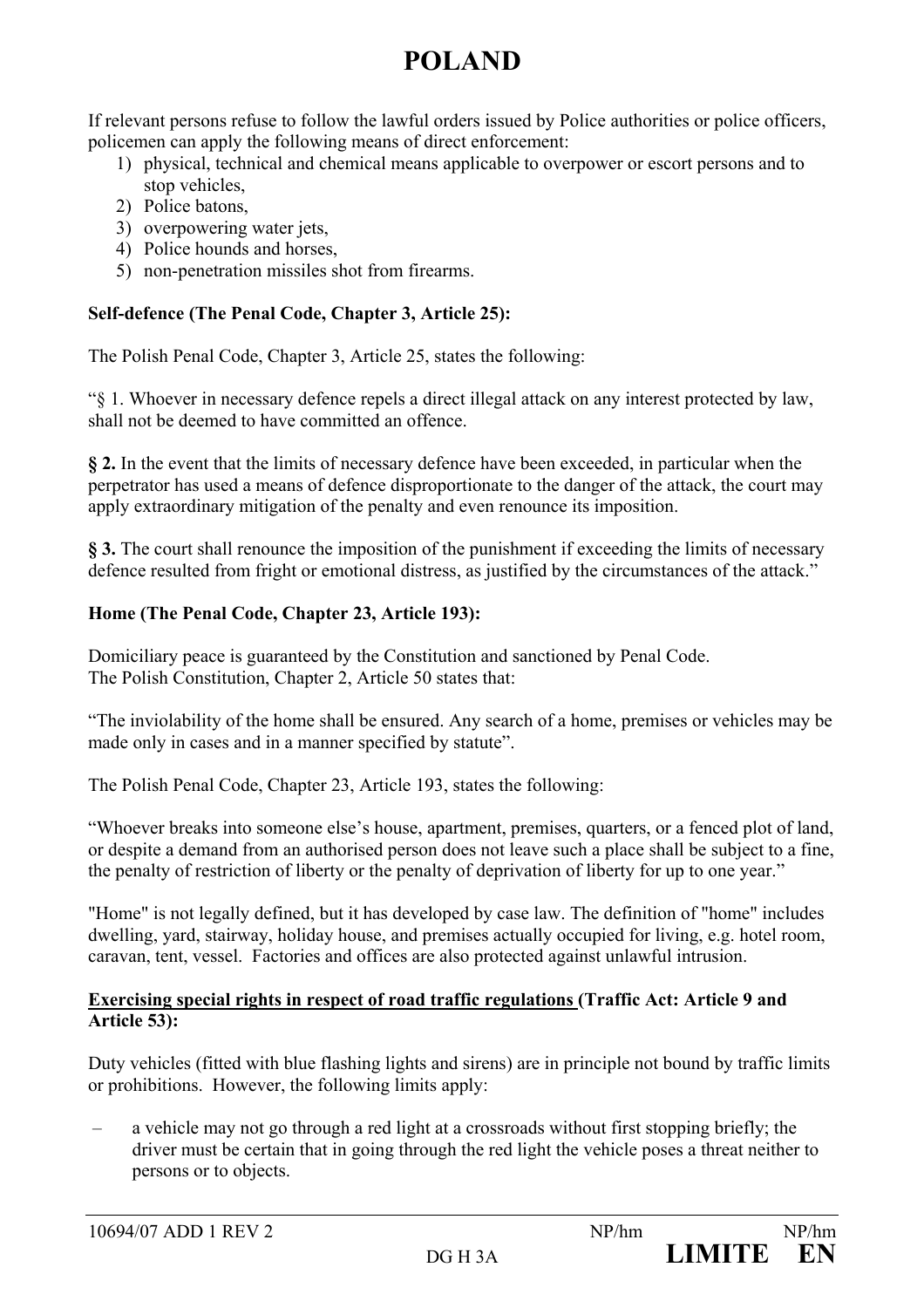– duty vehicles may only go the wrong way up one way streets and fail to observe lanes (for filtering traffic according to direction) if the destination cannot be accessed by another route or cannot be reached in the time available.

Emergency vehicle giving special signals (blue light and siren) is exempt from traffic regulations if necessary in urgent case. Driver is obliged to give way to emergency vehicle giving signals.

## **4. SPECIFIC NATIONAL MEASURES**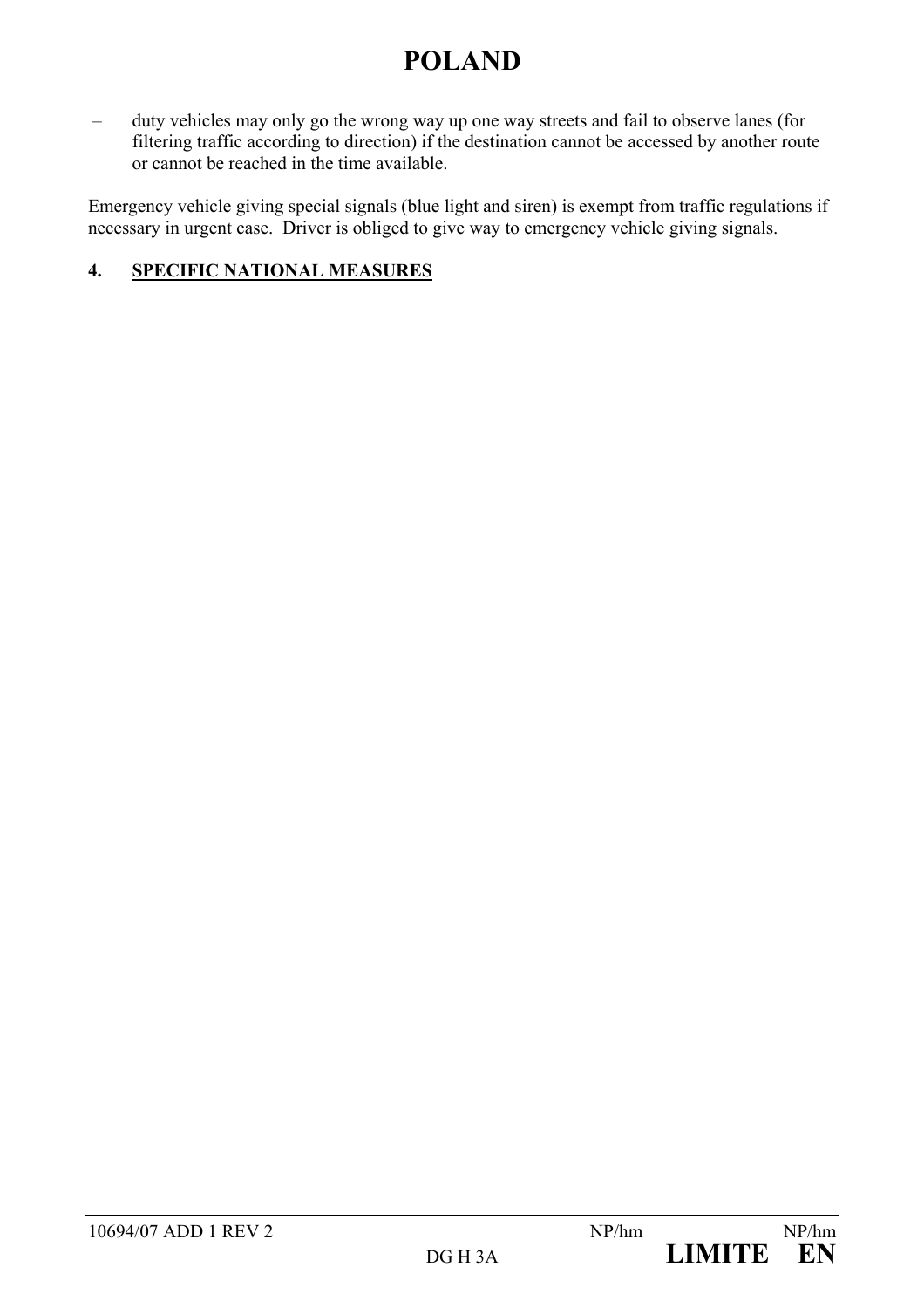## **5 LIAISON AUTHORITY TO BE CONTACTED UPON CROSSING THE BORDER**

| <b>POLISH-GERMAN BORDER</b><br><b>POLICE</b> |                                                                                                       |                                                            |                                                       |                                     |  |
|----------------------------------------------|-------------------------------------------------------------------------------------------------------|------------------------------------------------------------|-------------------------------------------------------|-------------------------------------|--|
| <b>OPERATION</b>                             | <b>AUTHORITY</b>                                                                                      | <b>ADDRES</b>                                              | <b>TEL</b>                                            | <b>FAX</b>                          |  |
| <b>Surveillance</b>                          |                                                                                                       |                                                            |                                                       |                                     |  |
|                                              | Voivodship Police Commander in Szczecin<br>(if crossing of Voivodship's border is planned)            | Małopolska Street 47<br>70-515 SZCZECIN                    | +48 91 821 8001<br>+48 91 8211752<br>+48 601958729    | +48 91 821 8003                     |  |
|                                              | And<br>Commander in Chief of Police                                                                   | Puławska Street 148/150<br>02-624 WARSZAWA                 | +48 22 60 136 40<br>+48 667 631 325                   | +48 22 60 132 37                    |  |
| <b>ORDINARY</b>                              | Voivodship Police Commander in Gorzów Wielkopolski<br>(if crossing of Voivodship's border is planned) | Kwiatowa Street 10<br>66-400 GORZÓW WIELKOPOLSKI           | +48 95 721 1111<br>+48 95 7211942<br>+48 664 022 248  | +48 95 721 1115<br>+48 95 721 1935  |  |
|                                              | And<br>Commander in Chief of Police                                                                   | Puławska Street 148/150<br>02-624 WARSZAWA                 | +48 22 60 136 40<br>+48 667 631 325                   | +48 22 60 132 37                    |  |
|                                              | Voivodship Police Commander in Wrocław<br>(if crossing of Voivodship's border is planned)             | Muzealny Square 2/4<br><b>WROCŁAW</b>                      | +48 71 340 3400<br>+48 71 340 1105                    | +48 71 340 3431                     |  |
|                                              | And                                                                                                   | Puławska Street 148/150                                    | +48 603 765 269<br>+48 22 60 136 40                   | +48 71 340 1103<br>+48 22 60 132 37 |  |
|                                              | Commander in Chief of Police<br>Commander in Chief of Police                                          | 02-624 WARSZAWA<br>Puławska Street 148/150                 | +48 667 631 325<br>+48 22 60 136 40                   | +48 22 60 132 37                    |  |
|                                              | Оr<br>Voivodship Police Commander in Szczecin<br>(while crossing of Voivodship's border)              | 02-624 WARSZAWA<br>Małopolska Street 47<br>70-515 SZCZECIN | +48 667 631 325<br>+48 91 821 8001<br>+48 91 8211752  | +48 91 821 8003                     |  |
|                                              | Commander in Chief of Police                                                                          | Puławska Street 148/150<br>02-624 WARSZAWA                 | +48 601958729<br>+48 22 60 136 40<br>+48 667 631 325  | +48 22 60 132 37                    |  |
| <b>EMERGENCY</b>                             | 0r<br>Voivodship Police Commander in Gorzów Wielkopolski<br>(while crossing of Voivodship's border)   | Kwiatowa Street 10<br>66-400 GORZÓW WIELKOPOLSKI           | +48 95 721 1111<br>+48 95 7211942<br>+48 664 022 248  | +48 95 721 1115<br>+48 95 721 1935  |  |
|                                              | Commander in Chief of Police                                                                          | Puławska Street 148/150<br>02-624 WARSZAWA                 | +48 22 60 136 40<br>+48 667 631 325                   | +48 22 60 132 37                    |  |
|                                              | Or<br>Voivodship Police Commander in Wrocław<br>(while crossing of Voivodship's border)               | Muzealny Square 2/4<br><b>WROCŁAW</b>                      | +48 71 340 3400<br>+48 71 340 1105<br>+48 603 765 269 | +48 71 340 3431<br>+48 71 340 1103  |  |
|                                              | Commander in Chief of Police                                                                          | Puławska Street 148/150<br>02-624 WARSZAWA                 | +48 22 60 136 40<br>+48 667 631 325                   | +48 22 60 132 37                    |  |
| <b>Hot pursuit</b>                           | And<br>Voivodship Police Commander in Szczecin<br>(while crossing of Voivodship's border)             | Małopolska Street 47<br>70-515 SZCZECIN                    | +48 91 821 8001<br>+48 91 8211752<br>+48 601958729    | +48 91 821 8003                     |  |
|                                              | Commander in Chief of Police                                                                          | Puławska Street 148/150<br>02-624 WARSZAWA                 | +48 22 60 136 40<br>+48 667 631 325                   | +48 22 60 132 37                    |  |
|                                              | And<br>Voivodship Police Commander in Gorzów Wielkopolski                                             | Kwiatowa Street 10<br>66-400 GORZÓW WIELKOPOLSKI           | +48 95 721 1111<br>+48 95 7211942                     | +48 95 721 1115                     |  |
|                                              | (while crossing of Voivodship's border)                                                               | Puławska Street 148/150                                    | +48 664 022 248                                       | +48 95 721 1935                     |  |
|                                              | Commander in Chief of Police                                                                          | 02-624 WARSZAWA                                            | +48 22 60 136 40<br>+48 667 631 325                   | +48 22 60 132 37                    |  |

DG H 3A **LIMITE** EN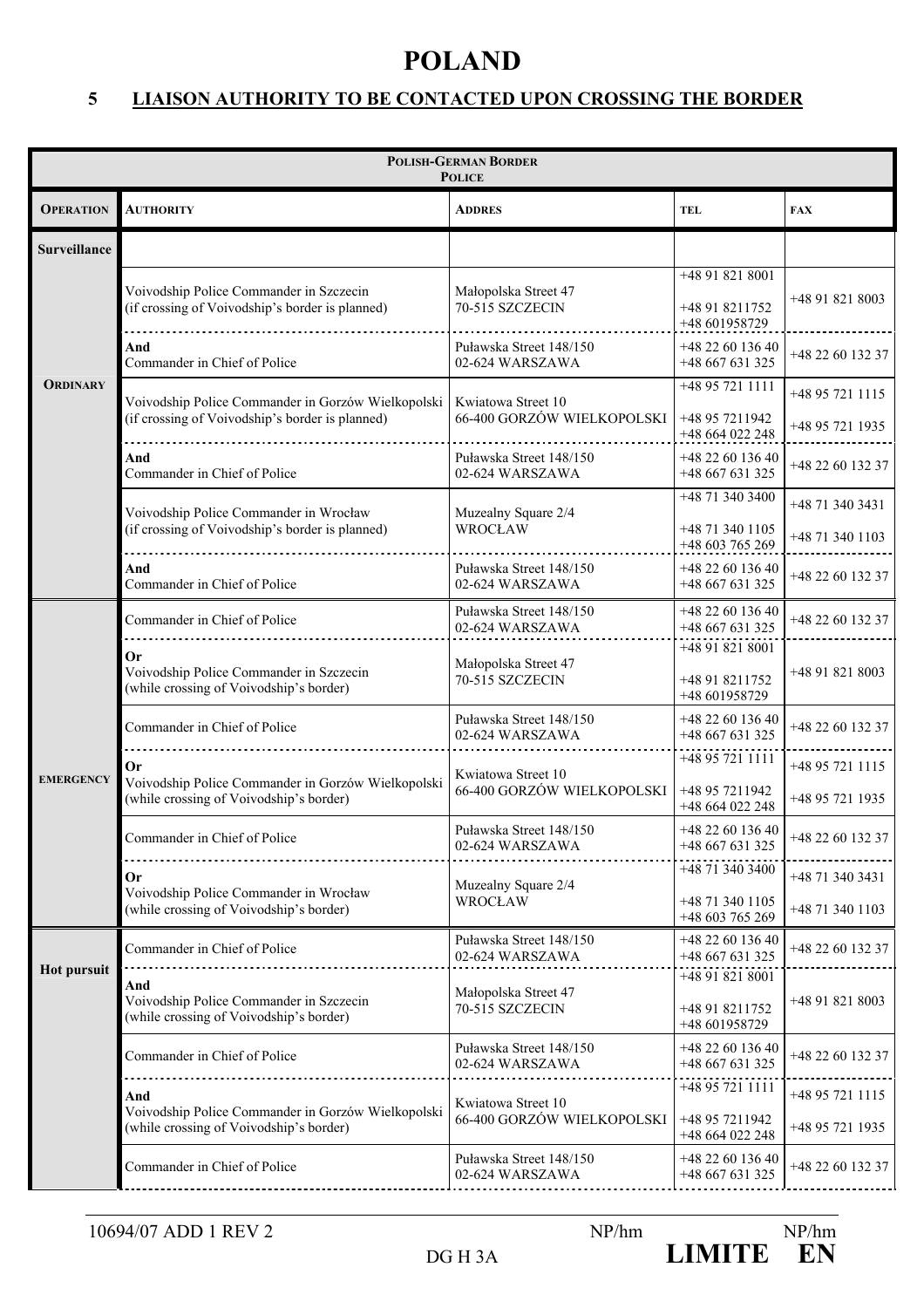|                                           | And<br>Voivodship Police Commander in Wrocław<br>(while crossing of Voivodship's border) | Muzealny Square 2/4<br><b>WROCŁAW</b>             | $+48$ 71 340 3400<br>$+48$ 71 340 1105<br>$+48603765269$ | $+48$ 71 340 3431<br>+48 71 340 1103 |
|-------------------------------------------|------------------------------------------------------------------------------------------|---------------------------------------------------|----------------------------------------------------------|--------------------------------------|
| <b>BORDER GUARD</b>                       |                                                                                          |                                                   |                                                          |                                      |
| <b>OPERATION</b>                          | <b>AUTHORITY</b>                                                                         | <b>ADDRES</b>                                     | <b>TEL</b>                                               | <b>FAX</b>                           |
| <b>Surveillance</b><br>and hot<br>pursuit | Border Guard Post in Słubice                                                             | Konstytucji 3-go Maja Street 13<br>69-100 Słubice |                                                          | +48 95 759 02 70 +48 95 759 02 07    |

| <b>POLISH-CZECH BORDER</b><br><b>POLICE</b> |                                                                                           |                                            |                                                                                                                 |                                      |
|---------------------------------------------|-------------------------------------------------------------------------------------------|--------------------------------------------|-----------------------------------------------------------------------------------------------------------------|--------------------------------------|
| <b>OPERATION</b>                            | <b>AUTHORITY</b>                                                                          | <b>ADDRESS</b>                             | <b>TEL</b>                                                                                                      | <b>FAX</b>                           |
| <b>Surveillance</b>                         |                                                                                           |                                            |                                                                                                                 |                                      |
| <b>ORDINARY</b>                             | Commander in Chief of Police                                                              | Puławska Street 148/150<br>02-624 WARSZAWA | +48 22 60 136 40<br>+48 667 631 325                                                                             | +48 22 6013237                       |
|                                             | Commander in Chief of Police                                                              | Puławska Street 148/150<br>02-624 WARSZAWA | +48 22 60 136 40<br>$+48667631325$                                                                              | +48 22 6013237                       |
| <b>EMERGENCY</b>                            | And<br>Voivodship Police Commander in Katowice<br>(while crossing of Voivodship's border) | Lompy Street 19<br>40-038 KATOWICE         | +48 32 200 1444<br>$+48$ 32 200 1666<br>+48 32 200 2686<br>$+48600810066$<br>+48 694 409 892<br>+48 694 409 891 | $+48$ 32 200 1243<br>+48 32 200 2702 |
|                                             | Commander in Chief of Police                                                              | Puławska Street 148/150<br>02-624 WARSZAWA | +48 22 60 136 40<br>+48 667 631 325                                                                             | +48 22 60 132 37                     |
|                                             | And<br>Voivodship Police Commander in Opole<br>(while crossing of Voivodship's border)    | Korfantego Street 2<br>45-077 OPOLE        | +48 77 453 8341<br>+48 77 422 2146<br>+48 77 422 3805                                                           | +48 77 422 2354                      |
|                                             | Commander in Chief of Police                                                              | Puławska Street 148/150<br>02-624 WARSZAWA | +48 22 60 136 40<br>+48 667 631 325                                                                             | +48 22 60 132 37                     |
|                                             | And<br>Voivodship Police Commander in Wrocław<br>while crossing of Voivodship's border)   | Muzealny Square 2/4<br>WROCŁAW             | +48 71 340 3400<br>+48 71 340 1105<br>+48 603 765 269                                                           | +48 71 340 3431<br>+48 71 340 1103   |
|                                             |                                                                                           |                                            |                                                                                                                 |                                      |
| <b>Hot pursuit</b>                          | Commander in Chief of Police                                                              | Puławska Street 148/150<br>02-624 WARSZAWA | +48 22 60 136 40<br>$+48667631325$                                                                              | +48 22 60 13237                      |
|                                             | and<br>Voivodship Police Commander in Katowice<br>(while crossing of Voivodship's border) | Lompy Street 19<br>40-038 KATOWICE         | +48 32 200 1444<br>+48 32 200 1666<br>+48 32 200 2686<br>$+48600810066$<br>+48 694 409 892<br>+48 694 409 891   | +48 32 200 1243<br>+48 32 200 2702   |

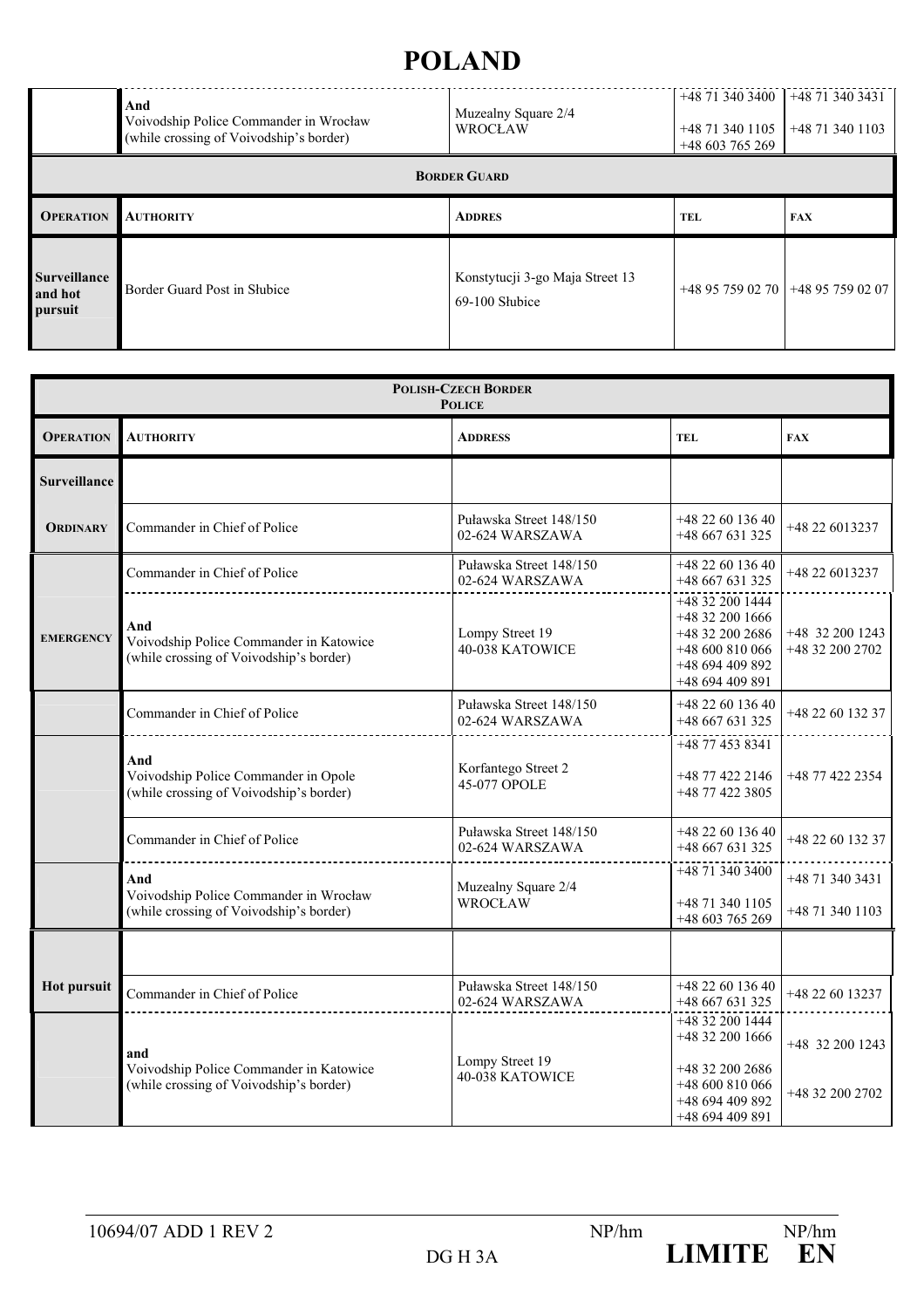|                                           | Commander in Chief of Police                                                                                                      | Puławska Street 148/150<br>02-624 WARSZAWA | +48 22 60 136 40<br>+48 667 631 325                   | +48 22 60 132 37                   |
|-------------------------------------------|-----------------------------------------------------------------------------------------------------------------------------------|--------------------------------------------|-------------------------------------------------------|------------------------------------|
|                                           | and<br>Voivodship Police Commander in Opole<br>(while crossing of Voivodship's border)                                            | Korfantego Street 2<br>45-077 OPOLE        | +48 77 453 8341<br>+48 77 422 2146<br>+48 77 422 3805 | +48 77 422 2354                    |
|                                           | Commander in Chief of Police                                                                                                      | Puławska Street 148/150<br>02-624 WARSZAWA | +48 22 60 136 40<br>+48 667 631 325                   | +48 22 60 13237                    |
|                                           | and<br>Muzealny Square 2/4<br>Voivodship Police Commander in Wrocław<br><b>WROCŁAW</b><br>(while crossing of Voivodship's border) |                                            | +48 71 340 3400<br>+48 71 340 1105<br>+48 603 765 269 | +48 71 340 3431<br>+48 71 340 1103 |
|                                           |                                                                                                                                   | <b>BORDER GUARD</b>                        |                                                       |                                    |
| <b>OPERATION</b>                          | <b>AUTHORITY</b>                                                                                                                  | <b>ADDRES</b>                              | <b>TEL</b>                                            | <b>FAX</b>                         |
| <b>Hot pursuit</b><br>and<br>surveillance | Border Guard Post in Cieszyn-Chotebuz                                                                                             | Cieszyn-Chotebuz<br>Na Skałce Street 316   | $+48338540369$                                        | $+48338540308$                     |
|                                           |                                                                                                                                   | <b>INTERNAL SECURITY AGENCY</b>            |                                                       |                                    |
| <b>OPERATION</b>                          | <b>AUTHORITY</b>                                                                                                                  | <b>ADDRES</b>                              | <b>TEL</b>                                            | <b>FAX</b>                         |
| <b>Hot pursuit</b>                        | <b>Internal Security Agency</b>                                                                                                   | Rakowiecka Street 2A<br>00-517 Warsaw      | $+48$ 22 565 91 10 +48 22 58 58 479                   |                                    |

|                  | <b>POLISH-SLOVAK BORDER</b><br><b>POLICE</b>                                      |                                            |                                                     |                 |  |
|------------------|-----------------------------------------------------------------------------------|--------------------------------------------|-----------------------------------------------------|-----------------|--|
| <b>OPERATION</b> | <b>AUTHORITY</b>                                                                  | <b>ADDRESS</b>                             | <b>TEL</b>                                          | <b>FAX</b>      |  |
| Surveillance     |                                                                                   |                                            |                                                     |                 |  |
|                  | Commander in Chief of Police                                                      | Puławska Street 148/150<br>02-624 WARSZAWA | +48 22 60 136 40<br>$+48667631325$                  | +48 22 60 13237 |  |
| <b>ORDINARY</b>  |                                                                                   |                                            |                                                     |                 |  |
| <b>EMERGENCY</b> | Voivodship Police Commander in Rzeszów<br>(while crossing of Voivodship's border) | Dąbrowskiego Street 30<br>35-036 RZESZÓW   | +48 17 858 23 10<br>+481785812337<br>$+48601170100$ | +48 17 858 2319 |  |

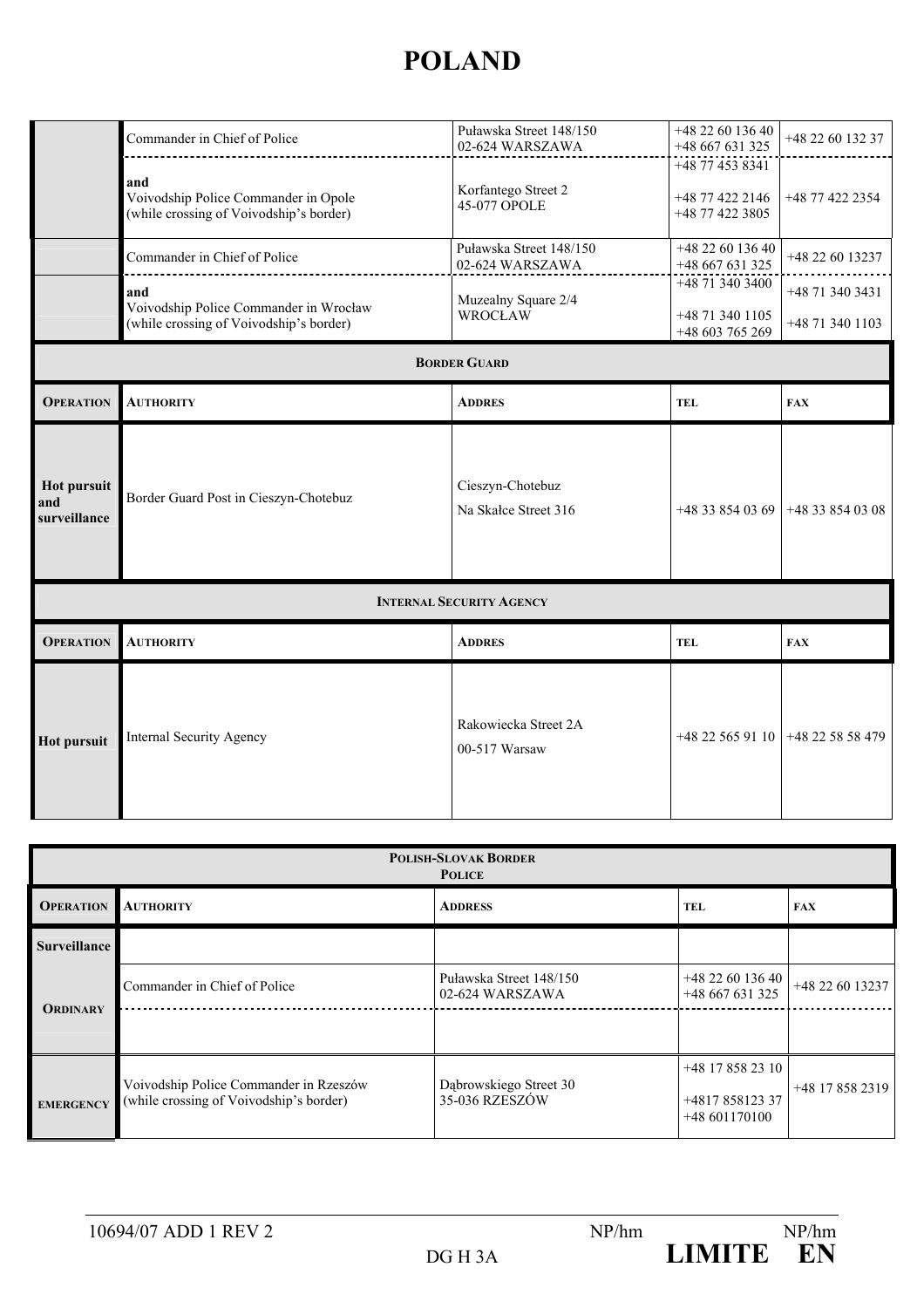| <b>AUTHORITY</b>                                                                          | <b>ADDRES</b>                              | <b>TEL</b>                                                                                  | <b>FAX</b>                                            |
|-------------------------------------------------------------------------------------------|--------------------------------------------|---------------------------------------------------------------------------------------------|-------------------------------------------------------|
|                                                                                           |                                            |                                                                                             |                                                       |
|                                                                                           |                                            | +48 694 409 891                                                                             |                                                       |
| and<br>Voivodship Police Commander in Katowice<br>(while crossing of Voivodship's border) | Lompy Street 19<br>40-038 KATOWICE         | +48 32 200 1444<br>+48 32 200 1666<br>+48 32 200 2686<br>+48 600 810 066<br>+48 694 409 892 | +48 32 200 1243<br>+48 32 200 2702                    |
| Commander in Chief of Police                                                              | Puławska Street 148/150<br>02-624 WARSZAWA | +48 22 60 136 40<br>+48 667 631 325                                                         | +48 22 60 13237                                       |
| and<br>Voivodship Police Commander in Kraków<br>(while crossing of Voivodship's border)   | Mogilska Street 109<br>31-571 KRAKÓW       | +48 12 6154443<br>+48 602 219545<br>+48 605525005                                           | +48 12 615 5517<br>+48 12 615 4409                    |
| Commander in Chief of Police                                                              | Puławska Street 148/150<br>02-624 WARSZAWA | +48 22 60 136 40<br>+48 667 631 325                                                         | +48 22 60 13237                                       |
| and<br>Voivodship Police Commander in Rzeszów<br>while crossing of Voivodship's border)   | Dąbrowskiego Street 30<br>35-036 RZESZÓW   | +48 17 858 23 10<br>+481785812337<br>+48 601170100                                          | +48178582319                                          |
| Commander in Chief of Police                                                              | Puławska Street 148/150<br>02-624 WARSZAWA | +48 22 60 136 40<br>+48 667 631 325                                                         | +48 22 60 13237                                       |
| Voivodship Police Commander in Katowice<br>(while crossing of Voivodship's border)        | Lompy Street 19<br>40-038 KATOWICE         | +48 32 200 2686<br>+48 600 810 066<br>+48 694 409 892<br>+48 694 409 891                    | +48 32 200 1243<br>+48 32 200 2702                    |
|                                                                                           |                                            | +48 32 200 1444                                                                             |                                                       |
| (while crossing of Voivodship's border)                                                   | 31-571 KRAKÓW                              | +48 605525005                                                                               | +48 12 615 4409                                       |
|                                                                                           | Mogilska Street 109                        | +48 12 411 77 99<br>+48 12 6154443                                                          | +48 12 615 5517                                       |
|                                                                                           | Voivodship Police Commander in Kraków      | <b>BORDER GUARD</b>                                                                         | +48 602 219545<br>+48 32 200 1666<br>+48 12 411 77 99 |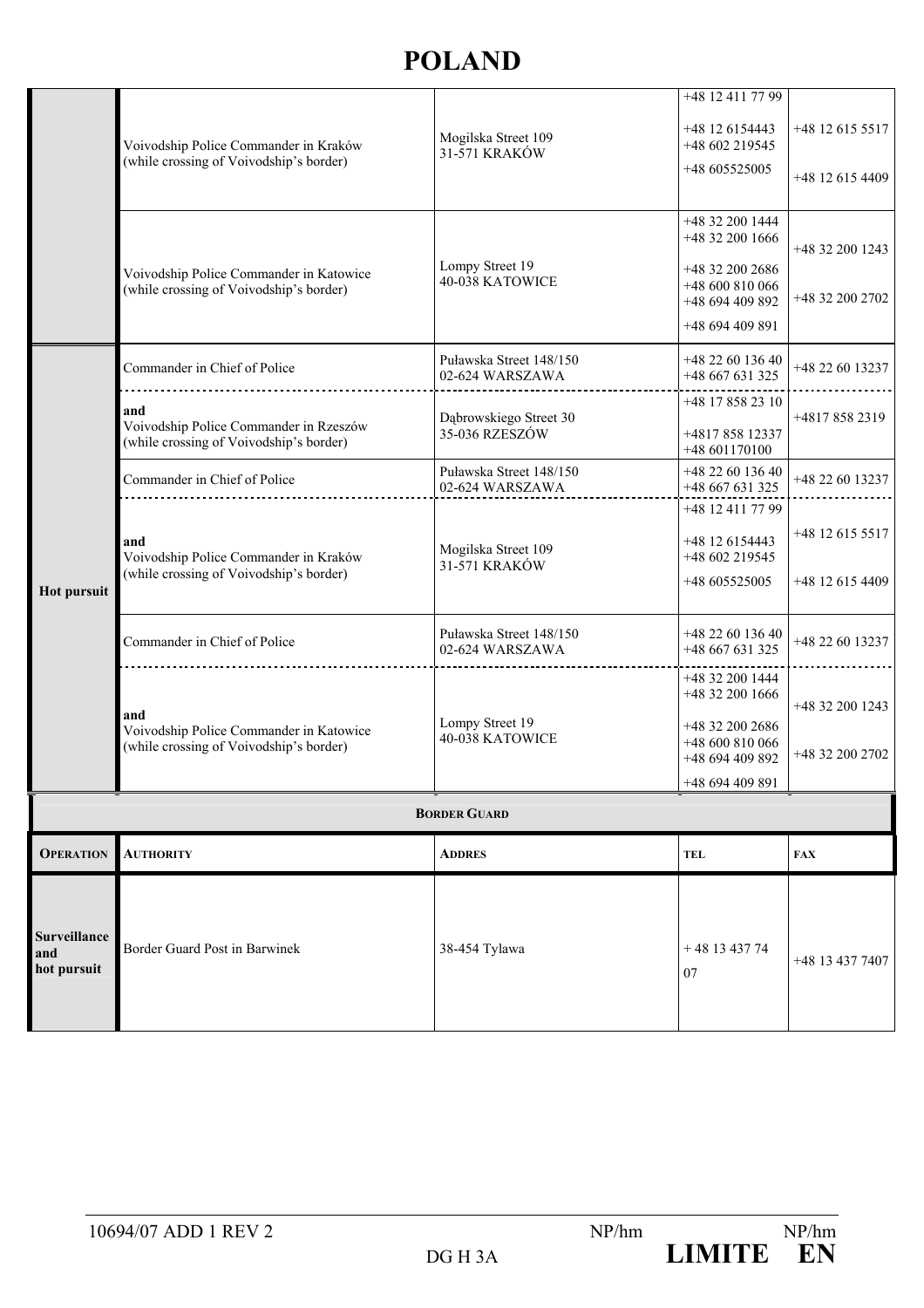| <b>INTERNAL SECURITY AGENCY</b> |                          |                                         |                    |                 |  |
|---------------------------------|--------------------------|-----------------------------------------|--------------------|-----------------|--|
| <b>OPERATION</b>                | <b>AUTHORITY</b>         | <b>ADDRES</b>                           | <b>TEL</b>         | <b>FAX</b>      |  |
| <b>Surveillance</b>             | Internal Security Agency | Rakowiecka Street 2A<br>$00-517$ Warsaw | $+482256591$<br>10 | +48 22 5858 479 |  |

|                     | <b>POLISH-LITHUANIAN BORDER</b><br><b>POLICE</b>                                           |                                            |                                                                                                            |                                    |  |  |
|---------------------|--------------------------------------------------------------------------------------------|--------------------------------------------|------------------------------------------------------------------------------------------------------------|------------------------------------|--|--|
| <b>OPERATION</b>    | <b>AUTHORITY</b>                                                                           | <b>ADDRESS</b>                             | <b>TEL</b>                                                                                                 | <b>FAX</b>                         |  |  |
| <b>Surveillance</b> |                                                                                            |                                            |                                                                                                            |                                    |  |  |
| <b>ORDINARY</b>     | Commander in Chief of Police                                                               | Puławska Street 148/150<br>02-624 WARSZAWA | $+48226013640$<br>$+48667631325$                                                                           | +48 22 60 13237                    |  |  |
|                     | Commander in Chief of Police                                                               | Puławska Street 148/150<br>02-624 WARSZAWA | +48 22 60 136 40<br>$+48667631325$                                                                         | +48 22 60 13237                    |  |  |
| <b>EMERGENCY</b>    | And<br>Voivodship Police Commander in Białystok<br>(while crossing of Voivodship's border) | Sienkiewicza Street 65<br>15-003 BIAŁYSTOK | +48 85 677 2305<br>$+48856544850$<br>$+48856772151$<br>$+48608019102$<br>$+48604495683$<br>+48 694407 976  | +48 85 677 3339<br>+48 85 675 2472 |  |  |
| <b>Hot pursuit</b>  | Commander in Chief of Police                                                               | Puławska Street 148/150<br>02-624 WARSZAWA | $+48226013640$<br>$+48667631325$                                                                           | +48 22 60 13237                    |  |  |
|                     | And<br>Voivodship Police Commander in Białystok<br>(while crossing of Voivodship's border) | Sienkiewicza Street 65<br>15-003 BIAŁYSTOK | +48 85 677 2305<br>$+48856544850$<br>$+48856772151$<br>+48 60 8019 102<br>$+48604495683$<br>+48 694407 976 | +48 85 677 3339<br>$+48856752472$  |  |  |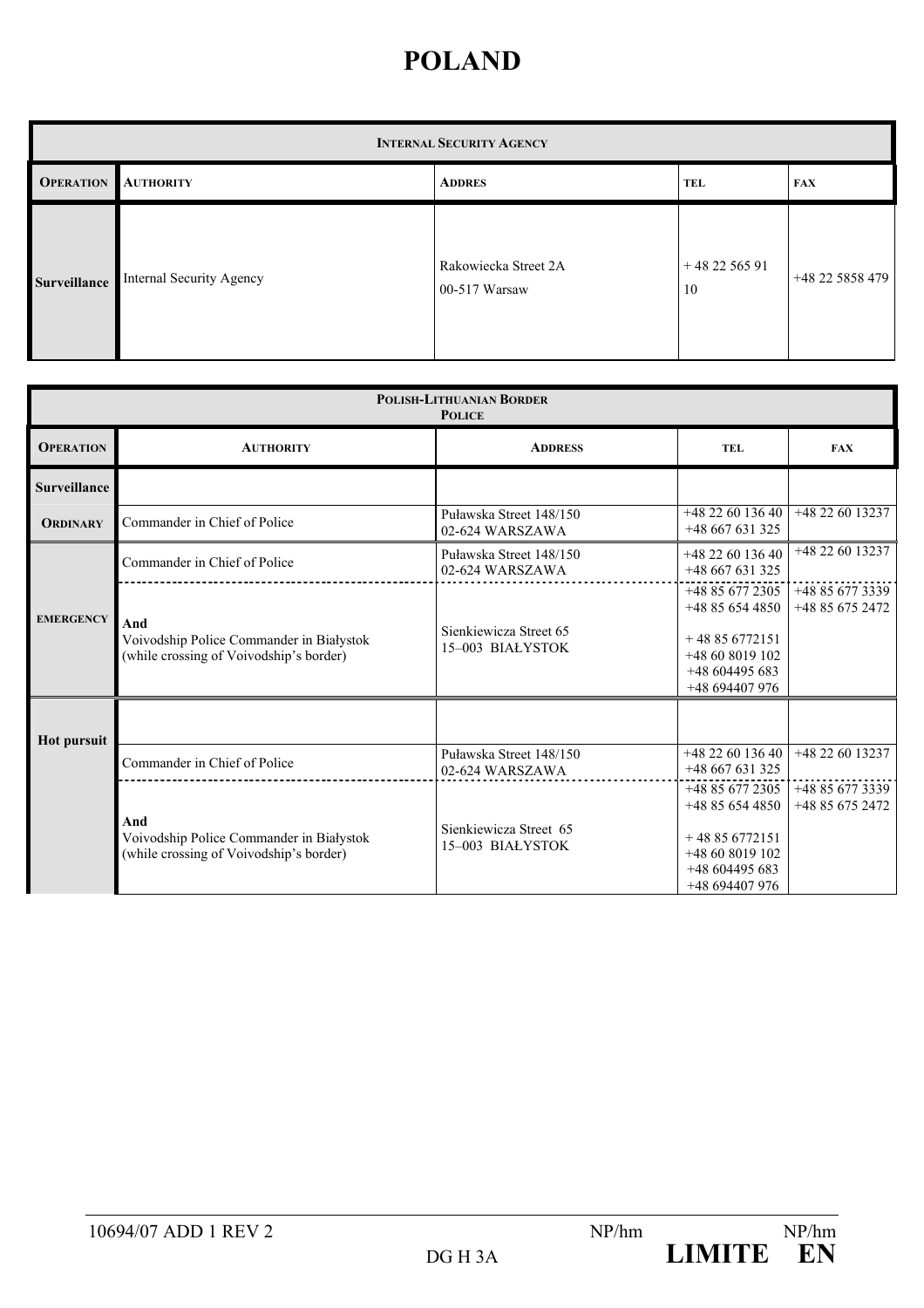|                                           | <b>BORDER GUARD</b>            |                                       |                    |                 |  |  |
|-------------------------------------------|--------------------------------|---------------------------------------|--------------------|-----------------|--|--|
| <b>OPERATION</b>                          | <b>AUTHORITY</b>               | <b>ADDRES</b>                         | <b>TEL</b>         | <b>FAX</b>      |  |  |
| <b>Surveillance</b><br>and<br>hot pursuit | Border Guards Post in Budzisko | 16-411 Szypliszki                     | $+488756604$<br>03 | +48 87 566 0407 |  |  |
|                                           |                                | <b>INTERNAL SECURITY AGENCY</b>       |                    |                 |  |  |
| <b>OPERATION</b>                          | <b>AUTHORITY</b>               | <b>ADDRES</b>                         | <b>TEL</b>         | <b>FAX</b>      |  |  |
| Surveilance                               | Internal Security Agency       | Rakowiecka Street 2A<br>00-517 Warsaw | $+482256591$<br>10 | +48 22 5858 479 |  |  |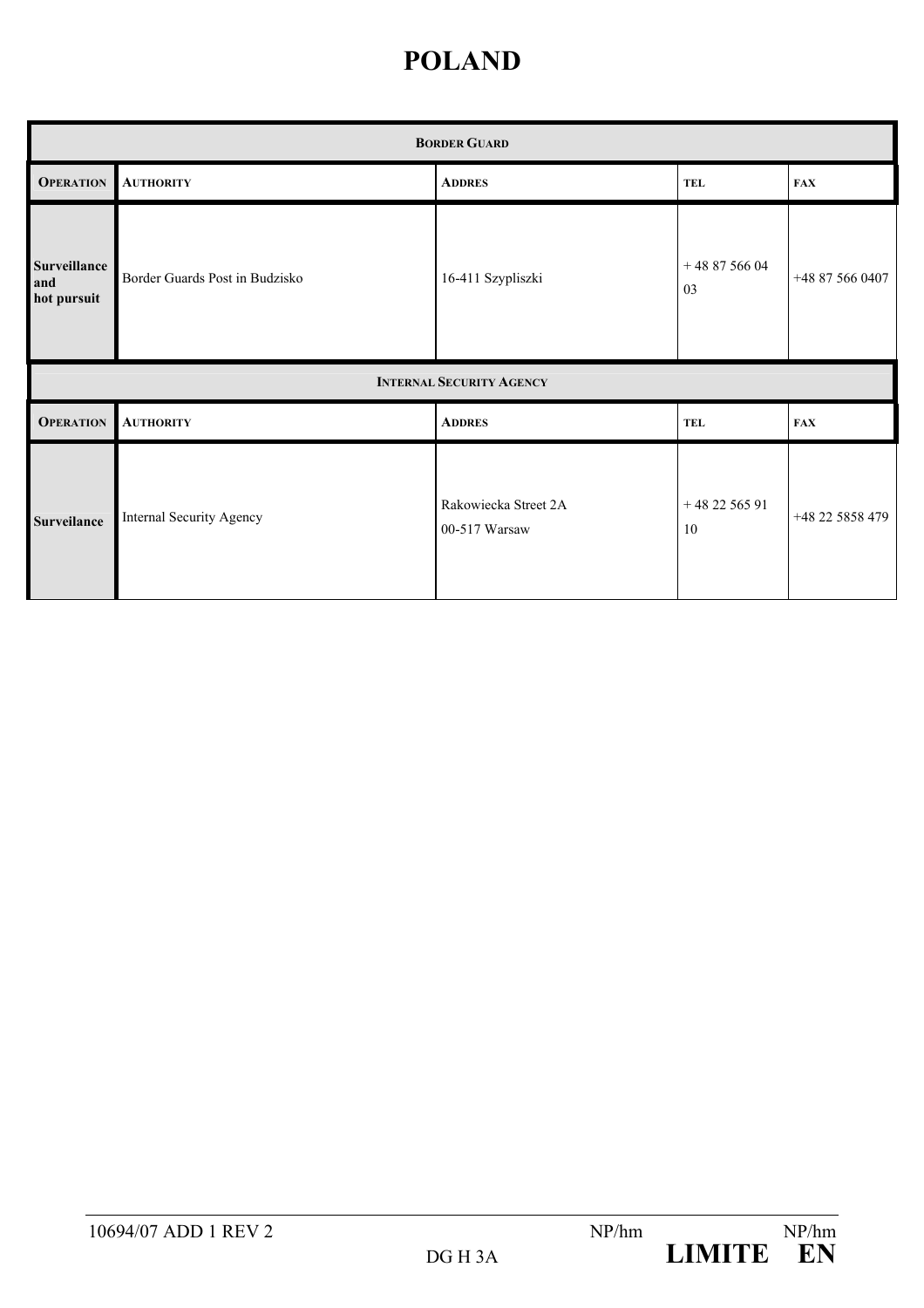## **PORTUGAL**

## **PORTUGAL**

- **1. SURVEILLANCE**
- **2. PURSUIT**
- **3. DEFINITIONS**
- **4. SPECIFIC NATIONAL MEASURES**
- **5. LIAISON AUTHORITY TO BE CONTACTED UPON CROSSING THE BORDER**

## **1. SURVEILLANCE**

## **List of agents:**

Members of the Policia Judiciaria

#### **Contact details of the central authority:**

Dir. Nacional da policia judiciaria Rua Gomes Freire 174 1169-007 Lisbon tel 3512.1353-6216 fax 3512.1353-8126;

## **2. PURSUIT (Sch. Conv., Art. 41)**

#### **List of Portuguese agents authorised to exercise the power of pursuit**

Members of the Policia judiciaria, Guarda nacional republicana, Policia de segurança publica and customs officials (for tasks relating to the illicit trafficking in narcotics and psychotropic substances, trafficking in arms and explosives, and the illicit transport of toxic and harmful waste).

## **Offences which may entail exercise of the power of pursuit in Portugal**

Except in cases where the person has escaped, the power of pursuit may be exercised in Portugal where the person has been caught in the act of committing or participating in one of the offences mentioned in Art. 41(4)(a).

## **Restrictions on the power of pursuit in Portugal:**

- *the agents do not have the power to stop and question;*
- *pursuit is restricted to a maximum 50 km radius of the border or a maximum period of two hours.*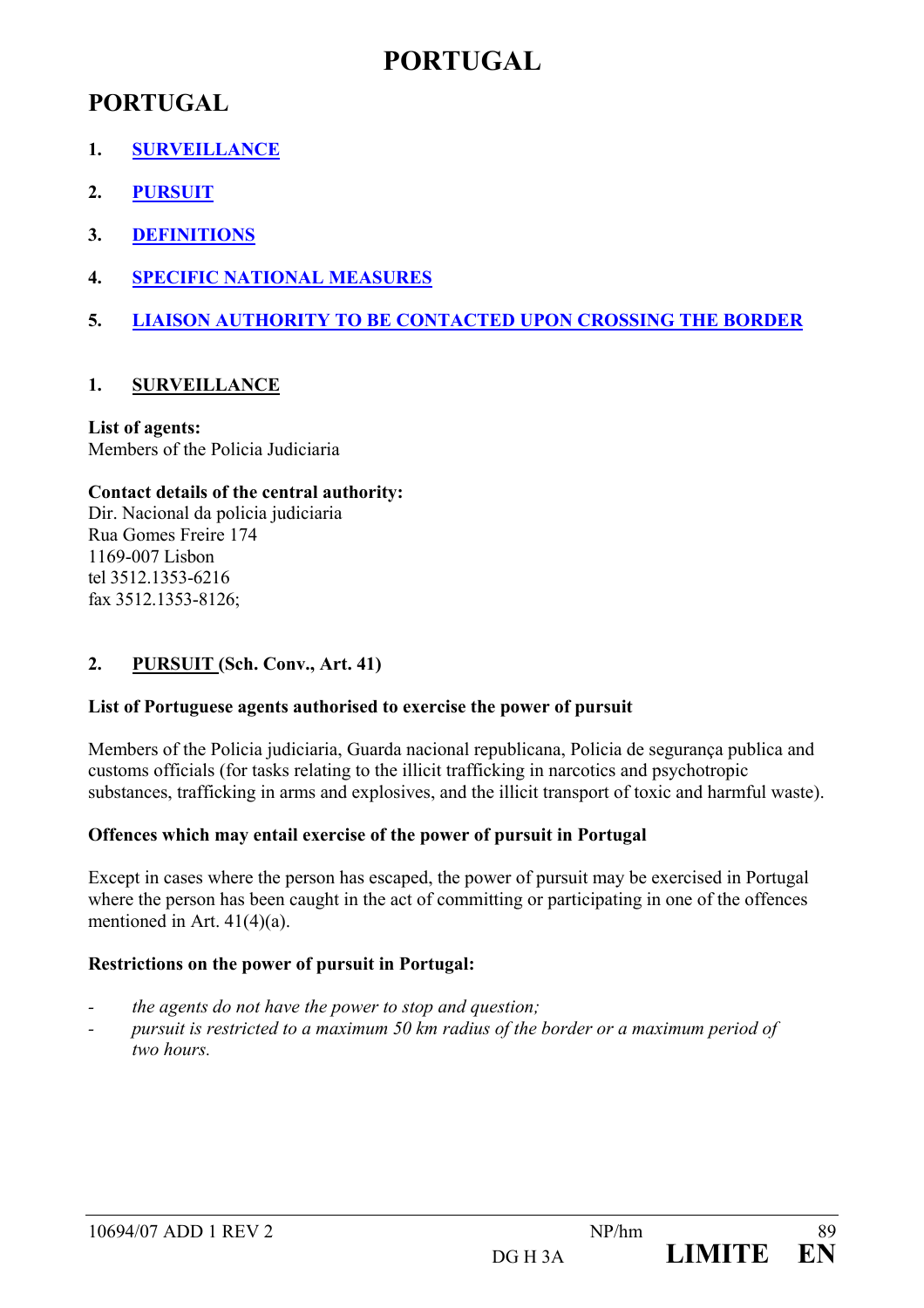# **PORTUGAL**

## **3. DEFINITIONS**

**Service weapons:** Any weapon which satisfies the minimum security standards for the defence of agents carrying out pursuit operations: pistols with a maximum calibre of 9 mm and revolvers of any calibre with a barrel length not exceeding 10 cm or 4 inches.

**Self-defence:** Self-defence is an action carried out as a matter of necessity for the purpose of averting immediate unlawful assault on oneself, a third person or property (Art. 32 of the Criminal Code). For self-defence to apply, all the conditions set out below must be fulfilled:

The person acting in self-defence must not have brought about, desired or provoked the situation, and his/her response must be unavoidable.

The situation must involve an unlawful and immediate threat to the life of the person or third party and/or an attack on his/her property or rights.

Means used to prevent or avert the assault must be necessary and reasonable, i.e. in proportion to the threat.

**Home:** Within the meaning of the Penal Code and the Constitution a home is a person's residence or a furnished or unfurnished place regularly or occasionally occupied for the purpose of conducting a private life either alone or with others. A home does not mean the professional residence or the head office of legal persons but does include tents, caravans, hotel and lodgings.

## **4. SPECIFIC NATIONAL MEASURES**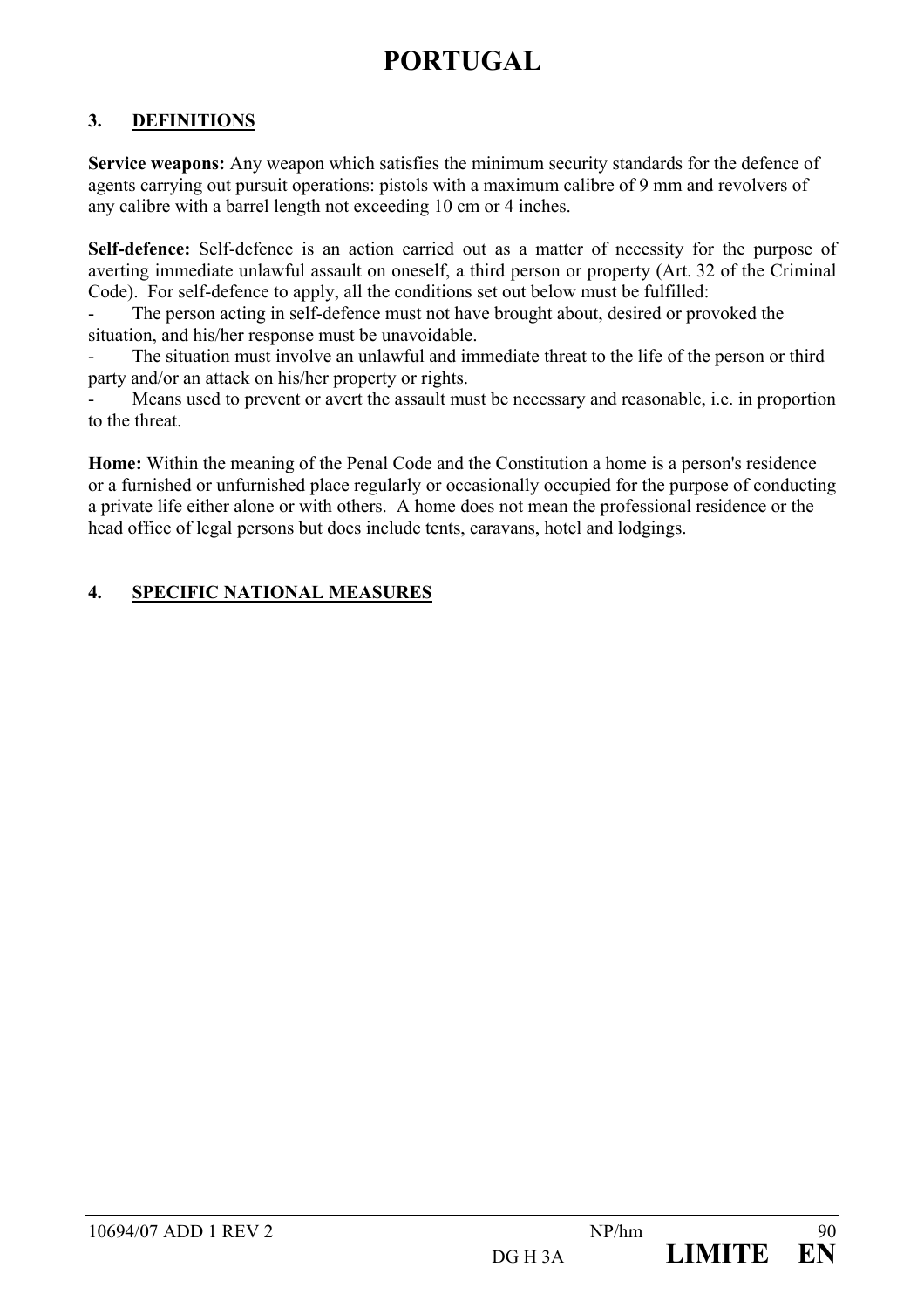# **PORTUGAL**

## **5. LIAISON AUTHORITY TO BE CONTACTED UPON CROSSING THE BORDER**

|                      | <b>Address</b>                              | tel            | fax       |
|----------------------|---------------------------------------------|----------------|-----------|
| Dir. Gen. de la      | Av. José Malhoa, Lote 1680, 1000 Lisb.      | 3517.26038-2   | $-5$      |
| Pol.Nac., Interpol   |                                             |                |           |
| Gabinete nacional    | R. Capitao Salgueiro Maia-Capitao de Abril, | 351.21989-8800 | $-0825$   |
| Sirene               | lote 176-Flamenga,                          |                |           |
|                      | 2670 S. Antonio dos Cavaleiros              |                |           |
|                      | <b>Joint Border Posts</b>                   |                |           |
| <b>Vilar Formoso</b> | Largo da Fronteira, 6355 V.                 |                | $-565$    |
| Caya                 | Comisaria Comun Caya/Elvas Badajoz / ES     | 349.2427-4949  | $-7305$   |
|                      | Guarda Nacional Republicana (GNR)           |                |           |
| Arcos de Valdevez    | Av. António Caldas, 4970 A.                 | 355852-1510    | $-1510$   |
| <b>Braga</b>         | Praça Conde Agrolongo, 4700 B.              | 35532-62460    | $-15446$  |
| Chaves               | B.Fonte do Leite de Baixo, 5400 C.          | 3576-22169     | -311901   |
| Bragança             | Av.General H. Delgado, 5300 B.              | 3573.331-267   | $-267$    |
| Miranda do Douro     | Terreiro de S.José, 5210 M.                 |                | $-1411$   |
| Moncorvo             | Estrada Nacional 220, n° 34, 5160 M.        | 35792-54303    | $-43115$  |
| Pinhel               | Rua Silva Gouveia 31, 6400 P.               | 357143-210     | $-828$    |
| Guarda               | Largo Marechal Carmona, 6300G.              | 3571.221-446   | $-903$    |
| Fundão               | Rua Cidade da Covilbã, 6230 F.              | 357552-158     | $-158$    |
| Vilar Formoso        | Rua do Colégio, 6355 V.                     | 3571.512-157   | $-157$    |
| Idanha-a-Nova        | Rua Heróis do Ultramar, 6060 I.             | 3577.2212-9    | $-8$      |
| <b>Nisa</b>          | Praça da República 57, 6050 N.              | 3545.424-19    | $-19$     |
| Portalegre           | L.de St° Agostinho 10, 7300 P.              | 3545.3316-03   | $-47$     |
| Elvas                | Av. de Badajoz, 7350 E.                     | 3568.62-2191   | $-9229$   |
| Estremoz             | Av. 9 de Abril 57, 7100 E.                  | 3568-22 804    | $-333112$ |
| Reguengos de         | R.Monsaraz e Corval, 1200 R.                | 35665-1731     | $-1663$   |
| Monsaraz             |                                             |                |           |
| Moura                | Largo de S. Franscisco, 7860 M.             | 3585.246-19    | $-22$     |
| Tavira               | Rua Santana 5, 8800 T.                      | 3581.3257-04   | $-45$     |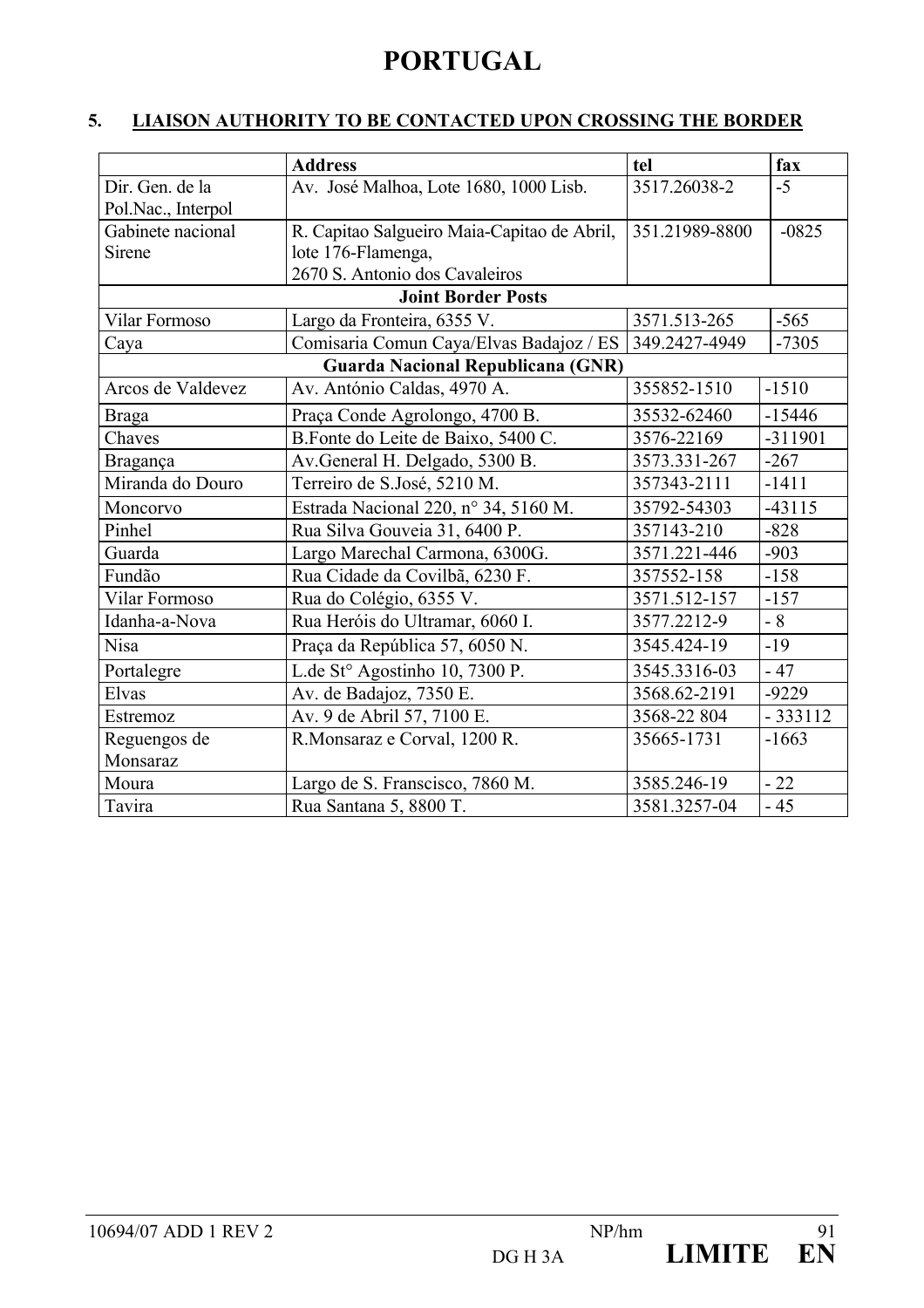## **ROMANIA**

## **ROMANIA**

## **1. SURVEILLANCE**

- **2. PURSUIT**
- **3. DEFINITIONS**
- **4. SPECIFIC NATIONAL MEASURES**

## **5. LIAISON AUTHORITY TO BE CONTACTED UPON CROSSING THE BORDER**

## **1. SURVEILLANCE**<sup>1</sup>

Schengen Convention, Art. 40 - not applicable

## **2. PURSUIT**<sup>2</sup>

Schengen Convention, Art. 41 - not applicable

#### **List of persons authorised to carry out surveillance**

Members of the Romanian Police and of the Romanian Border Police.

#### **Contact details of the central authority responsible for transmiting requests for judicial assistance:**

Ministry of Interior and Administrative Reform Center for International Police Cooperation 1, Calea 13 Septembrie, sector 5, Bucarest, 050711 Tel: 004021316 07 32 Fax : 004021 312 36 00 E-mail: ccpi@mira.gov.ro

 **1** The Romanian legal framework for surveillance is Article 170 of Law No. 302/2004 on international judicial cooperation in criminal matters, with subsequent amendmends. **<sup>2</sup>**

The Romanian legal framework for pursuit is Chapter 5 of GEO No. 103/2006 on certain measures to facilitate international police cooperation.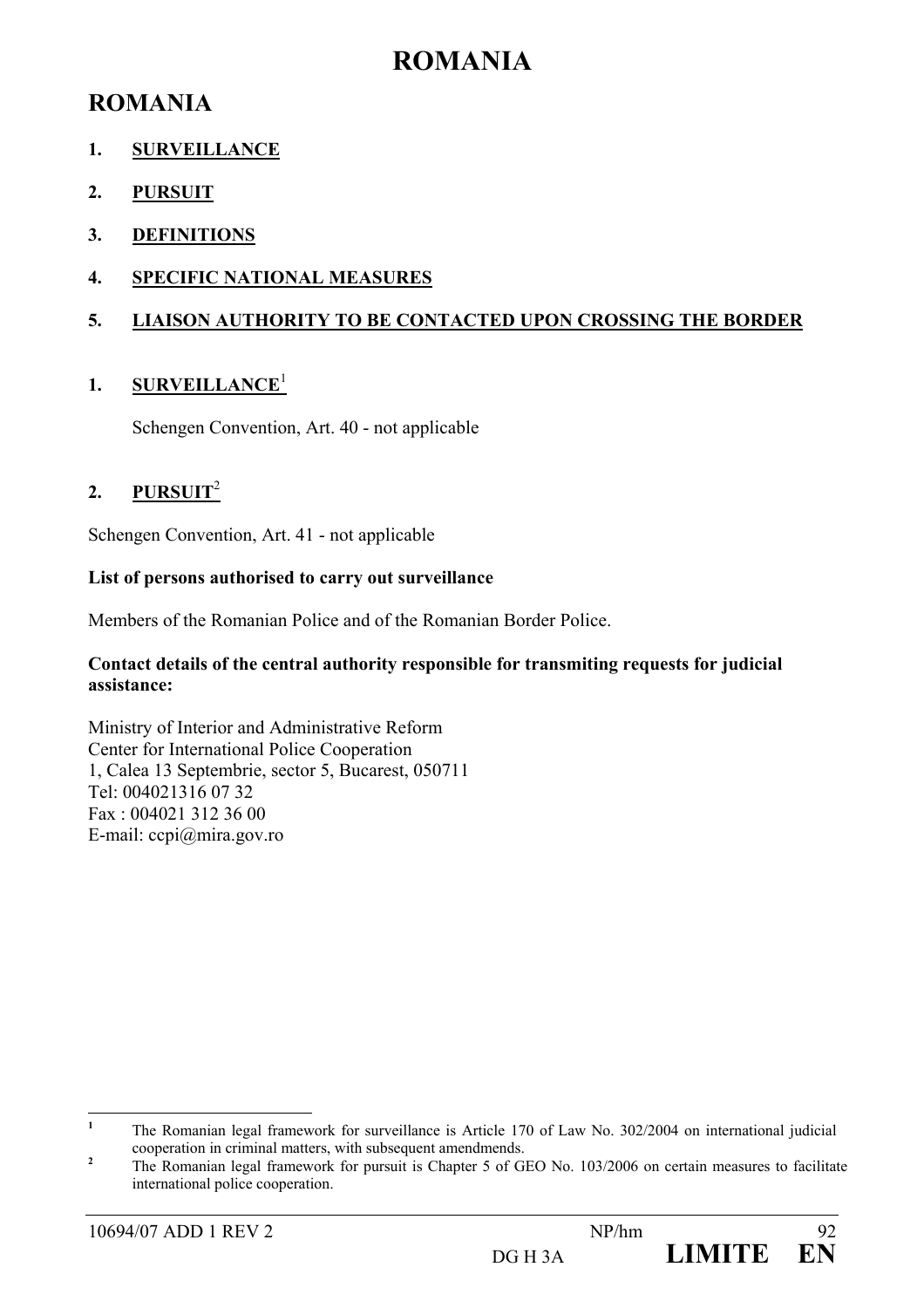## **ROMANIA**

#### **3. DEFINITIONS**

**Self defence** (Romanian Criminal Code, Article 44)

- (1) The deed provisioned by the criminal law committed in self defence is not considered an offence.
- (2) The person who acts in order to avoid a material, direct, immediate and unjust attack against his/her person, other person or against a general interest, attack that seriously jeopardizes the person or the rights of the person attacked or the general interest is considered to be in self defence.
- (3) The person who commits such a deed in order to repel someone's unlawful entering into a house, room, dependence or area delimited through markings by using violence, cunningness, breaking in or other similar means, is also presumed to act in self defence.
- (4) A person who, due to confusion or fear, has surpassed the proportional limits of the defence compared to the gravity of the danger and to the circumstances under which the attack was generated is also considered to be in self defence.

#### **Service weapon**

Article 35 of Law No. 218/2002 on the organisation and functioning of the Romanian Police, with subsequent amendments: "If necessary the police officer can use white weapons or firearms, in the situations and conditions stipulated by the law." $(...)$ 

Article 34 of Law no. 218/2002: "In order to discourage, to prevent from happening and to neutralise aggressive actions taken by the persons who disturb public order, which could not be stopped by using of other means, the police officers can use protective shields, helmets, rubber and electrostatic energy truncheons, devices with tear and stun gas, water jets, weapons with rubber bullets and cuffs, trained dogs as well as other means of immobilisation which do not threaten life or produce a serious injury". (…)

#### **Domicile**

Article 26 of GEO No. 97/2005 on the record, domicile, residence and identity cards of the Romanian citizens, with subsequent amendments:

- "(1) The domicile of a natural person is at the address where he declares having his/her main residence.
- (2) The domicile of an under age person is the domicile of his/her parents or of the parent with whom he/she lives or, depending on the case, of his/her legal guardian or of the natural or legal person to whom he/she is entrusted.
- (3) The provisions of paragraph (2) apply also to the natural person under interdiction."

## **4. SPECIFIC NATIONAL MEASURES**

## **5. LIAISON AUTHORITY TO BE CONTACTED UPON CROSSING THE BORDER**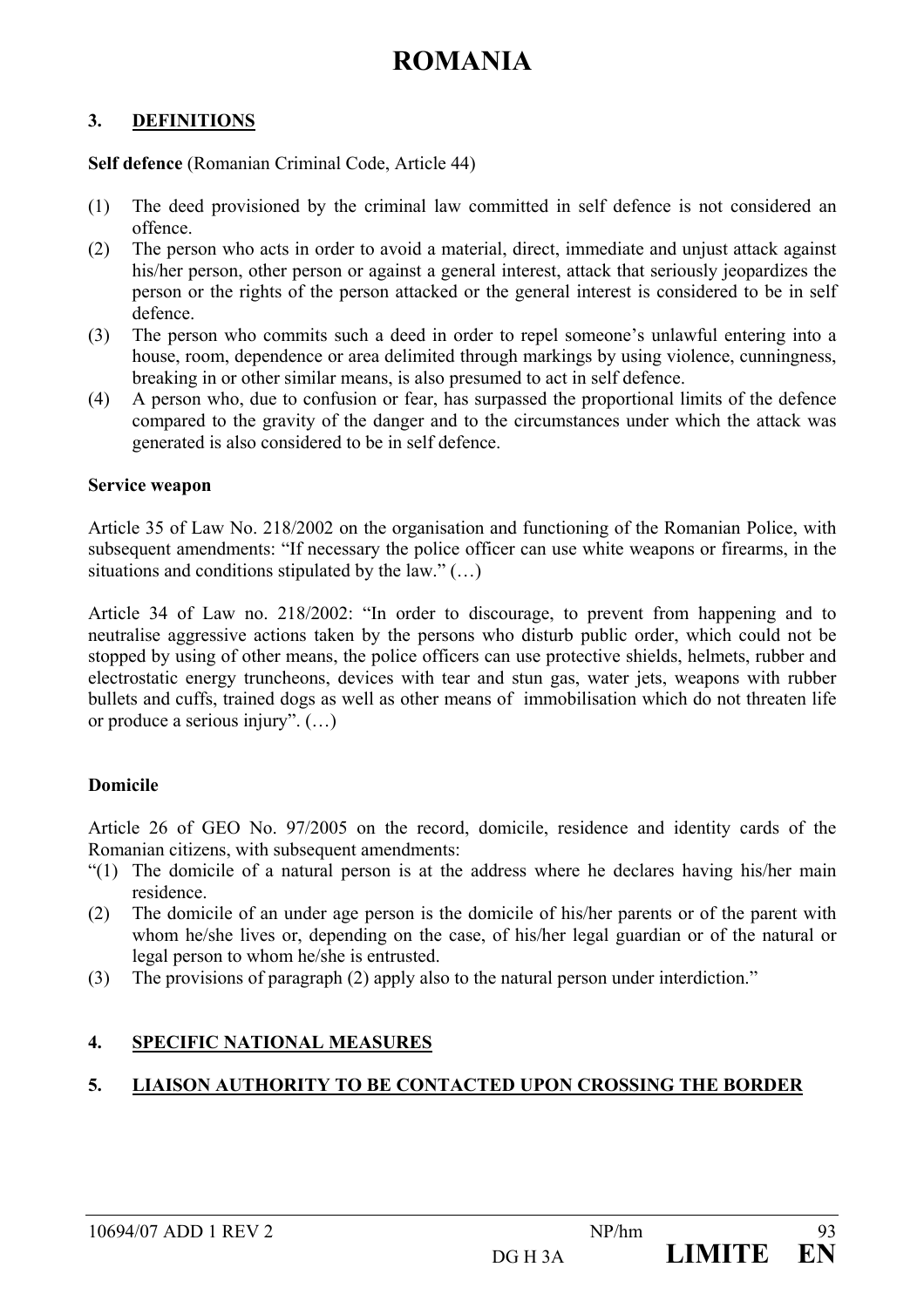## **SLOVENIA**

- **1. SURVEILLANCE**
- **2. PURSUIT**
- **3. DEFINITIONS**
- **4. SPECIFIC NATIONAL MEASURES**
- **5. LIAISON AUTHORITY TO BE CONTACTED UPON CROSSING THE BORDER**

## **1. SURVEILLANCE**

## **List of agents:**

Staff of the Special Tasks Section at the Criminal Police Directorate (within the General police Directorate)<sup>.</sup>

#### **Contact details of the central authority responsible for complying with requests for judicial assistance:**

Generalna policijska uprava, Uprava kriminalistične policije**,** Pomočnik direktorja za operativne zadeve Štefanova ul. 2, 1501 Ljubljana Phone:  $\pm$  +386 (0)1 4284629 or  $\pm$  +386 (0)1 4284375 Fax:: ++386 (0)1 4284206

**Contact details of the central authority responsible for transmitting requests for legal assistance and standard statistical forms:** Generalna policijska uprava, Uprava kriminalistične policije, Sektor za mednarodno policijsko sodelovanje Štefanova 2, 1501 Ljubljana **Phone**: + 386 1 4284835, +386 1 25176 40 **Fax**: +386 1 2517516, +386 1 4284836, **Mail to**: sirene.slovenija@policija.si, **working hours**: 24-hours permanent service

## **2. PURSUIT**

According to paragraph one, Art. 66 of the Police Act (ZPol, Official Gazette of the RS no. 3/2006 of 10. 1. 2006): »**Police officers** shall be uniformed or non-uniformed police personnel, who discharge police tasks and have the right and duty to enforce police powers.« Par. 4 reads as follows: »Police officers shall carry a police badge which shall be evidence of their authorisation to exercise police powers.«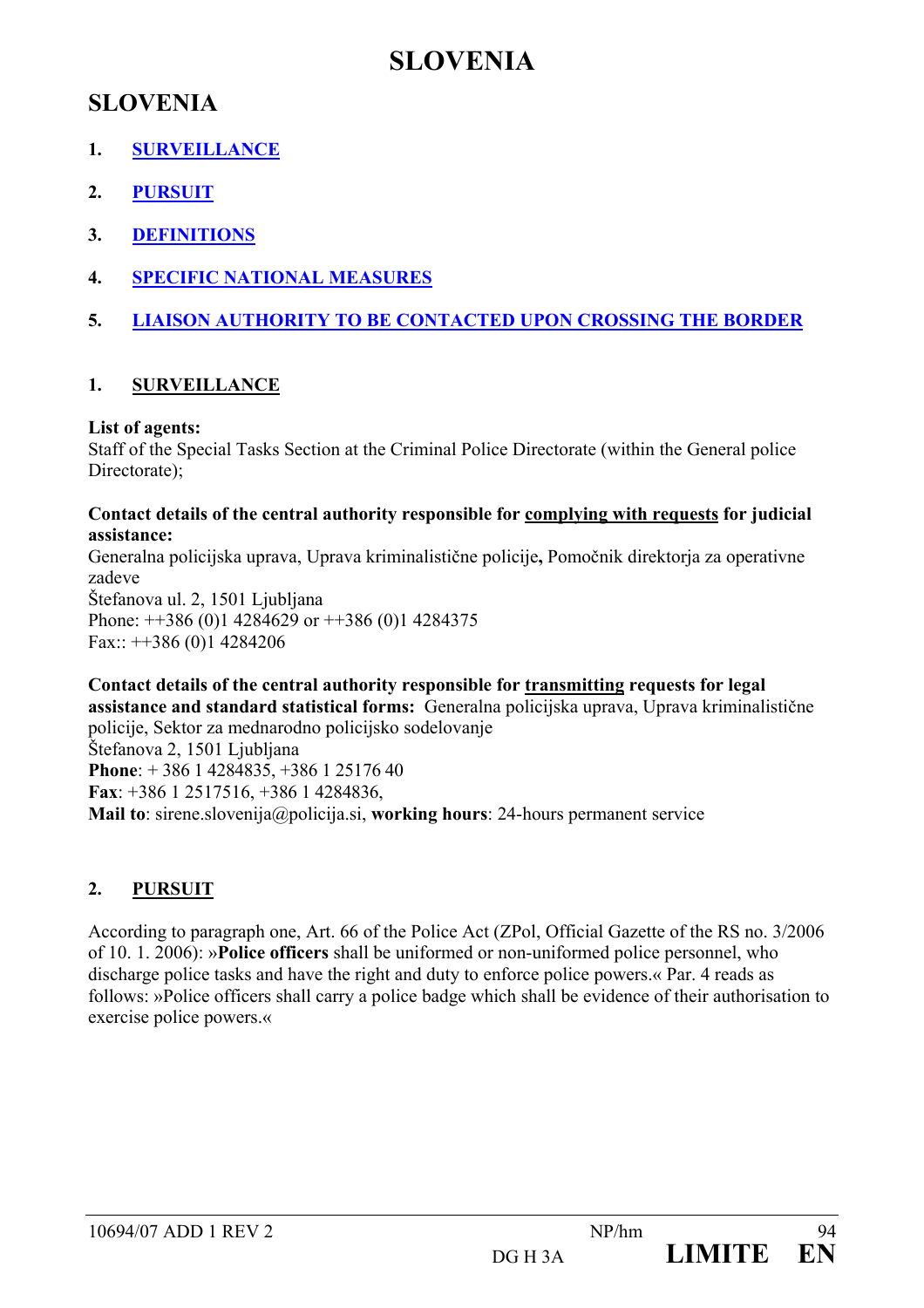## **Limitations in performing a pursuit in Slovenia:**

Republic of Slovenia does not make any distinctions with regard to limitations. The following conditions have to be in place in order to exercise the right of pursuit in Slovenia:

- criminal acts which constitute a basis for pursuit: all extraditable criminal acts (Art. 41, subparagraph 4b), on borders with Hungary for criminal acts for wich a person can be surrendered;
- pursuit not limited in time or space (Art. 41, subparagraph 3b);
- pursuing officers have the right to detain the person pursued (Art. 41, sub-paragraph 2b).
- pursuit can be done only on land borders, on borders with Austria and Italy on land, air or water

#### **Detailed information on the central authority that has to be notified trough a standard form after the persuit is over:**

Generalna policijska uprava, Uprava kriminalistične policije, Sektor za mednarodno policijsko sodelovanje, Štefanova 2, 1501 Ljubljana, **Phone**: + 386 1 4284835, +386 1 25176 40, **Fax**: +386 1 2517516, +386 1 4284836, **Mail to**: sirene.slovenija@policija.si, **working hours**: 24-hours permanent service

## **Legislative provisions of special importance with regard to pursuit:**

#### **Apprehension :**

Article 160 of the Criminal Procedure Act: "Any person may apprehend a person found in the act of committing a criminal offence subject to prosecution ex officio. He shall be bound to deliver the perpetrator to the investigating judge or an internal affairs agency forthwith, or where that proves impossible immediately to notify one of them thereof."

#### **Exercising special rights in road traffic:**

Paragraph 6, Art. 32 of the Road Safety Act: Speed limits defined under paragraphs one and four of this article, which are displayed on traffic signs, are not obligatory for police vehicles equipped with speed measuring devices used by police officers to control the speed of vehicles in traffic, and for police vehicles that are used for covert activities upon authorisation of Director General of the Police or the competent body in accordance with the Police Act or the Criminal Procedure Act. Drivers of such vehicles shall take up a driving style and drive at a speed that will enable them to have full control of the vehicle at all times and will not jeopardise other road users or their property. Foreign police officers have the same rights as national in this respect.

#### **Speed limits (art. 32/5 road traffic safety act)**

Speed limits defined under paragraphs one and four of this article, which are displayed on traffic signs, are not obligatory for police vehicles equipped with speed measuring devices used by police officers to control the speed of vehicles in traffic, and for police vehicles that are used for covert activities upon authorisation of Director General of the Police or the competent body in accordance with the Police Act or the Criminal Procedure Act. Drivers of such vehicles shall take up a driving style and speed that will enable them to have full control of the vehicle at all times and will not jeopardise other road users or their property. Foreign police officers have the same rights as national in this respect.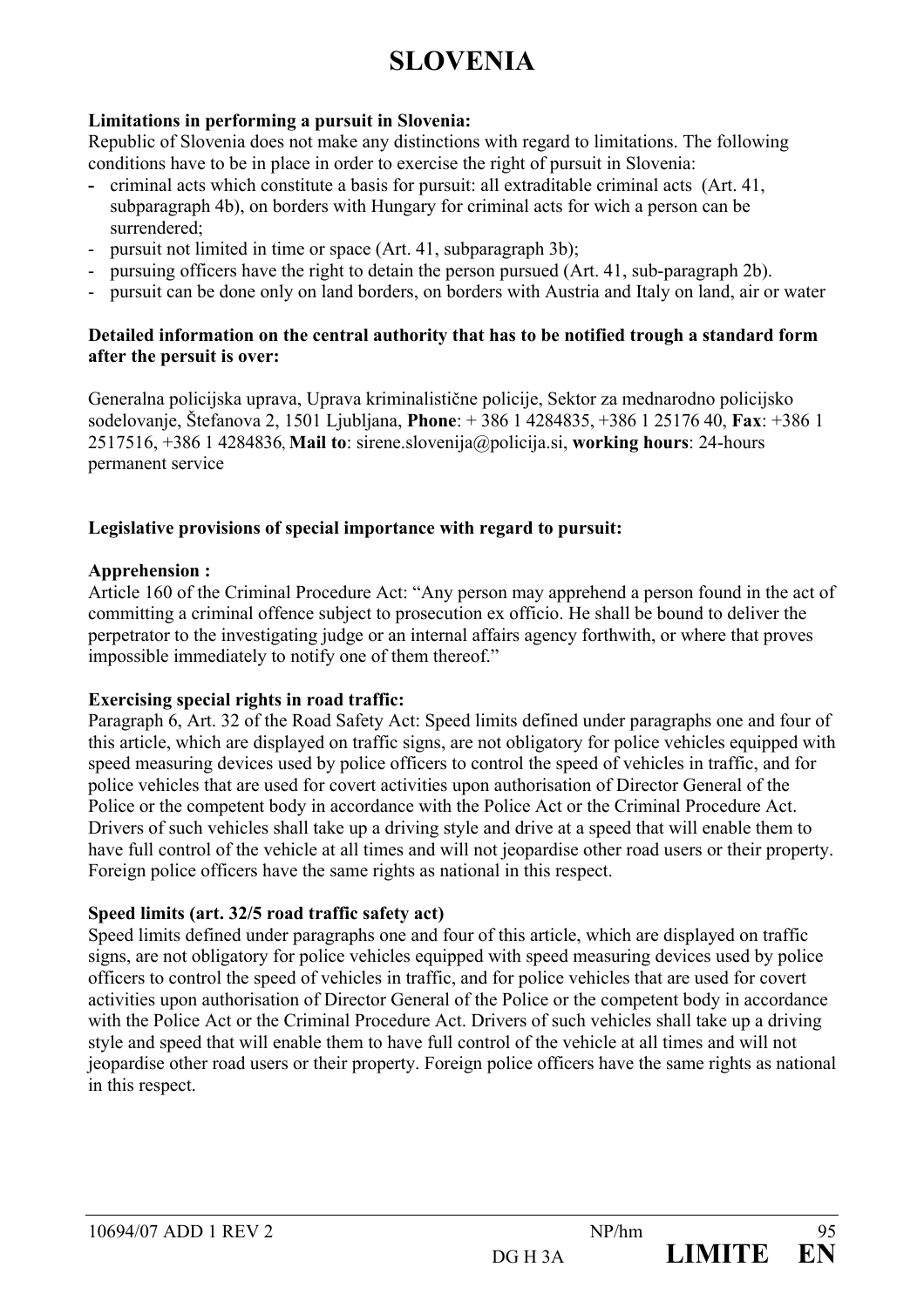## **3. DEFINITIONS**

#### **Service weapons:**

In line with the special regulations police officers carry short-barrel firearms and an ammunition case for which they are personally responsible. Such firearms include all types of pistols and revolvers except flare or air pistols. Long-barrel firearms (all types) and automatic guns are carried if this has been ordered by the head of an internal or regional police unit or if this is necessary due to the nature of work (when patrolling, police officers also carry long-barrel fore-arms – usually a Heckler & Koch, 9 mm).

Officers also carry equipment for maintaining public order, that is, truncheons, handcuffs and other means of restraint and tear gas.

#### **Self-defence (Art. 11 of the Penal Code):**

Self-defence shall be understood to mean such defence as is absolutely necessary for the perpetrator to avert an immediate and unlawful attack on himself or on any other person.

## **Last resort/necessity (Art. 12 of the Penal Code):**

Necessity shall be understood to cover those situations in which the perpetrator has committed an act, otherwise containing all the elements of a criminal offence, in order to avert an immediate threat to himself or to any other person which he has not caused himself and which could not have been averted in any other way, provided that the evil thus incurred does not exceed the evil which threatened him.

## **Apprehension, deprivation of liberty:**

Upon making an arrest police officers shall temporarily restrict the movement of a given person in order to produce or detain him/her or perform some other act in accordance with the law. An arrest shall also include a security check (Article 41 of Police Act). This relates to Article 41, par. 2, indent b) and further to indent f) in par. 5 of the same article.

Any restriction on the freedom of the suspect that involves forced detention shall be considered as deprivation of freedom (Article 4 of the Criminal procedure Act).

A police officer, who arrested a person because there was reason to believe that he/she is a suspect in accordance with the Criminal Procedure Act or because there existed grounds for detention in accordance with the Minor Offences Act or Police Act, must immediately instruct this person in their mother tongue or a language that they understand that they are not obliged to make any statement, that they have the right to immediately legal representation of their own free choice and that that the police officer must, on his request, notify his relatives or those close to them of the deprivation of their liberty. If the person arrested is an alien, the arresting police officer must inform them in their mother tongue or in a language that they understand that, if so requested by the arrestee, the police officer must notify the diplomatic mission of the country whose national the arrestee is. (Article 19 of the Constitution of the Republic of Slovenia, Article 48 of the Instruction on police powers).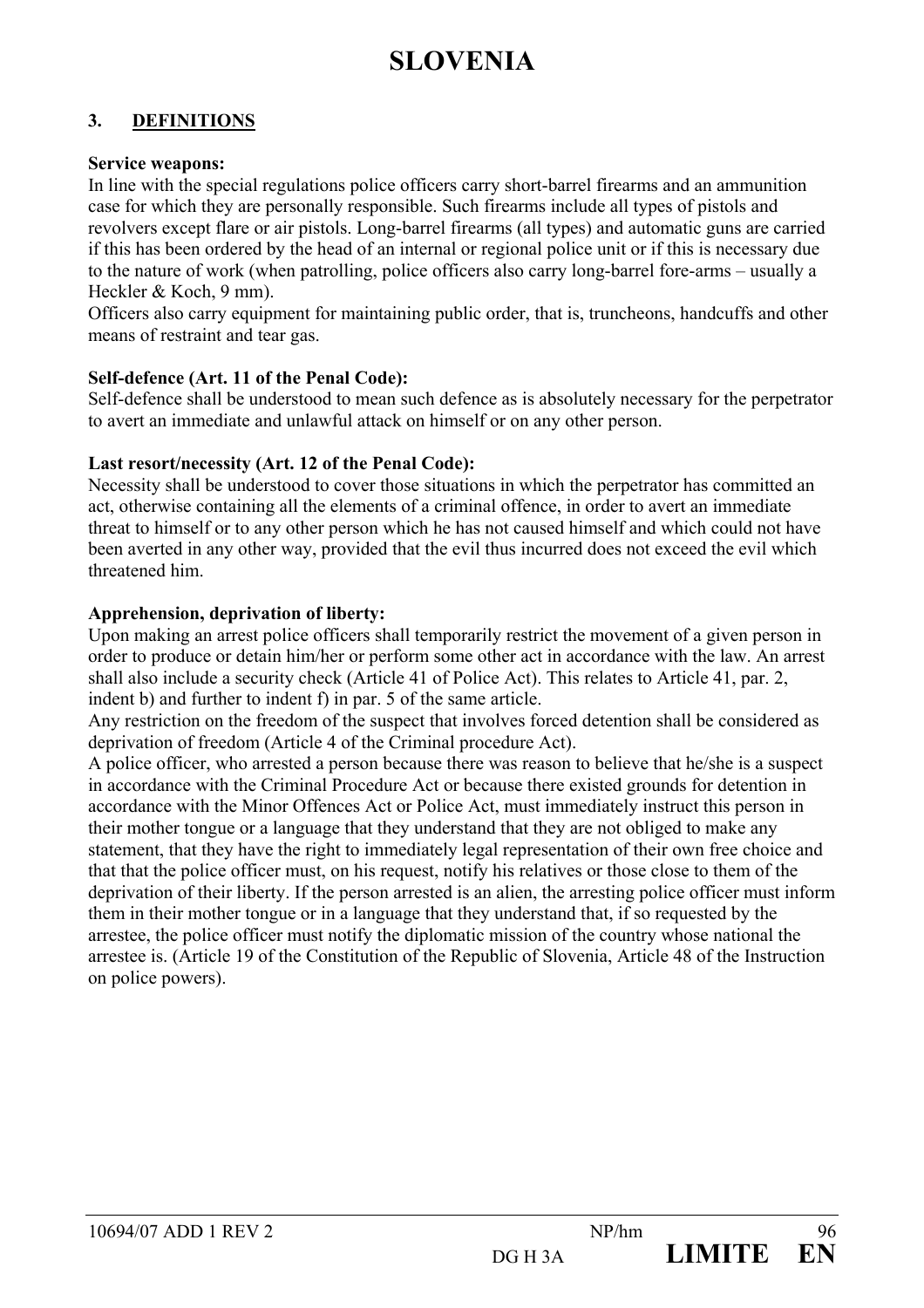#### **Dwelling:**

The Slovenian constitution does not guarantee equal protection for all premises. It is understood that the inviolability of dwellings and other premises is founded on the right to privacy. The Constitution provides guarantees only for the premises in which an individual can reasonably expect to enjoy privacy. Open and public premises are not included in this category. Generally, a **dwelling** represents premises which are intended for permanent or temporary residence, and other appurtenant rooms (such as attic, cellar, shed, workshop etc.) A caravan, a mobile home (a modified van, truck or other vehicle), a tent and habitable rooms on vessels or other provisional spaces also fall in this category.

- **Other premises** are, for instance, business premises, company premises or premises of other legal entities.
- The problem arises with regard to **open spaces** (courtyard, fields etc.) which owners usually consider an essential part of their dwelling or property where they expect to enjoy privacy. Neither the Constitution nor the legislation provide a solution to this problem or specify any criteria according to which such premises could enjoy constitutional protection. One judicial criterion is that the owner should display clearly that they wish to protect their privacy (e.g. by means of a fence, hedge etc.).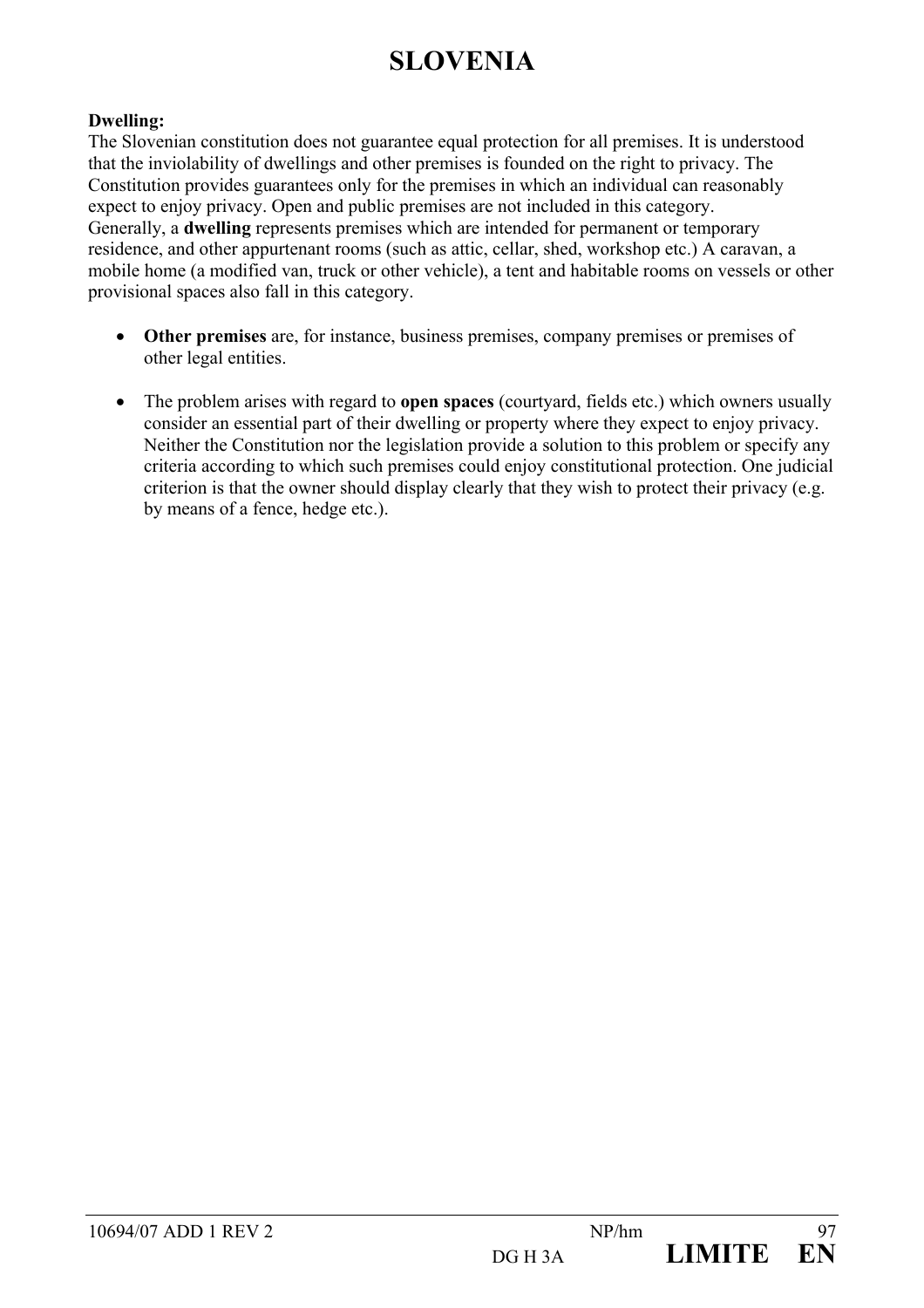## **4. SPECIFIC NATIONAL MEASURES**

Legal powers concerning border control are in power of all police units in the Republic of Slovenia. Furthermore, at the national level, specialised unit for control over national border exercises latter police powers in the entire Slovenian territory. When Slovenia joins the Schengen area, nine specialised units, exercising police powers and implementing those measures in the area of particular Police directorates along the internal borders will be set up at the police directorates (regional level of organisation).

## **5. LIAISON AUTHORITY TO BE CONTACTED UPON CROSSING THE BORDER**

| Unit                       | Address             | Phone               | Fax           | Mail to               |
|----------------------------|---------------------|---------------------|---------------|-----------------------|
| <b>Border with Italy</b>   |                     |                     |               |                       |
| PU KOPER – OKC             | Ukmarjev trg 4      | 386 5 6671520       | 386 5 6271377 | okc.pukp@policija.si  |
|                            | 6000 Koper          |                     |               |                       |
| PU NOVA GORICA             | Sedejeva ulica 11   | 386 5 3 3 1 3 5 2 1 | 386 5 26772   | okc.pung@policija.si  |
| $-OKC$                     | 5000 Nova Gorica    |                     |               |                       |
| <b>PU KRANJ - OKC</b>      | Bleiweisova ulica 3 | 386 4 268 1521      | 386 4 2681369 | okc. pukr@policija.si |
|                            | 4000 Kranj          |                     |               |                       |
| <b>Border with Austria</b> |                     |                     |               |                       |
| PU KRANJ – OKC             | $=$ " $=$           | $=$ " $=$           | $=$ $"=$      | $=$ $"=$              |
| <b>PU SLOVENJ</b>          | Francetova 9        | 386 2 8827521       | 386 2 8841990 | okc.pusg@policija.si  |
| <b>GRADEC-OKC</b>          | 2380 Slovenj Gradec |                     |               |                       |
| <b>PU MARIBOR -</b>        | Maistrova ul. 2     | 386 2 2501056       | 386 2 2501053 | okc.pumb@policija.si  |
| <b>OKC</b>                 | 2000 Maribor        |                     |               |                       |
| PU MURSKA                  | Arhitekta Novaka 5  | 386 2 5301521       | 386 2 5321357 | okc.pums@policija.si  |
| $SOBOTA - OKC$             | 9000 Murska Sobota  |                     |               |                       |
| <b>Border with Hungary</b> |                     |                     |               |                       |
| PU MURSKA                  | Arhitekta Novaka 5  | 386 2 5301521       | 386 2 5321357 | okc.pums@policija.si  |
| $SOBOTA - OKC$             | 9000 Murska Sobota  |                     |               |                       |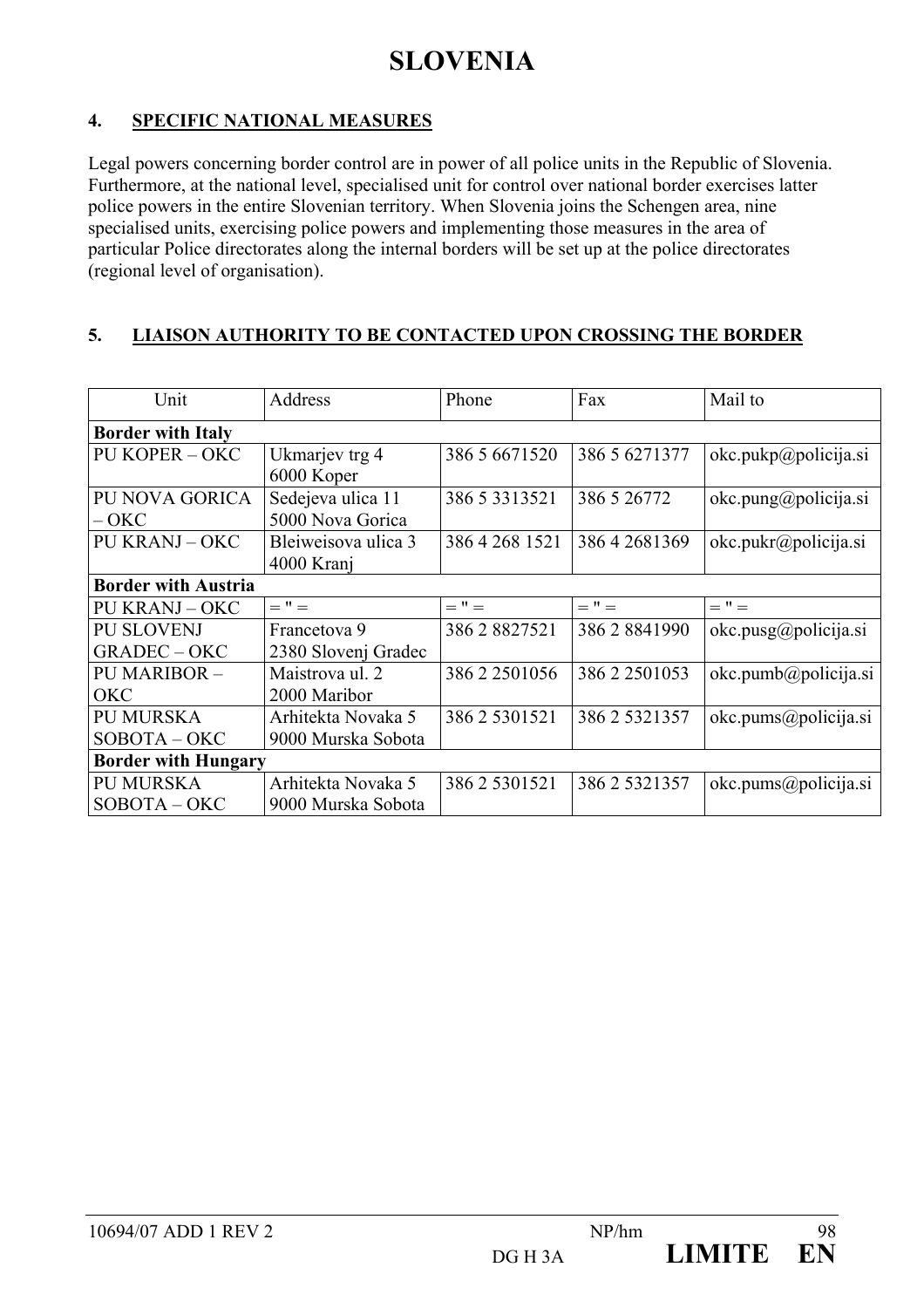## **SLOVAKIA**

## **SLOVAKIA**

- **1. SURVEILLANCE**
- **2. PURSUIT**
- **3. DEFINITIONS**
- **4. SPECIFIC NATIONAL MEASURES**
- **5. LIAISON AUTHORITY TO BE CONTACTED UPON CROSSING THE BORDER**

## **1. SURVEILLANCE**

#### **List of persons authorised to carry out surveillance**

*[Members of Police Force of the Ministry of Interior of the Slovak Republic as it is constituted in relevant bilateral agreements]* 

#### **Contact details of the central authority:**

*[Presidency of Police Force of the Ministry of Interior of the Slovak Republic]* 

## **2. PURSUIT**

#### **List of persons authorised to carry out surveillance**

*[Members of Police Force of the Ministry of Interior of the Slovak Republic as it is constituted in relevant bilateral agreements]* 

#### **3. DEFINITIONS**

**4. SPECIFIC NATIONAL MEASURES**

## **5. LIAISON AUTHORITY TO BE CONTACTED UPON CROSSING THE BORDER**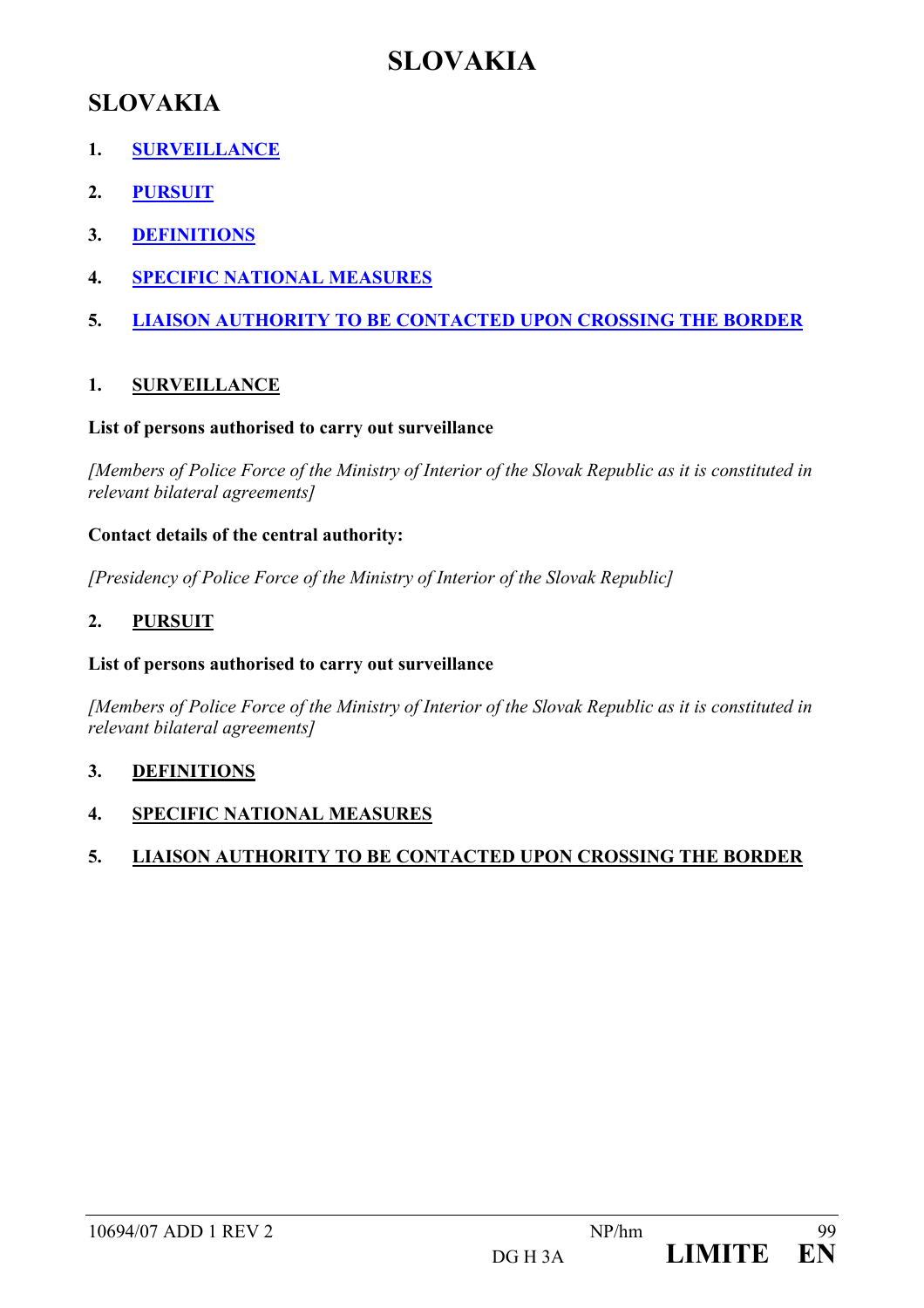## **FINLAND**

## **FINLAND**

- **1. SURVEILLANCE**
- **2. PURSUIT**
- **3. DEFINITIONS**
- **4. SPECIFIC NATIONAL MEASURES**
- **5. LIAISON AUTHORITY TO BE CONTACTED UPON CROSSING THE BORDER**

## **1. SURVEILLANCE**

## **List of agents:**

- Officers of the police;
- Customs officers under the conditions laid down in appropriate bilateral agreements referred to in Art. 40(6), with respect to their powers regarding the illicit trafficking in narcotic drugs and psychotropic substances, trafficking in arms and explosives, and the illicit transportation of toxic and hazardous waste;
- Frontier guard officials of the Frontier Guard, as regards trafficking in human beings referred to in Art. 40(7).

## **Contact details of the Central Authority:**

National Bureau of Investigation, Sirene POB 285, 0130 Vantaa tel 3589.8388.691-0 fax 3589.8388.691-1 krp-sirene@krp.poliisi.fi

## **2. PURSUIT**

## **List of Finnish agents authorised to exercise the power of pursuit:**

- Officers of the police
- Frontier guard officials of the Frontier Guard, as regards trafficking in human beings
- Customs officers under the condit. laid down in appropriate bilateral agreement, with respect to their powers regarding the illicit trafficking in arms and explosives, and the ill. transport. of toxic and hazardous waste.

## **Offences which may entail exercise of the power of pursuit in Finland:**

All extraditable offences.

## **Restrictions on the power of pursuit in Finland:**

No limit in time or space on pursuit. Officers have the right to stop and question.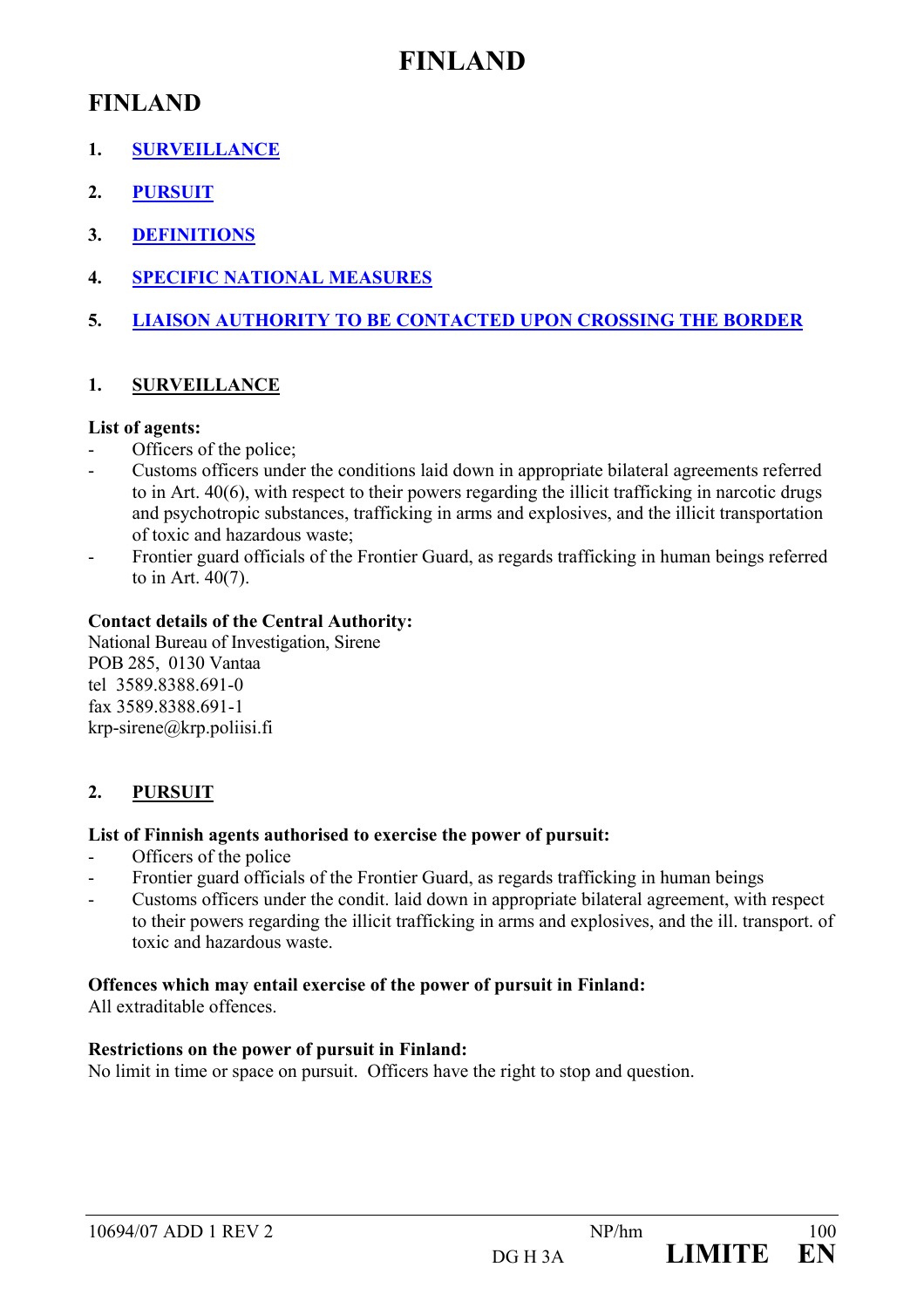# **FINLAND**

#### **Statutory provisions of particular importance when exercising the right of pursuit:**

**(a) Police Act, Section 22a** (Powers of a policeman from a foreign state) and **Section 30a** (Surveillance carried out by a policeman from a foreign state)

#### **(b) Coercive Measures Act:**

## **Chapter 1, section 1 (Citizen's power of arrest)**

Everyone may apprehend an offender caught when committing an offence or escaping, provided that the offence is subject to imprisonment or if the offence is petty assault, petty theft, petty embezzlement, petty unauthorised use, petty criminal mischief or petty fraud (213/1995). Everyone may also apprehend a person who, according to a warrant issued by an authority, is subject to arrest or detention. The apprehended person shall be surrendered to a police officer without delay.

#### **(c) Traffic Act:**

#### **Chapter 2, section 48 (Exeptions from road traffic regulations)**

Emergency vehicle giving special signals (blue light and siren) is exempt from traffic regulations if necessary in urgent case. Driver is obliged to give way to emergency vehicle giving signals.

## **3. DEFINITIONS**

**Service weapons**: Any weapon given by authority to policemen, frontier guard officials or customs officers to perform their duties: Pistol, shotgun, rifle, trucheon, teargas- or pepperspray. Normally, an officer is equipped with pistol, truncheon and spray.

**Self-defence**: Legitimate self-defence (Penal Code, Chapter 3)

Section 6: If someone has committed an act to protect himself or another or his or another's property against an ongoing or imminent unlawful attack, and this act, though otherwise punishable, was necessary for the repelling of the attack, he shall not be sentenced to a punishment for such self-defence.

**Section 7:** Self-defence shall also be justified when someone forces his way unlawfully into the room, house, estate or vessel of another, or when someone caught in the act resists another who is trying to take back his own property.

## **Home (Penal Code, Chapter 24, section 1):**

Breach of domiciliary peace. Domiciliary peace is protected by the Constitution and Penal Code. "Home" is not defined in the legislation, but it has developed by case law. The definition of "home" includes dwelling, yard, stairway, holiday house, and premises actually occupied for living, e.g. hotel room, caravan, tent, vessel. Factories and officies are also protected against unlawful intrusion.

## **4. SPECIFIC NATIONAL MEASURES**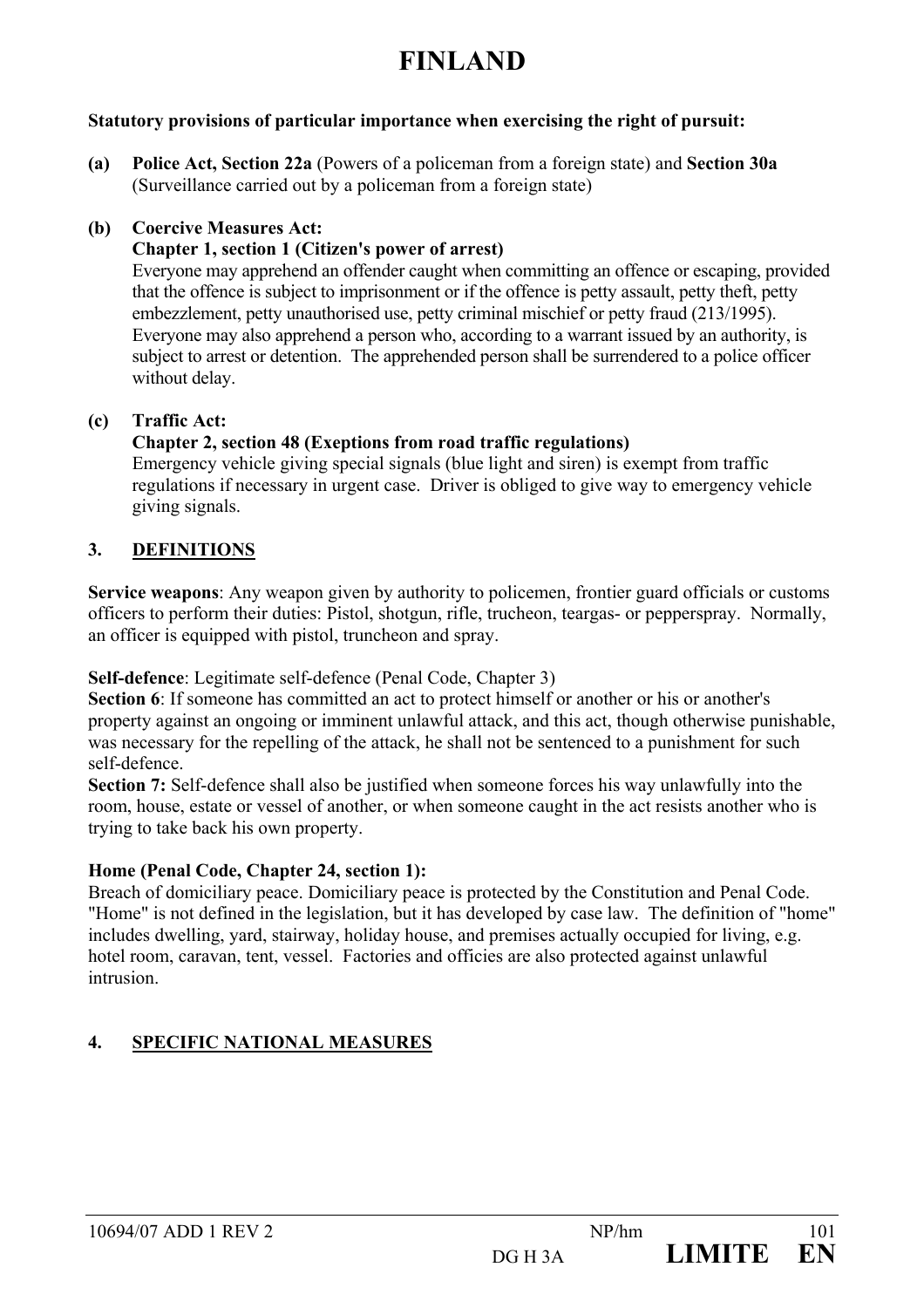## **FINLAND**

## **5. LIAISON AUTHORITY TO BE CONTACTED UPON CROSSING THE BORDER**

| <b>Border</b> | <b>Authority</b>                   | tel                     | fax              |
|---------------|------------------------------------|-------------------------|------------------|
| <b>SE</b>     | Alarm Centre of Lapland, Rovaniemi | 358 16 333 750-0        | $-3$             |
|               | Tornio local police                | 358 16 43-411           | $-4248$          |
|               | Tornionlaakso local police         | 358 16 510 03-00        | $-10$            |
|               | Käsivarsi local police             | 358 16 554 42-40        | $-50$            |
|               | Frontier Guard, Muonio             | 358 20 410 550-7        | $-9$             |
|               | Customs:                           |                         |                  |
|               | Tornio                             | 358-20 492 8034         | $-16480067$      |
|               | Kilpisjärvi                        | 358 20 492 882-0        | $-5$             |
| NO            | Alarm Centre of Lapland, Rovaniemi | 358 16 333 750-0        | $-3$             |
|               | Inari-Utsjoki local police         | 358 166-755 621, -77104 | $-61985, -77284$ |
|               | Frontier Guard, Ivalo              | 358 20 410 530-6        | $-9$             |
|               | Customs:                           |                         |                  |
|               | Kivilompolo                        | 358 20 4928 84-0        | $-5$             |
|               | Karigasniemi                       | 358 20 4928 86-0        | $-5$             |
|               | Utsjoki                            | 358 20 4928 8-60        | $-85$            |
|               | Polmak                             | 358 20 4928 90-0        | $-5$             |
|               | Näätämö                            | 358 20 4928 91-0        | $-5$             |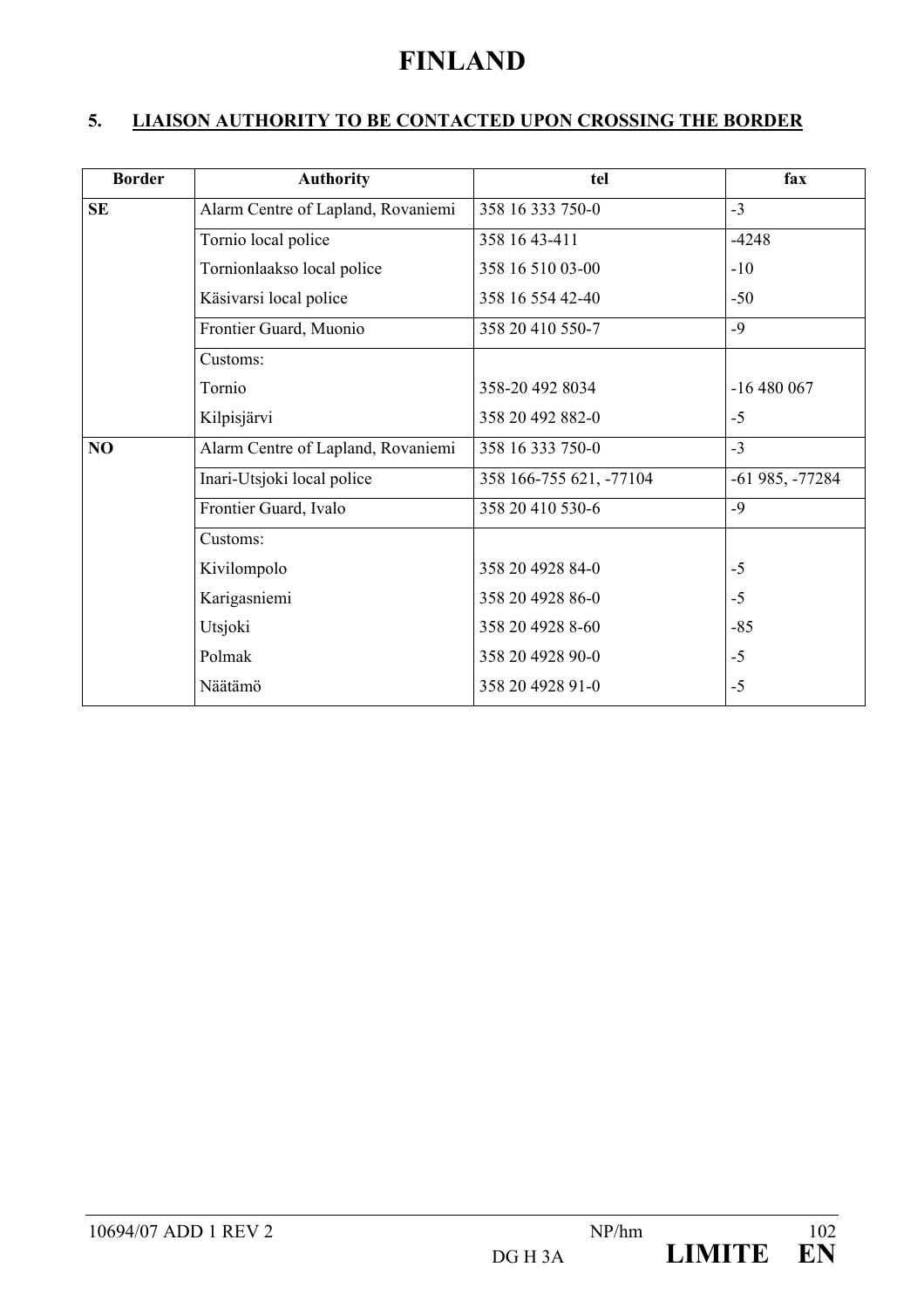## **SWEDEN**

- **1. SURVEILLANCE**
- **2. PURSUIT**
- **3. DEFINITIONS**
- **4. SPECIFIC NATIONAL MEASURES**
- **5. LIAISON AUTHORITY TO BE CONTACTED UPON CROSSING THE BORDER**

## **1. SURVEILLANCE**

## **List of agents:**

Policemen, according to the regulation in Polisförordningen (1998:1558) § 4; Customs officers when authorised to exercise police duties; Coast Guard officers in connection with maritime surveillance

## **Central authority**:

NCP, IPO" (National Criminal Police, International Police Cooperation Division) POB 12256, 10226 Stockholm tel. 468-401.3700 fax -651.4203 ipo@rkp.police.se;

## **2. PURSUIT**

## **List of agents authorised to exercise the power of pursuit**

Policemen, according to the regulation in Polisförordningen (1998:1558) 4 §, Customs officers when authorised to exercise police duties.

## **Restrictions on the power of pursuit in Sweden**

All extraditable offences may entail exercise of the power of pursuit. There are no territorial or temporal restrictions on pursuit. The officers have the right to stop and question.

## **Different restrictions at different borders**

The foreign officers (according to definition page 82, 2.3 Section 2) crossing Swedish land borders from Finland and Norway or from Denmark by the Öresund link all have the same authority within the boundaries provided by the Schengen Convention.

1) On the border to Finland and Norway: All extraditable offences may entail exercise of the power of pursuit. There are no territorial or temporal restrictions on pursuits carried out over the borders. The police officers have the right to stop and question the person subject to the pursuit.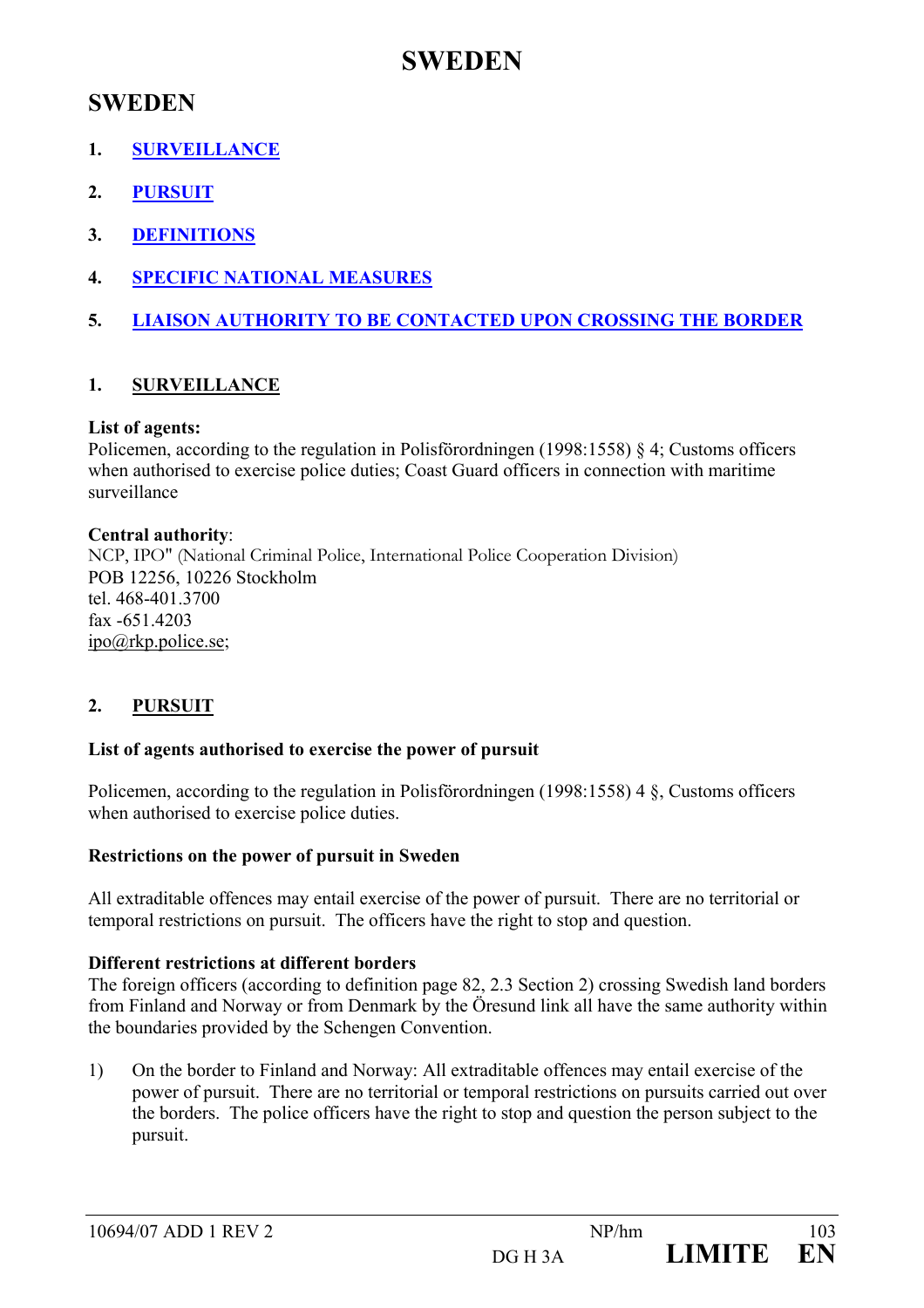2) On the border to Denmark: In the area on and surrounding the Öresund link, all extraditable offences may entail exercise of the power of pursuit. There are no territorial or temporal restrictions on the pursuits carried out over the borders and the police officers have the right to stop and question the person subject to the pursuit. Moreover, Danish police officers may continue a pursuit in Swedish territory commenced in Denmark of a person for any act that may be subject to public prosecution under Swedish and Danish law. In addition to that, a pursuit may be made of a person who has absconded from any kind of deprivation of liberty as a result of an offence. Such pursuit may also be made of a person who has absconded from other deprivation of liberty to the extent extradition to Denmark may come into question in accordance with the Act on Extradition to Denmark, Finland, Iceland or Norway for Enforcement of a Decision concerning Care or Treatment (1970:375). Finally, on Swedish territory on the Öresund Link, Danish police officers may also commence a pursuit of a person for any act that may be subject to public prosecution under Swedish and Danish law. They shall in such a case immediately request assistance from a competent Swedish authority.

#### **Statutory provisions of particular importance when exercising the right of pursuit International Police Cooperation Act** (in force since 1.7.00)

#### **Section 1 - Scope of the Act:**

This Act applies to police cooperation between Sweden and other EU MS and also Norway and Iceland, to the extent that Sweden by an international agreement has given such undertakings as referred to in this Act. The regulations of Section 3 also apply in relation to other States than those mentioned in the first paragraph.

#### **Section 2 - Definition:**

In this Act

- *foreign officers*: foreign police officers and other foreign officers who have been notified as authorised to conduct such cross-border work as is referred to in Arts 40 and 41 of the Schengen Convention,
- *pursuing officers*: foreign officers who pursue a person on Swedish territory in accordance with this Act,
- *Swedish officers*: Swedish police officers, customs officers or coast guard officers when they, in accordance with statute or other legislation, have police powers, and also
- *the Öresund Link*: the fixed link over Öresund as defined in Art. 2 of the Treaty of 6.10.99 between the Government of Sweden and the Government of Denmark on Police Cooperation in the Öresund Region.

## **Section 3 - Use of information from other states:**

If a Swedish authority has received information or evidence from another State to be used in intelligence activities concerning crime or in connection with the investigation of crime and if as a result of an agreement between Sweden and the other State conditions that limit the possibility to use the material apply, the Swedish authorities shall observe the conditions irrespective of what is otherwise prescribed by statute or other legislation. The provions of the first paragraph also apply as regards agreements between Sweden and international organisations.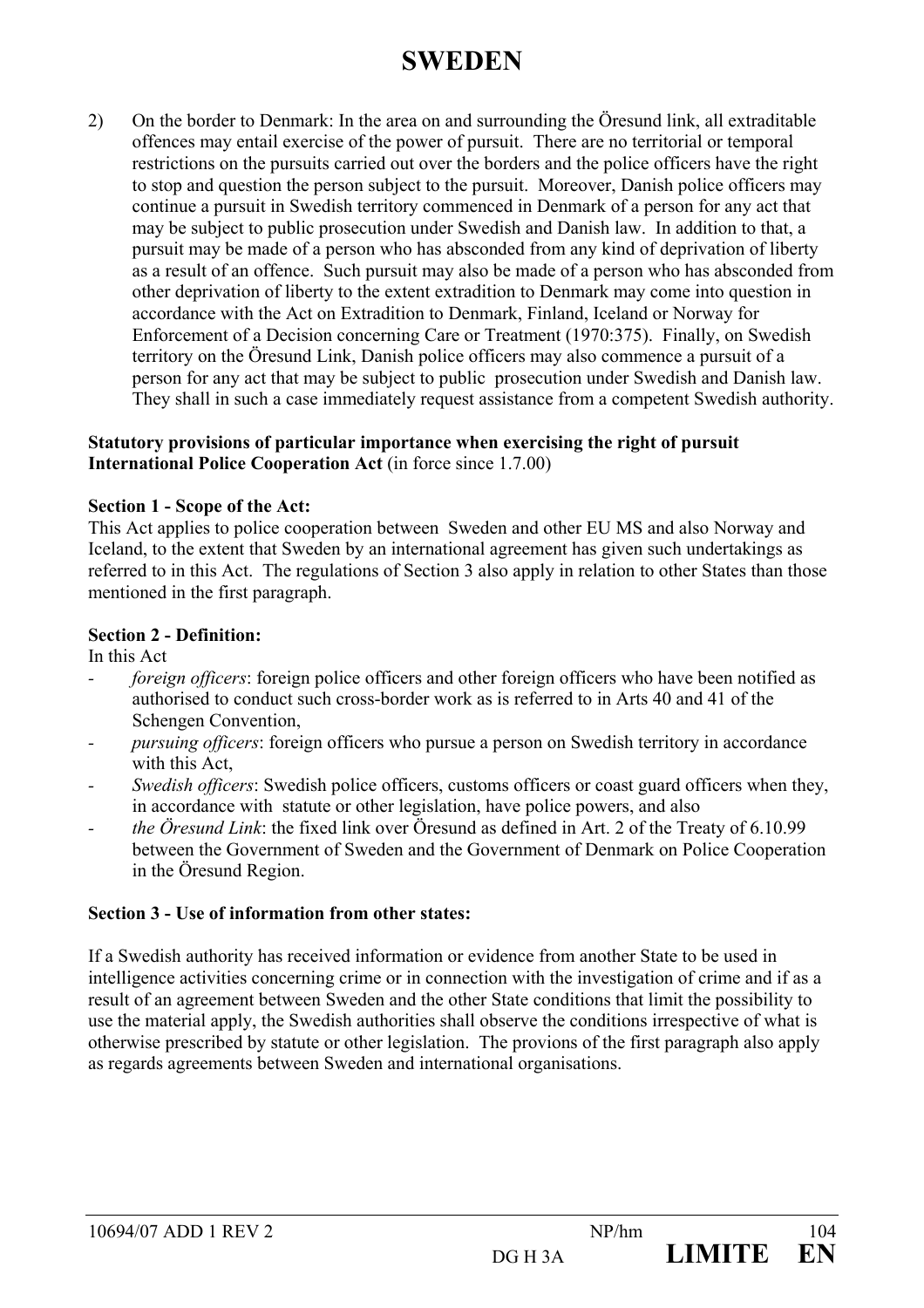#### **Schengen cooperation: Section 4** *- Cross-border surveillance*

If in a State referred to in the provisions of Section 1, first paragraph, an investigation is pending concerning an extraditable criminal offence, the foreign officers may continue surveillance of a suspected offender that is commenced in their State into Swedish territory, provided this is authorised by a Swedish authority.

Surveillance may be carried out without prior authorisation, if the matter is so urgent that authorisation cannot be obtained in advance and the foreign investigation relates to suspicion concerning such criminal offences as is referred to in Art. 40(7) of the Schengen Convention. In order that the surveillance may be carried out without prior authorisation, it is also required that the crossing of the border in conjunction with the surveillance is notified to an authorised Swedish authority as soon as this can be done, and that the foreign authority without delay requests assistance in the investigation.

Surveillance shall cease immediately if an authorised Swedish authority so requests. Surveillance as referred to in the second paragraph shall also cease if authorisation has not been given within five hours following the crossing of the border.

#### **Section 5 -** *Cross-border pursuit*

If a person has been discovered in the act of committing an offence that may result in extradition, or if someone who is in detention or serving a term of imprisonment has escaped, foreign officers may continue a pursuit commenced in their State of the person over the land border into Swedish territory, provided this is authorised by a competent Swedish authority.

The pursuit may take place without prior authorisation if, as a result of the urgent nature of the matter, it has not been possible to inform a competent Swedish authority in advance, or if Swedish officers have not been able to take over the pursuit in time. The pursuing officers shall request assistance from a competent Swedish authority not later than at the time for the crossing of the border.

The pursuit shall immediately cease if a competent Swedish authority so requests.

#### **Section 6:**

If the pursuing officers so request, Swedish police officers shall apprehend the pursued person. The pursing officers may stop and detain the fleeing person until Swedish police officers can take over the apprehension or identify the pursued person.

## **Section 7:**

When a person has been detained in accordance with Section 6, second paragraph, foreign officers may

- 1. conduct a personal search of the person who has been detained, if this is done for reasons of security or to search for objects as referred to in item 2.
- 2. take objects that can be forfeited in accordance with Chapter 36, Section 3, item 2 of the Penal Code or which can be assumed to be of importance for the investigation of crime or have been removed from someone by crime, and also
- 3. fit handcuffs to the person who has been detained.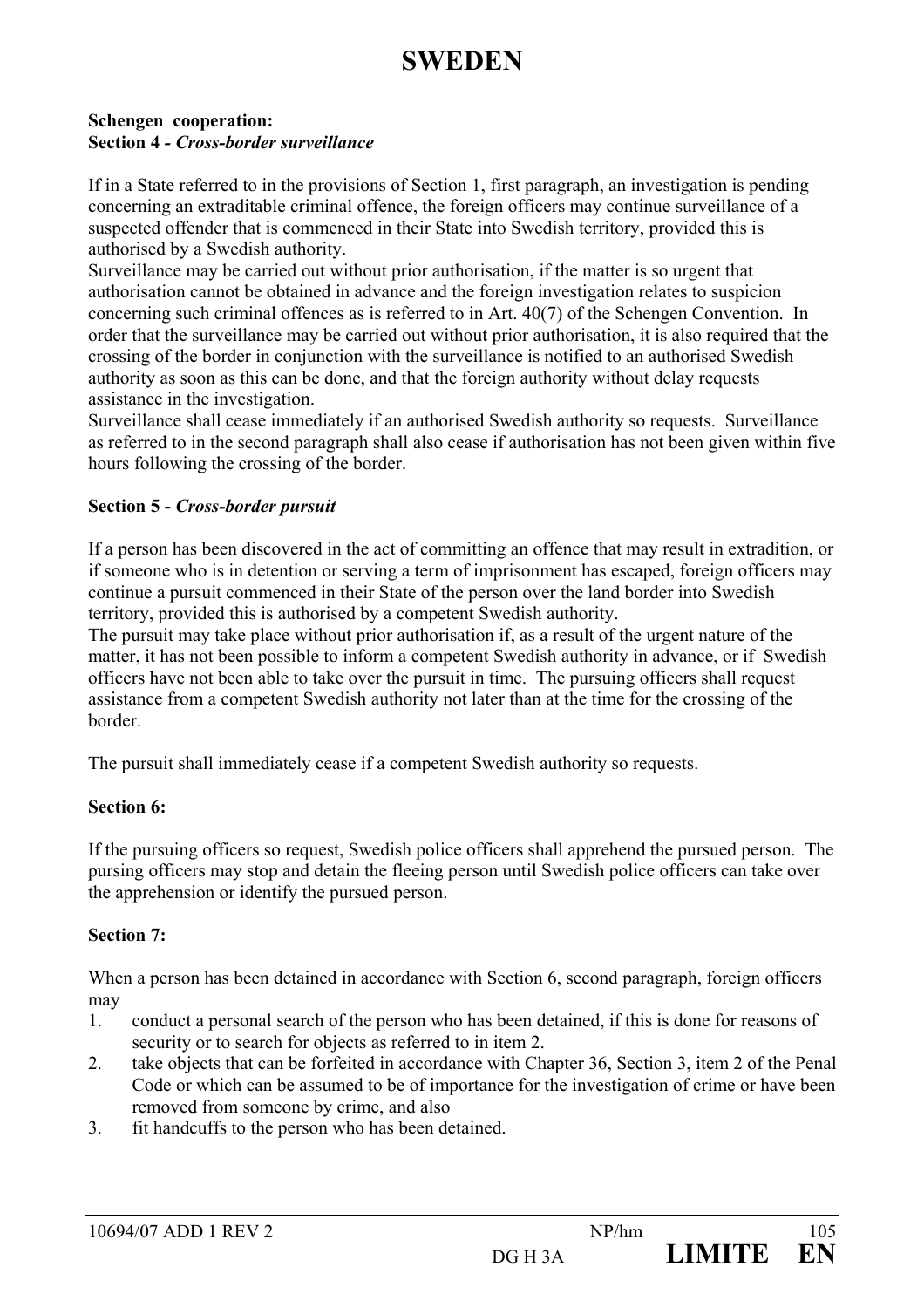Objects that have been taken in accordance with the first paragraph, item 2, shall as soon as possible be handed over to a Swedish police officer to consider the issue of seizure in accordance with Section 8, second paragraph.

## **Section 8:**

A person who has been detained in accordance with Section 6, may be taken into custody by a Swedish police authority for at most six hours, the time between midnight and nine o'clock in the morning not included. Thereafter, the person shall be immediately released, unless a request for a measure has been received as referred to in

- 1. Section 23 of the Act on Extradition of Offenders (1957:668),
- 2. Section 17 of the Act on Extradition for Offences to Denmark, Finland, Iceland and Norway (1959:254),
- 3. Section 25c or Section 25d of the Act on International Cooperation in the Enforcement of Judgments in Criminal Cases (1972:260),
- 4. Section 5a or Section 5b of the Act on Cooperation with Denmark, Finland, Iceland and Norway concerning Enforcement of Criminal Penalties, etc. (1963:196), or
- 5. Section 8 of the Act on Extradition to Denmark, Finland, Iceland or Norway for Enforcement of Decisions concerning Care or Treatment (1970:375), provided the request has been made by a Danish authority.

A Swedish police officer may, pending an application for a measure in accordance with Section 2 of the Act on the Use of Certain Coercive Measures at the Request of a Foreign State (1975:295), seize objects that have been taken in accordance with Section 7 subject to the pre-conditions applicable for a corresponding measure in accordance with the Code of Judicial Procedure or other statute or legislation.

## **Police cooperation in the Öresund region:**

#### **Section 9**

Danish police officers in Swedish territory on the Öresund Link have the same powers to intervene against the threat to public order and security as Swedish police officers have in accordance with statute or other legislation.

If a Danish police officer takes a measure in accordance with the first paragraph, the Swedish police authority at the district shall be immediately advised. The measure may continue until a competent Swedish authority takes over the implementation or requests that it should be discontinued.

## **Section 10**

Danish police officers may, in accordance with the conditions that are otherwise prescribed by Section 5 and with the powers prescribed by Sections 6 and 7, continue a pursuit in Swedish territory commenced in Denmark of a person for every act that may be subject to public prosecution under Swedish and Danish law. In addition to that prescribed by Section 5, a pursuit may be made of a person who has absconded from any kind of deprivation of liberty as a result of a criminal offence. Such pursuit may also be made of a person who has absconded from other deprivation of liberty to the extent extradition to Denmark may come into question in accordance with the Act on Extradition to Denmark, Finland, Iceland or Norway for Enforcement of a Decision concerning Care or Treatment (1970:375).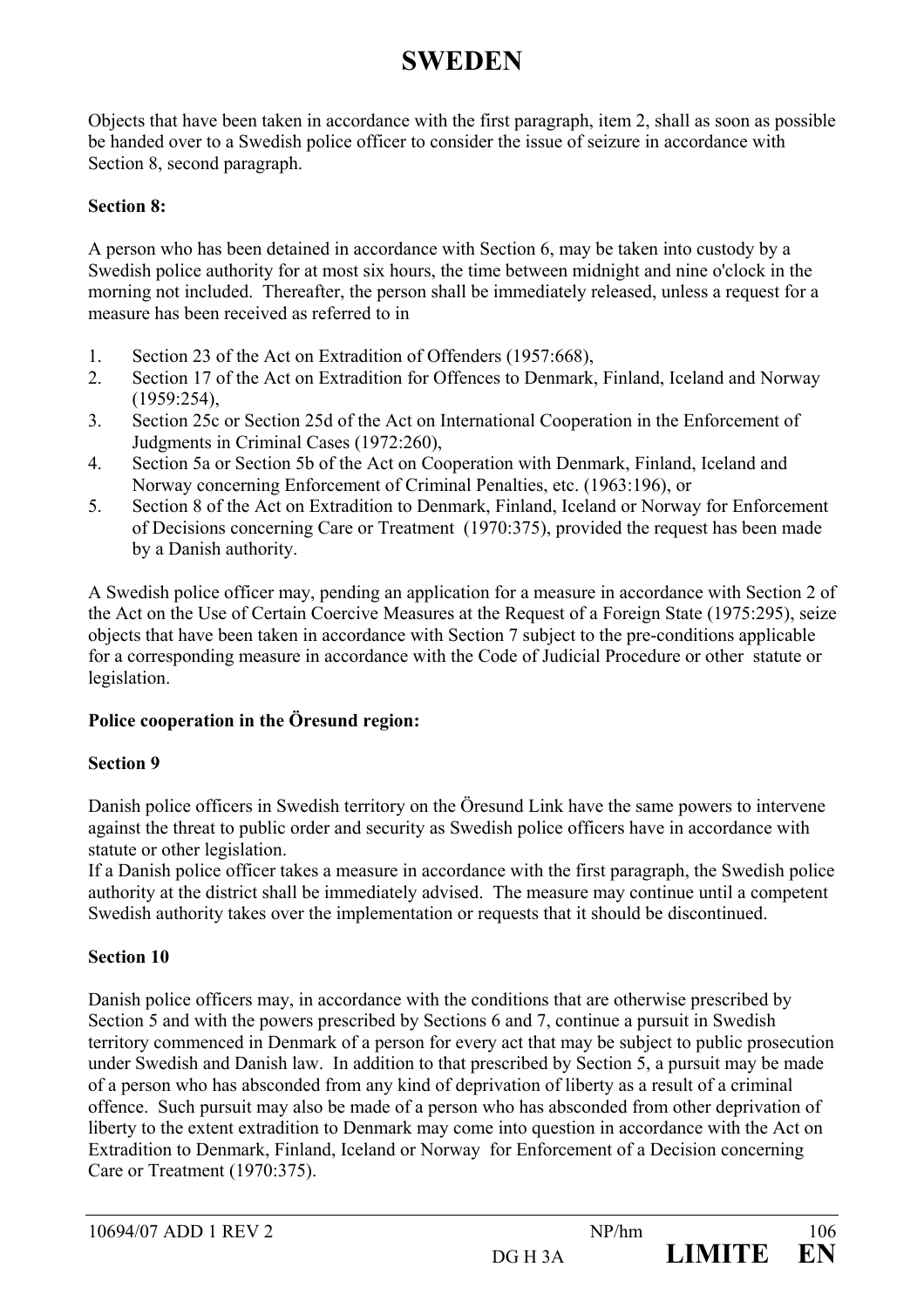In Swedish territory on the Öresund Link, Danish police officers may also commence a pursuit as referred to in the first paragraph. They shall in such a case immediately request assistance from a competent Swedish authority.

#### **Common provisions:**

## **Section 11 -** *Obligations:*

Foreign officers shall, when they exercise powers under this Act, comply with Swedish law and other legislation and also instructions that have been issued by competent Swedish police authorities. During the cross-border pursuit or surveillance, they may not enter dwellings or other places that are not open to the public. Service weapons may only be used in legitimate self-defence. Foreign officers must always be able to prove their identity and that they are acting in an official capacity.

It is indicated by Chapter 11, Section 1, item f of the Firearms Act (1996:67) that exceptions may be made from the provisions of the Act, as regards the right for representatives of the authorities of foreign powers to carry firearms and ammunition when temporarily serving in Sweden.

## **Section 12 -** *Criminal liability and protection:*

Foreign officers who exercise official powers in accordance with this Act in Sweden shall be protected in accordance with Chapter 17, Sections 1, 2 and 4 of the Penal Code in a manner corresponding to that applicable as regards Swedish exercise of official powers. Foreign officers who exercise official powers in accordance with this Act in Sweden shall be liable for neglect of official duty in accordance with Chapter 20, Section 1 of the Penal Code in a corresponding manner as if it had been a question of a Swedish exercise of official powers.

#### **Section 13** *- Damages:*

If foreign officers perform tasks in accordance with this Act in Sweden, the Swedish State instead of the foreign authority or officer shall compensate any damage that arises in conjunction with a pursuit, surveillance or other intervention and for which the foreign authority or officer would have been liable to pay damages if Swedish law had been applicable to them. However, the Swedish State shall not compensate any damage that was caused to the foreign authority or officer.

#### **Section 14:**

Provisions concerning the liability of the Swedish State to compensate damage that Swedish officers cause shall not apply when the damage is caused in another State in conjunction with cross-border pursuit or surveillance.

#### **Section 15 -** *Competent Swedish authorities:*

The National Police Board **- NPB (delegated to the NCP, IPO)**, or the police authority appointed in the particular case by the NPB, decides on cross-border surveillance in Swedish territory. The NPB may in a particular case transfer such a matter to the Coast Guard. The police authority concerned decides on cross-border pursuits into Swedish territory.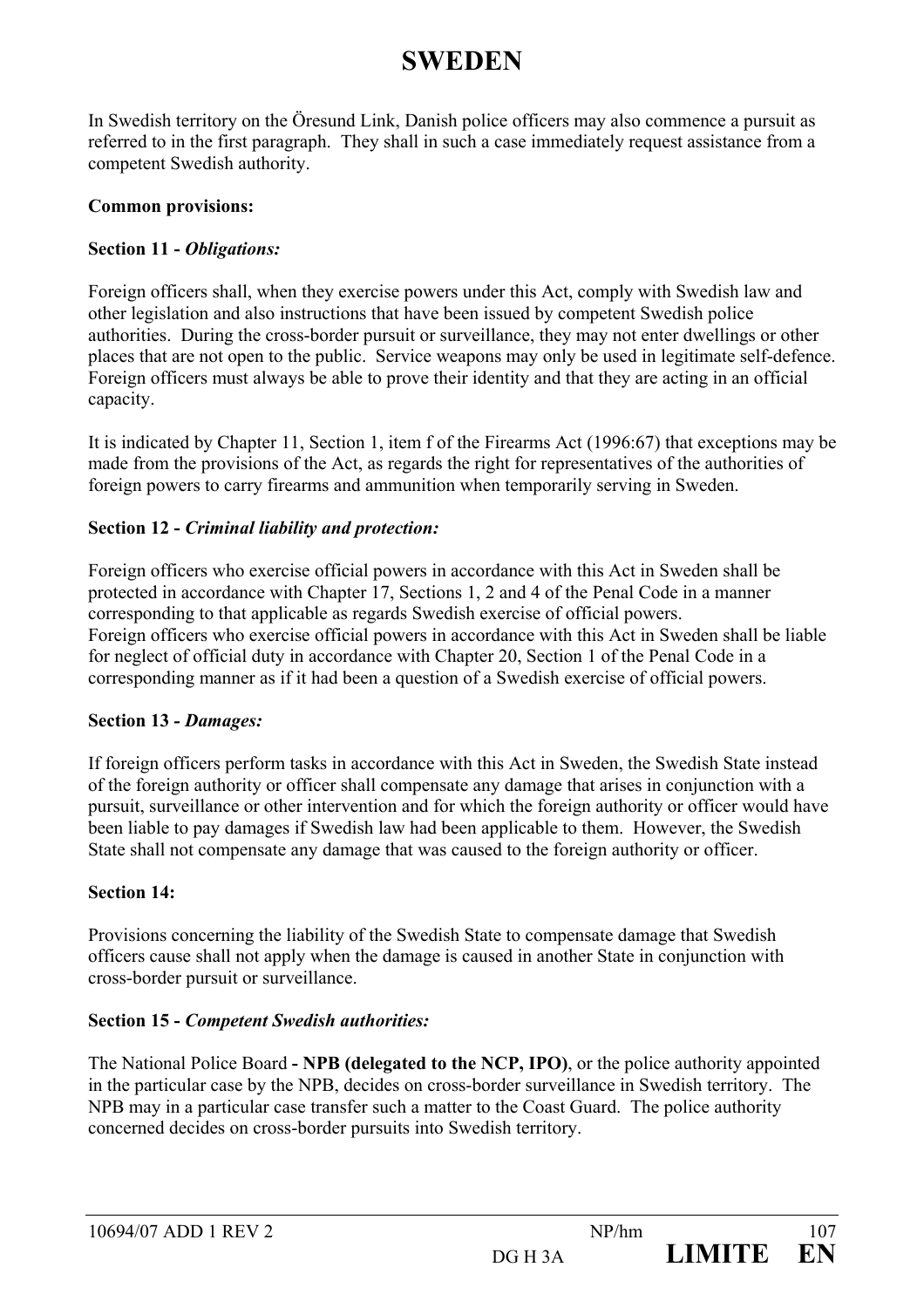Applications or requests from a foreign authority concerning cross-border surveillance into Swedish territory shall be made to the National Police Board. Other contacts by reason of cross-border surveillance or pursuit into Swedish territory shall take place directly between the foreign officers and the Swedish police authorities concerned. When the National Police Board has transferred a matter concerning cross-border surveillance to the Coast Guard, the Coast Guard is also responsible for other contacts by reason of the matter.

**Note:** Chapter 24, section 7, of the Swedish Code of Procedure provides the following: *"If there are grounds to arrest a person, a policeman may in the case of urgency apprehend the suspect without a decision for arrest. If a person who has committed an offence for which imprisonment may be imposed is observed in the act of committing the offence or fleeing from it, he may be apprehended by anyone. Similarly, anyone may apprehend a person posted as wanted for an offence. The person apprehended shall be be promptly turned over to the nearest police officer."* 

## **3. DEFINITIONS**

**Service weapon:** A service weapon permitted by the law of the sending country is permissible also in Sweden.

The Swedish police uses the following weapons: Pistols: SIG-SAUER 225, calibre 9x19 mm, SIG-SAUER 226, calibre 9x19 mm, SIG-SAUER 228, calibre 9x19 mm, SIG-SAUER 239, calibre 9x19 mm. Other weapons: Pumphagelrepeter, calibre 12 gauge, CG A5 P, calibre 5,56x45 mm, HK 53, calibre 5,65x45 mm, Accuracy International, calibre 7,62x53 mm, HK MZP 1, calibre 40 mm, Kpist m/45 BET

**Self defence:** Chapter 24, section 1 provides that a right to act in self defence exists against:

- 1. an initiated or imminent criminal attack on a person or property
- 2. a person who violently or by the threat of violence or in some other way obstructs the repossession of property when caught in the act
- 3. a person who has unlawfully forced or is attempting to force entry into a room, house, yard or vessel, or
- 4. a person who refuses to leave a dwelling when ordered to do so.

**Home:** The Swedish Penal Code, Chapter 4, Section 6, states the following:

*"A person who unlawfully intrudes or remains where another has his living quarters, whether it is a room, a house, a yard or a vessel, shall be sentenced to a fine for* breach of domiciliary peace. *A person who, without authorisation, intrudes or remains in an office, factory, other building or vessel or at a storage area or other similar place, shall be sentenced for unlawful intrusion to a fine. …".* 

In order to clarify the difference between the places referred to in the second paragraph and public places, the case law of Swedish courts has explained that the key words "without authorisation" exclude any place open to the public from this concept.

## **4. SPECIFIC NATIONAL MEASURES**

No specific national measures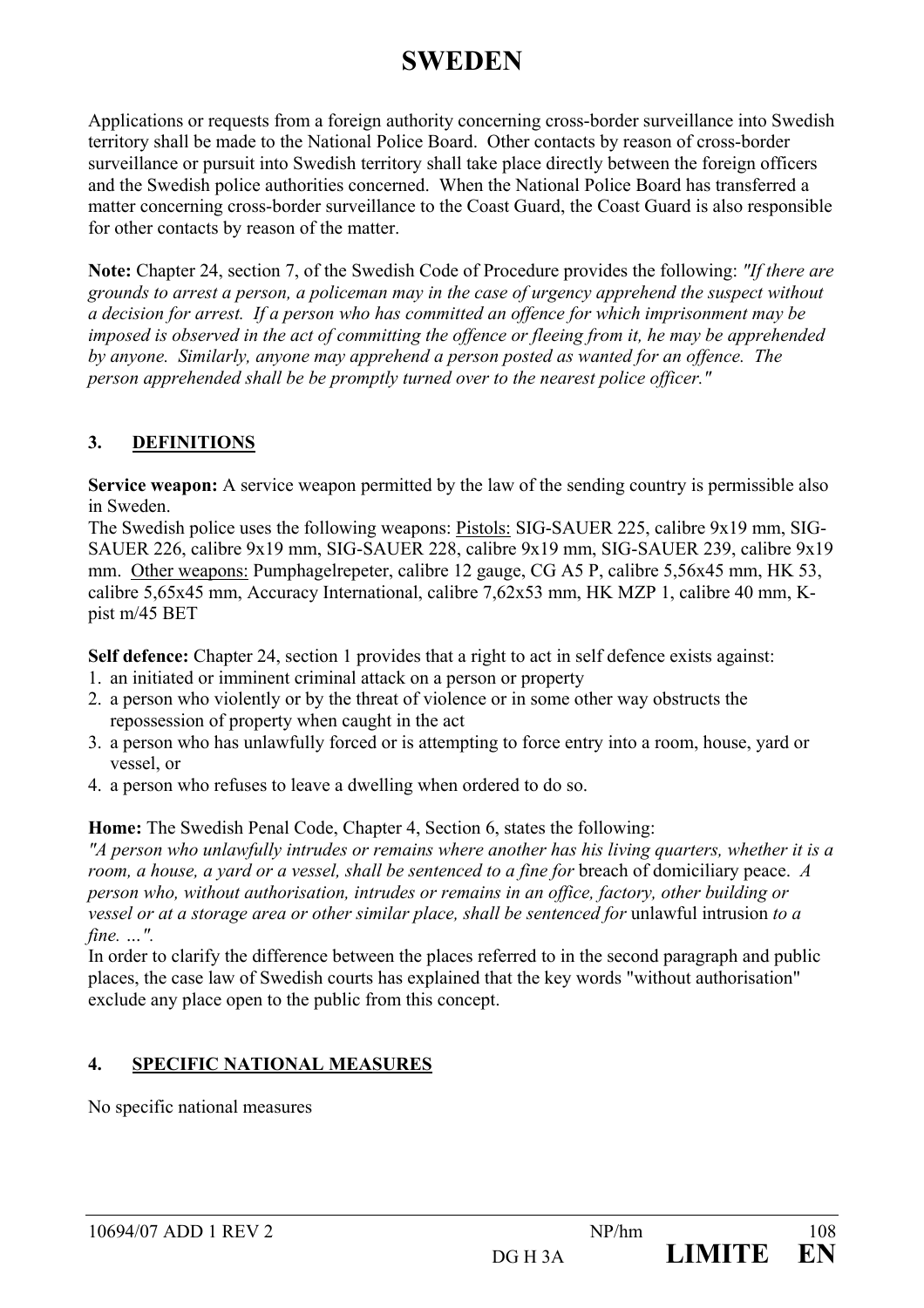## **SWEDEN**

### **5. LIAISON AUTHORITY TO BE CONTACTED UPON CROSSING THE BORDER**

|                | Polismyndigheten                                                                  |  |  |  |  |
|----------------|-----------------------------------------------------------------------------------|--|--|--|--|
| DK             | I Skåne, Polishuset Porslinsgatan 6, 205 90 Malmö, tel 4640-661.2799, fax -125923 |  |  |  |  |
| FI             | I Norrbotten, Skeppsbrogatan 37, 973 24 Luleå, tel 46920-295.5001, fax -12478     |  |  |  |  |
| N <sub>O</sub> | - Västra Götaland, Polisområde 1, Lagerbergsgatan 35, 451 21 Uddevalla,           |  |  |  |  |
|                | tel 46522646-2861, fax $-305$                                                     |  |  |  |  |
|                | - i Värmland, Nya Infanterigatan 22, 651 05 Karlstad, tel 46541-45130, fax -86006 |  |  |  |  |
|                | - i Jämtland, Köpmangatan 24, 831 28 Östersund, tel 46631-52501, fax -00965       |  |  |  |  |
|                | - i Västerbotten, Ridvägen 10, 901 09 Umeå, tel 46901-52100, fax -34609           |  |  |  |  |
|                | - Norra Lappland, Box 63, 982 21 Gällivare, tel $46970.7700$ -0, fax $-5$         |  |  |  |  |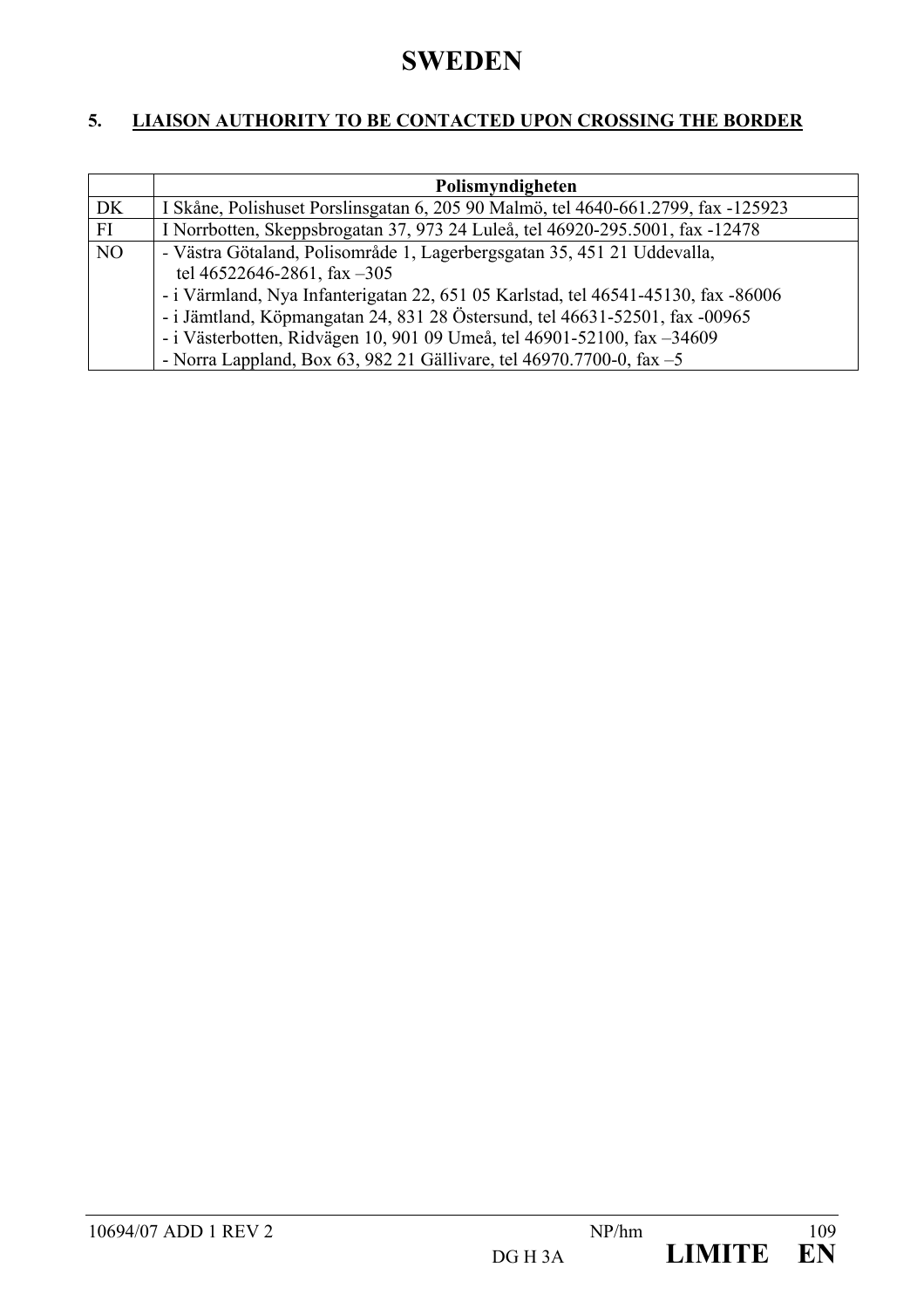## **UNITED KINGDOM**

- **1. SURVEILLANCE**
- **2. PURSUIT**
- **3. DEFINITIONS**
- **4. SPECIFIC NATIONAL MEASURES**
- **5. LIAISON AUTHORITY TO BE CONTACTED UPON CROSSING THE BORDER**

### **1. SURVEILLANCE**

The United Kingdom (excluding Gibraltar) does PARTICIPATE in Article 40.

The Channel Islands and Isle of Man do NOT PARTICIPATE in Article 40.

#### **List of agents authorised to exercise the power of surveillance:**

Constables of the police services of England, Wales, Scotland and Northern Ireland Members of the National Crime Squad Members of the National Criminal Intelligence Service Members of the Scottish Drug Enforcement Agency Officers of HM Revenue and Customs

#### **Contact details of the central authority responsible for transmitting requests for assistance:**

Serious Organised Crime Agency International Crime PO Box 8000 London SE11 5EN

Tel: +44 (0) 207 238 8115 Fax: +44 (0) 207 238 8112 Email: london@soca.x.gsi.gov.uk

### *UK authorization procedures*

Directed and intrusive surveillance conducted by UK Law Enforcement Agencies is authorised under the *Regulation of Investigatory Powers Act 2000* and the *Regulation of Investigatory Powers (Scotland) Act 2000* by senior police officers.

Where necessary, directed and intrusive surveillance conducted by UK Law Enforcement Agencies which includes surveillance abroad is authorised under the *Regulation of Investigatory Powers Act 2000* section 27 (3) by senior officers.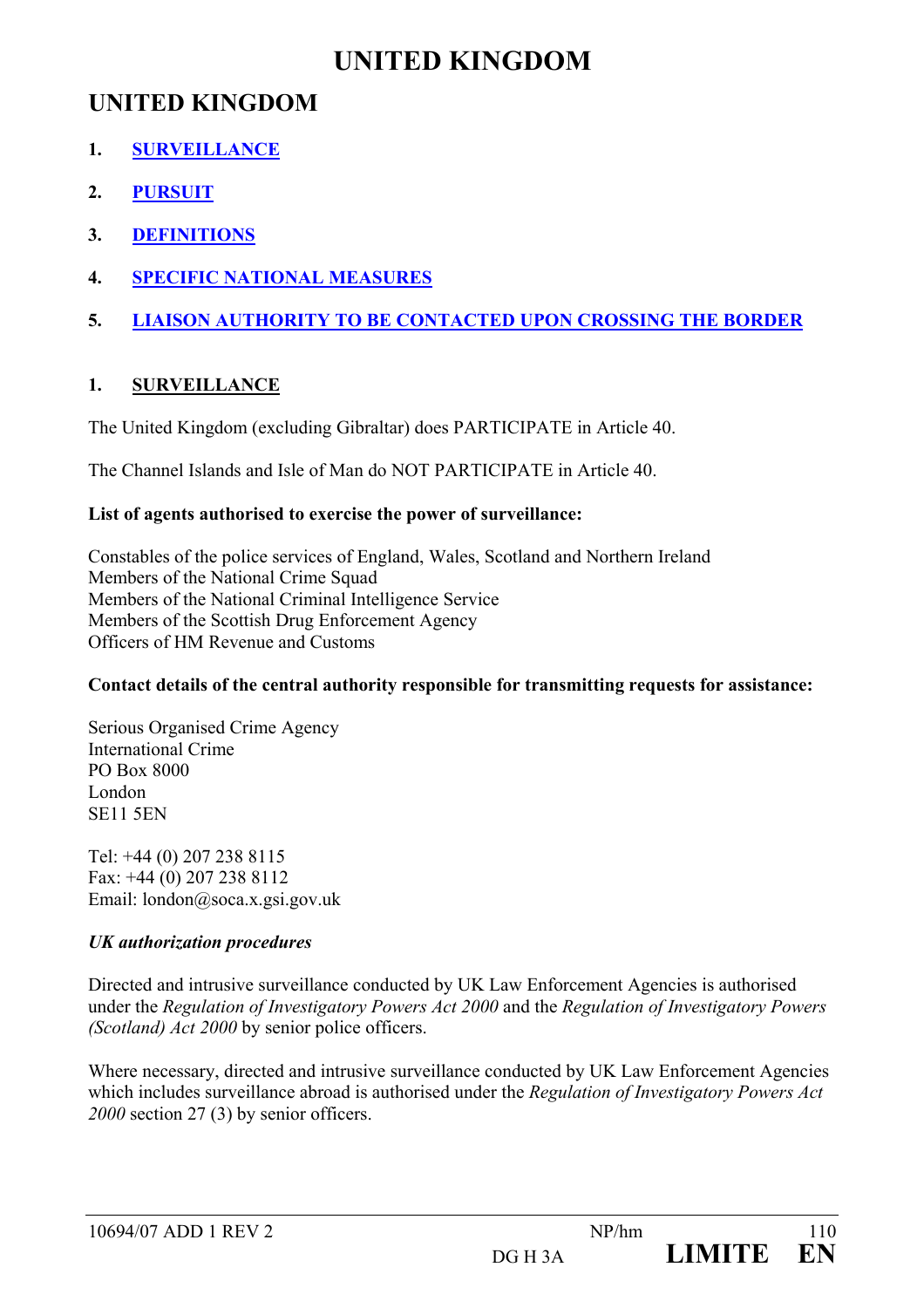#### *Requests to continue surveillance into the United Kingdom*

Officers from other Member States seeking to continue surveillance under Article 40 into the territory of the United Kingdom **may not routinely carry firearms** as service weapons.

Police officers in the United Kingdom are not routinely armed. Firearms are issued to officers to deal with specific circumstances where an appropriate threat to the public, police or any other person exists. In order to decide whether United Kingdom police officers who are deployed to relieve surveillance by officers from another Member State travelling to the United Kingdom ought to be issued with service firearms, the United Kingdom Sirene Bureau will require the designated authority in the Member State concerned to furnish specific detail, in addition to that contained in the Article 40 request form, so that a risk assessment may be conducted.

In **strictly pre-planned operations**, foreign surveillance officers may be allowed to travel armed by sea or rail to the UK, but not by air. In order to comply with UK law, prior authorisation will be required.

Foreign surveillance officers will not be allowed to carry their firearms beyond the confines of the port or rail station at which they arrive. All armed surveillance operations will be taken over by armed UK surveillance teams. The United Kingdom Sirene Bureau may be contacted to clarify the effect of this statement. Unless otherwise advised service weapons must be left at the point of embarkation.

**Foreign officers on urgent operations under Article 40(2) of the Schengen Convention will not be able to carry firearms in any circumstances.** 

**For the purposes of the 5-hours rule under Article 40(2), "entry into the UK" means when the foreign officers arrive at the port or airport; or, for Eurostar, when the train emerges from the tunnel and enters Kent.** 

To comply with UK authorisation procedures and legislation similar specific detail will be required in respect of technical devices deployed by another Member State to support their surveillance activity.

Officers in other Member States should be aware that due to its unique history and environment **all** surveillance operations will be taken over by the Police Service of Northern Ireland on arrival in that part of the United Kingdom. At this time foreign officers will not be able to continue crossborder surveillance into this part of the United Kingdom on their own.

Due to its geographical position the UK Sirene Bureau would expect that all surveillance teams from other Member States should be able to contact the Bureau before embarking for the UK.

#### **2. PURSUIT**

The United Kingdom does NOT PARTICIPATE in Article 41.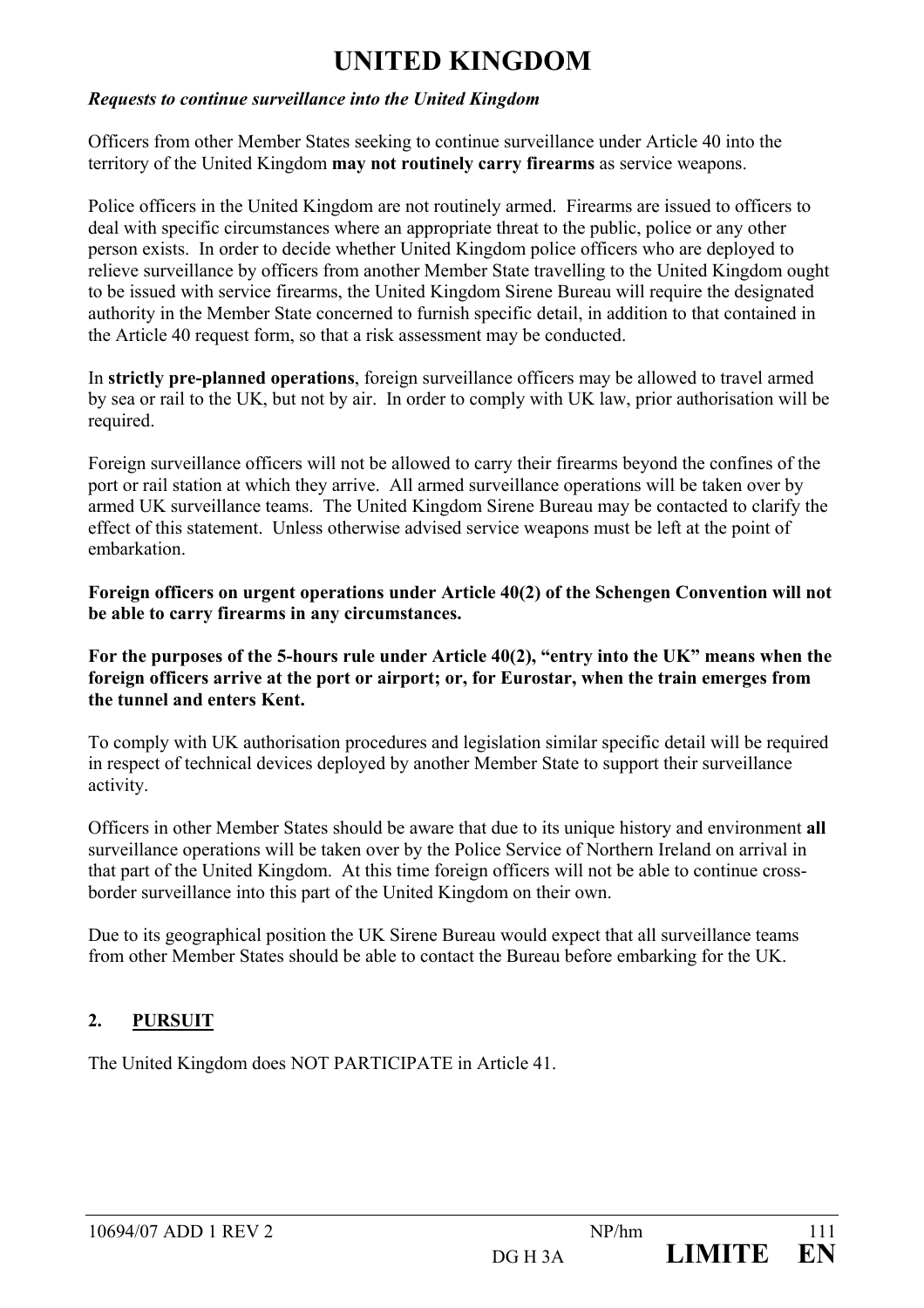#### **3. DEFINITIONS**

#### **Service weapons**

Any weapon or ammunition authorised for use by a chief officer of the police, for use by that chief officers' personnel. In any event these could include:

- \* Revolvers
- \* Self-Loading Pistols
- \* Shotguns capable of firing specialist munitions (e.g. CS and breaching rounds)
- \* Carbines
- \* Rifles
- \* Less lethal weapons such as Baton Guns
- \* Launchers and smooth bore pistols capable of firing CS ammunition
- \* Ammunition for any of the above in accordance with specifications provided by the Home Office Scientific Development Branch
- \* Incapacitant Sprays
- \* Hand held Batons
- \* Rigid Handcuffs.

#### **Self-defence**

Under the common law a person may use reasonable force in self-defence, and, in extreme circumstances, may be justified in using lethal force. The statutory provision for the use of reasonable force in England and Wales is:

*"A person may use such force as is reasonable in the circumstances in the prevention of crime, or in effecting or assisting in the lawful arrest of offenders or suspected offenders or of persons unlawfully at large"* 

#### *Criminal Law Act 1967 section 3*

and in Scotland where there is no similar statutory law, this is covered by the common law authority for self-defence in Scotland which states:

 "*In certain cases an assault may be justified by showing that it was done under the authority of the law or in self defence. But in such cases the force used must be only so great as is necessary to effect the object in view".* 

#### *Police Information Net for Scotland*

#### **Home**

#### **Residential Premises in England and Wales:** *Regulation of Investigatory Powers Act 2000***, Section 48(1)**

Residential premises means so much of any premises as is for the time being occupied or used by any person, however temporarily, for residential purposes or otherwise as living accommodation (including hotel or prison accommodation that is so occupied or used). This is a higher threshold than a dwelling, as it includes areas beyond sleeping quarters. It does not include a reference to so much of any premises as constitutes a common area to which he has or is allowed access in connection with his use or occupation of any accommodation.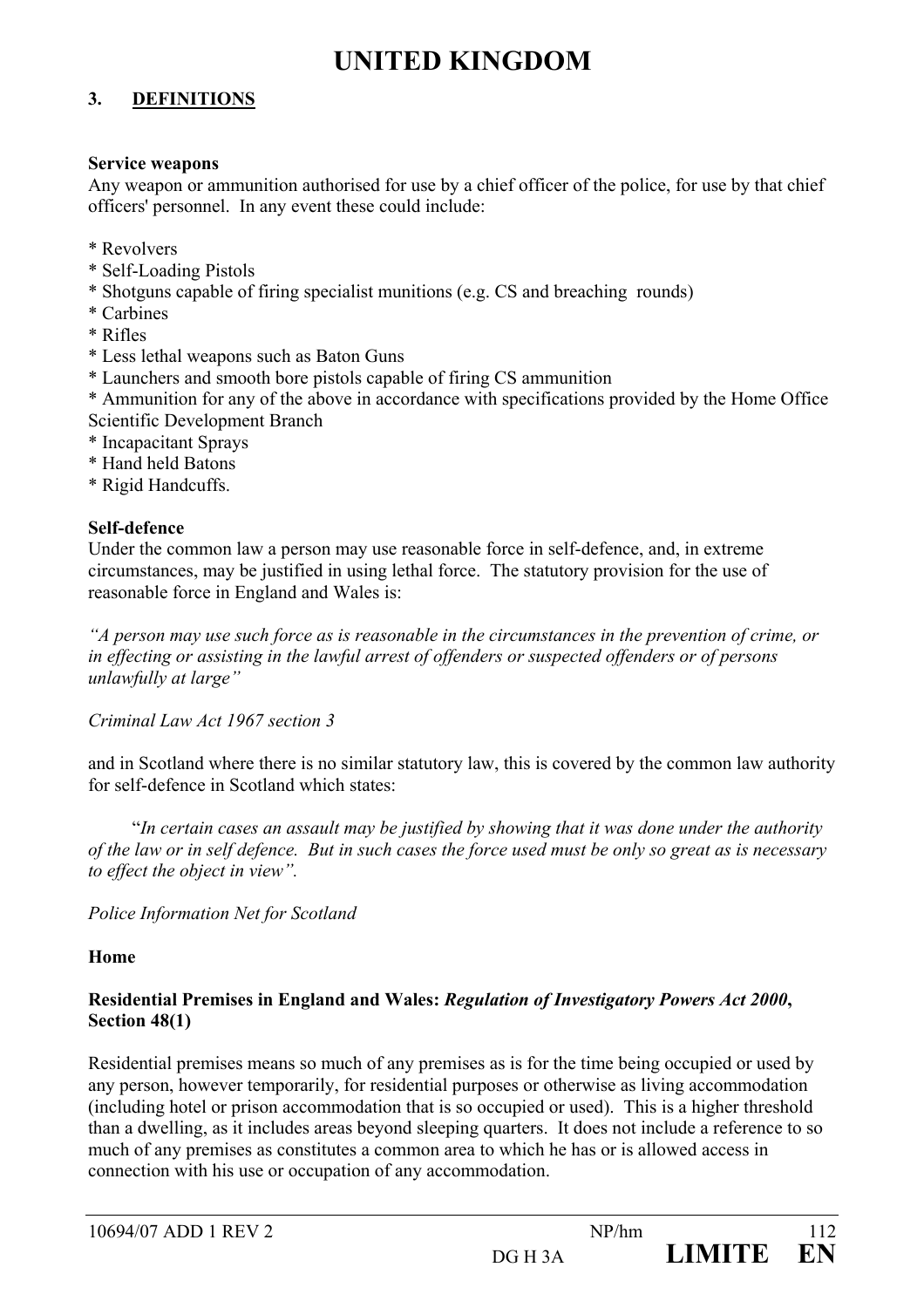Premises include any vehicle or mobile structure, in any place whatever, whether or not occupied as land. If any of the examples below or other places has a living area then it may constitute residential premises:

House, Flat, Caravan, Boat, Tent, Barn, Outbuilding, Lorry Cab, Ships Cabin, Workplace/office, Train Sleeping Car – the issue is not the structure, but its use.

#### **Residential Premises in Scotland:** *Regulation of Investigatory Powers (Scotland) Act 2000***, Section 31**

Residential premises means so much of any premises as is for the time being occupied or used by any person, however temporarily, for residential purposes or otherwise as living accommodation (including hotel or prison accommodation that is so occupied or used).

The reference to premises occupied or used by any person for residential purposes or otherwise as living accommodation does not include a reference to so much of any premises as constitutes any common area to which the person has or is allowed access in connection with the person's use or occupation of any accommodation.

Premises include any vehicle or moveable structure and any other place whatever, whether or not occupied as land. Vehicle includes any vessel, aircraft or hovercraft.

### **4. SPECIFIC NATIONAL MEASURES**

The United Kingdom does NOT PARTICIPATE in Article 2(3).

### **5. LIAISON AUTHORITY TO BE CONTACTED UPON CROSSING THE BORDER**

Not applicable. In all cases, contact central authority as specified in section '1' above.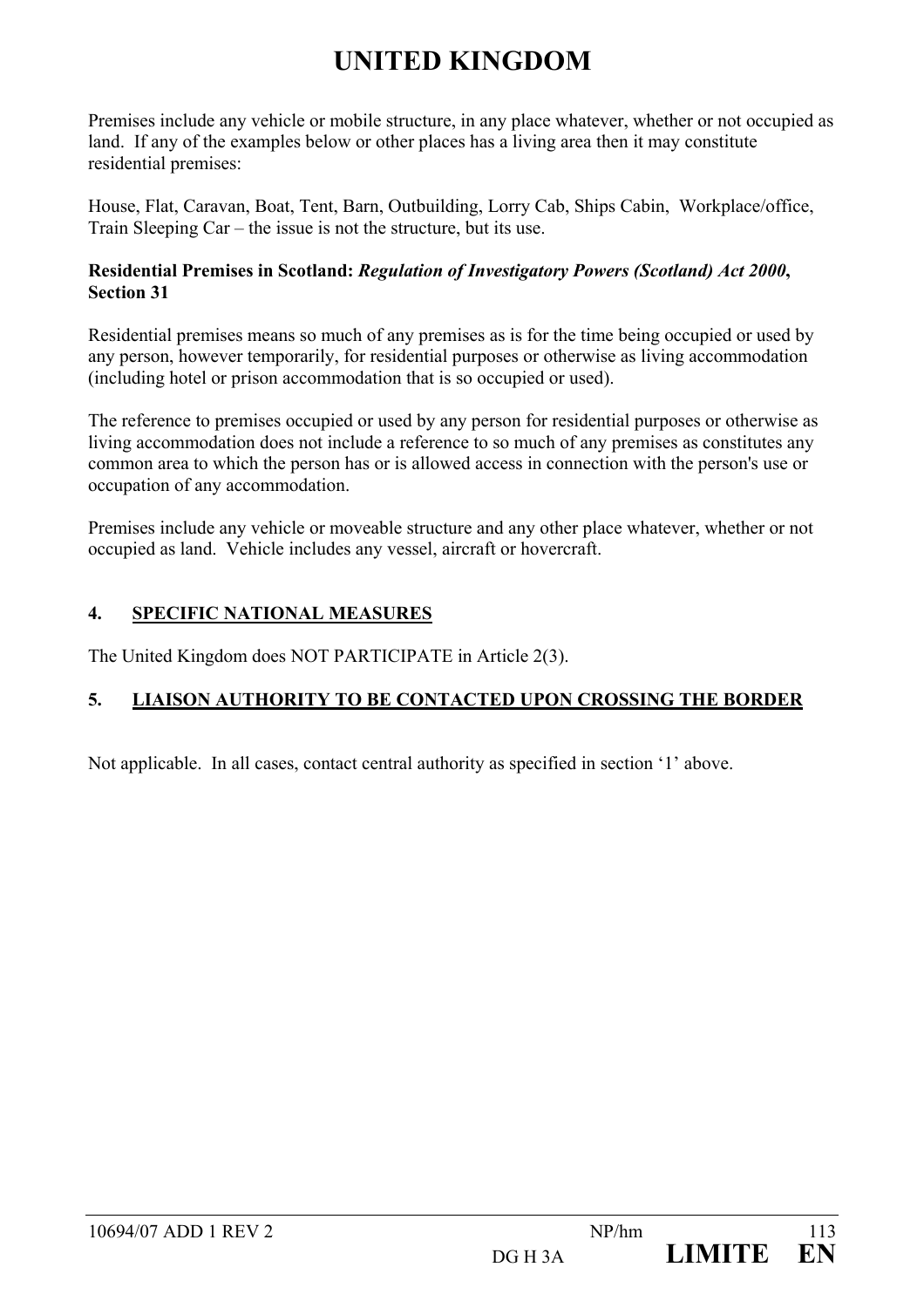## **ICELAND**

## **ICELAND**

- **1. SURVEILLANCE**
- **2. PURSUIT**
- **3. DEFINITIONS**
- **4. SPECIFIC NATIONAL MEASURES**
- **5. LIAISON AUTHORITY TO BE CONTACTED UPON CROSSING THE BORDER**

#### **1. SURVEILLANCE**

#### **List of agents:**

The officers of the Icelandic Police.

#### **Central authority**

Ríkislögreglustjórinn Skúlagata 21, 101 Reykjavík tel 354.570.25-40 fax 354.570.25-41

#### **2. PURSUIT**

#### **3. DEFINITIONS**

**Service weapons:** The standard issue of weapons and equipment for a police officer in Iceland is a small truncheon, pepper mace and handcuffs. Firearms are never carried unless on exceptional occasions and then by command of the Commissioners of Police.

According to Art. 45 of the Rules on Coercion of the Police and use of Coercion Equipment and Weapons, issued by the Minister of Justice on 22.2.1999, the Nat. Commissioner of Police may authorise foreign police officers to carry weapons during their work in the country, but it is required that they work under the supervision and the direction of an Icelandic police officer and comply fully with the aforementioned rules. The Nat. Commissioner issues a specific authorisation document to the holder of such a permit.

**Self-defence:** Self-defence is defined by Art. 12 of the General Penal Code No 19/1940. For an individual to be deemed as acting in legitimate (self) defence, and therefore not criminally punishable for his act, the following conditions must all be met:

- 1. There must be an existing or immediate threat of an unlawful attack.
- 2. The act of defence must be necessary to defend the person/property subjected to the unjustified attack.
- 3. The means of defence deployed must be commensurate with the seriousness of the attack.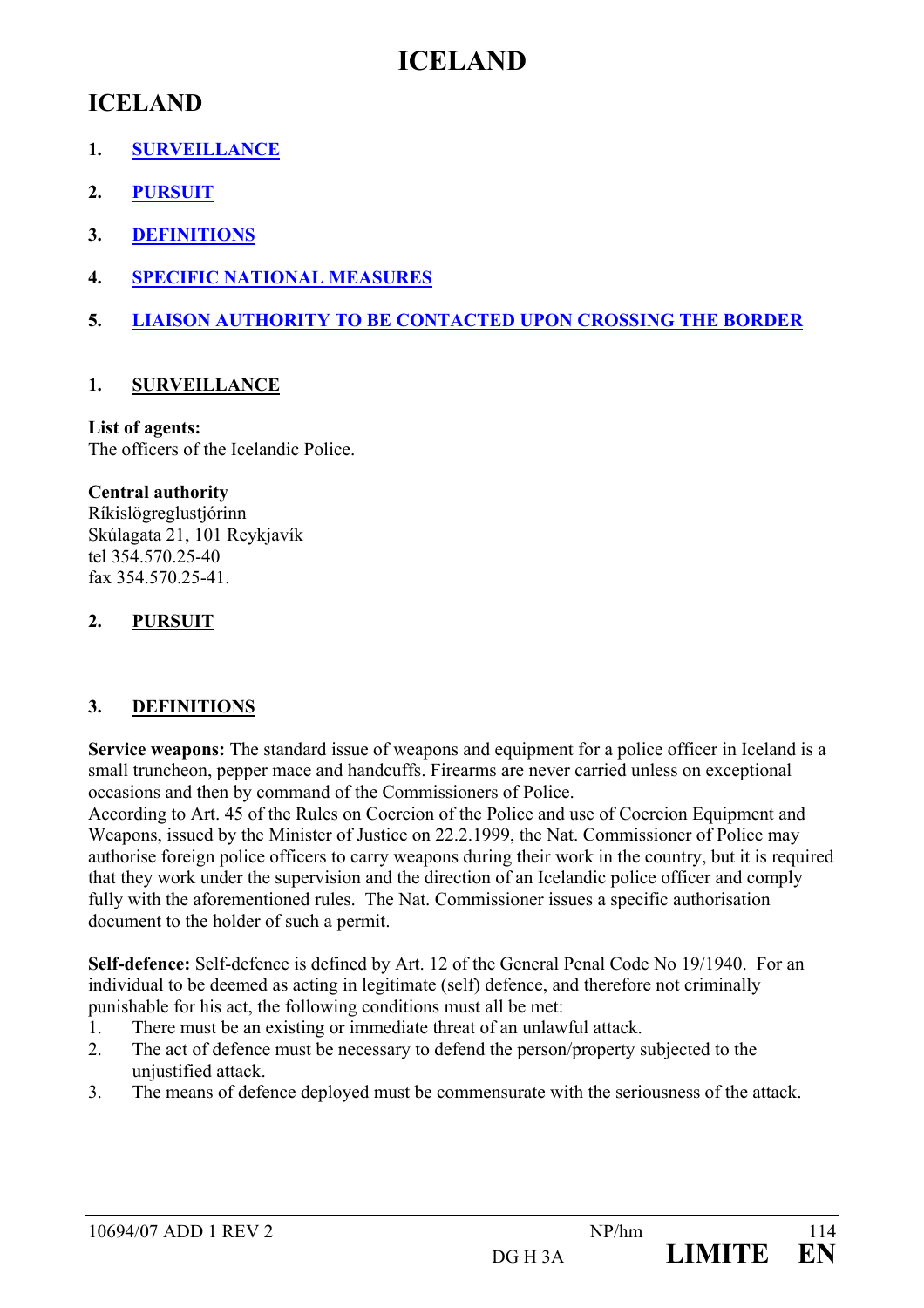# **ICELAND**

**Home:** Icelandic law does not give a clear legal definition of a "home". Art. 71 of the Icelandic Constitution states: "*Everyone has the right to respect for his private and family life and his home. No one may be subjected to a bodily examination or of his person, nor may his home or belongings be searched except pursuant to a court order. [...]*" In this context it is considered that a home includes not only the private home and residence of a person but also his/her office, workshop, garage, vessels and other vehicles such as cars, aeroplanes etc. In Art. 89-90 of the Code of Criminal Procedure No 19/1991 it is stated that search of the abovementioned items is admissible pursuant to a court order. In Art. 91 it is stated that in buildings that are open to the public a court order is not necessary prior to search.

### **4. SPECIFIC NATIONAL MEASURES**

Art. 15(4) of the Police Act, No 90/1996: "*Measures taken in the interests of public peace and quiet, public order, etc.[..] The police may demand any person to give his name, ID number and address, and to present an identification doc. to substantiate the information given.*" Art. 9(1) of the Aliens Act, No 45/1965: "*An alien must indicate his/her ID if the Police demands it on the grounds of information given in accordance to Art. 8 or on grounds of other reasons.*"

### **5. LIAISON AUTHORITY TO BE CONTACTED UPON CROSSING THE BORDER**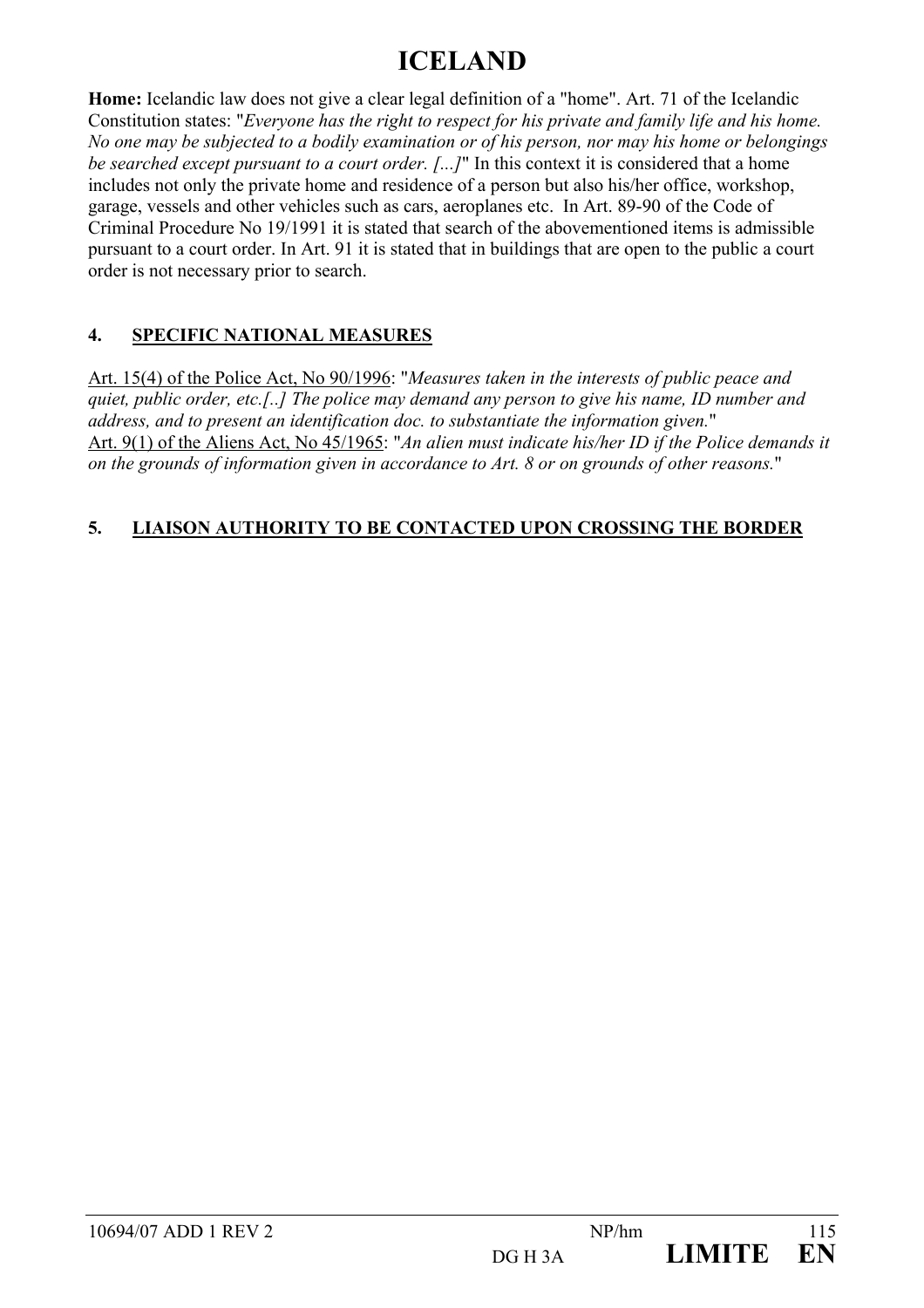## **NORWAY**

### **NORWAY**

- **1. SURVEILLANCE**
- **2. PURSUIT**
- **3. DEFINITIONS**
- **4. SPECIFIC NATIONAL MEASURES**
- **5. LIAISON AUTHORITY TO BE CONTACTED UPON CROSSING THE BORDER**

#### **1. SURVEILLANCE**

#### **List of agents:**

The National Criminal Investigation Service (NCIS) Brynsalléen 6 P.O.Box 8163 Dep. NO-0034 Oslo The 24-hour Desk +47 23 20 88 88 Main fax +47 23 20 88 80 Email: post.kripos.desken@politiet.no

#### **Central authority responsible for transmitting requests for judicial assistance:**

Kriminalpolitisentralen Brynsalléen 6, POB 8163 Dep 0030 Oslo tel 4723.20888-8 fax 4723.20888-0 kripos@online.no

#### **2. PURSUIT**

#### **List of agents authorised to exercise the power of pursuit**

Norwegian police officers

#### **Restrictions on the power of pursuit in Norway**

- *Criminal offences that may give the right to continue pursuit*  Apart from cases where an individual escaped from provisional custody or while serving a custodial sentence, the right to continue pursuit may be exercised in Norway when an individual is apprehended in the act of committing or participating in an extraditable offence. Under the Nordic extradition agreement, the minimum requirement is a custodial sentence.
- *Pursuit is not restricted with regard to time or geographical area*
- *pursuing officers have the right to apprehend an individual*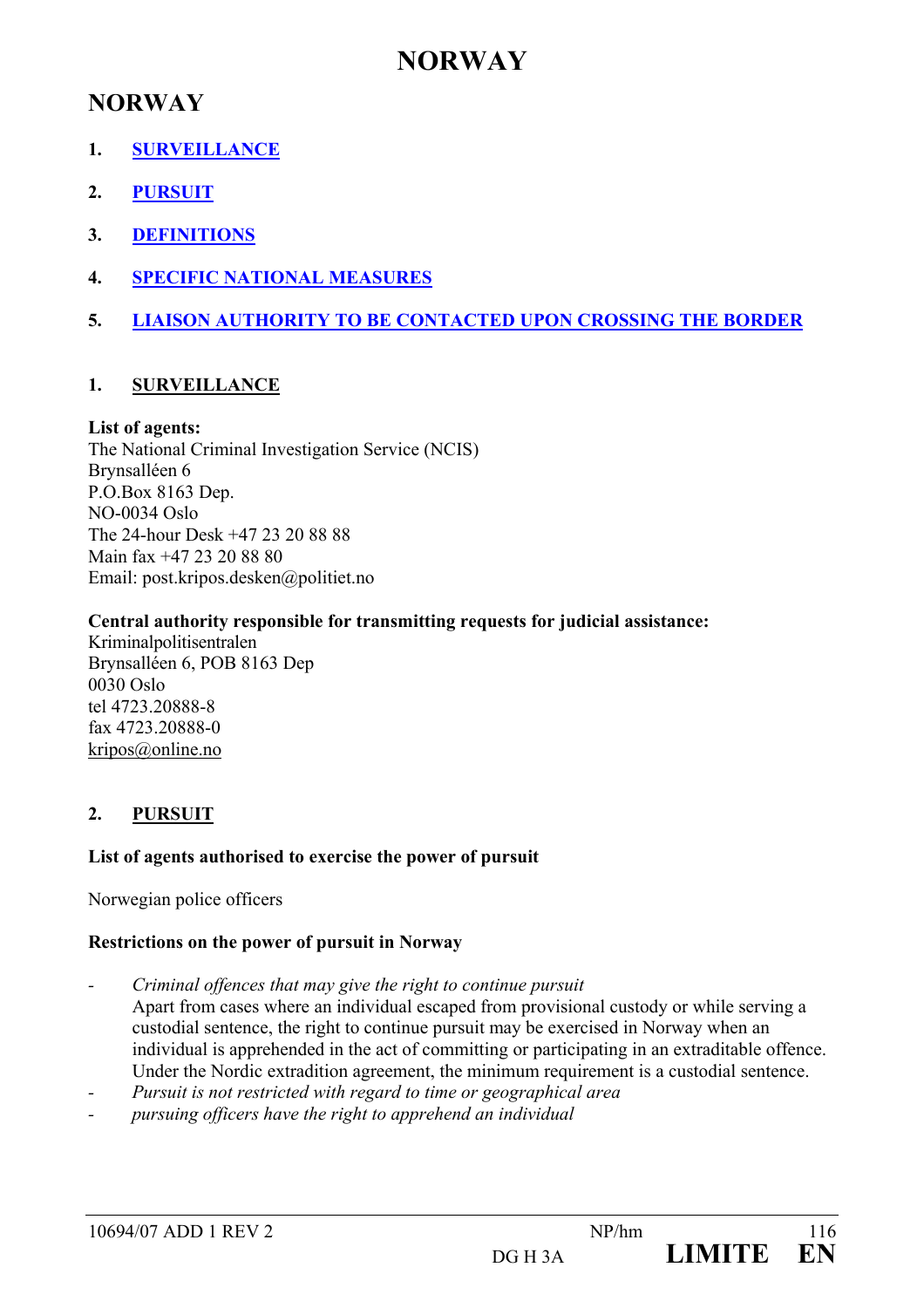# **NORWAY**

#### **Statutory provisions of particular importance when exercising the right of pursuit**

#### **(a) The right of all citizens to apprehend persons in the act of committing an offence**

Under Section 176 of the Criminal Procedure Act, anyone has the right to apprehend a suspect if caught in the act or pursued when so caught or on finding fresh clues. However, the person making the arrest is required to hand over the person arrested to the police immediately. "When delay entails any risk, a policeman may make an arrest without a decision of the court or of the prosecuting authority. The same applies to anyone else if the suspect is caught in the act or pursued when so caught or on finding fresh clues. Any person not being a member of the police who has made an arrest shall immediately hand over the person arrested to the police."

**(b) National legislation:** As a result of Schengen cooperation, a new provision has been included in Section 20(a) of the Police Act:

"Police officers from countries other than Norway may continue surveillance and pursuit of, and if necessary apprehend, a person suspected of an extraditable offence. This will apply until Norwegian police authorities have taken over the responsibility for the surveillance or pursuit, or have required it to be stopped, and only to the extent laid down in international agreements within the scope of Schengen cooperation.

In the course of performing duties as mentioned in the first paragraph, a police officer from a country other than Norway is to be regarded as a public servant pursuant to the provisions of the General Civil Penal Code."

#### **3. DEFINITIONS**

**Service weapons:** In Norway the following weapons, approved for use by the police in accordance with the Instructions regarding Police Weapons, are defined as service weapons:

- *Guns* such as revolvers, pistols, repeating guns and automatic weapons
- *Explosive weapons* such as hand grenades, grenades for grenade launchers and explosives
- *Gas weapons* such as gas guns, tear gas and smoke canisters
- *Blunt trauma weapons* such as all types of batons and riding whips

Norwegian police officers are unarmed in the performance of their everyday duties, and firearms or other service weapons are usually only permitted when specially approved by the local chief of police for use in a police operation. However, short and long batons may be included in the standard equipment. The individual chief of police may permit officers to carry a handgun on regular car patrols. In this case, the handgun would be a revolver or pistol, with ammunition, and would be required to be kept in a locked compartment in a sealed bag or gun case.

#### **Self-defence:**

- Under Section 48 of the General Civil Penal Code, self-defence is when an otherwise criminal act is committed for the prevention of or in defence against an unlawful attack.
- The degree of physical force applied by the police officer to avert or defend against the attack must be necessary and in reasonable proportion to the attack.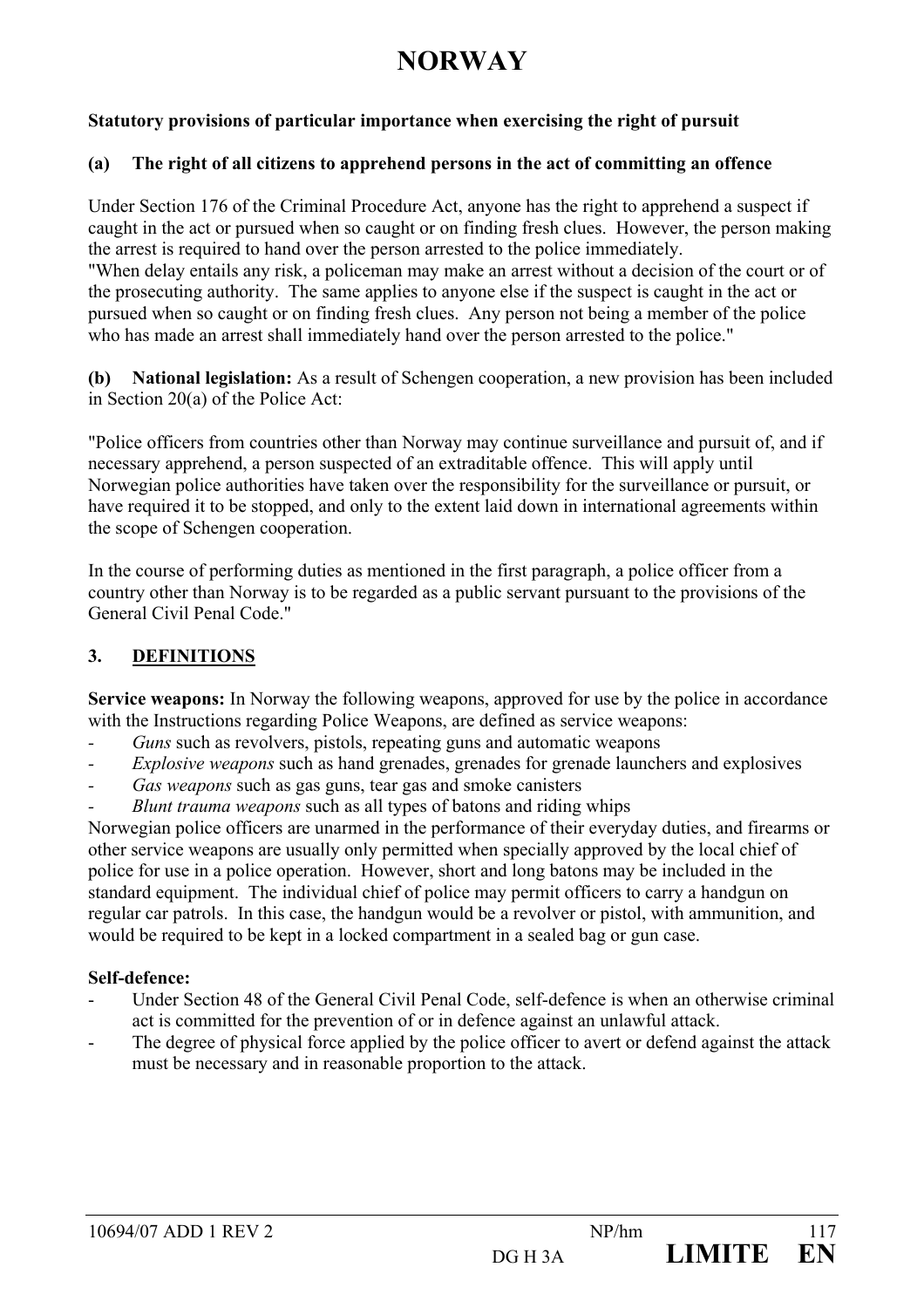# **NORWAY**

**Home:** Home means a private dwelling or other places to which the public does not have access. Examples of other places include: hotel rooms, ship cabins and sleeper compartments on trains, a parked caravan or campervan set up ready for use, a moored yacht or houseboat, a private office, private business property, private club premises and the like. In Norway an ordinary car cannot under any circumstances be regarded as a private dwelling. The same applies to a tent.

#### **4. SPECIFIC NATIONAL MEASURES**

Until Norway implements any specific compensatory measures in accordance with Art. 2(3), Norwegian police officers will continue to conduct checks to detect and prevent illegal immigration, human smuggling and other cross-border crime under the provisions of current legislation, such as the Police Act, the General Civil Penal Code, the Criminal Procedure Act and the Immigration Act.